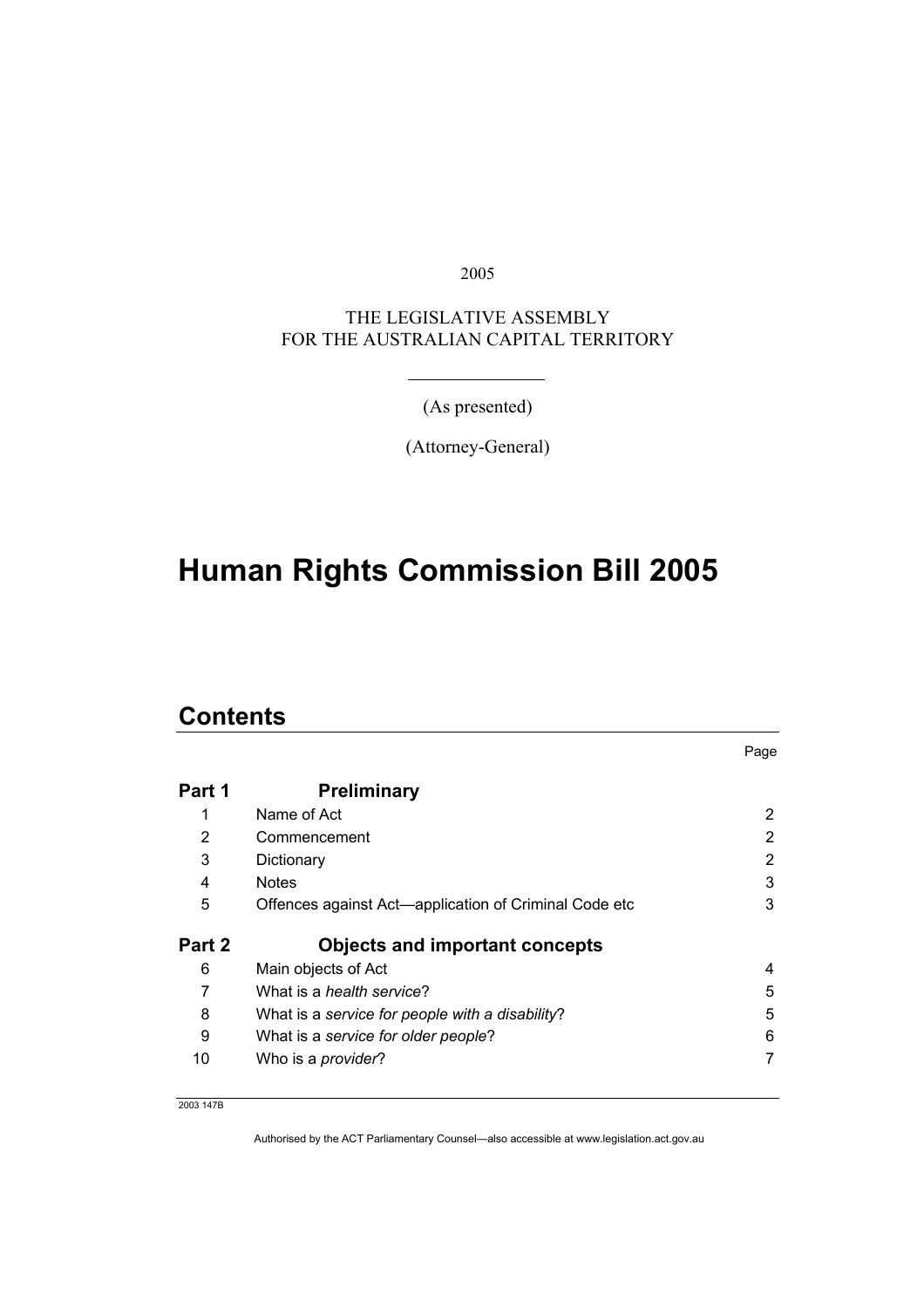|                     |                                                               | Page              |
|---------------------|---------------------------------------------------------------|-------------------|
| Part 3              | The commission                                                |                   |
| <b>Division 3.1</b> | Establishment, constitution and functions of commission       |                   |
| 11                  | Establishment of commission                                   | 8                 |
| 12                  | Members of commission                                         | 8                 |
| 13                  | Commission's collegiate nature to be promoted                 | 8                 |
| 14                  | Commission's functions                                        | 9                 |
| 15                  | Functions and human rights                                    | 10                |
| 16                  | Independence of commission                                    | 10                |
| 17                  | Minister's directions                                         | 10                |
| <b>Division 3.2</b> | <b>Commission president</b>                                   |                   |
| 18                  | Appointment of president                                      | 11                |
| 19                  | President's functions                                         | 11                |
| <b>Division 3.3</b> | Disability and community services commissioner                |                   |
| 20                  | Appointment of disability and community services commissioner | $12 \overline{ }$ |
| 21                  | Disability and community services commissioner's functions    | 13                |
| Division 3.4        | <b>Discrimination commissioner</b>                            |                   |
| 22                  | Appointment of discrimination commissioner                    | 13                |
| 23                  | Discrimination commissioner's functions                       | 14                |
| Division 3.5        | <b>Health services commissioner</b>                           |                   |
| 24                  | Appointment of health services commissioner                   | 15                |
| 25                  | Health services commissioner's functions                      | 16                |
| Division 3.6        | Human rights commissioner                                     |                   |
| 26                  | Human rights commissioner                                     | 16                |
| 27                  | Human rights commissioner's functions                         | 16                |
| <b>Division 3.7</b> | <b>Ending appointments</b>                                    |                   |
| 28                  | Application of div 3.7                                        | 17                |
| 29                  | Ending appointments                                           | 17                |
| <b>Division 3.8</b> | <b>Commission procedures</b>                                  |                   |
| 30                  | Time and place of commission meetings                         | 18                |
| 31                  | Presiding member at meetings                                  | 18                |
| 32                  | Quorum at meetings                                            | 18                |
|                     |                                                               |                   |

contents 2 Human Rights Commission Bill 2005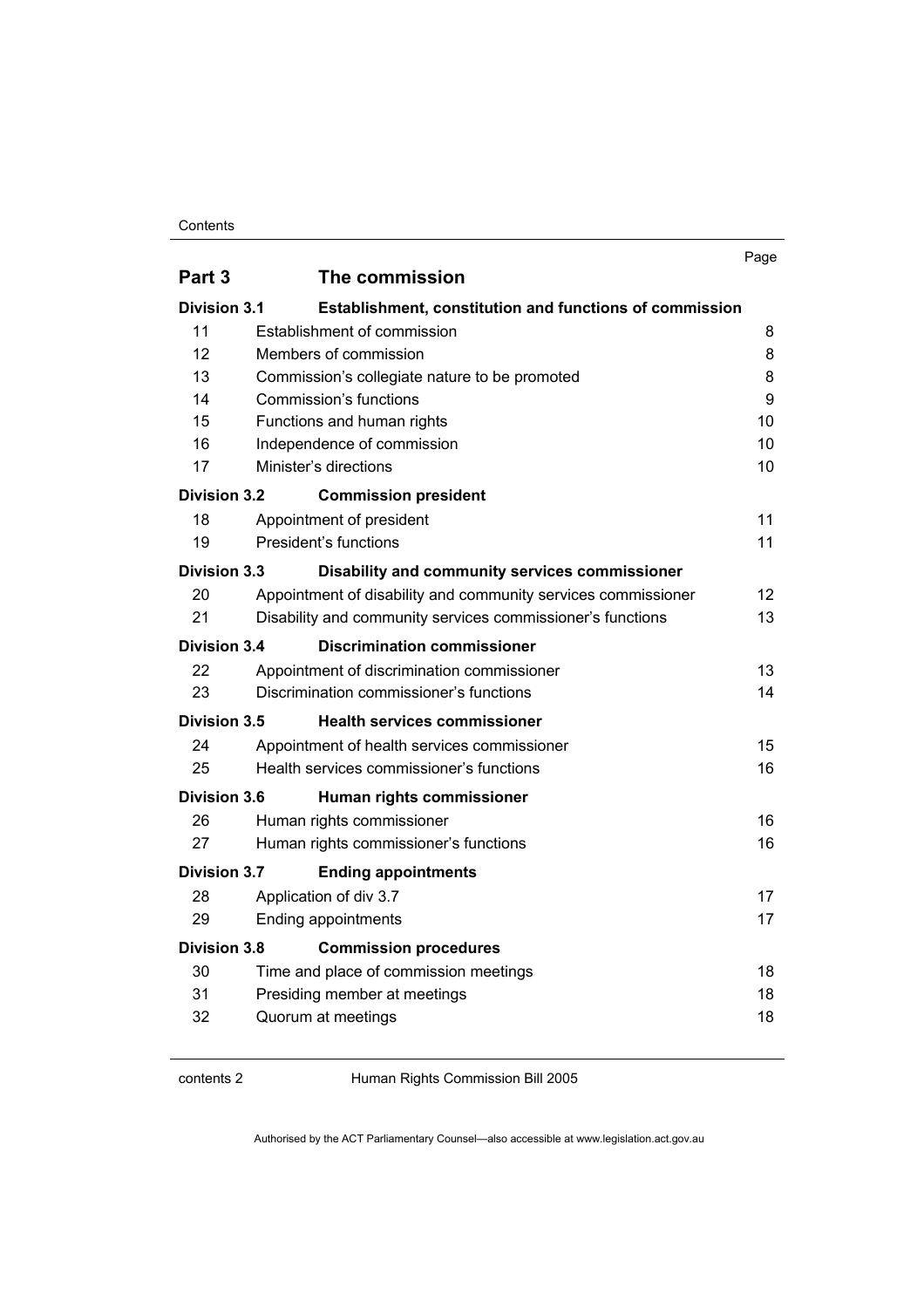|                     |                                                                                         | Contents |  |
|---------------------|-----------------------------------------------------------------------------------------|----------|--|
|                     |                                                                                         | Page     |  |
| 33                  | Voting at meetings                                                                      | 19       |  |
| 34                  | Individual with more than 1 role                                                        |          |  |
| 35                  | Conduct of meetings etc                                                                 | 19       |  |
| Division 3.9        | <b>Staff and consultants of commission</b>                                              |          |  |
| 36                  | Staff of commission                                                                     | 20       |  |
| 37                  | Consultants of commission                                                               | 20       |  |
| Part 4              | <b>Complaints</b>                                                                       |          |  |
| <b>Division 4.1</b> | <b>Making complaints</b>                                                                |          |  |
| 38                  | Outline-div 4.1                                                                         | 21       |  |
| 39                  | When may someone complain about a health service?                                       | 21       |  |
| 40                  | When may someone complain about a service for people with a                             |          |  |
|                     | disability?                                                                             | 22       |  |
| 41                  | When may someone complain about a service for older people?                             | 23       |  |
| 42                  | What complaints may be made under this Act?                                             | 23       |  |
| 43                  | Who may make a complaint under this Act?                                                | 24       |  |
| 44                  | Complaint to be in writing                                                              | 25       |  |
| 45                  | Commission's obligation to be prompt and efficient                                      | 26       |  |
| 46                  | Complainant's obligations in relation to complaint                                      | 27       |  |
| Division 4.2        | <b>Dealing with complaints</b>                                                          |          |  |
| 47                  | Outline-div 4.2                                                                         | 28       |  |
| 48                  | Consideration without complaint or appropriate complainant                              | 28       |  |
| 49                  | Treatment of complaint if complaint dealt with as commission-initiated<br>consideration | 30       |  |
| 50                  | Allocating complaints                                                                   | 30       |  |
| 51                  | Referring complaints for conciliation                                                   | 31       |  |
| 52                  | Considering complaints                                                                  | 31       |  |
| 53                  | Referral of discrimination complaints                                                   | 31       |  |
| <b>Division 4.3</b> | <b>Conciliation of complaints</b>                                                       |          |  |
| 54                  | Outline-div 4.3                                                                         | 32       |  |
| 55                  | What is conciliation?                                                                   | 32       |  |
| 56                  | Delegation of president's function of conciliation                                      | 32       |  |
| 57                  | Parties to conciliation                                                                 | 33       |  |
|                     |                                                                                         |          |  |

contents 3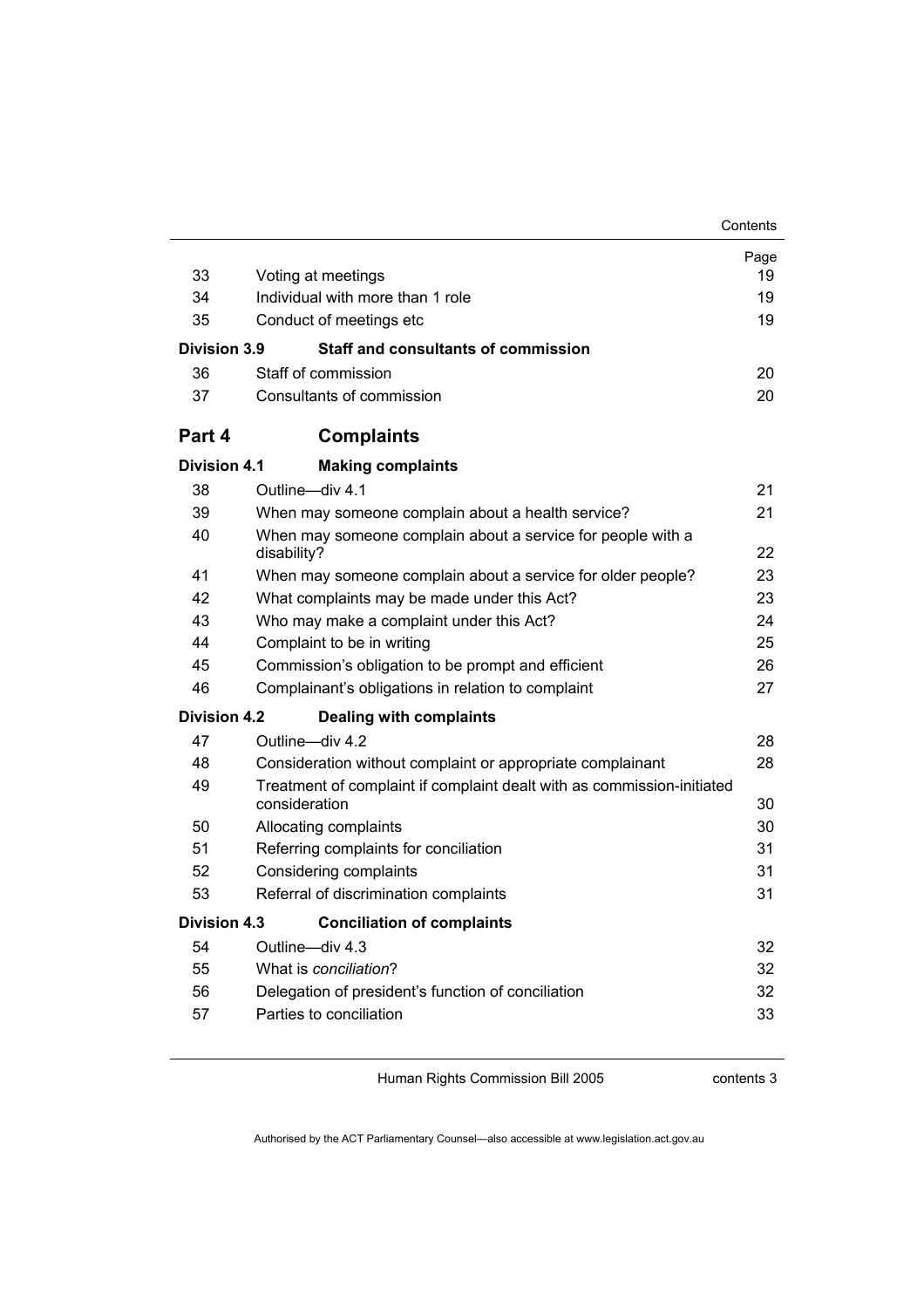|                                                                    | Page |  |  |  |  |
|--------------------------------------------------------------------|------|--|--|--|--|
| Request for third-party to attend                                  | 33   |  |  |  |  |
| Compulsory attendance at conciliation                              | 33   |  |  |  |  |
| Conduct of conciliation<br>34                                      |      |  |  |  |  |
| Relationship between conciliation and consideration                | 34   |  |  |  |  |
| Conciliated agreements                                             | 35   |  |  |  |  |
| Provision of conciliation agreement to commission                  | 35   |  |  |  |  |
| Unsuccessful conciliation of discrimination matter                 | 36   |  |  |  |  |
| End of conciliation                                                | 36   |  |  |  |  |
| Admissibility of evidence                                          | 37   |  |  |  |  |
| Conciliation attendees protected from civil liability              | 37   |  |  |  |  |
| <b>Division 4.4</b><br><b>Consideration of complaints</b>          |      |  |  |  |  |
| Outline-div 4.4                                                    | 37   |  |  |  |  |
| Purpose of considering complaints                                  | 37   |  |  |  |  |
| Single consideration of several complaints                         | 38   |  |  |  |  |
| Representative complaints                                          | 38   |  |  |  |  |
| Conduct of consideration                                           | 39   |  |  |  |  |
| Power to ask for information, documents and other things           | 39   |  |  |  |  |
| Requiring attendance etc                                           | 40   |  |  |  |  |
| Privileges against selfincrimination and exposure to civil penalty | 42   |  |  |  |  |
| Commission may keep document or other thing etc                    | 43   |  |  |  |  |
| <b>Division 4.5</b><br><b>Closing complaints and reporting</b>     |      |  |  |  |  |
| Outline-div 4.5                                                    | 44   |  |  |  |  |
| When complaints can be closed                                      | 44   |  |  |  |  |
| Reopening complaints                                               | 46   |  |  |  |  |
| How complaints are closed                                          | 46   |  |  |  |  |
| Final report                                                       | 47   |  |  |  |  |
| Closing discrimination complaints                                  | 47   |  |  |  |  |
| Third-party reports                                                | 48   |  |  |  |  |
| Commission-initiated reports                                       | 49   |  |  |  |  |
| Responding to recommendations                                      | 49   |  |  |  |  |
| Publication of name and details of non-complying entity            | 50   |  |  |  |  |
| Reporting to Minister                                              | 52   |  |  |  |  |
| Discrimination referral statements                                 | 52   |  |  |  |  |
|                                                                    |      |  |  |  |  |

contents 4 Human Rights Commission Bill 2005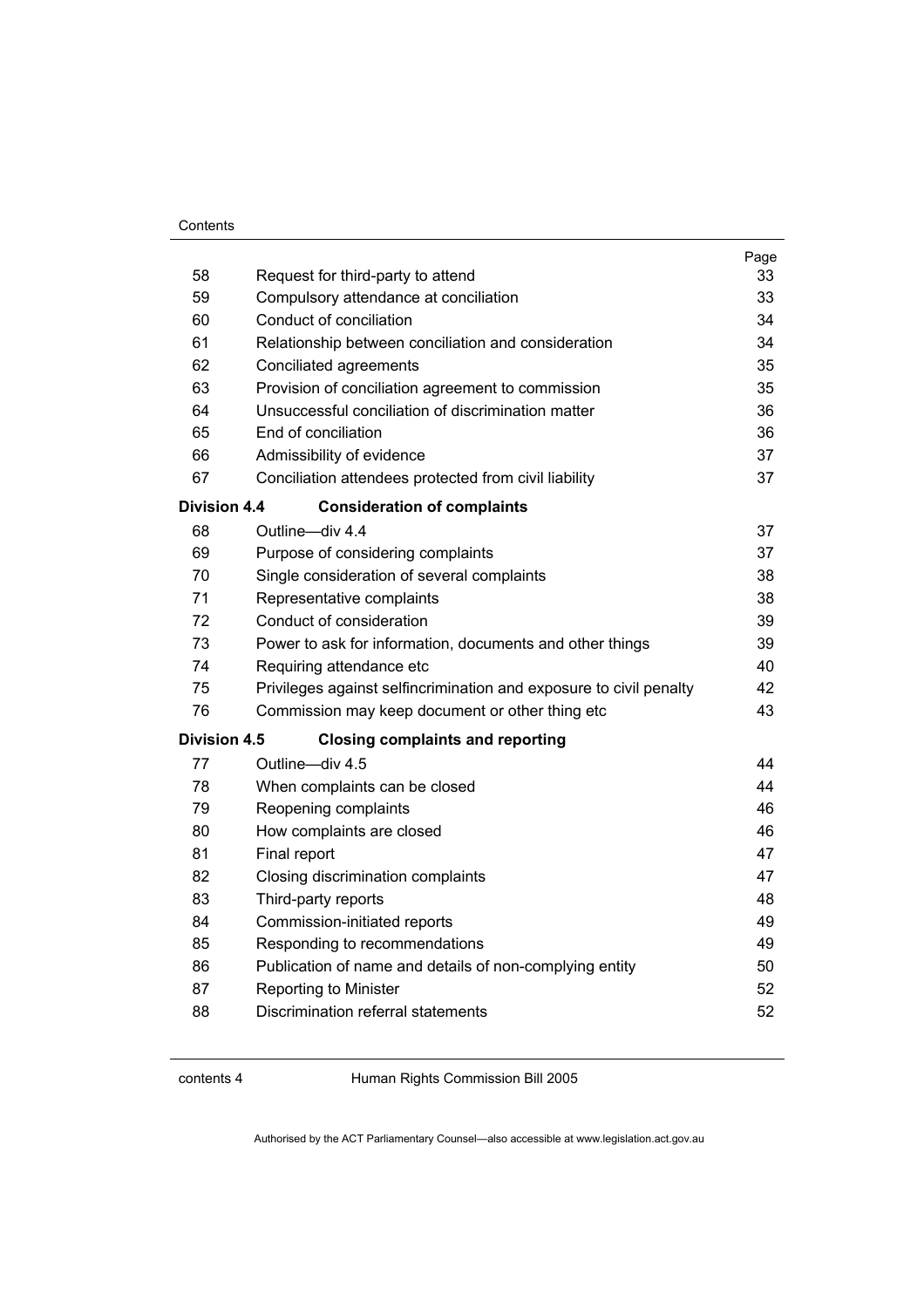|                     |                                                                                | Page |
|---------------------|--------------------------------------------------------------------------------|------|
| Part 5              | Health code and health profession boards                                       |      |
| Division 5.1        | Health code of health rights and responsibilities                              |      |
| 89                  | Approval of health code                                                        | 53   |
| 90                  | Contents of health code                                                        | 53   |
| <b>Division 5.2</b> | Relationship between commission and health profession<br>boards                |      |
| 91                  | Meaning of registered health professional for div 5.2                          | 54   |
| 92                  | Referral of complaints to health profession board                              | 54   |
| 93                  | Complaints referred to health professional board                               | 55   |
| 94                  | Consideration of health professional reports                                   | 55   |
| Part 6              | <b>Miscellaneous</b>                                                           |      |
| 95                  | Information about complaints                                                   | 56   |
| 96                  | Inspection of incorporated documents                                           | 56   |
| 97                  | Notification of certain incorporated documents                                 | 57   |
| 98                  | Victimisation etc                                                              | 59   |
| 99                  | Secrecy                                                                        | 59   |
| 100                 | Protection of officials from liability                                         | 61   |
| 101                 | Intergovernmental arrangements                                                 | 62   |
| 102                 | Exercise of functions under intergovernmental arrangement                      | 63   |
| 103                 | Determination of fees and expenses for people asked to attend<br>conciliation  | 63   |
| 104                 | Approved forms                                                                 | 63   |
| 105                 | Regulation-making power                                                        | 63   |
| Part 7              | <b>Transitional</b>                                                            |      |
| 106                 | Definitions for pt 7                                                           | 64   |
| 107                 | Conduct engaged in by previous discrimination commissioner                     | 64   |
| 108                 | Conduct engaged in by community and health services complaints<br>commissioner | 65   |
| 109                 | Complaints under CHSC Act and HR(PA) Act                                       | 65   |
| 110                 | Undeclined complaints under pre-amendment Discrimination Act                   | 65   |
| 111                 | Investigations under pre-amendment Discrimination Act                          | 66   |
| 112                 | Right to make applications to discrimination tribunal                          | 66   |

Human Rights Commission Bill 2005

contents 5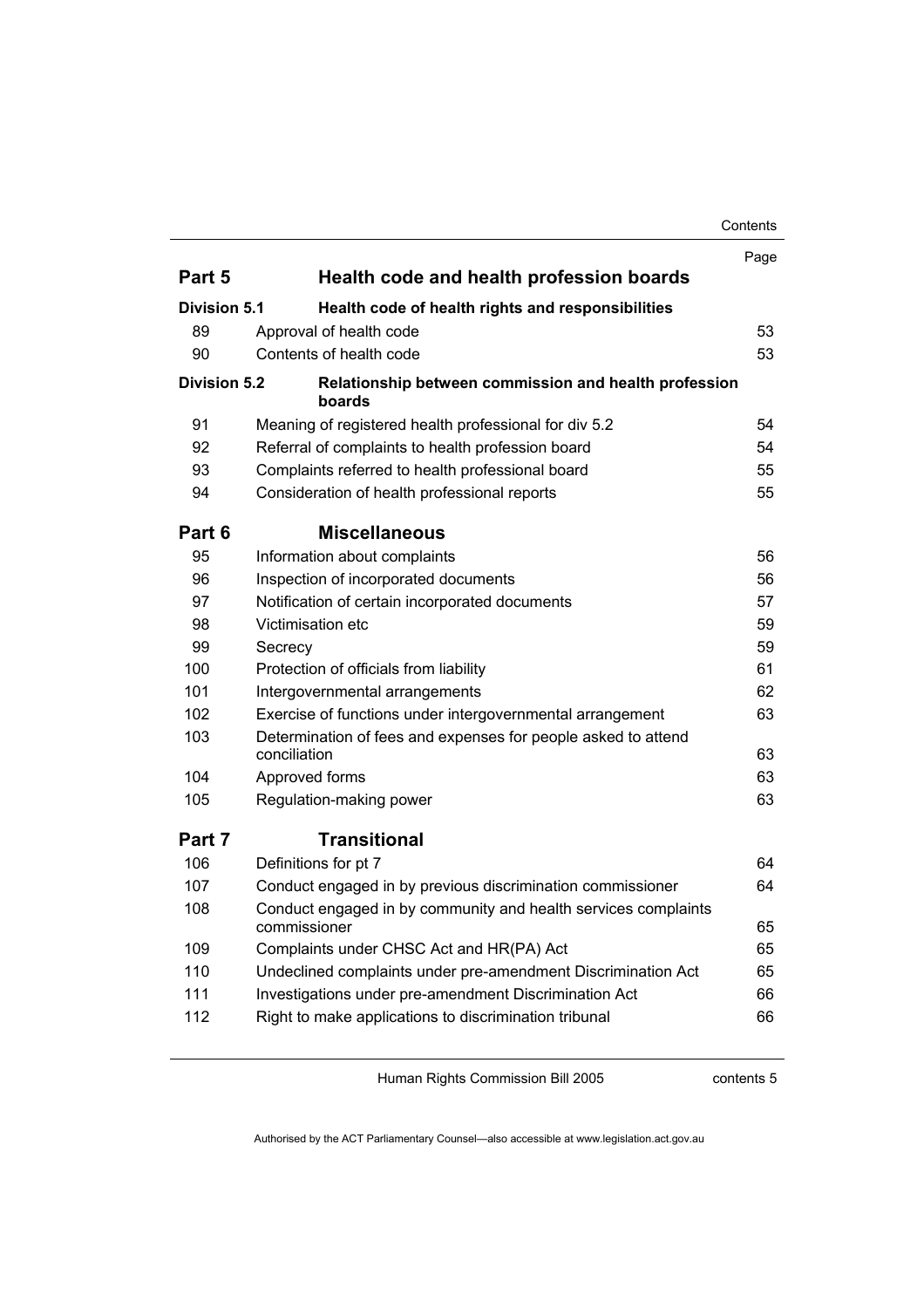|     |                                                                           | Page |
|-----|---------------------------------------------------------------------------|------|
| 113 | Requirement under pre-amendment Discrimination Act                        | 66   |
| 114 | Direction by discrimination commissioner                                  | 67   |
| 115 | Undecided applications to discrimination tribunal to strike out complaint | 67   |
| 116 | Other undecided applications to discrimination tribunal                   | 67   |
| 117 | Requests to review under HR(PA) Act                                       | 68   |
| 118 | Appeal rights in relation to requests to review                           | 68   |
| 119 | References to community and health services complaints                    |      |
|     | commissioner                                                              | 69   |
| 120 | <b>Transitional regulations</b>                                           | 69   |
| 121 | Expiry of pt 7                                                            | 69   |

## **Dictionary** 70

contents 6 Human Rights Commission Bill 2005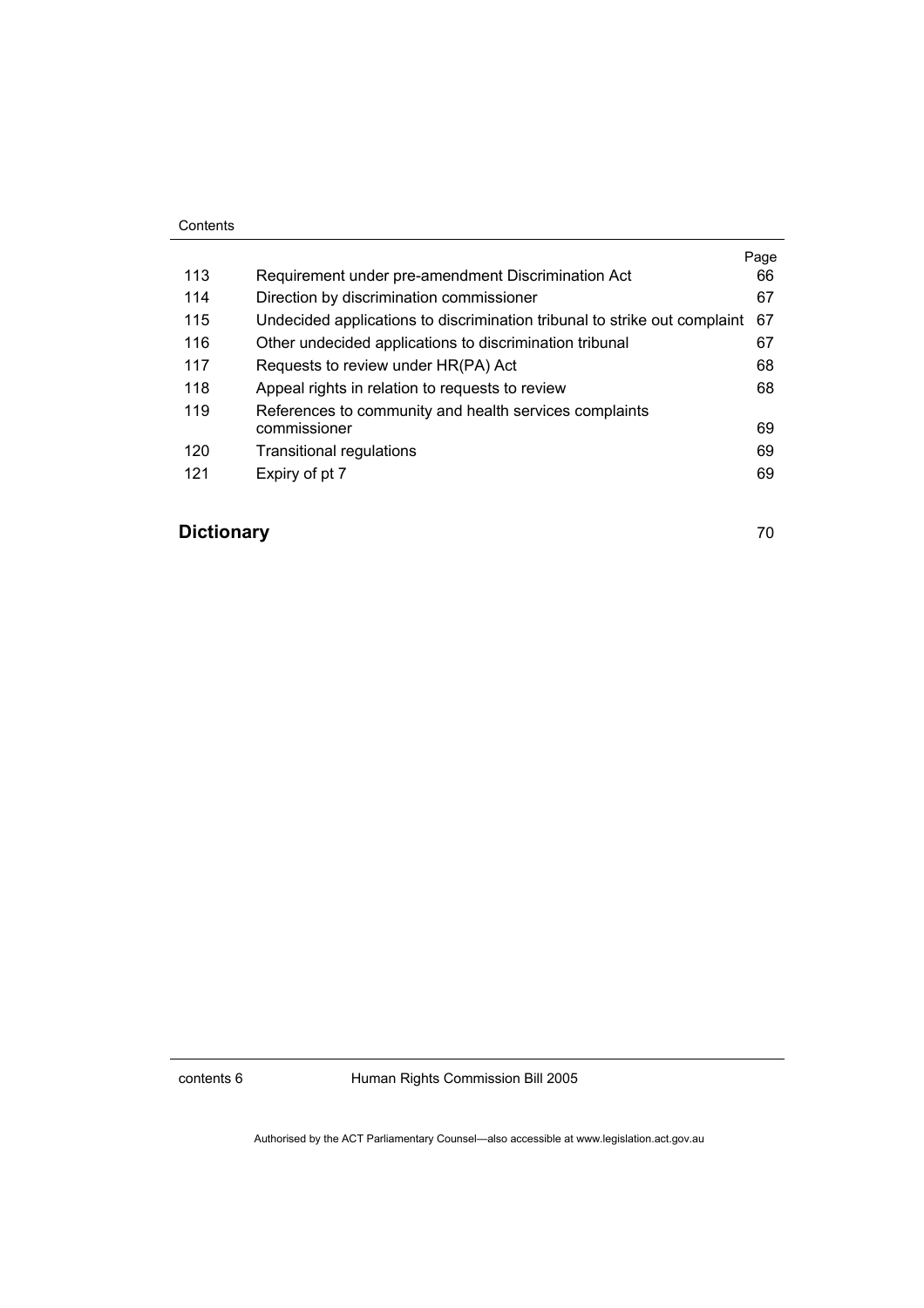2005

THE LEGISLATIVE ASSEMBLY FOR THE AUSTRALIAN CAPITAL TERRITORY

(As presented)

(Attorney-General)

## **Human Rights Commission Bill 2005**

## **A Bill for**

I

An Act to establish the Human Rights Commission, and for other purposes

The Legislative Assembly for the Australian Capital Territory enacts as follows:

2003 147B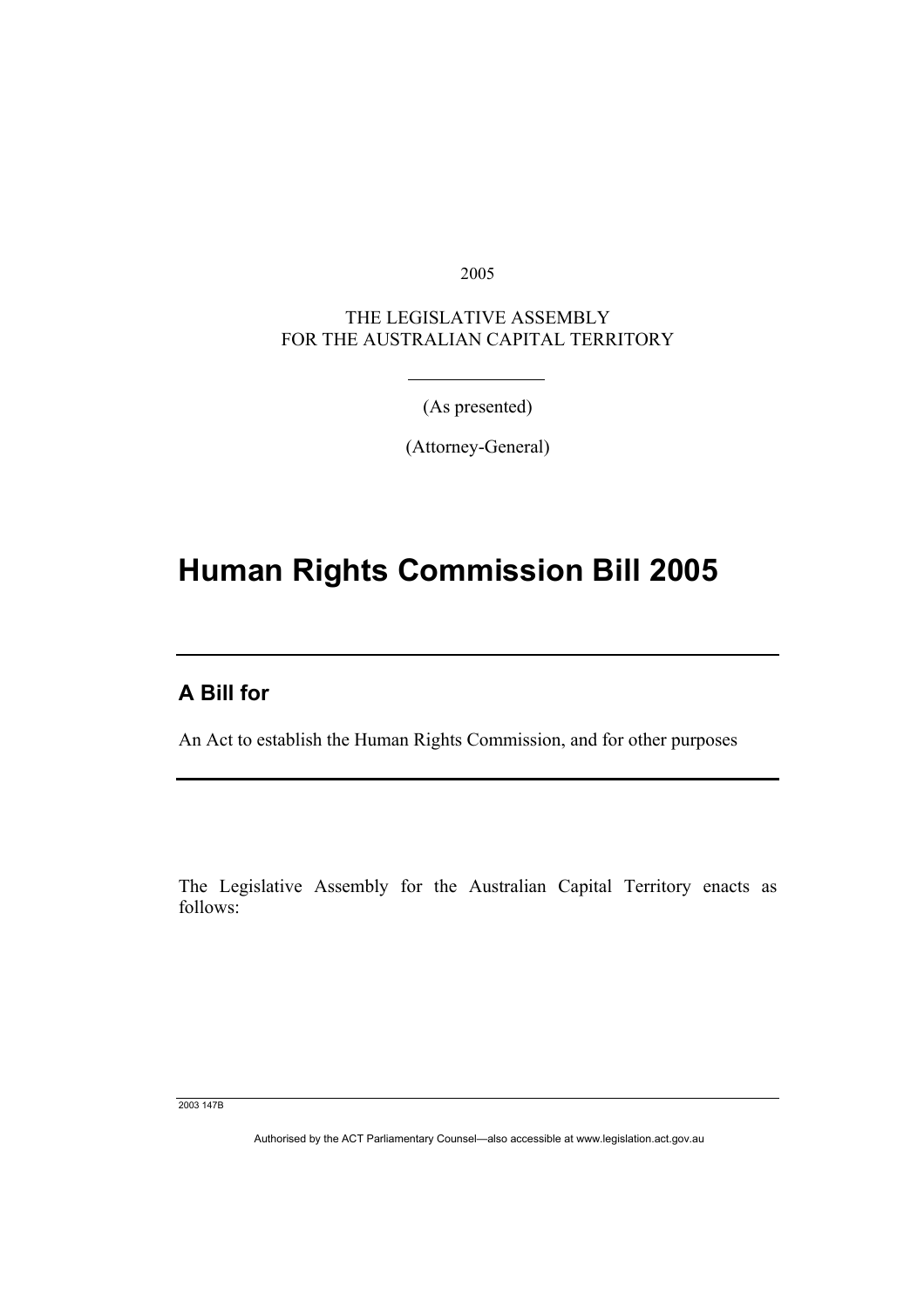#### Part 1 **Preliminary**

Section 1

# **Part 1 Preliminary**

| 2                    | 1            |                   | <b>Name of Act</b>                                                                                                                                                                                                                  |
|----------------------|--------------|-------------------|-------------------------------------------------------------------------------------------------------------------------------------------------------------------------------------------------------------------------------------|
| 3                    |              |                   | This Act is the <i>Human Rights Commission Act 2005</i> .                                                                                                                                                                           |
| 4                    | $\mathbf{2}$ |                   | <b>Commencement</b>                                                                                                                                                                                                                 |
| 5<br>6               |              | notice.           | This Act commences on a day fixed by the Minister by written                                                                                                                                                                        |
| 7<br>8               |              | Note 1            | The naming and commencement provisions automatically commence on<br>the notification day (see Legislation Act, $s$ 75 (1)).                                                                                                         |
| 9<br>10<br>11        |              | Note 2            | A single day or time may be fixed, or different days or times may be<br>fixed, for the commencement of different provisions (see Legislation<br>Act, $s$ 77 (1)).                                                                   |
| 12<br>13<br>14       |              | Note 3            | If a provision has not commenced within 6 months beginning on the<br>notification day, it automatically commences on the first day after that<br>period (see Legislation Act, s 79).                                                |
|                      |              |                   |                                                                                                                                                                                                                                     |
| 15                   | 3            | <b>Dictionary</b> |                                                                                                                                                                                                                                     |
| 16                   |              |                   | The dictionary at the end of this Act is part of this Act.                                                                                                                                                                          |
| 17<br>18<br>19       |              | Note 1            | The dictionary at the end of this Act defines certain terms used in this<br>Act, and includes references (signpost definitions) to other terms<br>defined elsewhere.                                                                |
| 20<br>21<br>22<br>23 |              |                   | For example, the signpost definition 'health professional-see the<br>Health Professionals Act 2004, section 14.' means that the term 'health<br>professional' is defined in that section and the definition applies to this<br>Act. |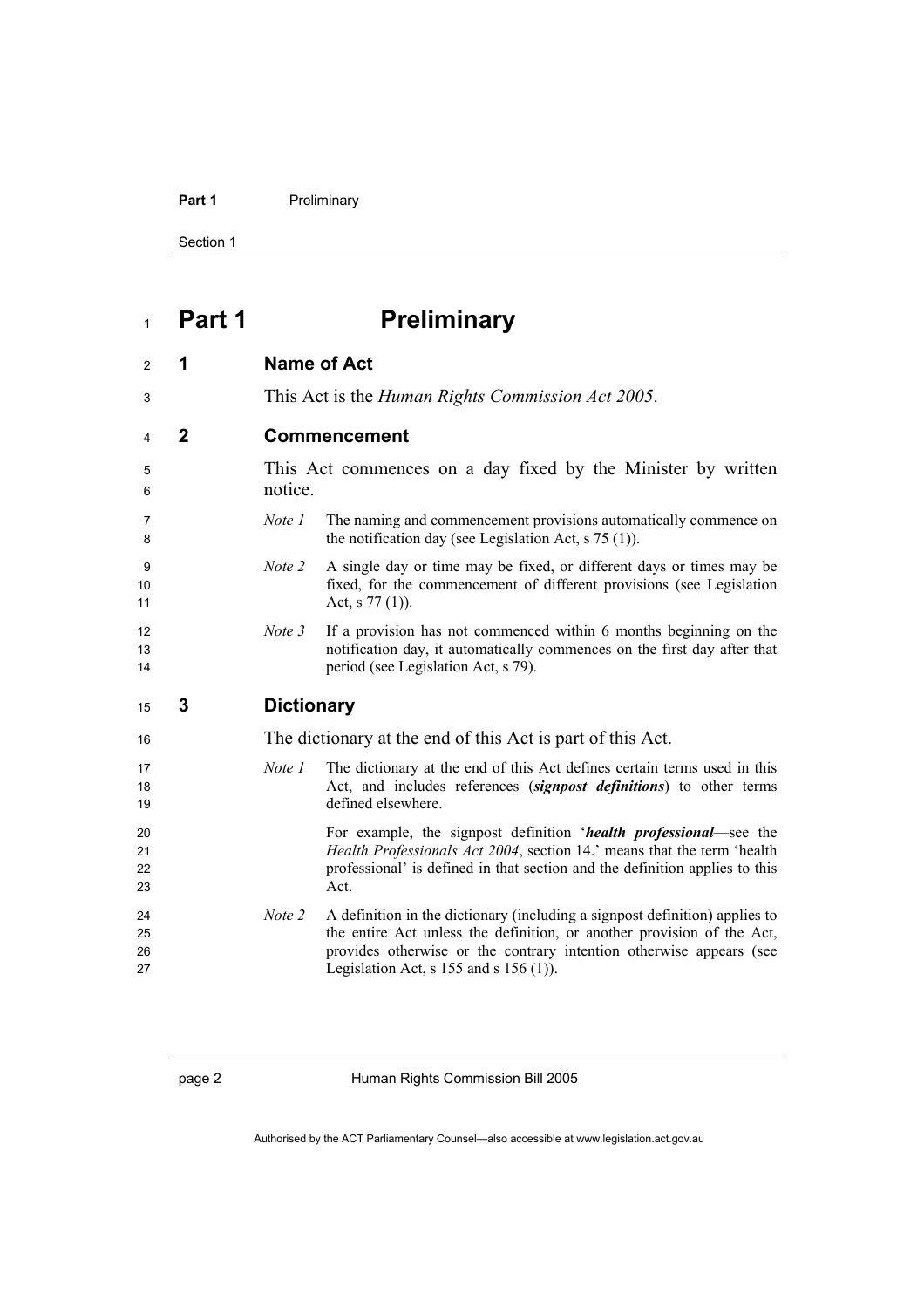|          |   |              | Section 4                                                                                                                                      |
|----------|---|--------------|------------------------------------------------------------------------------------------------------------------------------------------------|
| 1        | 4 | <b>Notes</b> |                                                                                                                                                |
| 2        |   |              | A note included in this Act is explanatory and is not part of this Act.                                                                        |
| 3<br>4   |   | <b>Note</b>  | See the Legislation Act, s $127(1)$ , (4) and (5) for the legal status of<br>notes.                                                            |
| 5        | 5 |              | Offences against Act-application of Criminal Code etc                                                                                          |
| 6        |   |              | Other legislation applies in relation to offences against this Act.                                                                            |
| 7        |   | Note 1       | Criminal Code                                                                                                                                  |
| 8<br>9   |   |              | The Criminal Code, ch 2 applies to all offences against this Act (see<br>Code, pt $2.1$ ).                                                     |
| 10<br>11 |   |              | The chapter sets out the general principles of criminal responsibility<br>(including burdens of proof and general defences), and defines terms |
| 12<br>13 |   |              | used for offences to which the Code applies (eg conduct, intention,<br>recklessness and strict liability).                                     |
| 14       |   | Note 2       | Penalty units                                                                                                                                  |
| 15<br>16 |   |              | The Legislation Act, s 133 deals with the meaning of offence penalties<br>that are expressed in penalty units.                                 |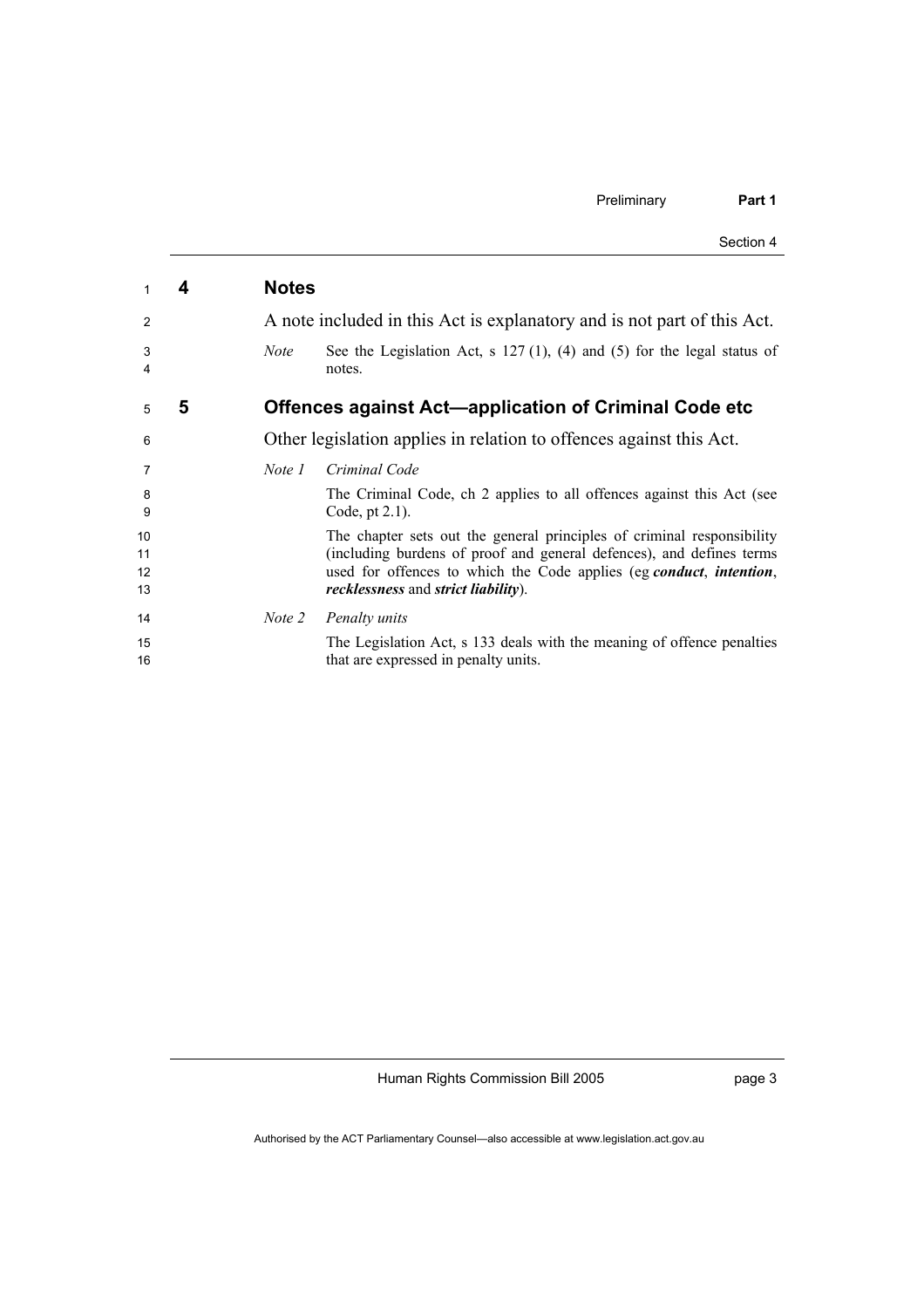#### **Part 2 Objects and important concepts**

Section 6

# **Part 2 Objects and important concepts**

| 6 | <b>Main objects of Act</b>                                                                                                                                                                                                                                                                                                                  |
|---|---------------------------------------------------------------------------------------------------------------------------------------------------------------------------------------------------------------------------------------------------------------------------------------------------------------------------------------------|
|   | This Act has the following main objects:                                                                                                                                                                                                                                                                                                    |
|   | (a) to promote understanding and acceptance of, and compliance<br>with, the Discrimination Act 1991 and the Human Rights<br>Act 2004;                                                                                                                                                                                                       |
|   | to promote improvements in the provision of disability<br>(b)<br>services, health services and services for older people;                                                                                                                                                                                                                   |
|   | to promote the rights of users of disability services, health<br>(c)<br>services and services for older people;                                                                                                                                                                                                                             |
|   | to promote an awareness of the rights and responsibilities of<br>(d)<br>users and providers of services to which this Act relates;                                                                                                                                                                                                          |
|   | to establish a commission to provide—<br>(e)                                                                                                                                                                                                                                                                                                |
|   | an independent, fair and accessible process for the<br>(i)<br>resolution of discrimination complaints and complaints<br>between users and providers of disability services, health<br>services and services for older people; and                                                                                                           |
|   | a process to encourage and assist users and providers of<br>(ii)<br>disability services, health services and services for older<br>people to make improvements in the provision of<br>services, particularly by encouraging and assisting service<br>users and providers to contribute to the review and<br>improvement of service quality; |
|   | (f)<br>foster community discussion, and the provision of<br>to<br>community education and information, about—                                                                                                                                                                                                                               |
|   | this Act and related Acts; and<br>(i)                                                                                                                                                                                                                                                                                                       |
|   | the operation of the commission; and<br>(ii)                                                                                                                                                                                                                                                                                                |
|   |                                                                                                                                                                                                                                                                                                                                             |

page 4 Human Rights Commission Bill 2005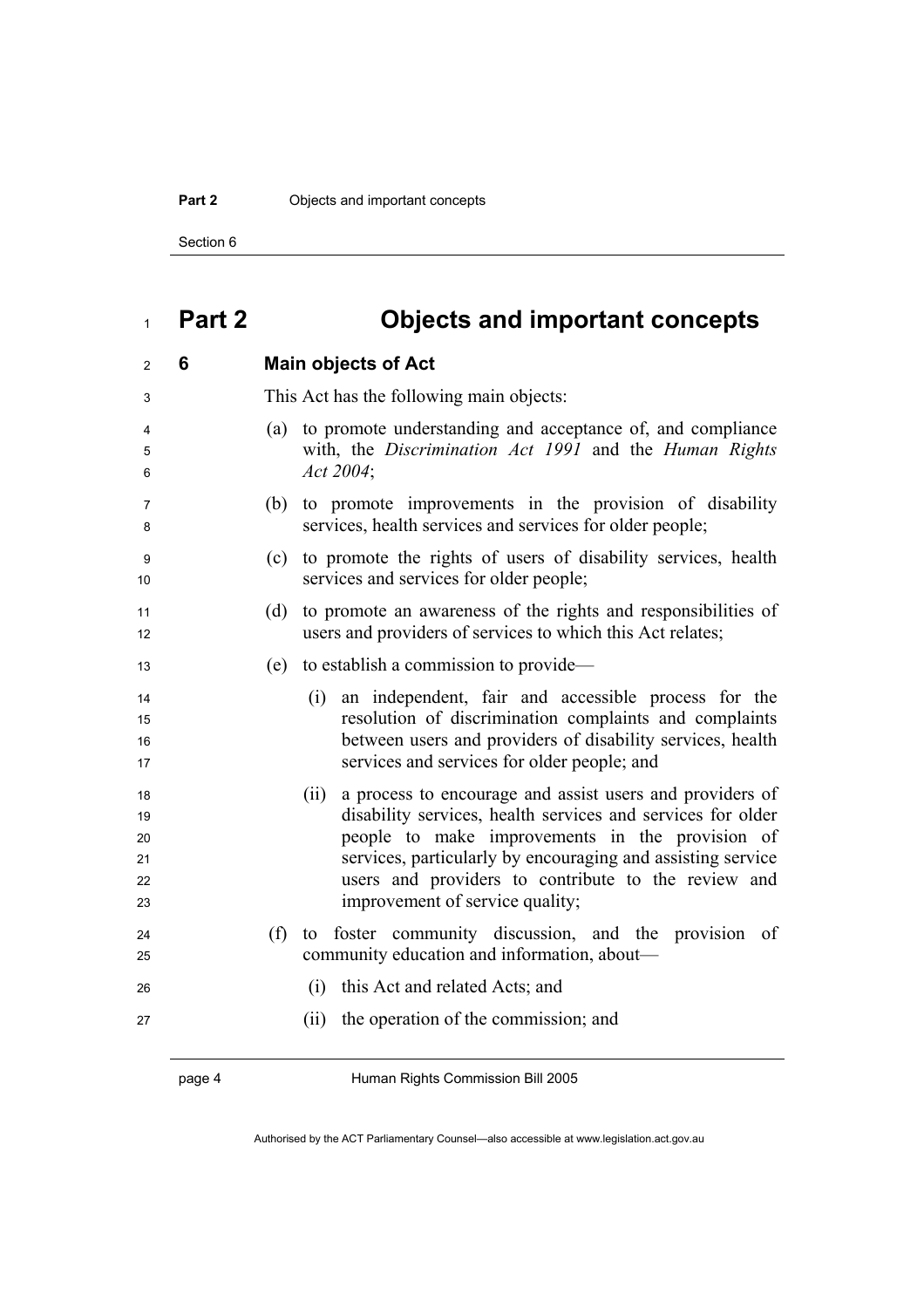|                                  |   |     | Section 7                                                                                                                                                                                                                                                                                                                                                                                                                                                               |
|----------------------------------|---|-----|-------------------------------------------------------------------------------------------------------------------------------------------------------------------------------------------------------------------------------------------------------------------------------------------------------------------------------------------------------------------------------------------------------------------------------------------------------------------------|
| 1                                |   |     | (iii) the procedures for making complaints.                                                                                                                                                                                                                                                                                                                                                                                                                             |
| 2                                | 7 |     | What is a health service?                                                                                                                                                                                                                                                                                                                                                                                                                                               |
| 3<br>4                           |   | (1) | For this Act, a <i>health service</i> is a service provided in the ACT to<br>someone (the <i>service user</i> ) for any of the following purposes:                                                                                                                                                                                                                                                                                                                      |
| 5<br>6<br>7                      |   |     | assessing, recording, maintaining or improving the physical,<br>(a)<br>mental or emotional health, comfort or wellbeing of the service<br>user;                                                                                                                                                                                                                                                                                                                         |
| 8<br>9                           |   |     | diagnosing or treating an illness, disability, disorder or<br>(b)<br>condition of the service user.                                                                                                                                                                                                                                                                                                                                                                     |
| 10<br>11<br>12<br>13             |   | (2) | In applying this Act in relation to a health professional who is a<br>veterinary surgeon, a <i>health service</i> is a service provided to an<br>animal (the <i>service user</i> ) for any of the purposes mentioned in<br>subsection $(1)$ (a) or (b).                                                                                                                                                                                                                 |
| 14                               |   | (3) | A <i>health service</i> includes—                                                                                                                                                                                                                                                                                                                                                                                                                                       |
| 15<br>16                         |   |     | service provided by a health professional<br>the<br>(a)<br>in<br>a<br>professional's capacity as a health professional; and                                                                                                                                                                                                                                                                                                                                             |
| 17<br>18<br>19                   |   |     | a service provided specifically for carers of people receiving<br>(b)<br>health services or carers of people with physical or mental<br>conditions.                                                                                                                                                                                                                                                                                                                     |
| 20                               | 8 |     | What is a service for people with a disability?                                                                                                                                                                                                                                                                                                                                                                                                                         |
| 21<br>22                         |   | (1) | A service for people with a disability is a service provided in the<br>ACT specifically for people with a disability or their carers.                                                                                                                                                                                                                                                                                                                                   |
| 23                               |   |     | Examples of services for people with a disability or their carers                                                                                                                                                                                                                                                                                                                                                                                                       |
| 24<br>25<br>26<br>27<br>28<br>29 |   |     | a service that provides home help, personal care, home maintenance or<br>1<br>modification, food services, respite care, transport, assessment or referral of<br>support needs, education, training and skill development, information<br>services, coordination, case management and brokerage, recreation,<br>advocacy, community access, accommodation support, rehabilitation, or<br>employment services, specifically for people with a disability or their carers |
|                                  |   |     |                                                                                                                                                                                                                                                                                                                                                                                                                                                                         |

page 5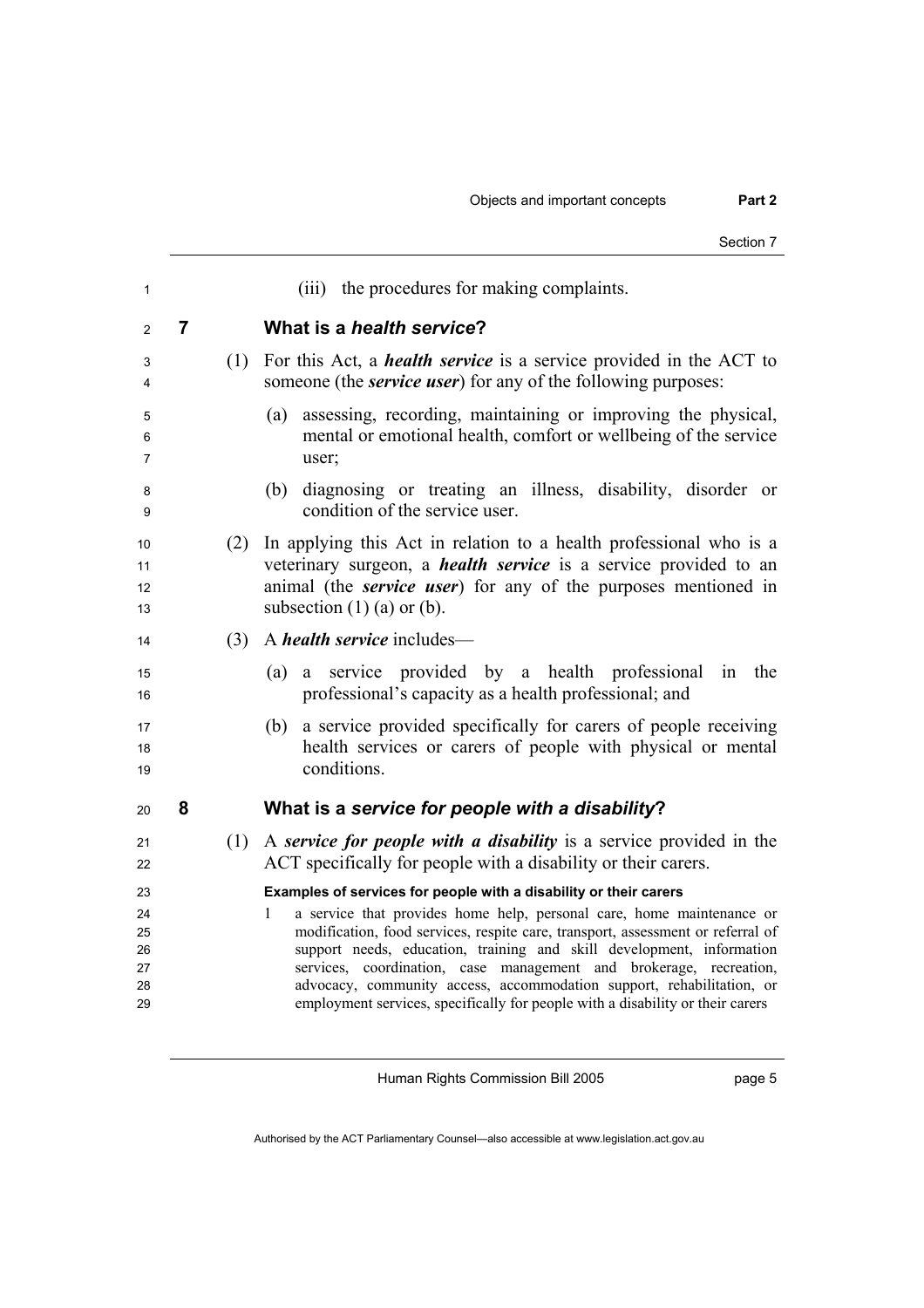### **Part 2 Objects and important concepts**

|              | Section 9 |                                                                                                                                                                                                    |
|--------------|-----------|----------------------------------------------------------------------------------------------------------------------------------------------------------------------------------------------------|
| 1<br>2       |           | 2<br>a service provided in association with the use of premises for the care,<br>treatment or accommodation of people with a disability                                                            |
| 3<br>4<br>5  |           | <b>Note</b><br>An example is part of the Act, is not exhaustive and may extend, but<br>does not limit, the meaning of the provision in which it appears (see<br>Legislation Act, s 126 and s 132). |
| 6            | (2)       | In this section:                                                                                                                                                                                   |
| 7            |           | <i>disability</i> means a disability that—                                                                                                                                                         |
| 8<br>9<br>10 |           | (a) is attributable to an intellectual, psychiatric, sensory or<br>physical impairment, or a combination of those impairments;<br>and                                                              |
| 11           |           | (b)<br>is permanent or likely to be permanent; and                                                                                                                                                 |
| 12           |           | results in-<br>(c)                                                                                                                                                                                 |
| 13<br>14     |           | the person having a substantially reduced capacity for<br>(i)<br>communication, learning or mobility; and                                                                                          |
| 15<br>16     |           | the need for continuing support services for the person;<br>(ii)<br>and                                                                                                                            |
| 17           |           | (d)<br>may, but need not, be of a chronic episodic nature.                                                                                                                                         |
| 18           | 9         | What is a service for older people?                                                                                                                                                                |
| 19           |           | A service for older people is a service provided in the ACT                                                                                                                                        |
| 20           |           | specifically for older people or their carers.                                                                                                                                                     |
| 21<br>22     |           | Examples of services for older people<br>a service that provides home help, personal care, home maintenance or<br>$\mathbf{1}$                                                                     |
| 23           |           | modification, food services, respite care, transport, assessment or referral of                                                                                                                    |
| 24           |           | support needs, education, training and skill development, information                                                                                                                              |
| 25<br>26     |           | services, coordination, case management and brokerage, recreation,<br>advocacy, community access, accommodation support, rehabilitation, or                                                        |
| 27           |           | employment services, specifically for older people or their carers                                                                                                                                 |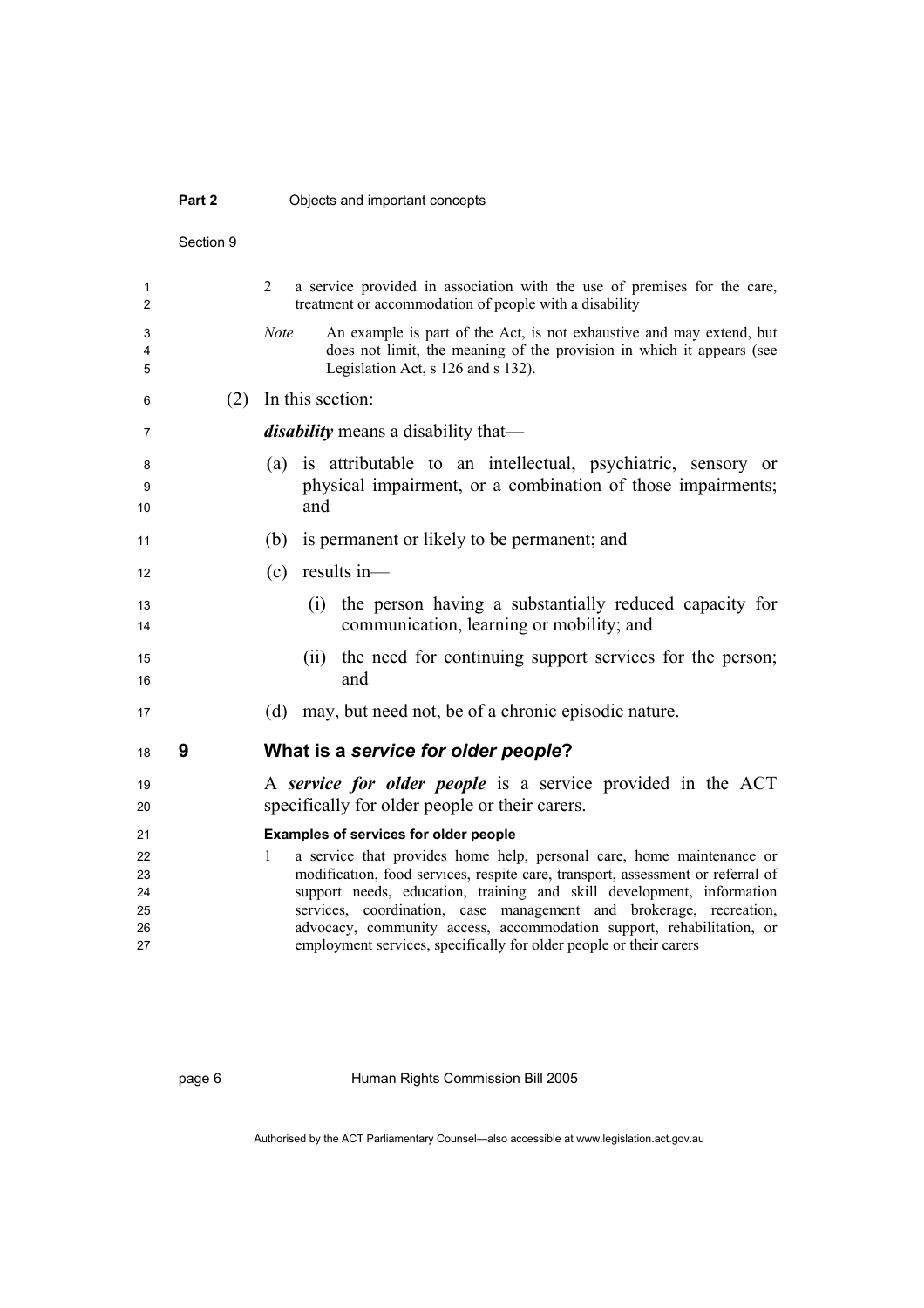|             |    |     | Section 10                                                                                                                                                                                         |
|-------------|----|-----|----------------------------------------------------------------------------------------------------------------------------------------------------------------------------------------------------|
| 1<br>2      |    |     | 2<br>a service provided in association with the use of premises for the care,<br>treatment or accommodation of older people.                                                                       |
| 3<br>4<br>5 |    |     | An example is part of the Act, is not exhaustive and may extend, but<br><b>Note</b><br>does not limit, the meaning of the provision in which it appears (see<br>Legislation Act, s 126 and s 132). |
| 6           | 10 |     | Who is a <i>provider</i> ?                                                                                                                                                                         |
| 7<br>8      |    | (1) | For this Act, a <i>provider</i> of a service is an entity that provides, or<br>holds out that it can provide, the service.                                                                         |
| 9           |    | (2) | A <i>provider</i> of a service includes—                                                                                                                                                           |
| 10          |    |     | an entity that employs someone who—<br>(a)                                                                                                                                                         |
| 11          |    |     | provides the service; or<br>(1)                                                                                                                                                                    |
| 12          |    |     | holds out that the person can provide the service; and<br>(i)                                                                                                                                      |
| 13<br>14    |    |     | a volunteer providing the service on behalf of someone else;<br>(b)<br>and                                                                                                                         |
| 15<br>16    |    |     | someone who was a provider when the service was provided,<br>(c)<br>but is no longer providing the service.                                                                                        |
| 17<br>18    |    | (3) | However, a funding body does not provide a service only because<br>the body pays for the service to be provided by someone else.                                                                   |

page 7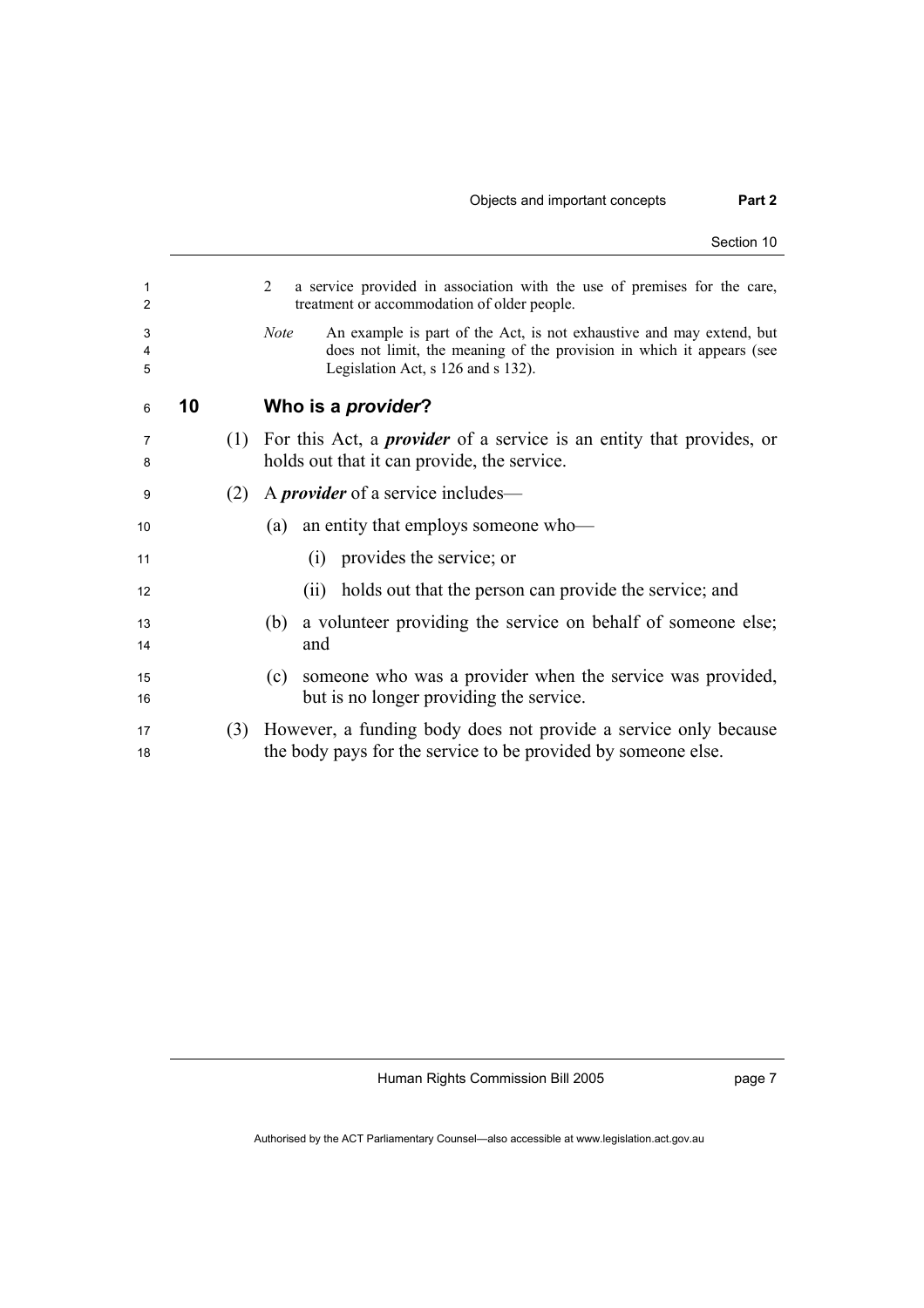## **Part 3 The commission**

### **Division 3.1 Establishment, constitution and functions of commission**

| 4              | 11 |     | <b>Establishment of commission</b>                                                                 |
|----------------|----|-----|----------------------------------------------------------------------------------------------------|
| 5              |    |     | The Human Rights Commission (the <i>commission</i> ) is established.                               |
| 6              | 12 |     | <b>Members of commission</b>                                                                       |
| $\overline{7}$ |    | (1) | The commission has the following members:                                                          |
| 8              |    |     | the president;<br>(a)                                                                              |
| 9              |    |     | (b) the disability and community services commissioner;                                            |
| 10             |    |     | (c) the discrimination commissioner;                                                               |
| 11             |    |     | the health services commissioner;<br>(d)                                                           |
| 12             |    |     | (e) the human rights commissioner.                                                                 |
| 13             |    | (2) | A person may hold 2 or more positions mentioned in subsection (1).                                 |
| 14             |    | (3) | However-                                                                                           |
| 15             |    |     | the president cannot be a commissioner; and<br>(a)                                                 |
| 16             |    |     | (b) a commissioner cannot be the president.                                                        |
| 17             | 13 |     | Commission's collegiate nature to be promoted                                                      |
| 18<br>19       |    |     | The commission members must act in a way that promotes the<br>collegiate nature of the commission. |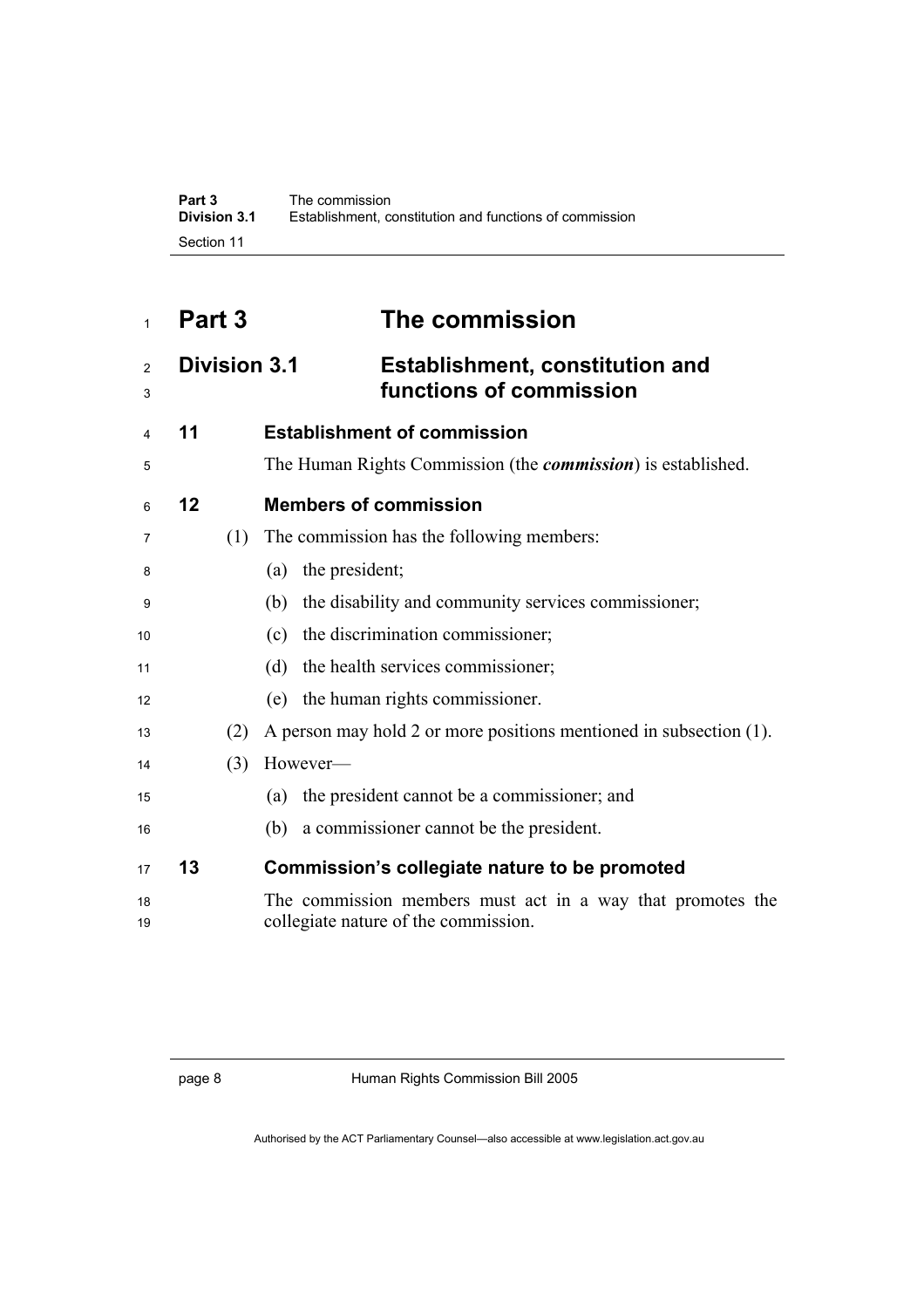| $\mathbf{1}$               | 14 |     | <b>Commission's functions</b>                                                                                                                                                                                                                                                                                                   |
|----------------------------|----|-----|---------------------------------------------------------------------------------------------------------------------------------------------------------------------------------------------------------------------------------------------------------------------------------------------------------------------------------|
| 2                          |    | (1) | The commission has the following functions:                                                                                                                                                                                                                                                                                     |
| 3<br>4<br>5                |    |     | encouraging the resolution of complaints made under this Act,<br>(a)<br>and assisting in their resolution, by providing an independent,<br>fair and accessible process for resolving the complaints;                                                                                                                            |
| 6<br>7<br>8<br>9<br>10     |    |     | encouraging and assisting users and providers of disability<br>(b)<br>services, health services and services for older people to make<br>improvements in the provision of services, particularly by<br>encouraging and assisting service users and providers to<br>contribute to the review and improvement of service quality; |
| 11<br>12<br>13<br>14<br>15 |    |     | encouraging and assisting people providing disability services,<br>(c)<br>health services, and services for older people, and people<br>engaging in conduct that may be complained about under this<br>Act, to develop and improve procedures for dealing with<br>complaints;                                                   |
| 16<br>17                   |    |     | promoting community discussion, and providing community<br>(d)<br>education and information, about—                                                                                                                                                                                                                             |
| 18                         |    |     | this Act and related Acts; and<br>(i)                                                                                                                                                                                                                                                                                           |
| 19                         |    |     | the operation of the commission; and<br>(ii)                                                                                                                                                                                                                                                                                    |
| 20                         |    |     | the procedures for making complaints;<br>(iii)                                                                                                                                                                                                                                                                                  |
| 21<br>22                   |    |     | identifying, inquiring into and reviewing issues relating to the<br>(e)<br>matters that may be complained about under this Act;                                                                                                                                                                                                 |
| 23<br>24<br>25<br>26       |    |     | reporting to the Minister, and other appropriate entities, about<br>(f)<br>each inquiry and review mentioned in paragraph (d) or<br>advising the Minister and other appropriate entities about the<br>inquiry and review;                                                                                                       |
| 27<br>28                   |    |     | The commission may make a report to other appropriate entities<br><b>Note</b><br>by a third-party report.                                                                                                                                                                                                                       |
| 29<br>30                   |    |     | advising the Minister about any matter in relation to this Act or<br>(g)<br>a related Act;                                                                                                                                                                                                                                      |

page 9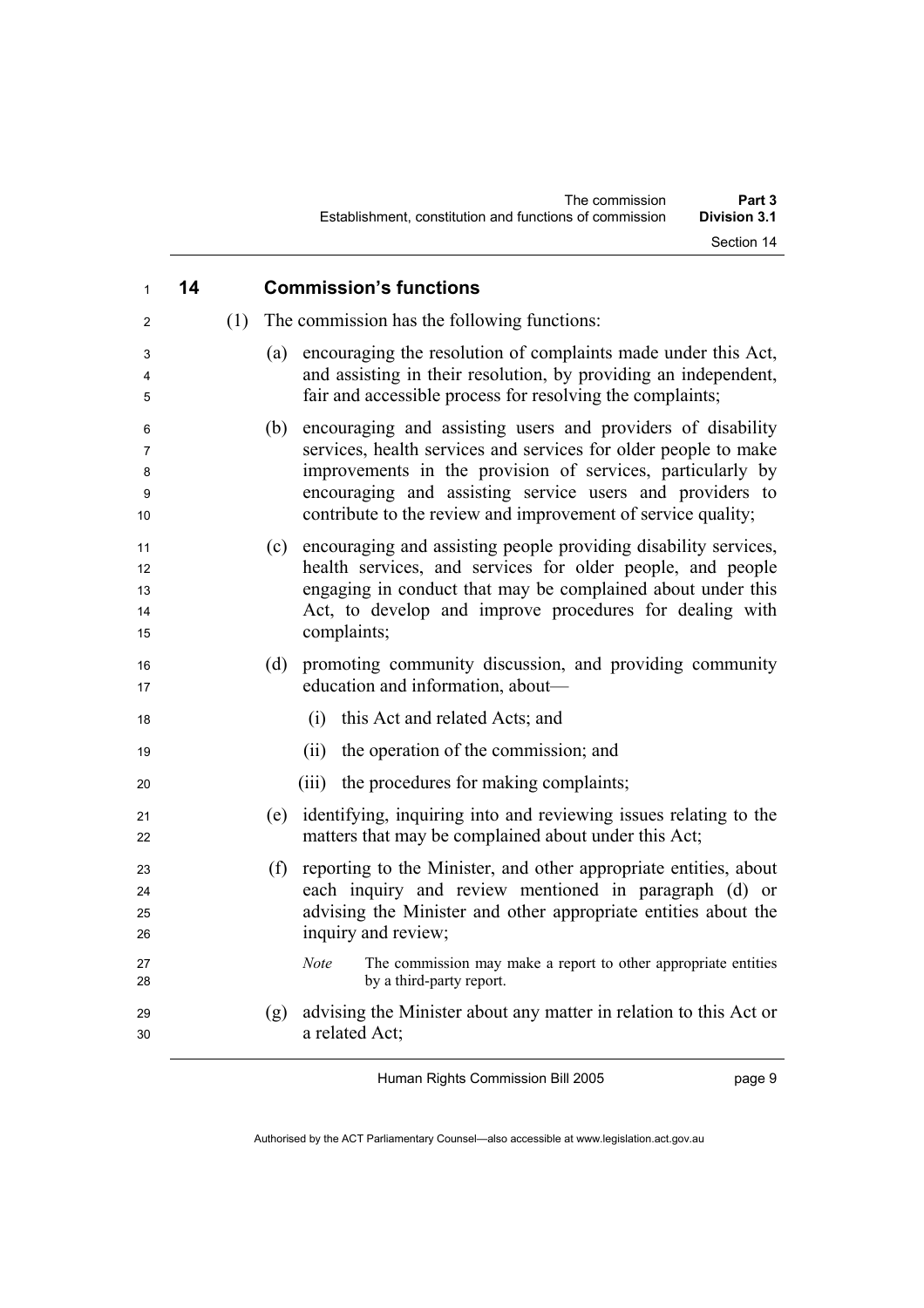|                | Part 3<br><b>Division 3.1</b> | The commission<br>Establishment, constitution and functions of commission                                                                                                 |
|----------------|-------------------------------|---------------------------------------------------------------------------------------------------------------------------------------------------------------------------|
|                | Section 15                    |                                                                                                                                                                           |
| 1<br>2         |                               | collecting information about the operation of this Act and<br>(h)<br>related Acts, and publishing the information;                                                        |
| 3<br>4         |                               | exercising any other function given to the commission under<br>(i)<br>this Act or another Territory law.                                                                  |
| 5<br>6         |                               | The following Acts give the commission functions:<br><b>Note</b><br>Discrimination Act 1991                                                                               |
| 7<br>8         |                               | Health Professionals Act 2004<br>Health Records (Privacy and Access) Act 1997<br>$\bullet$                                                                                |
| 9              |                               | Human Rights Act 2004.<br>$\bullet$                                                                                                                                       |
| 10<br>11       | (2)                           | To remove any doubt, the Minister may, but need not, present<br>advice mentioned in subsection $(1)$ (f) to the Legislative Assembly.                                     |
| 12             |                               | A report under s 87 must be presented to the Legislative Assembly.<br><b>Note</b>                                                                                         |
| 13             | 15                            | <b>Functions and human rights</b>                                                                                                                                         |
|                |                               |                                                                                                                                                                           |
| 14<br>15<br>16 |                               | The commission must act in accordance with the human rights<br>under the <i>Human Rights Act 2004</i> when exercising a function under<br>this Act or a related Act.      |
| 17             | 16                            | Independence of commission                                                                                                                                                |
| 18<br>19<br>20 |                               | The commission is not subject to the direction of anyone else in<br>relation to the exercise of a function under this Act or a related Act,<br>subject to section 17.     |
| 21             | 17                            | <b>Minister's directions</b>                                                                                                                                              |
| 22<br>23<br>24 | (1)                           | The Minister may, in writing, direct the commission to inquire into<br>and report to the Minister in relation to a matter that can be<br>complained about under this Act. |
| 25             | (2)                           | The commission must comply with the direction.                                                                                                                            |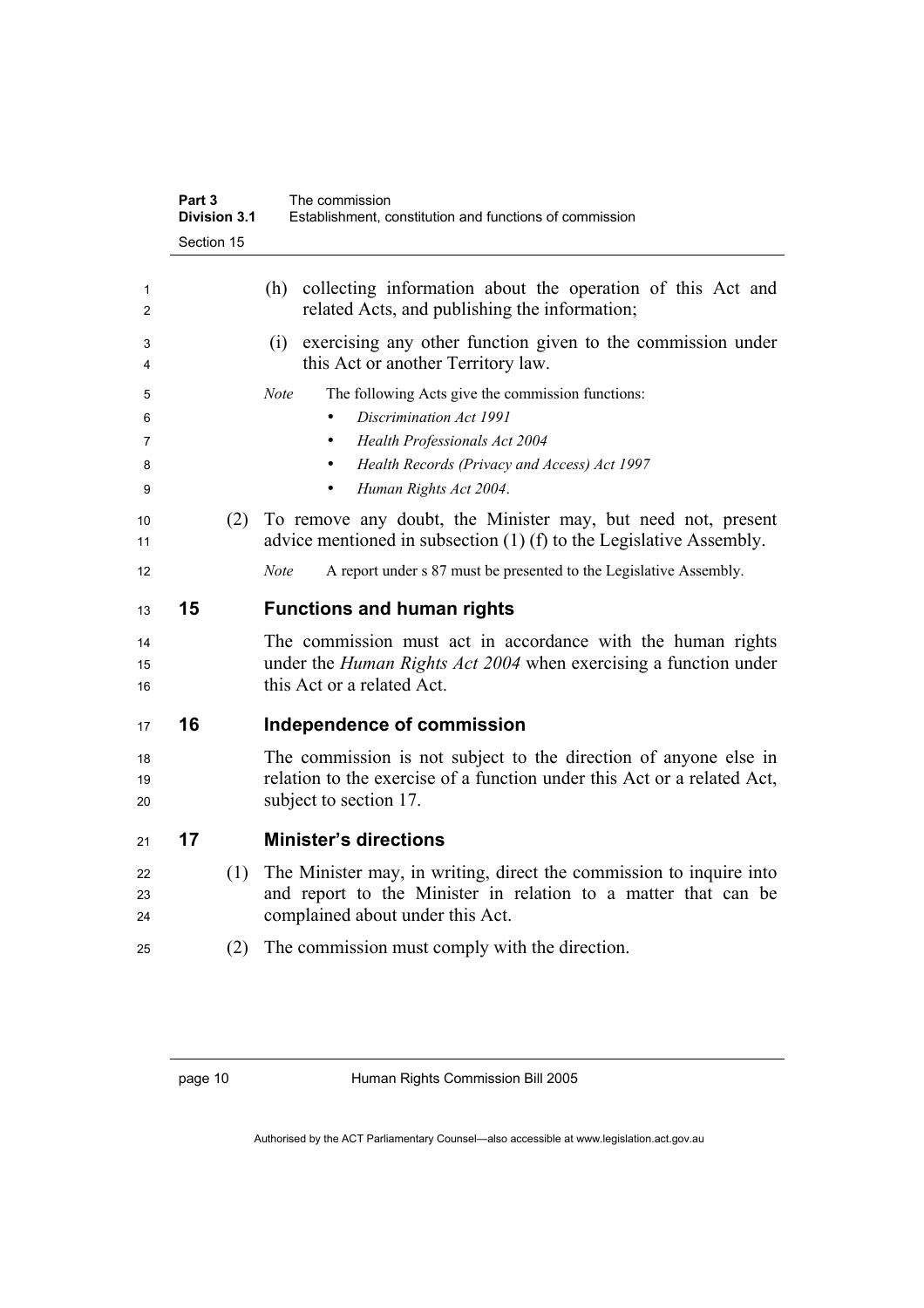Section 18

| $\mathbf{1}$   | <b>Division 3.2</b> | <b>Commission president</b>                                                                                                                                                                    |
|----------------|---------------------|------------------------------------------------------------------------------------------------------------------------------------------------------------------------------------------------|
| 2              | 18                  | <b>Appointment of president</b>                                                                                                                                                                |
| 3<br>4         | (1)                 | The Executive must appoint a person to be the President of the<br>commission.                                                                                                                  |
| 5<br>6         |                     | For the making of appointments (including acting appointments), see<br>Note 1<br>the Legislation Act, pt 19.3.                                                                                 |
| 7<br>8         |                     | In particular, an appointment may be made by naming a person or<br>Note 2<br>nominating the occupant of a position (see s 207).                                                                |
| 9<br>10<br>11  | (2)                 | However, the Executive must not appoint a person as president<br>unless satisfied that the person has the experience or expertise<br>necessary to exercise the functions of the president.     |
| 12<br>13       | (3)                 | The president must not be appointed for a term of longer than<br>5 years.                                                                                                                      |
| 14<br>15<br>16 |                     | A person may be reappointed to a position if the person is eligible to be<br><b>Note</b><br>appointed to the position (see Legislation Act, s 208 and dict, pt 1,<br>def <i>appoint</i> ).     |
| 17<br>18<br>19 | (4)                 | The conditions of appointment of the president are the conditions<br>agreed between the Executive and the president, subject to any<br>determination under the Remuneration Tribunal Act 1995. |
| 20             |                     | <b>Note</b><br>The president's appointment may be ended under s 29.                                                                                                                            |
| 21             | 19                  | <b>President's functions</b>                                                                                                                                                                   |
| 22             | (1)                 | The president has the following functions:                                                                                                                                                     |
| 23             |                     | to manage the administrative affairs of the commission;<br>(a)                                                                                                                                 |
| 24             |                     | to conciliate complaints referred to the president;<br>(b)                                                                                                                                     |
| 25<br>26       |                     | to exercise any other function given to the president under this<br>(c)<br>Act or any other territory law.                                                                                     |
| 27             |                     | <b>Note</b><br>The president is not to consider complaints (see $s$ 50 (2)).                                                                                                                   |

Human Rights Commission Bill 2005

page 11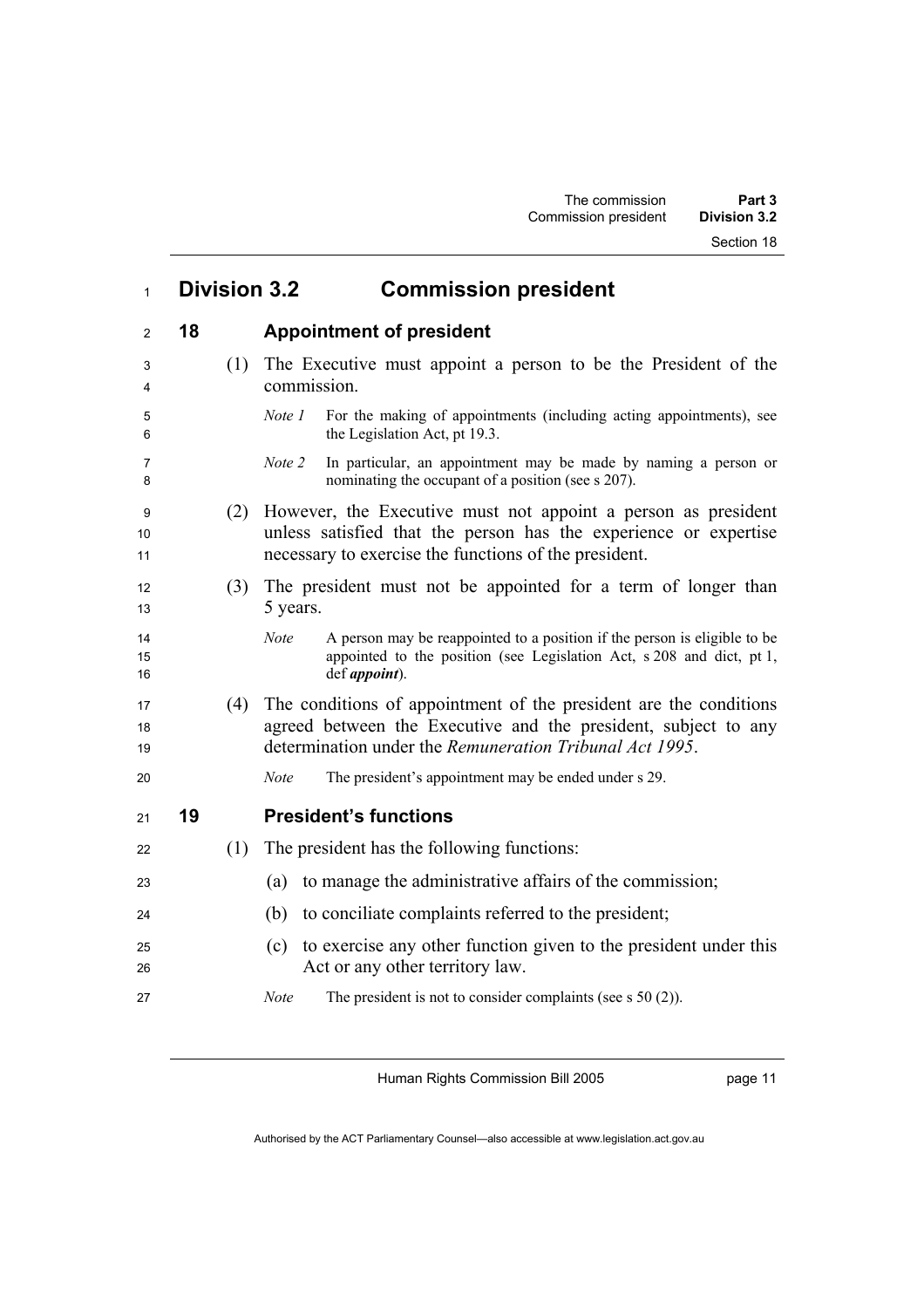| Part 3              | The commission                                 |
|---------------------|------------------------------------------------|
| <b>Division 3.3</b> | Disability and community services commissioner |
| Section 20          |                                                |

### **Division 3.3 Disability and community services commissioner**

| 20 | Appointment of disability and community services |
|----|--------------------------------------------------|
|    | commissioner                                     |

- (1) The Executive must appoint a person to be the Disability and Community Services Commissioner.
- *Note 1* For the making of appointments (including acting appointments), see 11 the Legislation Act, pt 19.3.
- *Note 2* In particular, an appointment may be made by naming a person or 13 nominating the occupant of a position (see s 207).
- (2) However, the Executive must not appoint a person as disability and community services commissioner unless satisfied that the person has the experience or expertise necessary to exercise the functions 17 of the commissioner.
- (3) The disability and community services commissioner must not be appointed for a term of longer than 5 years.
- *Note* A person may be reappointed to a position if the person is eligible to be 21 appointed to the position (see Legislation Act, s 208 and dict, pt 1, def *appoint*).
- (4) The conditions of appointment of the disability and community services commissioner are the conditions agreed between the Executive and the commissioner, subject to any determination under 26 the *Remuneration Tribunal Act 1995*.
- *Note* The disability and community services commissioner's appointment may be ended under s 29.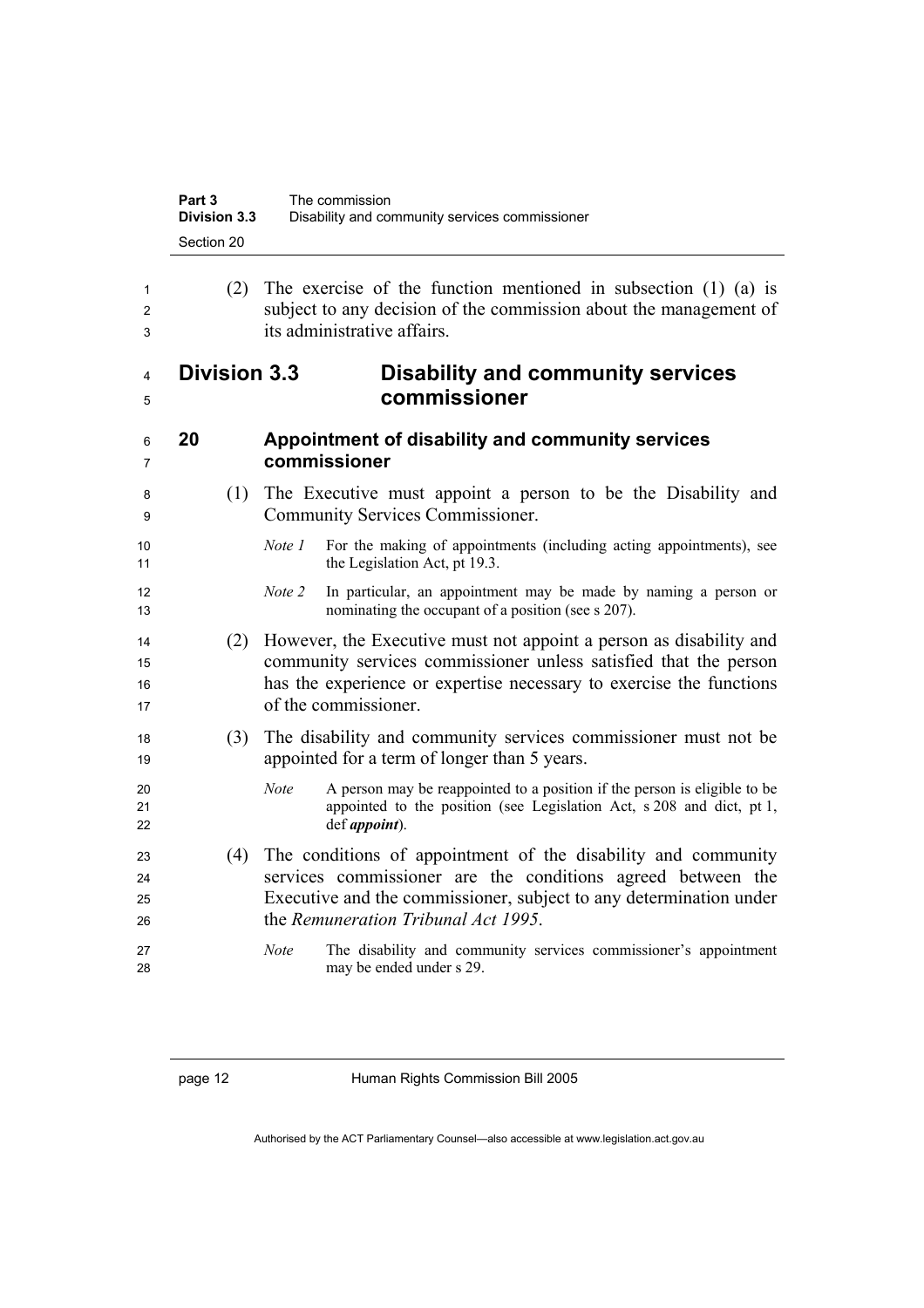| 1<br>2         | 21                  | Disability and community services commissioner's<br>functions                                                                                                                                                   |
|----------------|---------------------|-----------------------------------------------------------------------------------------------------------------------------------------------------------------------------------------------------------------|
| 3<br>4         | (1)                 | The disability and community services commissioner has the<br>following functions:                                                                                                                              |
| 5<br>6         |                     | to exercise functions for the commission in relation to services<br>(a)<br>for people with a disability;                                                                                                        |
| 7<br>8         |                     | (b) to exercise any other function given to the commissioner under<br>this Act or any other territory law.                                                                                                      |
| 9<br>10<br>11  | (2)                 | The exercise of the function mentioned in subsection $(1)$ $(a)$ is<br>subject to any decision of the commission about the exercise of its<br>functions in relation to services for people with a disability.   |
| 12             | <b>Division 3.4</b> | <b>Discrimination commissioner</b>                                                                                                                                                                              |
| 13             | 22                  | Appointment of discrimination commissioner                                                                                                                                                                      |
|                |                     |                                                                                                                                                                                                                 |
| 14<br>15       | (1)                 | The Executive must appoint a person to be the Discrimination<br>Commissioner.                                                                                                                                   |
| 16<br>17       |                     | Note 1<br>For the making of appointments (including acting appointments), see<br>the Legislation Act, pt 19.3.                                                                                                  |
| 18<br>19       |                     | In particular, an appointment may be made by naming a person or<br>Note 2<br>nominating the occupant of a position (see s 207).                                                                                 |
| 20<br>21<br>22 | (2)                 | However, the Executive must not appoint a person as discrimination<br>commissioner unless satisfied that the person has the experience or<br>expertise necessary to exercise the functions of the commissioner. |
| 23<br>24       | (3)                 | The discrimination commissioner must not be appointed for a term<br>of longer than 5 years.                                                                                                                     |

page 13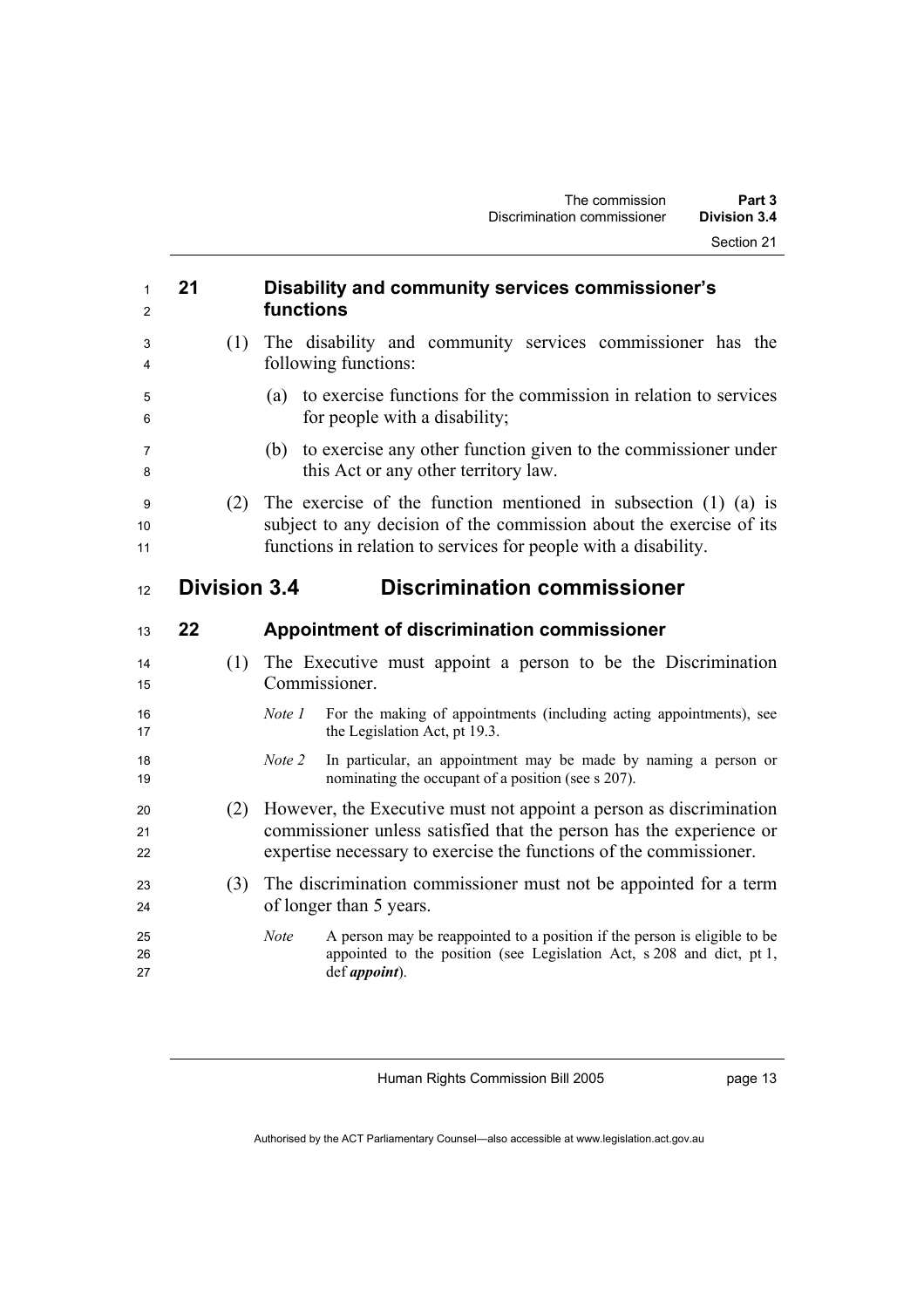|                  | Part 3<br><b>Division 3.4</b><br>Section 23 | The commission<br>Discrimination commissioner                                                                                                                                                                                   |
|------------------|---------------------------------------------|---------------------------------------------------------------------------------------------------------------------------------------------------------------------------------------------------------------------------------|
| 1<br>2<br>3<br>4 | (4)                                         | The conditions of appointment of the discrimination commissioner<br>the conditions agreed between the Executive<br>and<br>the<br>are<br>commissioner, subject to any determination under the Remuneration<br>Tribunal Act 1995. |
| 5<br>6           |                                             | The discrimination commissioner's appointment may be ended under<br><b>Note</b><br>s 29.                                                                                                                                        |
| 7                | 23                                          | <b>Discrimination commissioner's functions</b>                                                                                                                                                                                  |
| 8                | (1)                                         | The discrimination commissioner has the following functions:                                                                                                                                                                    |
| 9<br>10          |                                             | to exercise functions for the commission in relation to<br>(a)<br>discrimination;                                                                                                                                               |
| 11<br>12         |                                             | (b) to exercise any other function given to the commission under<br>this Act or another territory law.                                                                                                                          |
| 13<br>14         | (2)                                         | The functions of the commission in relation to discrimination<br>include the following:                                                                                                                                         |
| 15<br>16         |                                             | to promote the right of people to be free from unlawful<br>(a)<br>discrimination in-                                                                                                                                            |
| 17               |                                             | the areas of work, education and access to premises;<br>(i)                                                                                                                                                                     |
| 18<br>19         |                                             | provision of goods, services, facilities<br>(ii)<br>the<br>and<br>accommodation; and                                                                                                                                            |
| 20               |                                             | (iii) the activities of clubs;                                                                                                                                                                                                  |
| 21<br>22         |                                             | to promote the right of people to be free from sexual<br>(b)<br>harassment in-                                                                                                                                                  |
| 23               |                                             | (i) the areas of work, education and access to premises; and                                                                                                                                                                    |
| 24<br>25         |                                             | provision of goods, services, facilities<br>the<br>(ii)<br>and<br>accommodation; and                                                                                                                                            |
| 26               |                                             | (iii) the activities of clubs;                                                                                                                                                                                                  |
| 27<br>28         |                                             | to promote recognition and acceptance within the community<br>(c)<br>of the equality of men and women;                                                                                                                          |
|                  | page 14                                     | Human Rights Commission Bill 2005                                                                                                                                                                                               |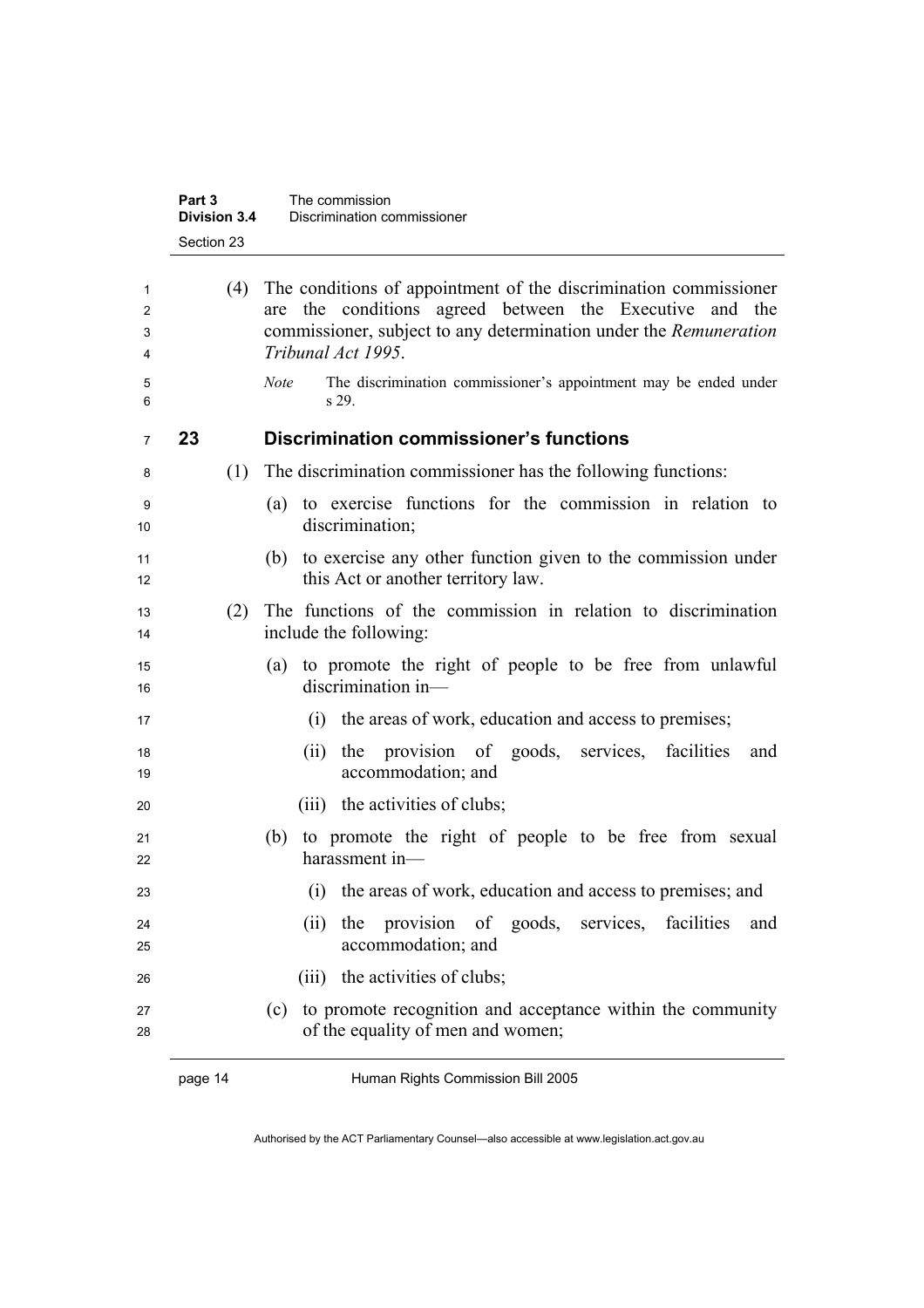| 1<br>2<br>3<br>4<br>5 | (3)                 | (d) to promote recognition and acceptance within the community<br>of the principle of equality of opportunity for all people.<br>The exercise of the function mentioned in subsection $(1)$ $(a)$ is<br>subject to any decision of the commission about the exercise of its<br>functions in relation to discrimination. |
|-----------------------|---------------------|-------------------------------------------------------------------------------------------------------------------------------------------------------------------------------------------------------------------------------------------------------------------------------------------------------------------------|
| 6<br>7                | (4)                 | A term used in subsection $(2)$ has the same meaning as in the<br>Discrimination Act 1991.                                                                                                                                                                                                                              |
| 8                     | <b>Division 3.5</b> | <b>Health services commissioner</b>                                                                                                                                                                                                                                                                                     |
| 9                     | 24                  | <b>Appointment of health services commissioner</b>                                                                                                                                                                                                                                                                      |
| 10<br>11              | (1)                 | The Executive must appoint a person to be the Health Services<br>Commissioner.                                                                                                                                                                                                                                          |
| 12<br>13              |                     | For the making of appointments (including acting appointments), see<br>Note 1<br>the Legislation Act, pt 19.3.                                                                                                                                                                                                          |
| 14<br>15              |                     | Note 2<br>In particular, an appointment may be made by naming a person or<br>nominating the occupant of a position (see s 207).                                                                                                                                                                                         |
| 16<br>17<br>18        | (2)                 | However, the Executive must not appoint a person as health services<br>commissioner unless satisfied that the person has the experience or<br>expertise necessary to exercise the functions of the commissioner.                                                                                                        |
| 19<br>20              | (3)                 | The health services commissioner must not be appointed for a term<br>of longer than 5 years.                                                                                                                                                                                                                            |
| 21<br>22<br>23        |                     | A person may be reappointed to a position if the person is eligible to be<br><b>Note</b><br>appointed to the position (see Legislation Act, s 208 and dict, pt 1,<br>def <i>appoint</i> ).                                                                                                                              |
| 24<br>25<br>26<br>27  | (4)                 | The conditions of appointment of the health services commissioner<br>conditions agreed between the Executive and the<br>the<br>are<br>commissioner, subject to any determination under the Remuneration<br>Tribunal Act 1995.                                                                                           |
| 28<br>29              |                     | Note<br>The health services commissioner's appointment may be ended under<br>s 29.                                                                                                                                                                                                                                      |

page 15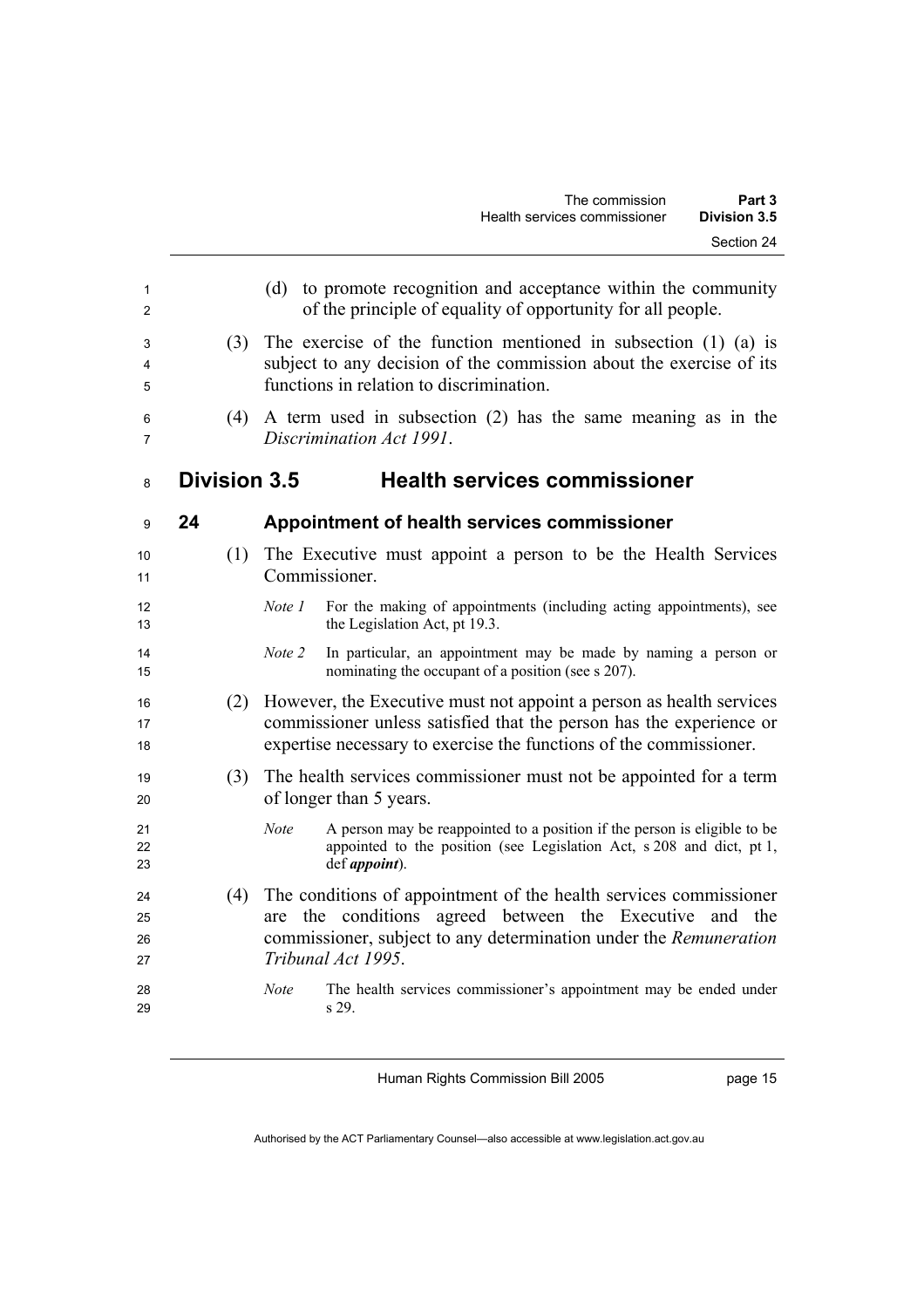### **Part 3** The commission **Division 3.6** Human rights commissioner Section 25

| 25 |     | <b>Health services commissioner's functions</b>                                                                                                                                                                       |
|----|-----|-----------------------------------------------------------------------------------------------------------------------------------------------------------------------------------------------------------------------|
|    | (1) | The health services commissioner has the following functions:                                                                                                                                                         |
|    |     | (a) to exercise functions for the commission in relation to health<br>services and services for older people;                                                                                                         |
|    |     | (b) to exercise any other function given to the commissioner under<br>this Act or any other territory law.                                                                                                            |
|    | (2) | The exercise of the function mentioned in subsection $(1)$ $(a)$ is<br>subject to any decision of the commission about the exercise of its<br>functions in relation to health services and services for older people. |
|    |     | Human rights commissioner                                                                                                                                                                                             |
| 26 |     | Human rights commissioner                                                                                                                                                                                             |
|    | (1) | There is to be a Human Rights Commissioner.                                                                                                                                                                           |
|    | (2) | The discrimination commissioner is the human rights commissioner.                                                                                                                                                     |
| 27 |     | Human rights commissioner's functions                                                                                                                                                                                 |
|    | (1) | The human rights commissioner has the following functions:                                                                                                                                                            |
|    |     | (a) to exercise functions for the commission in relation to human<br>rights;                                                                                                                                          |
|    |     | (b) to exercise any other function given to the commissioner under<br>this Act or any other territory law.                                                                                                            |
|    | (2) | The functions of the commission in relation to human rights include<br>the following:                                                                                                                                 |
|    |     | provide<br>education<br>about<br>rights<br>$(a)$ to<br>human<br>and<br>the<br>Human Rights Act 2004; and                                                                                                              |
|    |     | to advise the Attorney-General on anything relevant to the<br>(b)<br>operation of the <i>Human Rights Act 2004</i> .                                                                                                  |
|    |     | <b>Division 3.6</b>                                                                                                                                                                                                   |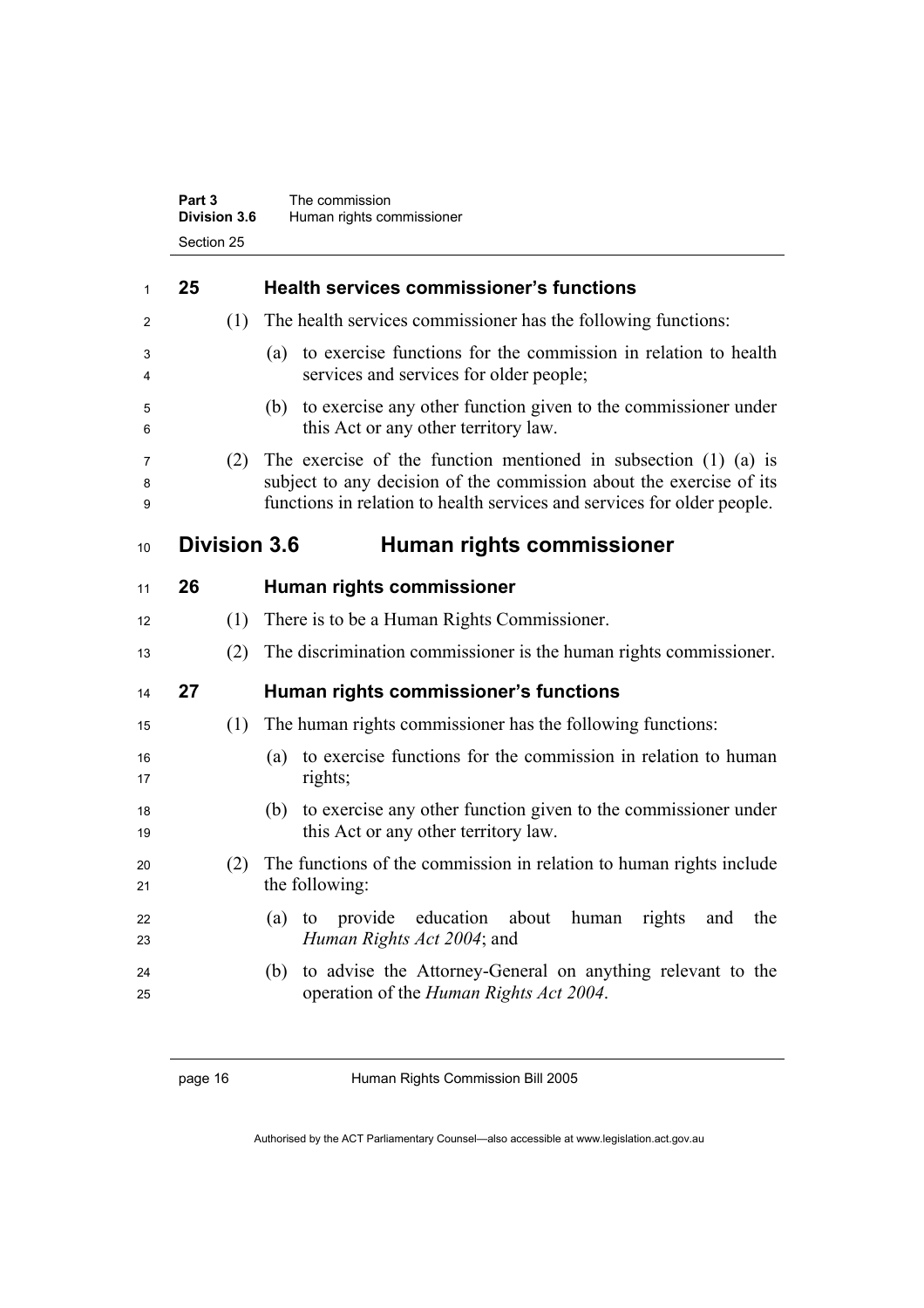| 1<br>2<br>3 | (3)                 | The exercise of the function mentioned in subsection $(1)$ $(a)$ is<br>subject to any decision of the commission about the exercise of its<br>functions in relation to human rights. |
|-------------|---------------------|--------------------------------------------------------------------------------------------------------------------------------------------------------------------------------------|
| 4           | <b>Division 3.7</b> | <b>Ending appointments</b>                                                                                                                                                           |
| 5           | 28                  | <b>Application of div 3.7</b>                                                                                                                                                        |
| 6           |                     | This division applies to each of the following positions:                                                                                                                            |
| 7           |                     | the president;<br>(a)                                                                                                                                                                |
| 8           |                     | the disability and community services commissioner;<br>(b)                                                                                                                           |
| 9           |                     | the discrimination commissioner;<br>(c)                                                                                                                                              |
| 10          |                     | the health services commissioner.<br>(d)                                                                                                                                             |
| 11          | 29                  | <b>Ending appointments</b>                                                                                                                                                           |

| 12<br>13 | (1) The Executive may end the appointment of a person to a position to<br>which this division applies— |
|----------|--------------------------------------------------------------------------------------------------------|
|          |                                                                                                        |

- (a) if the person contravenes a territory law; or
- (b) for misbehaviour; or
- (c) if the person becomes bankrupt or executes a personal 17 insolvency agreement; or
- (d) if the person is convicted, in the ACT, of an offence punishable 19 by imprisonment for at least 1 year; or
- (e) if the person is convicted outside the ACT, in Australia or elsewhere, of an offence that, if it had been committed in the 22 ACT, would be punishable by imprisonment for at least 1 year.
- 23 (2) The Executive must end the person's appointment—
- (a) if the person is absent, other than on leave approved by the Minister, for 14 consecutive days or for 28 days in any 12-month period; or

page 17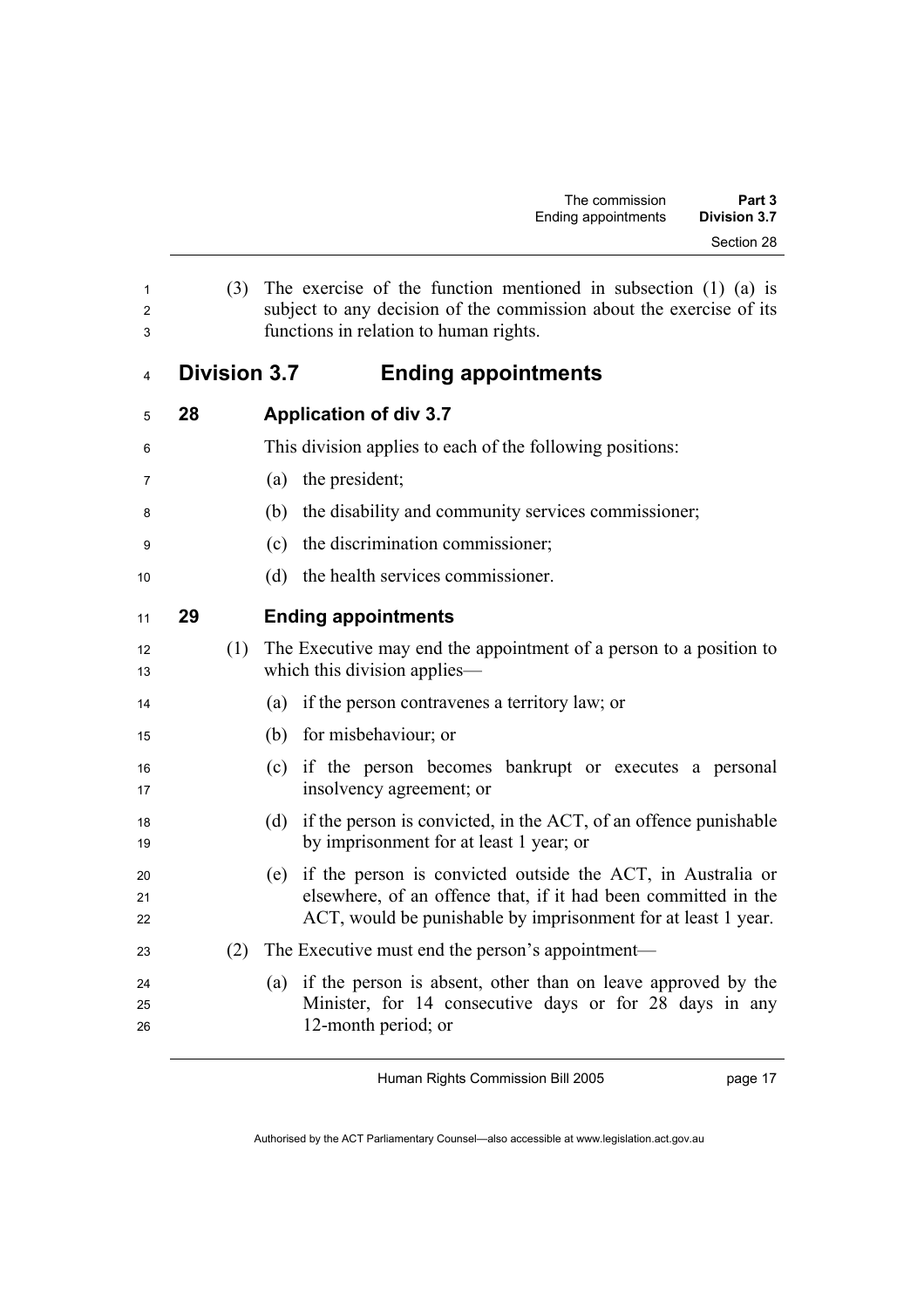|          | Part 3<br>Division 3.8 | The commission<br>Commission procedures                                                                                                |
|----------|------------------------|----------------------------------------------------------------------------------------------------------------------------------------|
|          | Section 30             |                                                                                                                                        |
| 1<br>2   |                        | for physical or mental incapacity, if the incapacity substantially<br>(b)<br>affects the exercise of the person's functions.           |
| 3<br>4   |                        | A person's appointment also ends if the person resigns (see Legislation<br><b>Note</b><br>Act, s 210).                                 |
| 5        | <b>Division 3.8</b>    | <b>Commission procedures</b>                                                                                                           |
| 6        | 30                     | Time and place of commission meetings                                                                                                  |
| 7<br>8   | (1)                    | Meetings of the commission are to be held when and where it<br>decides.                                                                |
| 9        | (2)                    | However, the commission must meet at least once each month.                                                                            |
| 10       | (3)                    | The president—                                                                                                                         |
| 11       |                        | may at any time call a meeting of the commission; and<br>(a)                                                                           |
| 12       |                        | must call a meeting if asked by at least 2 members.<br>(b)                                                                             |
| 13<br>14 | (4)                    | The president must give the other members reasonable notice of the<br>time and place of a meeting called by the president.             |
| 15       | 31                     | <b>Presiding member at meetings</b>                                                                                                    |
| 16<br>17 | (1)                    | The president presides at all meetings at which the president is<br>present.                                                           |
| 18<br>19 | (2)                    | If the president is absent, the member chosen by the members<br>present presides.                                                      |
| 20       | 32                     | <b>Quorum at meetings</b>                                                                                                              |
| 21<br>22 |                        | Business may be carried on at a meeting of the commission only if<br>at least $\frac{1}{2}$ the members of the commission are present. |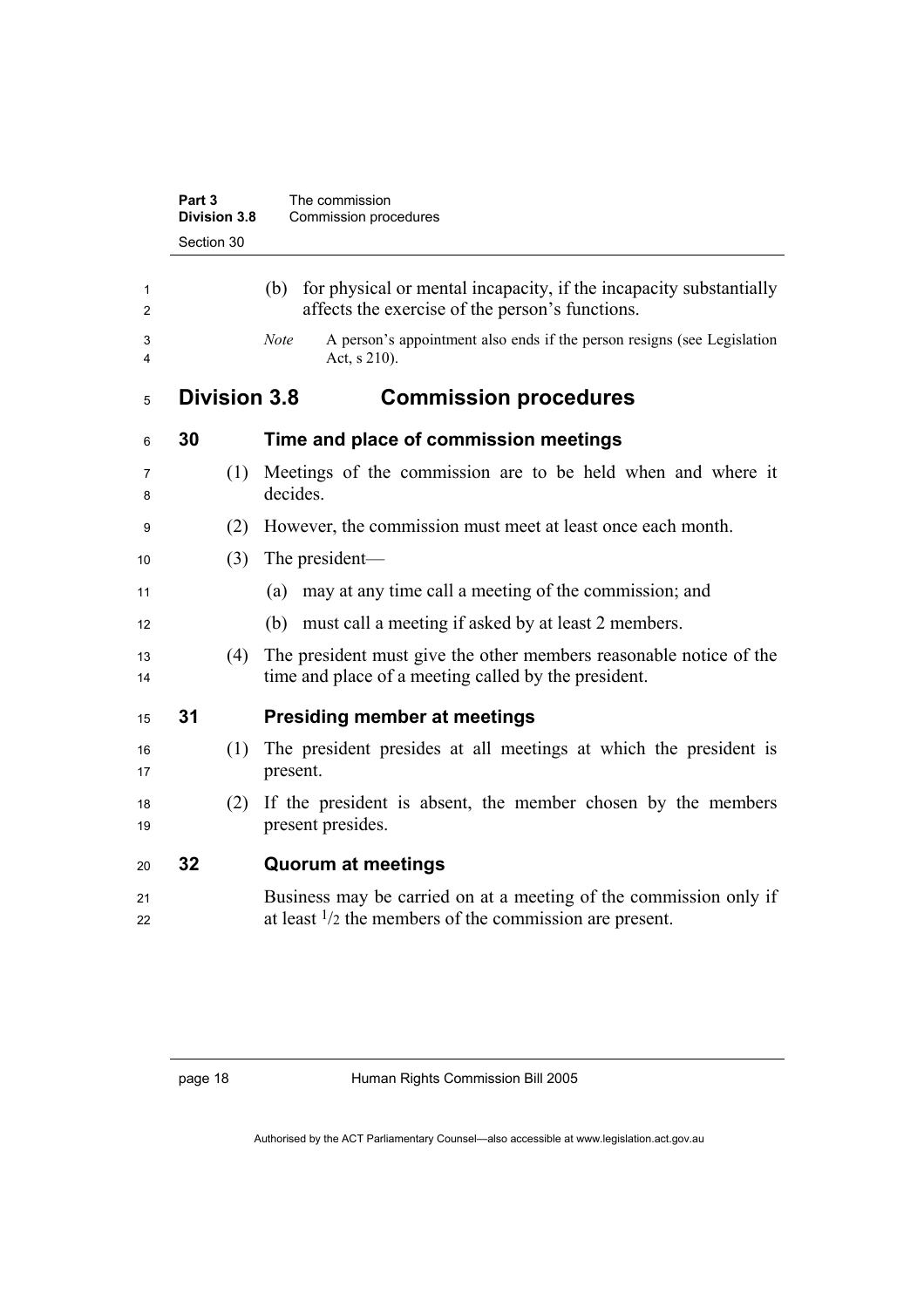| 1                    | 33 |     | <b>Voting at meetings</b>                                                                                                                                                                                                                  |
|----------------------|----|-----|--------------------------------------------------------------------------------------------------------------------------------------------------------------------------------------------------------------------------------------------|
| 2<br>3               |    | (1) | At a meeting of the commission each member has a vote on each<br>question to be decided.                                                                                                                                                   |
| 4<br>5<br>6          |    | (2) | A question is decided by a majority of the votes of the members<br>present and voting but, if the votes are equal and the president is<br>present, the president has a deciding vote.                                                      |
| $\overline{7}$       | 34 |     | Individual with more than 1 role                                                                                                                                                                                                           |
| 8                    |    | (1) | This section applies if-                                                                                                                                                                                                                   |
| 9                    |    |     | a person holds 2 or more positions under this Act; and<br>(a)                                                                                                                                                                              |
| 10<br>11             |    |     | the person is a member of the commission because of each of<br>(b)<br>the positions.                                                                                                                                                       |
| 12<br>13<br>14       |    |     | <b>Example</b><br>The discrimination commissioner is also the human rights commissioner (see<br>$s 26(2)$ ).                                                                                                                               |
| 15<br>16<br>17       |    |     | <b>Note</b><br>An example is part of the Act, is not exhaustive and may extend, but<br>does not limit, the meaning of the provision in which it appears (see<br>Legislation Act, s 126 and s 132).                                         |
| 18                   |    | (2) | The person is only entitled to 1 vote at commission meetings.                                                                                                                                                                              |
| 19<br>20<br>21       |    | (3) | In working out whether $\frac{1}{2}$ the members are present at a meeting for<br>section 32 (Quorum at meetings), the number of members is taken<br>to be the number of individuals who are members.                                       |
| 22<br>23<br>24<br>25 |    |     | <b>Example</b><br>Because the discrimination commissioner is the human rights commissioner, the<br>number of members is taken to be 4. Therefore, 2 members (rather than 3) would<br>need to be present at a meeting to carry on business. |
| 26                   | 35 |     | <b>Conduct of meetings etc</b>                                                                                                                                                                                                             |
| 27<br>28<br>29       |    | (1) | A meeting may be held using a method of communication, or a<br>combination of methods of communication, that allows<br>a<br>commission member taking part to hear what each other member                                                   |

page 19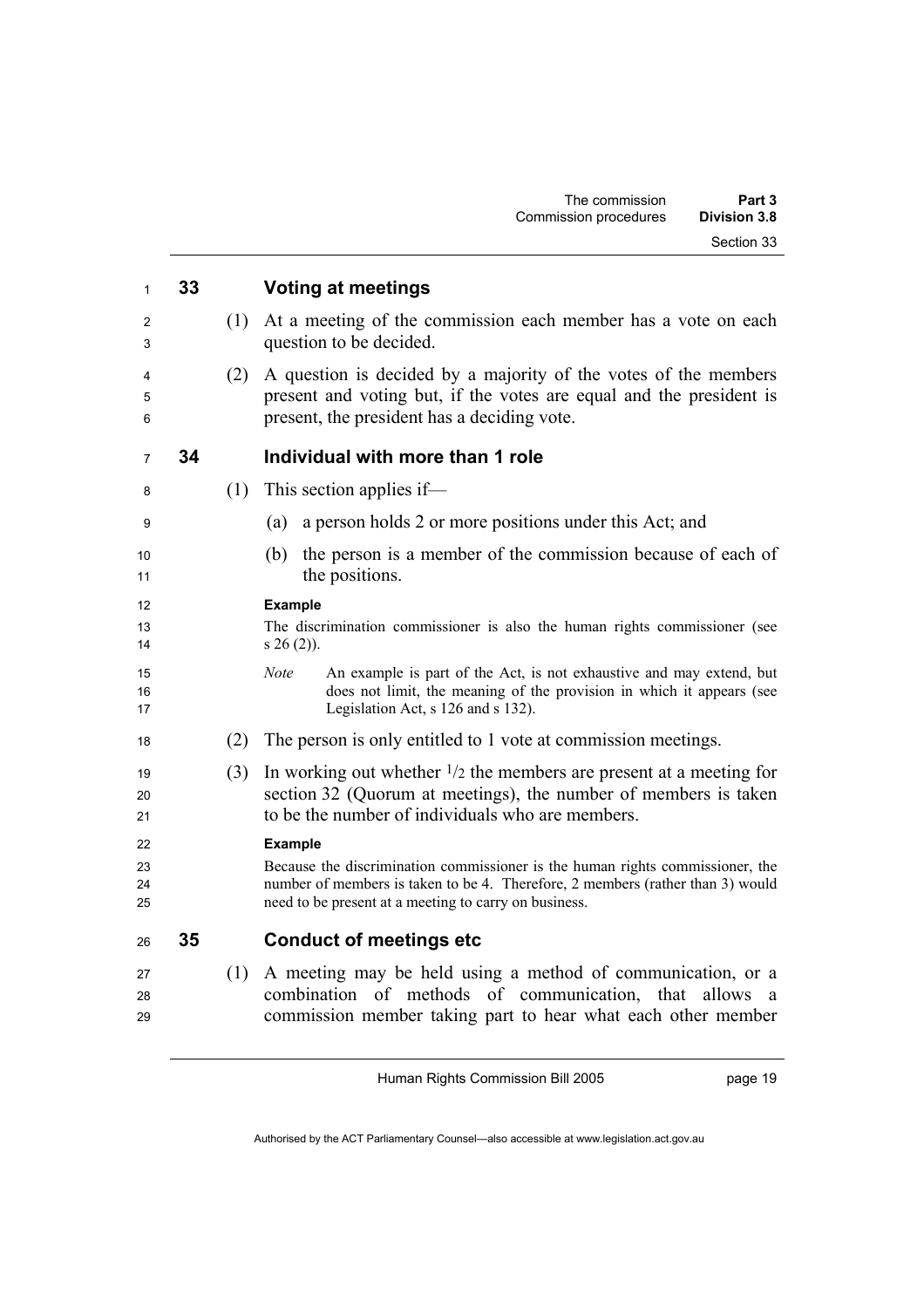| Part 3       | The commission                      |
|--------------|-------------------------------------|
| Division 3.9 | Staff and consultants of commission |
| Section 36   |                                     |

| 1<br>2 |                     | taking part says without the members being in each other's<br>presence.                                     |
|--------|---------------------|-------------------------------------------------------------------------------------------------------------|
| 3      |                     | <b>Examples</b>                                                                                             |
| 4      |                     | a phone link, a satellite link                                                                              |
| 5      |                     | <b>Note</b><br>An example is part of the Act, is not exhaustive and may extend, but                         |
| 6<br>7 |                     | does not limit, the meaning of the provision in which it appears (see<br>Legislation Act, s 126 and s 132). |
| 8      | (2)                 | A commission member who takes part in a meeting conducted under                                             |
| 9      |                     | subsection $(1)$ is taken, for all purposes, to be present at the meeting.                                  |
| 10     | (3)                 | A resolution is a valid resolution of the commission, even if it is not                                     |
| 11     |                     | passed at a meeting of the commission, if—                                                                  |
| 12     |                     | (a) notice of the resolution is given under procedures decided by                                           |
| 13     |                     | the commission; and                                                                                         |
| 14     |                     | all members agree, in writing, to the proposed resolution.<br>(b)                                           |
| 15     | (4)                 | The commission must keep minutes of its meetings.                                                           |
|        |                     |                                                                                                             |
| 16     | <b>Division 3.9</b> | <b>Staff and consultants of commission</b>                                                                  |
| 17     | 36                  | <b>Staff of commission</b>                                                                                  |
| 18     |                     |                                                                                                             |
| 19     |                     | The commission staff must be employed under the <i>Public Sector</i><br>Management Act 1994.                |
| 20     | 37                  | <b>Consultants of commission</b>                                                                            |
| 21     | (1)                 | The commission may engage consultants for this Act.                                                         |
| 22     | (2)                 | Consultants are to be engaged on terms decided by the commission.                                           |
| 23     | (3)                 | However, this section does not give the commission a power to                                               |
| 24     |                     | enter into a contract of employment.                                                                        |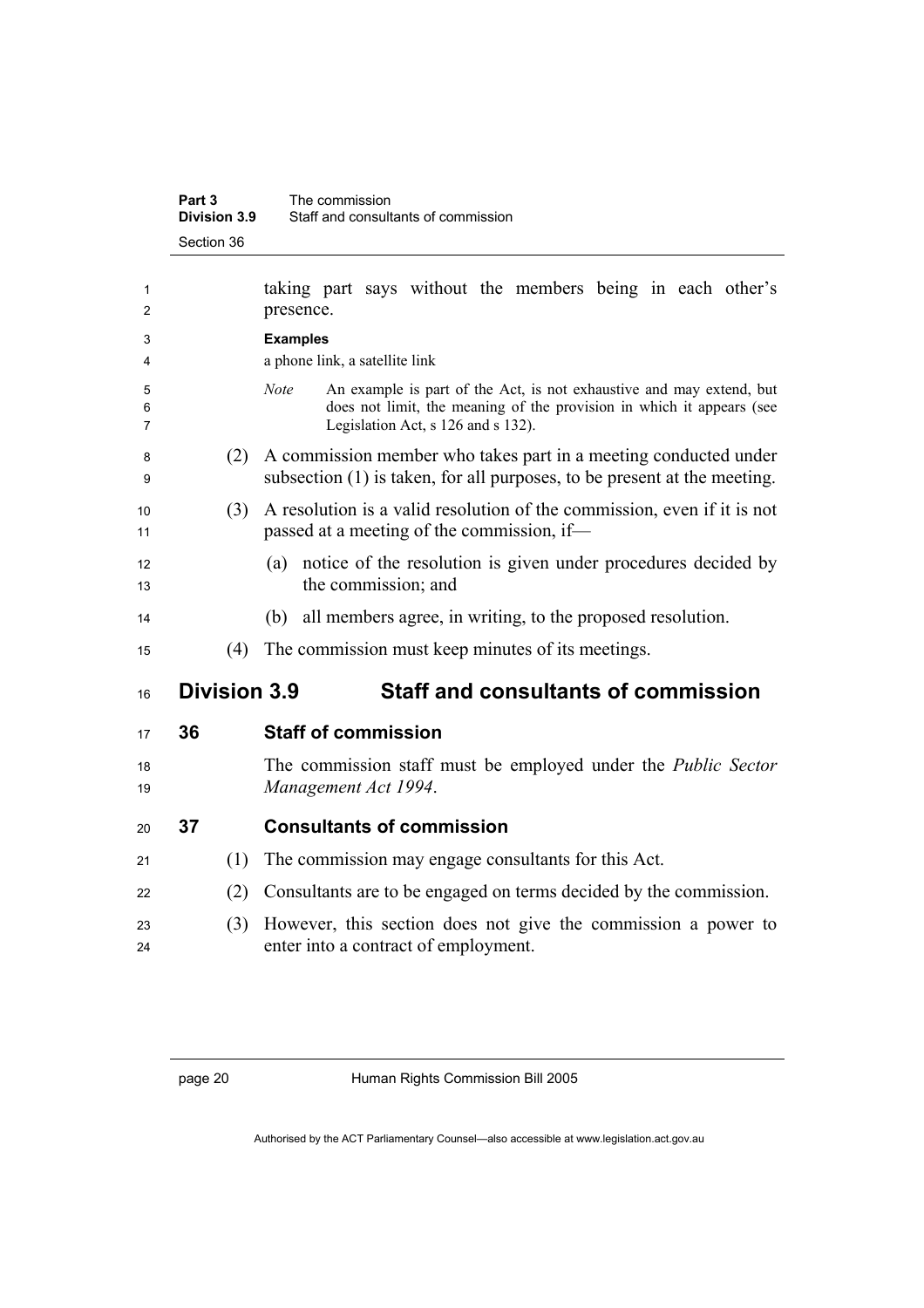| Part 4 | <b>Complaints</b> |
|--------|-------------------|
|--------|-------------------|

## <sup>2</sup>**Division 4.1 Making complaints**

| 3                    | 38 |     | Outline-div 4.1                                                                                                                                                                                      |  |
|----------------------|----|-----|------------------------------------------------------------------------------------------------------------------------------------------------------------------------------------------------------|--|
| 4<br>5               |    |     | This division sets out the complaints that may be made under this<br>Act, who can complain and how.                                                                                                  |  |
| 6                    | 39 |     | When may someone complain about a health service?                                                                                                                                                    |  |
| 7<br>8               |    | (1) | A person may complain to the commission about a health service<br>$if$ —                                                                                                                             |  |
| 9                    |    |     | the service is not being provided appropriately; or<br>(a)                                                                                                                                           |  |
| 10<br>11             |    |     | the person believes that the provider of the service has acted<br>(b)<br>inconsistently with any of the following:                                                                                   |  |
| 12                   |    |     | the health code;<br>(i)                                                                                                                                                                              |  |
| 13                   |    |     | if there is no health code—the health provision principles;<br>(ii)                                                                                                                                  |  |
| 14<br>15             |    |     | a generally accepted standard of health service delivery<br>(iii)<br>expected of providers of the same kind as the provider;                                                                         |  |
| 16<br>17             |    |     | any standard of practice applying to the provider under<br>(iv)<br>the Health Professionals Act 2004;                                                                                                |  |
| 18<br>19<br>20<br>21 |    |     | the National Standards for Mental Health Services<br>(v)<br>endorsed by the Australian Health Ministers Advisory<br>Council's National Mental Health Working Group, as<br>amended from time to time; |  |
| 22                   |    |     | any other standard prescribed by regulation; or<br>(vi)                                                                                                                                              |  |
| 23                   |    |     | the service is not being provided.<br>(c)                                                                                                                                                            |  |
|                      |    |     |                                                                                                                                                                                                      |  |

Human Rights Commission Bill 2005

page 21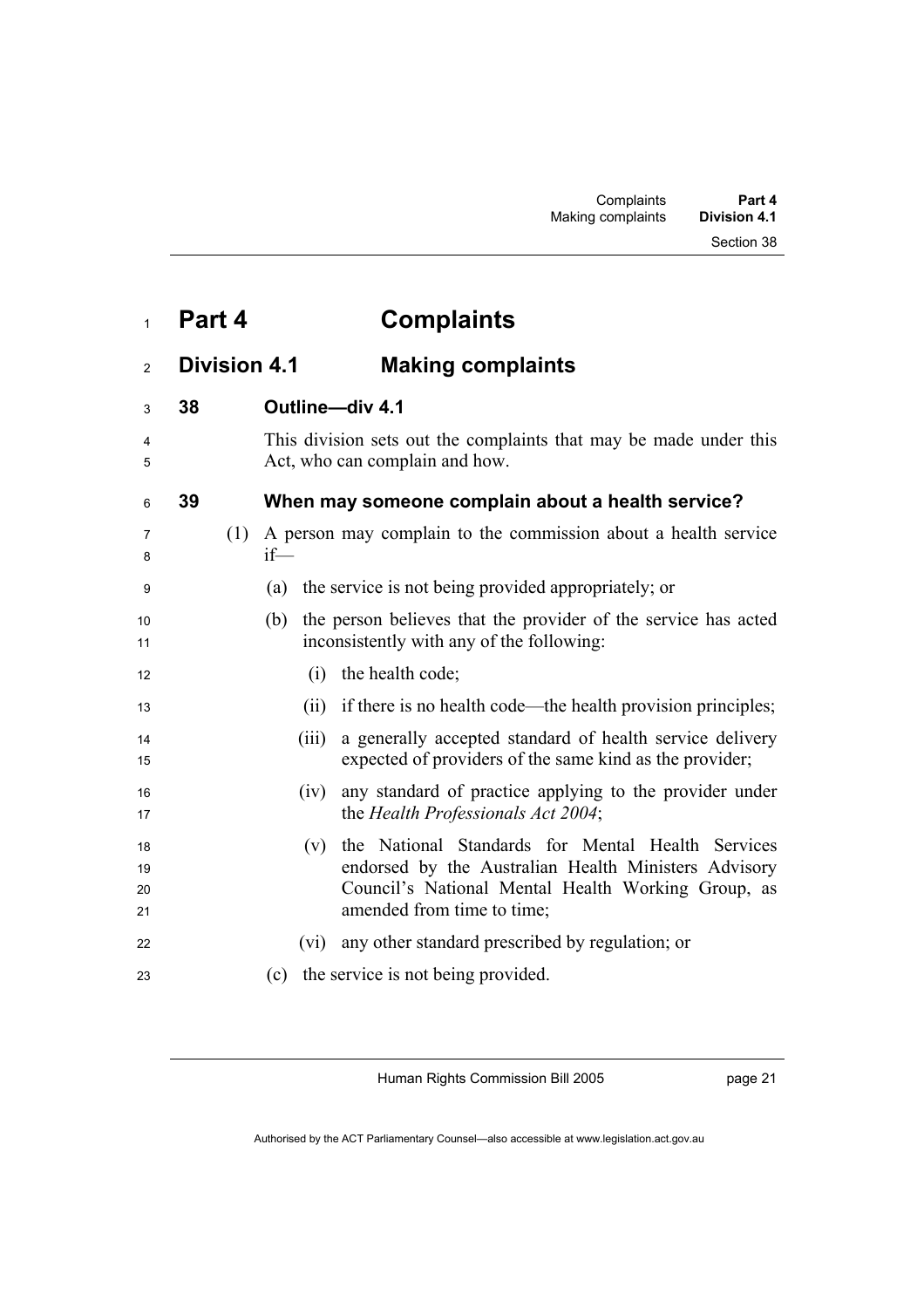| Part 4              | Complaints        |
|---------------------|-------------------|
| <b>Division 4.1</b> | Making complaints |
| Section 40          |                   |

| 1                    |    | $(2)$ In this section:                                                                                                                                                                                                     |
|----------------------|----|----------------------------------------------------------------------------------------------------------------------------------------------------------------------------------------------------------------------------|
| 2                    |    | <i>health provision principles</i> —see section 90 (2).                                                                                                                                                                    |
| 3<br>4               | 40 | When may someone complain about a service for people<br>with a disability?                                                                                                                                                 |
| 5<br>6               |    | A person may complain to the commission about a service for<br>people with a disability if-                                                                                                                                |
| 7                    |    | (a) the service is not being provided appropriately; or                                                                                                                                                                    |
| 8<br>9               |    | the person believes that the provider of the service has acted<br>(b)<br>inconsistently with any of the following:                                                                                                         |
| 10<br>11             |    | the Home and Community Care National Service<br>(i)<br>Standards, as amended from time to time;                                                                                                                            |
| 12<br>13             |    | the human rights principles set out in the Disability<br>(ii)<br>Services Act 1991, schedule 1;                                                                                                                            |
| 14<br>15<br>16<br>17 |    | the requirements to be complied with in relation to the<br>(iii)<br>design and implementation of programs and services<br>relating to people with disabilities set out in the Disability<br>Services Act 1991, schedule 2; |
| 18<br>19<br>20<br>21 |    | the National Standards for Mental Health Services<br>(iv)<br>endorsed by the Australian Health Ministers Advisory<br>Council's National Mental Health Working Group, as<br>amended from time to time;                      |
| 22<br>23<br>24       |    | (v) the generally accepted standard of service delivery<br>expected of a provider of the kind of service to which the<br>complaint relates;                                                                                |
| 25                   |    | any other standard prescribed by regulation; or<br>(vi)                                                                                                                                                                    |
| 26                   |    | (c) the service is not being provided.                                                                                                                                                                                     |
| 27<br>28             |    | <b>Note</b><br>For the availability and the appropriate version of the standards<br>mentioned in par (b) (i) and (iv), see s 96 (Inspection of incorporated                                                                |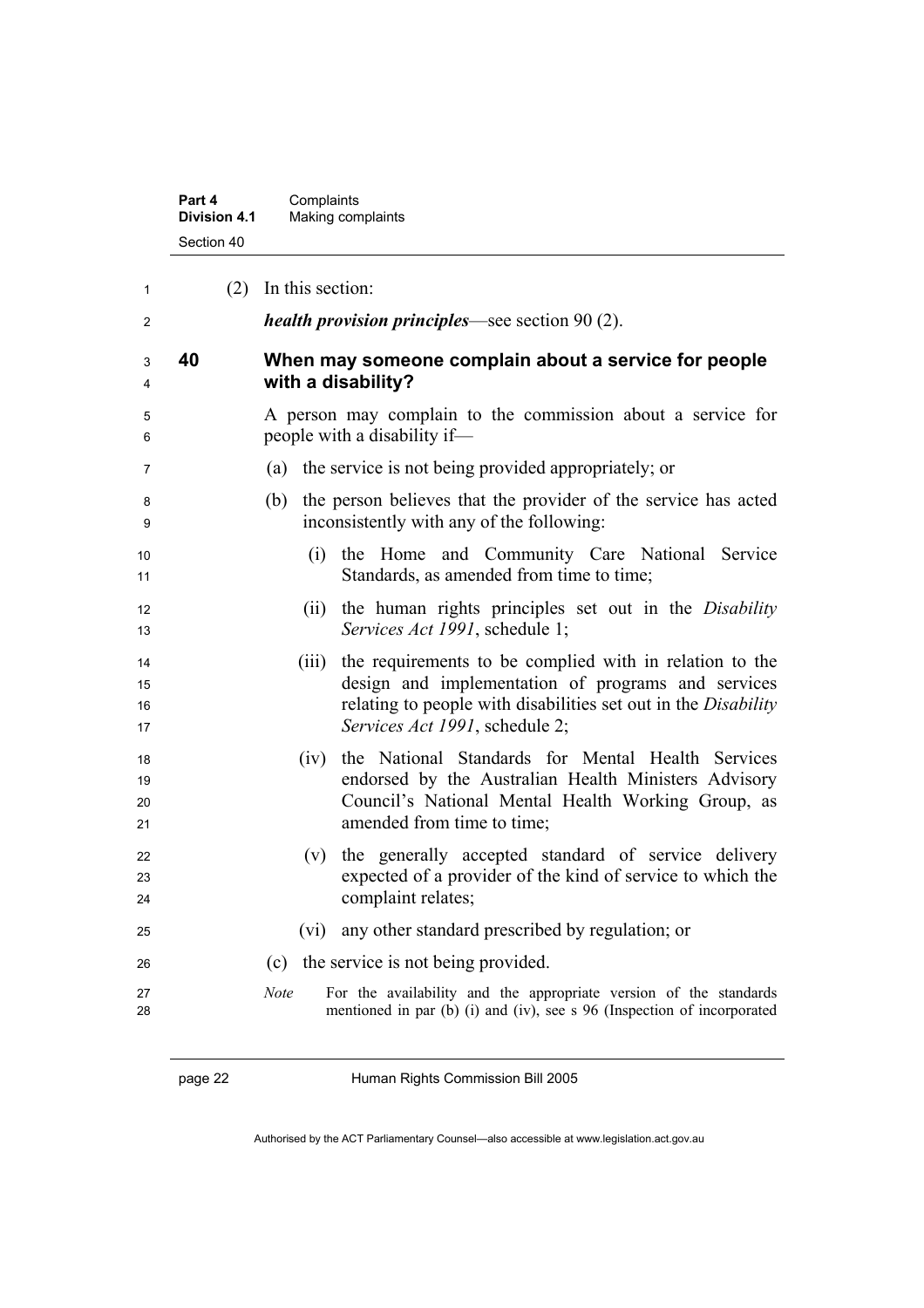|    |     | documents) and s 97 (Notification of certain incorporated documents)<br>(see also dict, def incorporated document).                                                                                                                                                                   |
|----|-----|---------------------------------------------------------------------------------------------------------------------------------------------------------------------------------------------------------------------------------------------------------------------------------------|
| 41 |     | When may someone complain about a service for older<br>people?                                                                                                                                                                                                                        |
|    |     | A person may complain to the commission about a service for older<br>people if-                                                                                                                                                                                                       |
|    |     | the service is not being provided appropriately; or<br>(a)                                                                                                                                                                                                                            |
|    |     | the provider of the service has acted inconsistently with any of<br>(b)<br>the following:                                                                                                                                                                                             |
|    |     | the Home and Community Care National Service<br>(i)<br>Standards, as amended from time to time;                                                                                                                                                                                       |
|    |     | the generally accepted standard of service delivery<br>(ii)<br>expected of a provider of the kind of service to which the<br>complaint relates;                                                                                                                                       |
|    |     | any other standard prescribed by regulation; or<br>(iii)                                                                                                                                                                                                                              |
|    |     | the service is not being provided.<br>(c)                                                                                                                                                                                                                                             |
| 42 |     | What complaints may be made under this Act?                                                                                                                                                                                                                                           |
|    | (1) | The following complaints may be made under this Act:                                                                                                                                                                                                                                  |
|    |     | a health service complaint; or<br>(a)                                                                                                                                                                                                                                                 |
|    |     | a disability service complaint; or<br>(b)                                                                                                                                                                                                                                             |
|    |     | an older people service complaint; or<br>(c)                                                                                                                                                                                                                                          |
|    |     | (d)<br>a complaint (a <i>discrimination complaint</i> ) about an unlawful<br>act under the Discrimination Act 1991, part 3 (Unlawful<br>discrimination), part 5 (Sexual harassment), section 66<br>(Unlawful vilification-race, sexuality etc) or part 7 (Other<br>unlawful acts); or |
|    |     |                                                                                                                                                                                                                                                                                       |

page 23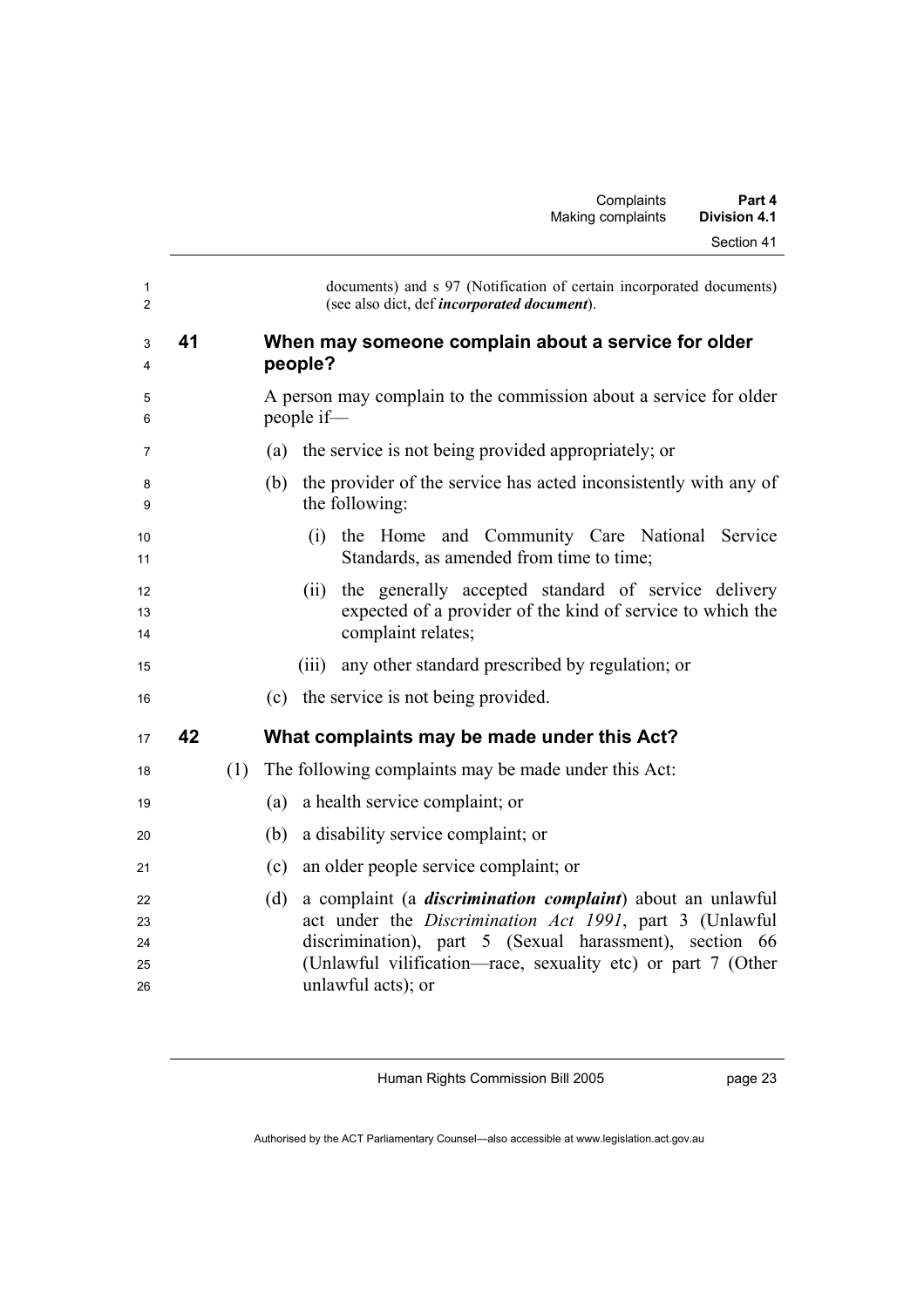|                            | Part 4<br><b>Division 4.1</b> | Complaints<br>Making complaints                                         |                                                                                                                                                                                                                                                           |
|----------------------------|-------------------------------|-------------------------------------------------------------------------|-----------------------------------------------------------------------------------------------------------------------------------------------------------------------------------------------------------------------------------------------------------|
|                            | Section 43                    |                                                                         |                                                                                                                                                                                                                                                           |
| 1<br>2                     |                               | (e)<br>(Privacy and Access) Act 1997, section 18.                       | a complaint on a ground mentioned in the <i>Health Records</i>                                                                                                                                                                                            |
| 3<br>4                     |                               | Note 1<br>A<br>commission-initiated consideration (see s 94 (2)).       | health professional report is dealt with by way<br>of                                                                                                                                                                                                     |
| 5<br>6                     |                               | Note 2<br>complaints under pt 3.4 (see s 48).                           | The commission may also consider matters that have not been raised by                                                                                                                                                                                     |
| 7<br>8                     | (2)                           | is made under this division.                                            | To remove any doubt, a complaint that may be made under this Act                                                                                                                                                                                          |
| 9                          | 43                            | Who may make a complaint under this Act?                                |                                                                                                                                                                                                                                                           |
| 10<br>11                   | (1)                           | Act by-                                                                 | A complaint about an act may be made to the commission under this                                                                                                                                                                                         |
| 12                         |                               | a person (the <i>aggrieved person</i> ) aggrieved by the act; or<br>(a) |                                                                                                                                                                                                                                                           |
| 13                         |                               | an agent of an aggrieved person; or<br>(b)                              |                                                                                                                                                                                                                                                           |
| 14<br>15                   |                               | (c)<br>aggrieved person; or                                             | if the aggrieved person is a child—a parent or guardian of the                                                                                                                                                                                            |
| 16<br>17<br>18             |                               | (d)<br>court or tribunal—the carer; or                                  | if a person (the <i>carer</i> ) has guardianship or control of the affairs<br>of the aggrieved person under another law or an order of a                                                                                                                  |
| 19<br>20<br>21<br>22<br>23 |                               | (e)<br>the aggrieved person; or                                         | if the aggrieved person cannot complain for any reason and<br>no-one has guardianship or control of the aggrieved person's<br>affairs under another law or an order of a court or tribunal—a<br>person approved by the commission to make a complaint for |
| 24<br>25                   |                               | (f)<br>complaint or older people service complaint—anyone.              | if the complaint is a health service complaint, disability service                                                                                                                                                                                        |
| 26<br>27<br>28<br>29       |                               | Note<br>the complaint (see $s$ 48 (2)).                                 | If a complaint is made under par (f) by a person who could not<br>otherwise complain under another paragraph, the commission may<br>conduct a commission-initiated consideration into the matters raised by                                               |

page 24 Human Rights Commission Bill 2005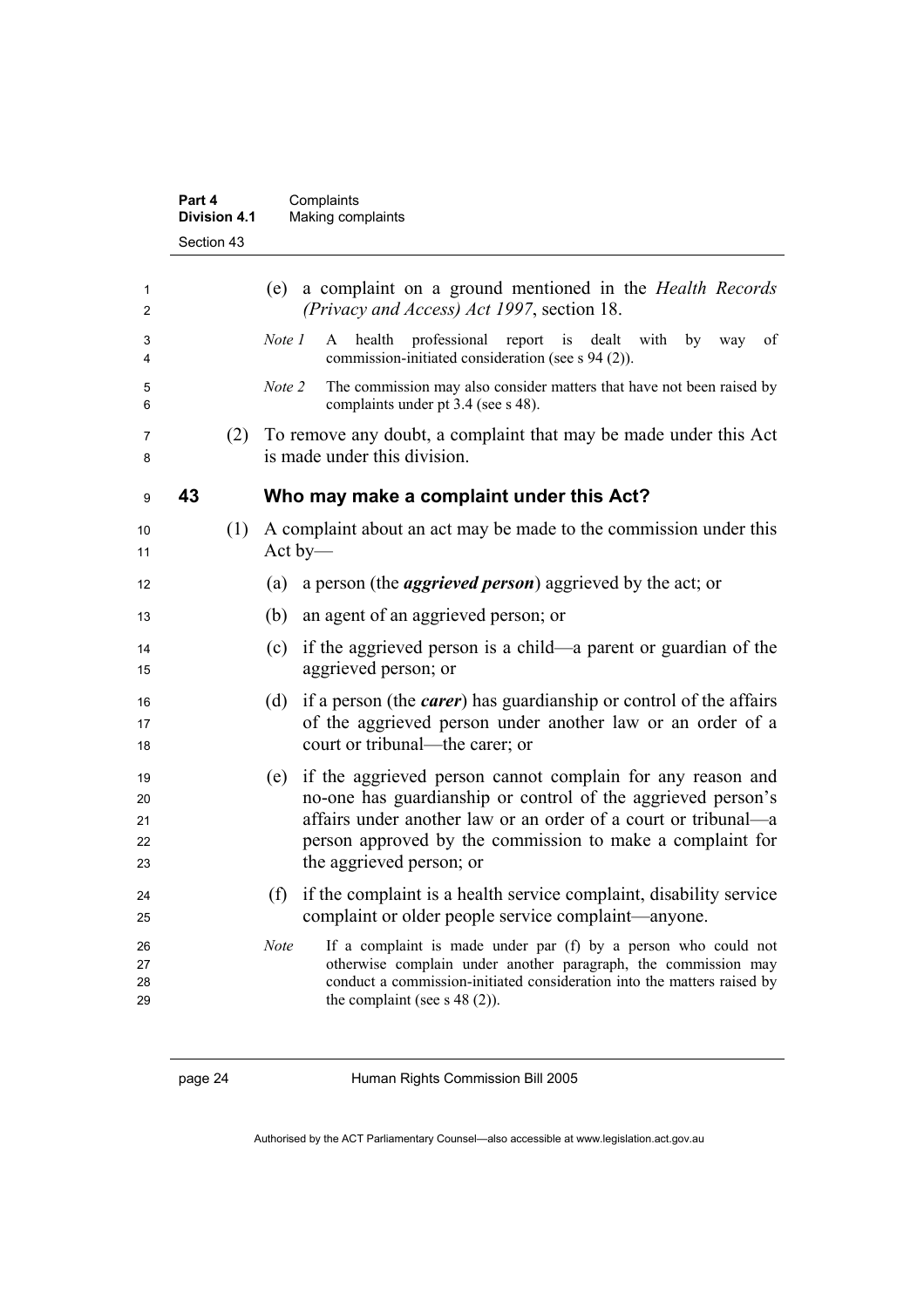| 1                         |    | (2) | To remove any doubt-                                                                                                                                                                                                                                                                          |
|---------------------------|----|-----|-----------------------------------------------------------------------------------------------------------------------------------------------------------------------------------------------------------------------------------------------------------------------------------------------|
| 2                         |    |     | no-one may be required to make a complaint; and<br>(a)                                                                                                                                                                                                                                        |
| 3<br>4                    |    |     | if a complaint is made under subsection $(1)$ $(f)$ —the<br>(b)<br>complainant cannot require the complaint to be considered.                                                                                                                                                                 |
| 5<br>6                    |    | (3) | A person may act as the agent of an aggrieved person only if the<br>person is-                                                                                                                                                                                                                |
| 7                         |    |     | authorised in writing to act for the aggrieved person; or<br>(a)                                                                                                                                                                                                                              |
| 8                         |    |     | (b) authorised by the commission to act for the aggrieved person.                                                                                                                                                                                                                             |
| 9<br>10<br>11<br>12<br>13 |    | (4) | The commission may authorise a person to act as the agent of an<br>aggrieved person only if the commission is satisfied, on reasonable<br>grounds, that the aggrieved person cannot for any reason make a<br>complaint or authorise a person to make a complaint for the<br>aggrieved person. |
| 14<br>15                  |    | (5) | A single complaint may be made by or for 2 or more aggrieved<br>people.                                                                                                                                                                                                                       |
| 16                        | 44 |     | <b>Complaint to be in writing</b>                                                                                                                                                                                                                                                             |
| 17                        |    | (1) | A complaint must-                                                                                                                                                                                                                                                                             |
| 18                        |    |     | (a) be in writing; and                                                                                                                                                                                                                                                                        |
| 19<br>20                  |    |     | if the complaint is made by an agent—state that it is made for<br>(b)<br>an aggrieved person and name the aggrieved person; and                                                                                                                                                               |
| 21                        |    |     | state the complaint and the grounds on which it is based; and<br>(c)                                                                                                                                                                                                                          |
| 22                        |    |     | (d)<br>include the name and address of the complainant.                                                                                                                                                                                                                                       |
| 23<br>24                  |    | (2) | However, a person is entitled to reasonable assistance from the<br>commission to put the complaint into writing.                                                                                                                                                                              |
| 25<br>26                  |    |     | Examples of when assistance would be reasonable<br>1<br>if the person cannot put the complaint in writing                                                                                                                                                                                     |

page 25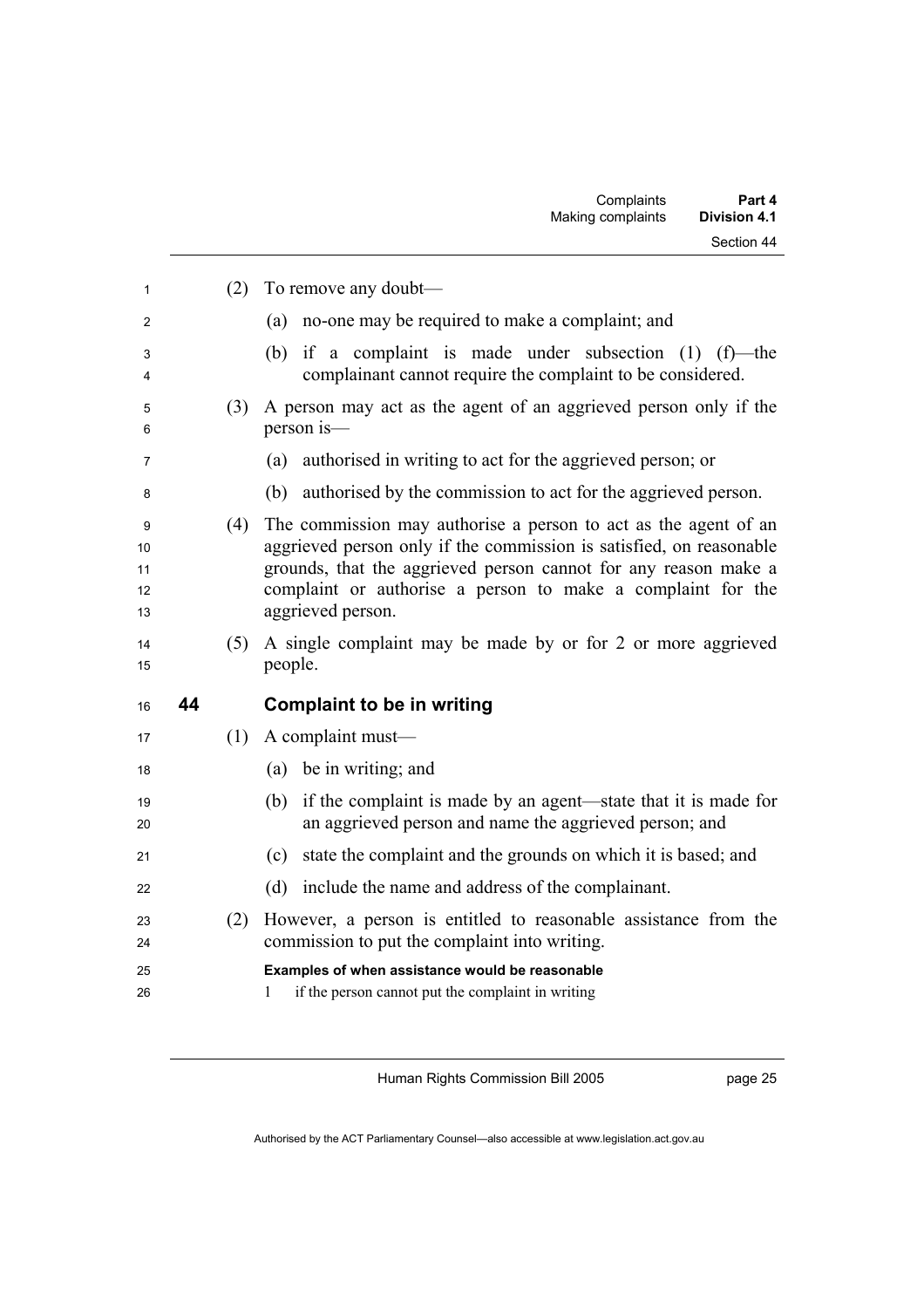|                            | Part 4<br><b>Division 4.1</b> | Complaints<br>Making complaints                                                                                                                                                                                                                                                                                      |
|----------------------------|-------------------------------|----------------------------------------------------------------------------------------------------------------------------------------------------------------------------------------------------------------------------------------------------------------------------------------------------------------------|
|                            | Section 45                    |                                                                                                                                                                                                                                                                                                                      |
| 1                          |                               | if the person has difficulty putting the complaint in writing<br>2                                                                                                                                                                                                                                                   |
| 2<br>3<br>4                |                               | An example is part of the Act, is not exhaustive and may extend, but<br><b>Note</b><br>does not limit, the meaning of the provision in which it appears (see<br>Legislation Act, s 126 and s 132).                                                                                                                   |
| 5                          | 45                            | Commission's obligation to be prompt and efficient                                                                                                                                                                                                                                                                   |
| 6<br>7                     | (1)                           | The commission must deal with complaints promptly<br>and<br>efficiently.                                                                                                                                                                                                                                             |
| 8                          | (2)                           | In particular, the commission must—                                                                                                                                                                                                                                                                                  |
| 9                          |                               | allocate each complaint as soon as possible; and<br>(a)                                                                                                                                                                                                                                                              |
| 10<br>11<br>12<br>13<br>14 |                               | if the commission decides to consider the complaint by a<br>(b)<br>commission-initiated consideration under section 48 (2)—tell<br>the person who made the complaint, in writing, about the<br>decision and that the person will not receive progress reports<br>about the consideration; and                        |
| 15<br>16<br>17             |                               | before considering the complaint, tell the complainant and the<br>(c)<br>person complained about, in writing, that the complaint is to be<br>considered; and                                                                                                                                                         |
| 18<br>19<br>20<br>21<br>22 |                               | if the complaint is a discrimination complaint and<br>(d)<br>the<br>commission decides<br>not to refer the complaint<br>for<br>conciliation—tell the complainant, in writing, that<br>the<br>complaint will not be referred for conciliation and include a<br>discrimination referral statement with the notice; and |
| 23<br>24<br>25<br>26       |                               | tell the complainant, in writing, how consideration of the<br>(e)<br>complaint by the commission is progressing not later than<br>6 weeks after the last time the commission told the<br>complainant, in writing, about the complaint's progress; and                                                                |
| 27<br>28<br>29<br>30       |                               | (f) if the complaint is closed for any reason—tell the complainant<br>and the person complained about, in writing, that the complaint<br>has been closed within 4 weeks after the day the complaint is<br>closed.                                                                                                    |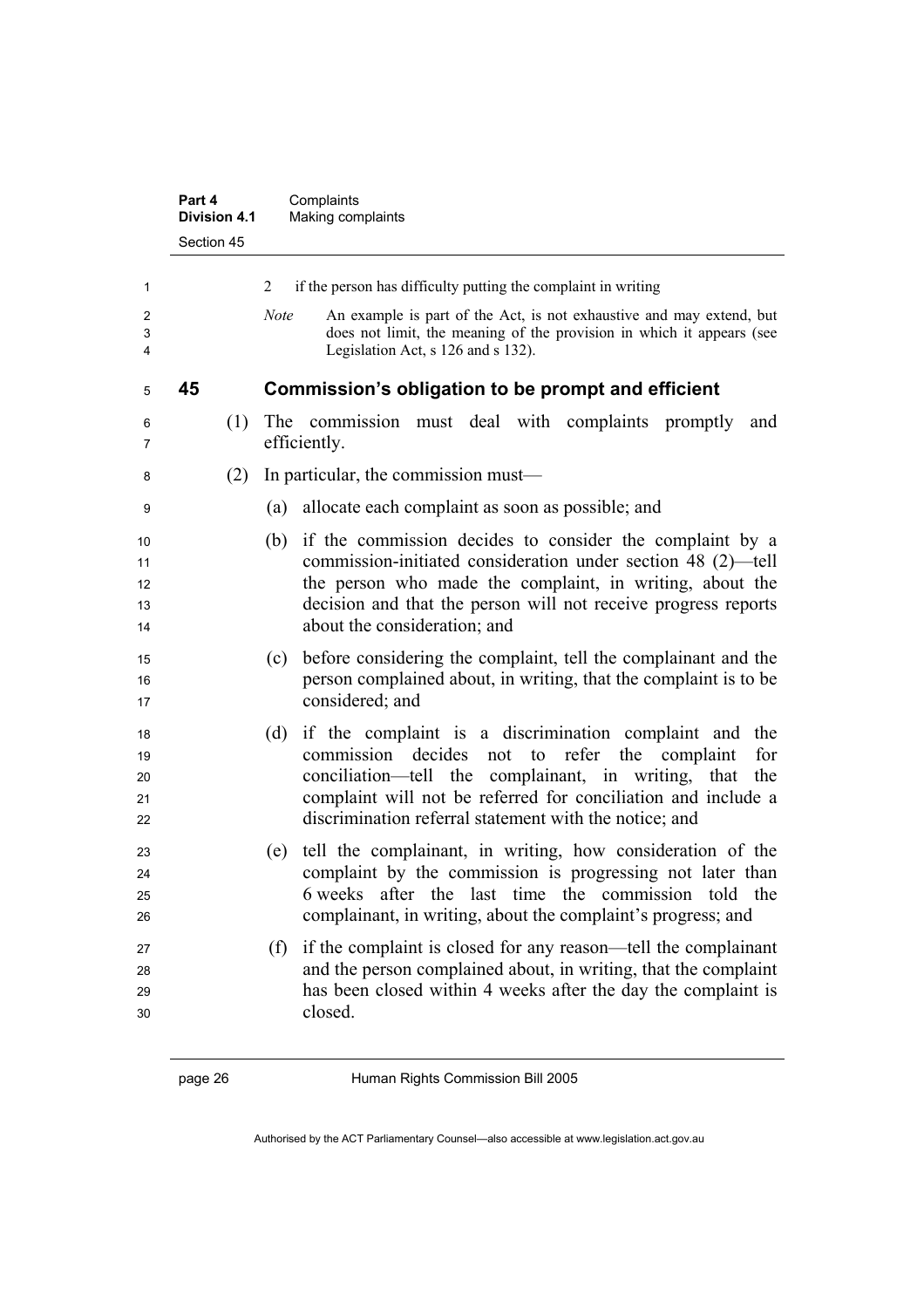| Part 4<br><b>Division 4.1</b> | Complaints<br>Making complaints |
|-------------------------------|---------------------------------|
| Section 46                    |                                 |
|                               |                                 |

| 1                                     |    | Example for par (e)                                                                                                                                                                                                                                                                                                                |
|---------------------------------------|----|------------------------------------------------------------------------------------------------------------------------------------------------------------------------------------------------------------------------------------------------------------------------------------------------------------------------------------|
| $\overline{c}$<br>3<br>$\overline{4}$ |    | The commission tells a complainant, in writing, that his complaint has been<br>allocated to a particular commissioner on 30 June. On 28 July the<br>commission tells the complainant, in writing, that the complaint is being                                                                                                      |
| 5<br>6<br>7                           |    | referred to conciliation and the conciliation will take place on 15 August.<br>The commission is not required to tell the complainant anything further<br>until 6 weeks after 28 July.                                                                                                                                             |
| 8<br>9<br>10                          |    | An example is part of the Act, is not exhaustive and may extend,<br><b>Note</b><br>but does not limit, the meaning of the provision in which it<br>appears (see Legislation Act, s 126 and s 132).                                                                                                                                 |
| 11                                    | 46 | Complainant's obligations in relation to complaint                                                                                                                                                                                                                                                                                 |
| 12                                    |    | The complainant for a complaint must—                                                                                                                                                                                                                                                                                              |
| 13<br>14<br>15                        |    | keep the commission informed of any change in the<br>(a)<br>complainant's name or address while the commission is<br>dealing with the complaint; and                                                                                                                                                                               |
| 16<br>17<br>18<br>19                  |    | if the commission requires the complainant under section 73 to<br>(b)<br>provide further information, or produce any document or<br>thing—provide the further information, or produce the<br>document or thing, as required; and                                                                                                   |
| 20<br>21<br>22                        |    | if the commission requires the complainant under section 74 to<br>(c)<br>attend before a person to answer questions—attend before the<br>person, and answer questions, as required.                                                                                                                                                |
| 23<br>24                              |    | Note 1<br>A complaint may be closed if the complainant does not comply with a<br>requirement under s 73 or s 74 (see s 78 (1) (c) or (d)).                                                                                                                                                                                         |
| 25<br>26<br>27<br>28<br>29            |    | Note 2<br>If the commission requires a person other than the complainant or<br>aggrieved person (eg the person complained about) to provide<br>information, produce a document or thing or attend to answer questions,<br>the person commits an offence if the person does not comply with the<br>requirement (see s 73 and s 74). |

page 27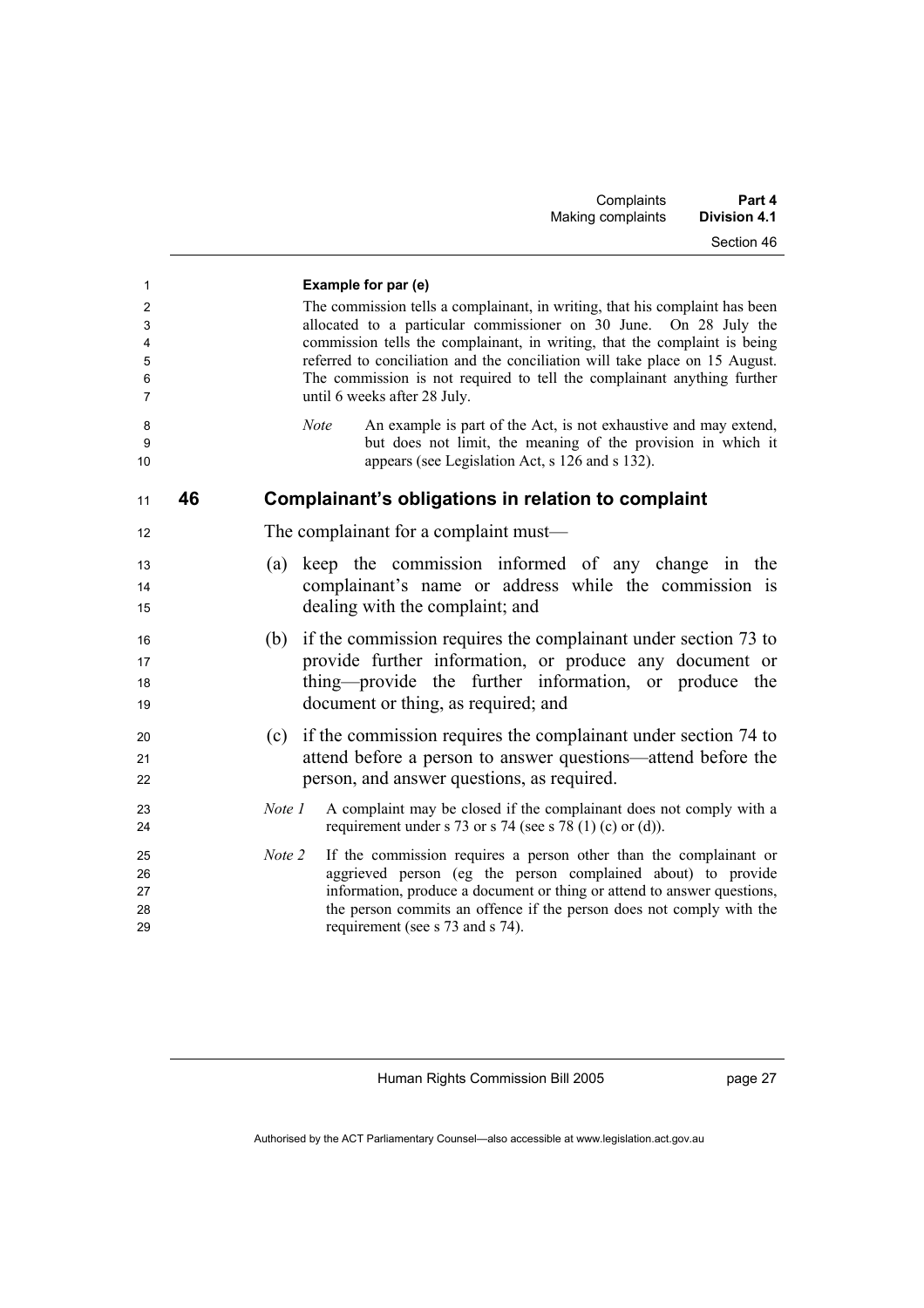**Part 4** Complaints **Division 4.2** Dealing with complaints Section 47

## **Division 4.2 Dealing with complaints**

| 2              | 47 |     | Outline-div 4.2                                                                                                                                  |
|----------------|----|-----|--------------------------------------------------------------------------------------------------------------------------------------------------|
| 3<br>4         |    | (1) | This division sets out how the commission deals with the complaints<br>it receives.                                                              |
| 5<br>6         |    | (2) | In summary, complaints may, but need not, go through the<br>following steps:                                                                     |
| 7              |    |     | allocation;<br>(a)                                                                                                                               |
| 8              |    |     | (b) consideration;                                                                                                                               |
| 9              |    |     | (c) conciliation;                                                                                                                                |
| 10             |    |     | $(d)$ closure;                                                                                                                                   |
| 11             |    |     | (e) reporting.                                                                                                                                   |
| 12<br>13       |    | (3) | Complaints need not go through the steps mentioned in<br>subsection (2) in the order they appear in that subsection.                             |
|                |    |     |                                                                                                                                                  |
| 14<br>15       | 48 |     | <b>Consideration without complaint or appropriate</b><br>complainant                                                                             |
| 16<br>17       |    | (1) | The commission may, on its own initiative, consider (by a<br>$commission\text{-}initiated\ consideration\text{)}$                                |
| 18<br>19<br>20 |    |     | an act that appears to the commission to be an act that a person<br>(a)<br>could make, but has not made, a complaint about under this<br>Act; or |
| 21             |    |     | any other matter related to the commission's functions.<br>(b)                                                                                   |
| 22             |    |     | <b>Examples</b>                                                                                                                                  |
| 23<br>24       |    |     | The commission may consider an issue of public interest or public safety that<br>relates to its functions.                                       |

page 28 Human Rights Commission Bill 2005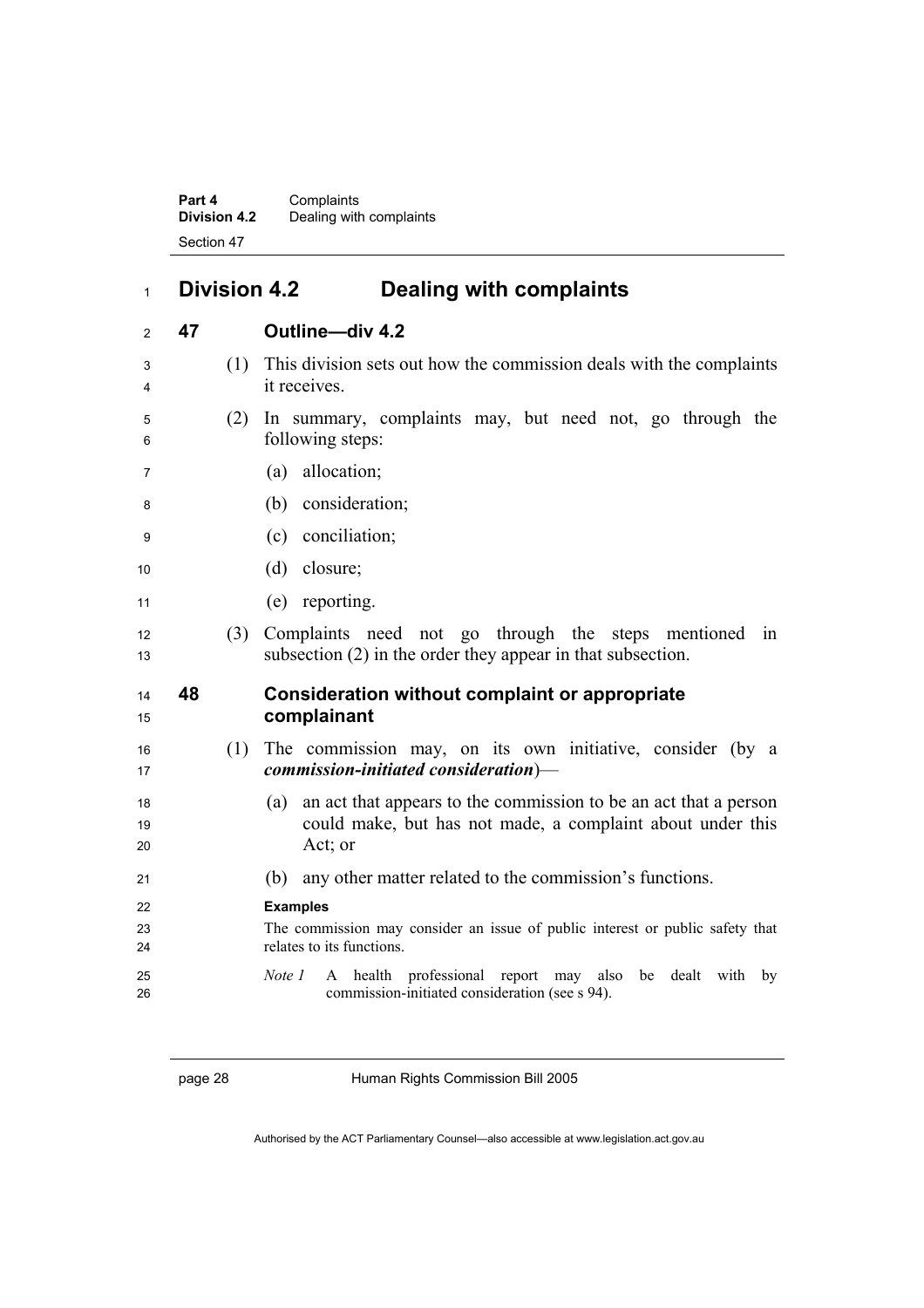| 1<br>$\overline{2}$<br>3   |     | Note 2<br>An example is part of the Act, is not exhaustive and may extend, but<br>does not limit, the meaning of the provision in which it appears (see<br>Legislation Act, s 126 and s 132).                                                                                                                                                                  |
|----------------------------|-----|----------------------------------------------------------------------------------------------------------------------------------------------------------------------------------------------------------------------------------------------------------------------------------------------------------------------------------------------------------------|
| 4<br>5<br>6<br>7           | (2) | The commission may, on its own initiative, also consider (by a<br><i>commission-initiated consideration</i> ) a complaint that is a disability<br>service complaint, health service complaint or older people service<br>complaint, if-                                                                                                                        |
| 8<br>9                     |     | the person who made the complaint could not have made the<br>(a)<br>complaint under section 43 (1) (a) to (d); and                                                                                                                                                                                                                                             |
| 10<br>11<br>12             |     | the commission does not approve the person<br>(b)<br>under<br>section 43 (1) (e) to make the complaint for the aggrieved<br>person.                                                                                                                                                                                                                            |
| 13<br>14<br>15<br>16<br>17 |     | Under $s$ 43 (1) (a) to (e), complaints may be made by an aggrieved<br><b>Note</b><br>person, an agent of an aggrieved person, a parent or guardian of an<br>aggrieved person who is a child, a person with guardianship or control<br>of an aggrieved person or a person approved by the commission to<br>make the complaint on an aggrieved person's behalf. |
| 18<br>19<br>20             | (3) | Without limiting when the commission may consider a matter by a<br>commission-initiated consideration, the commission may consider a<br>complaint by a commission-initiated consideration if-                                                                                                                                                                  |
| 21<br>22                   |     | the complainant has withdrawn the complaint for any reason;<br>(a)<br>but                                                                                                                                                                                                                                                                                      |
| 23<br>24                   |     | the commission is satisfied that it is in the public interest to<br>(b)<br>consider the complaint.                                                                                                                                                                                                                                                             |
| 25<br>26                   |     | Examples of when it may be in the public interest to consider<br>withdrawn complaint                                                                                                                                                                                                                                                                           |
| 27<br>28                   |     | The complaint appears to reveal a systemic problem relating to the<br>1<br>provision of a service or another act.                                                                                                                                                                                                                                              |
| 29<br>30                   |     | The complaint, if substantiated, raises a significant issue for the ACT,<br>2<br>or an issue of public safety.                                                                                                                                                                                                                                                 |
| 31<br>32<br>33<br>34       |     | 3<br>It may be possible for action in relation to the complaint to be taken<br>under another Act if the complaint is substantiated by, for example,<br>reporting a health professional to a health profession board or referring<br>a complaint to the discrimination tribunal.                                                                                |

page 29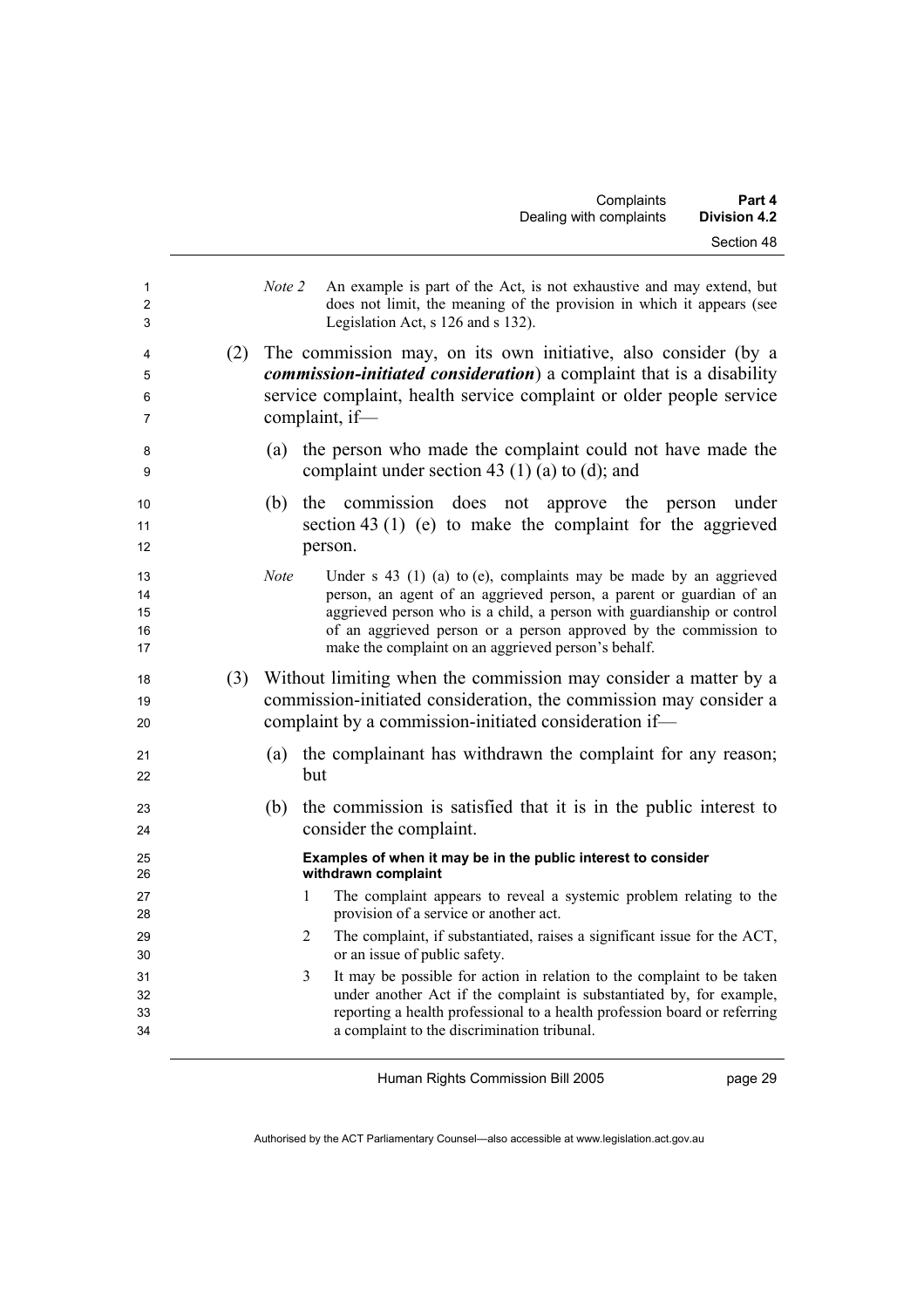|                            | Part 4<br><b>Division 4.2</b> | Complaints<br>Dealing with complaints                                                                                                                                                                                                                                                              |
|----------------------------|-------------------------------|----------------------------------------------------------------------------------------------------------------------------------------------------------------------------------------------------------------------------------------------------------------------------------------------------|
|                            | Section 49                    |                                                                                                                                                                                                                                                                                                    |
| 1<br>2<br>3                | (4)                           | A commission-initiated consideration must, as far as practicable, be<br>conducted as if it were a consideration of a complaint.<br>The commission is the complainant for a commission-initiated<br><b>Note</b>                                                                                     |
| 4                          |                               | consideration (see dict, def <i>complainant</i> ).                                                                                                                                                                                                                                                 |
| 5<br>6                     | 49                            | Treatment of complaint if complaint dealt with as<br>commission-initiated consideration                                                                                                                                                                                                            |
| 7<br>8<br>9                | (1)                           | This section applies if the commission decides to consider a<br>by<br>commission-initiated<br>consideration<br>complaint<br>under<br>section 48 $(2)$ .                                                                                                                                            |
| 10<br>11                   | (2)                           | The person who made the complaint stops being the complainant<br>and the commission becomes the complainant.                                                                                                                                                                                       |
| 12<br>13<br>14<br>15<br>16 | (3)                           | However, the commission continues to have the same obligations<br>under section 45 (2) (f) in relation to the person as the commission<br>would have if the person were the complainant, but must not give<br>the person information about the aggrieved person or the person<br>complained about. |
| 17<br>18                   |                               | Under $s 80$ (3) the commission need not give the person a final report in<br><b>Note</b><br>relation to the complaint.                                                                                                                                                                            |
| 19                         | 50                            | <b>Allocating complaints</b>                                                                                                                                                                                                                                                                       |
| 20<br>21<br>22             | (1)                           | The commission allocates a complaint by deciding which<br>commissioner will be responsible for considering the complaint<br>under division 4.4 for the commission.                                                                                                                                 |
| 23<br>24<br>25<br>26<br>27 |                               | <b>Example</b><br>The commission may decide that the disability and community services<br>commissioner and the discrimination commissioner will jointly consider a<br>complaint about services provided discriminatively in relation to a person with a<br>disability.                             |
| 28<br>29<br>30             |                               | An example is part of the Act, is not exhaustive and may extend, but<br><b>Note</b><br>does not limit, the meaning of the provision in which it appears (see<br>Legislation Act, s 126 and s 132).                                                                                                 |
|                            |                               |                                                                                                                                                                                                                                                                                                    |

page 30 Human Rights Commission Bill 2005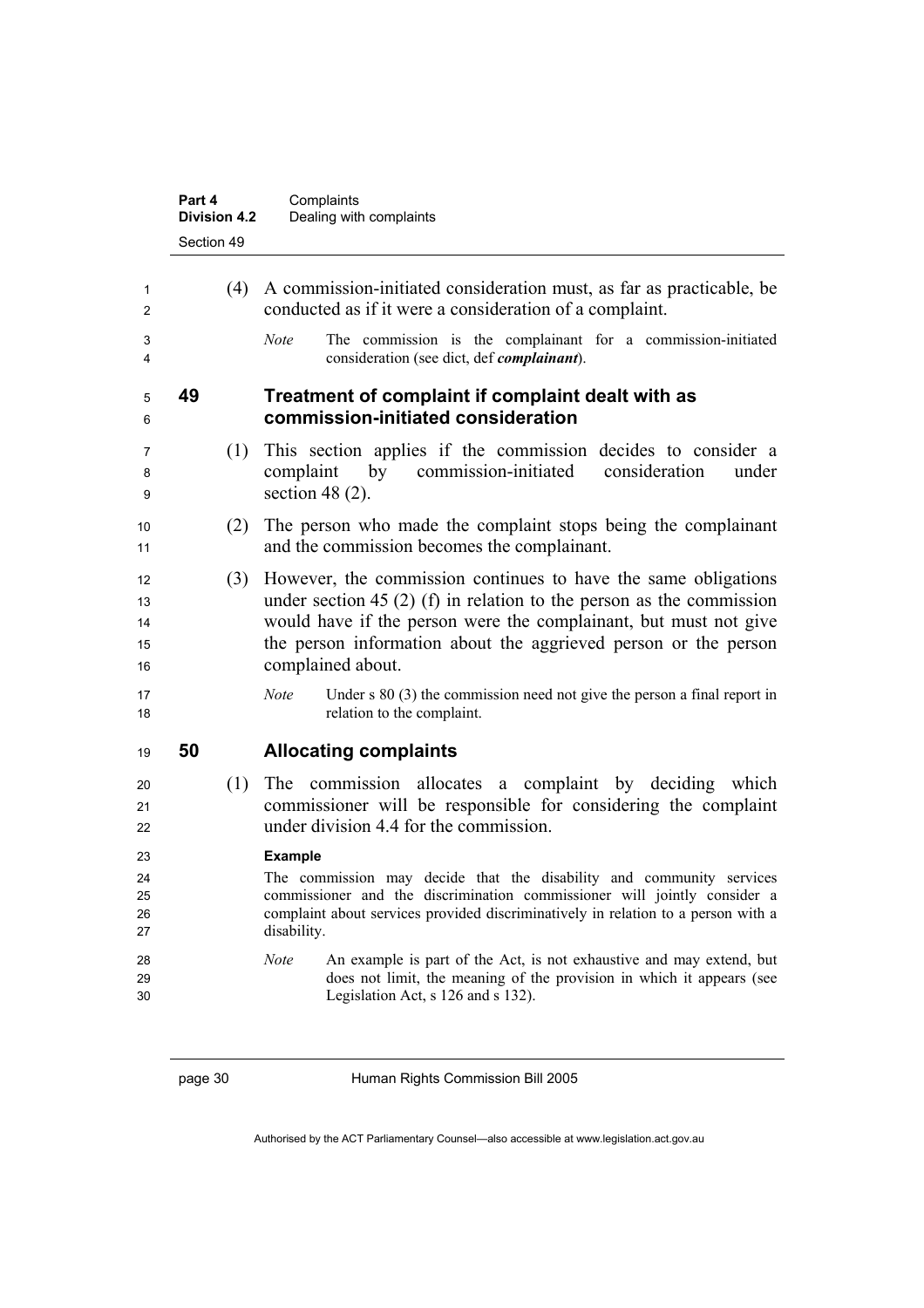| 1<br>2   |    | (2) | However, the commission must not give responsibility for<br>considering the complaint to the president.                              |  |
|----------|----|-----|--------------------------------------------------------------------------------------------------------------------------------------|--|
| 3        | 51 |     | Referring complaints for conciliation                                                                                                |  |
| 4<br>5   |    | (1) | The commission may, at any time, refer a complaint, or matter that<br>forms part of a complaint, for conciliation if satisfied that- |  |
| 6<br>7   |    |     | the complaint or matter is likely to be successfully conciliated;<br>(a)<br>and                                                      |  |
| 8        |    |     | (b) the matter is appropriate for conciliation.                                                                                      |  |
| 9        |    |     | Note<br>Conciliation is dealt with in div 4.3.                                                                                       |  |
| 10<br>11 |    | (2) | The commission may continue to consider a complaint that has been<br>referred, or part of which has been referred, for conciliation. |  |
| 12       | 52 |     | <b>Considering complaints</b>                                                                                                        |  |
| 13<br>14 |    | (1) | The commissioner given responsibility for considering a complaint<br>for the commission must consider the complaint.                 |  |
| 15<br>16 |    | (2) | The commissioner may, but need not, continue to consider the<br>complaint while the complaint is being conciliated.                  |  |
| 17       | 53 |     | <b>Referral of discrimination complaints</b>                                                                                         |  |
| 18       |    | (1) | This section applies if—                                                                                                             |  |
| 19       |    |     | either-<br>(a)                                                                                                                       |  |
| 20<br>21 |    |     | a complainant is given a discrimination referral statement<br>(i)<br>under section 45 (2) (d) or section 64; or                      |  |
| 22<br>23 |    |     | a statement under section $82$ (1) is included in a final<br>(ii)<br>report in relation to a complaint; and                          |  |
| 24<br>25 |    |     | the complainant requires the commission to refer the complaint<br>(b)<br>to the discrimination tribunal.                             |  |
| 26       |    | (2) | The commission must-                                                                                                                 |  |
|          |    |     |                                                                                                                                      |  |

Authorised by the ACT Parliamentary Counsel—also accessible at www.legislation.act.gov.au

Human Rights Commission Bill 2005

page 31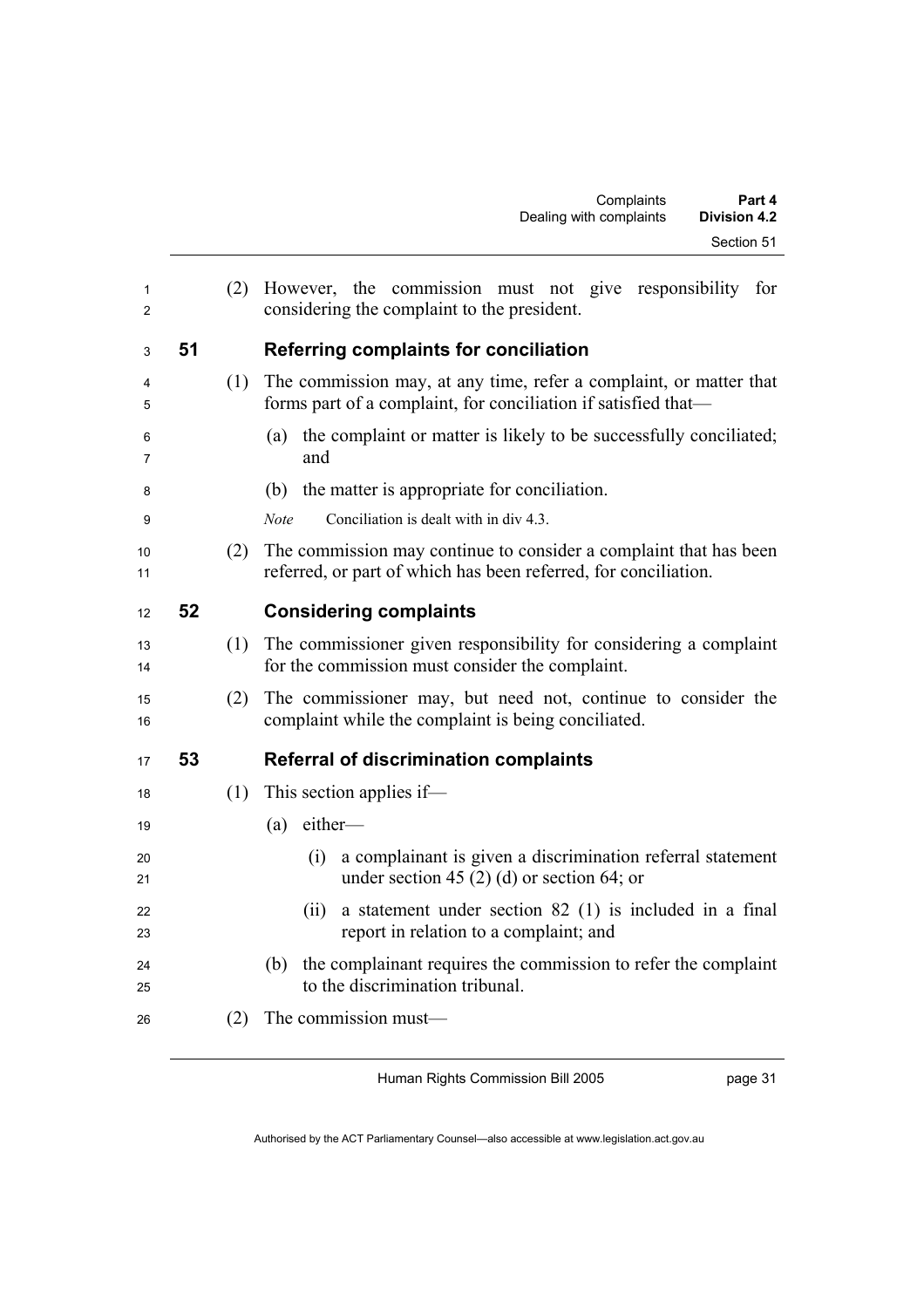|                | Part 4<br><b>Division 4.3</b> | Complaints<br>Conciliation of complaints                                                                                                                                                                                |
|----------------|-------------------------------|-------------------------------------------------------------------------------------------------------------------------------------------------------------------------------------------------------------------------|
|                | Section 54                    |                                                                                                                                                                                                                         |
| 1              |                               | refer the complaint to the discrimination tribunal; and<br>(a)                                                                                                                                                          |
| 2<br>3         |                               | tell the complainant and the person complained about in<br>(b)<br>writing about the referral.                                                                                                                           |
| 4              |                               | <b>Note</b><br>The complaint must also be closed (see s $78(2)(d)$ ).                                                                                                                                                   |
| 5              | <b>Division 4.3</b>           | <b>Conciliation of complaints</b>                                                                                                                                                                                       |
| 6              | 54                            | Outline-div 4.3                                                                                                                                                                                                         |
| 7<br>8<br>9    |                               | This division sets out the process to help a complainant and the<br>person complained about to endeavour to reach agreement on some<br>or all of the matters complained about in a complaint.                           |
| 10             | 55                            | What is conciliation?                                                                                                                                                                                                   |
| 11<br>12<br>13 | (1)                           | For this Act, <i>conciliation</i> of a complaint involves an impartial<br>third-party (the <i>conciliator</i> ) helping the parties to the conciliation to<br>endeavour to resolve the matters raised by the complaint. |
| 14<br>15       | (2)                           | Conciliation requires the parties' willing and informed agreement to<br>take part in the conciliation.                                                                                                                  |
| 16<br>17       |                               | <b>Note</b><br>The president may require a party to attend conciliation, but may not<br>require the party to take part.                                                                                                 |
| 18<br>19       | (3)                           | The parties to conciliation decide the outcome of the conciliation,<br>usually with advice from the conciliator.                                                                                                        |
| 20             | 56                            | Delegation of president's function of conciliation                                                                                                                                                                      |
| 21<br>22       | (1)                           | The president may delegate the function of conciliation to someone<br>else.                                                                                                                                             |
| 23<br>24       |                               | For the making of delegations and the exercise of delegated functions,<br><b>Note</b><br>see the Legislation Act, pt 19.4.                                                                                              |
| 25<br>26       | (2)                           | However, the president must not delegate the function of<br>conciliation to a commissioner.                                                                                                                             |

page 32 Human Rights Commission Bill 2005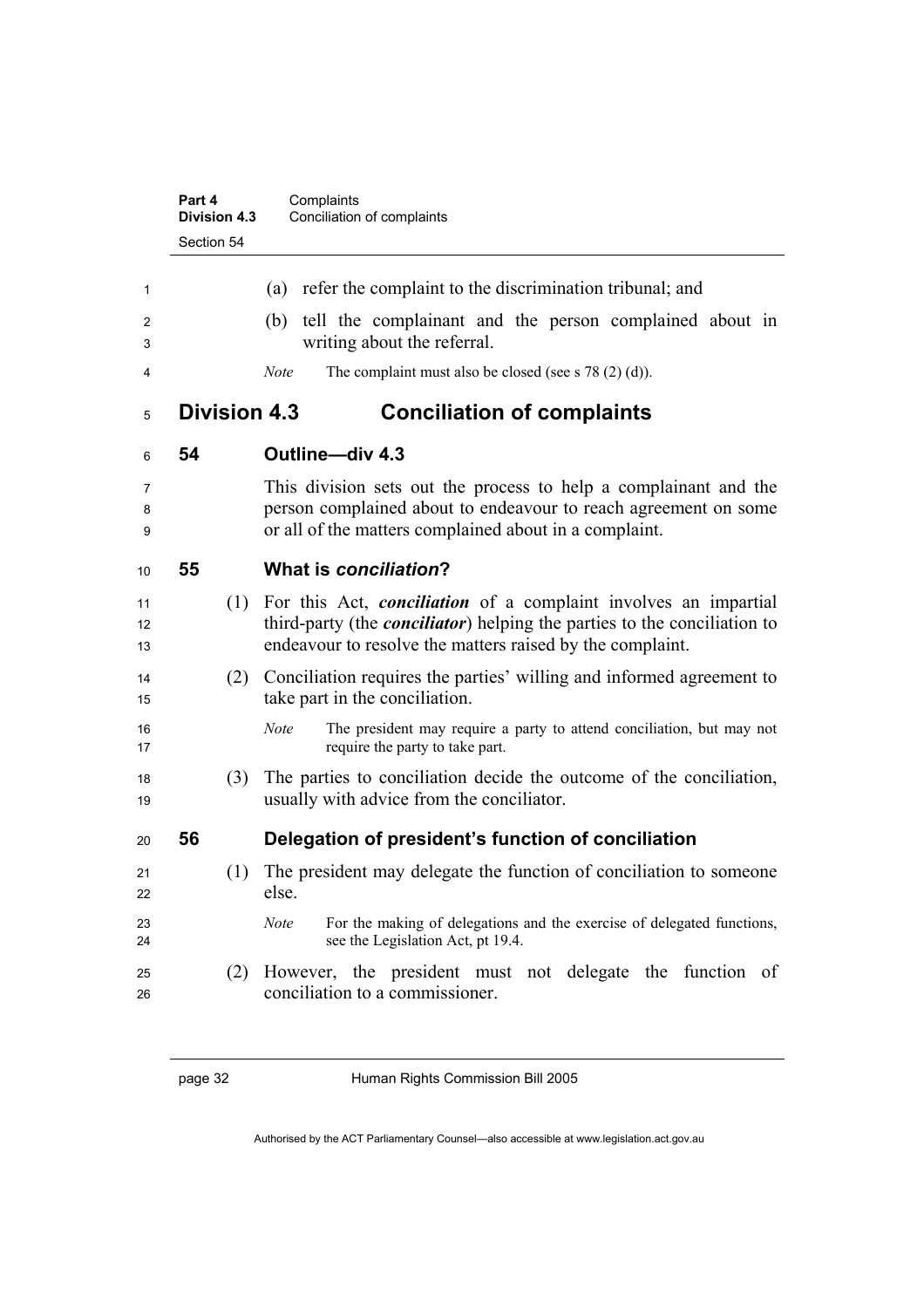| $\mathbf{1}$      | 57 |     | <b>Parties to conciliation</b>                                                                                                                                                                                                              |
|-------------------|----|-----|---------------------------------------------------------------------------------------------------------------------------------------------------------------------------------------------------------------------------------------------|
| 2<br>3            |    | (1) | The parties to the conciliation are the complainant and the person<br>complained about.                                                                                                                                                     |
| 4<br>5<br>6       |    | (2) | The president may allow other people to attend the conciliation if<br>the president considers that their attendance will help the<br>conciliation.                                                                                          |
| 7<br>8<br>9<br>10 |    | (3) | However, neither the complainant nor the person complained about<br>may be represented by anyone else in the conciliation unless the<br>president is satisfied that the representation is likely to help the<br>conciliation substantially. |
| 11                | 58 |     | Request for third-party to attend                                                                                                                                                                                                           |
| 12<br>13<br>14    |    |     | The president may, in writing, ask a person other than a party to<br>attend the conciliation if satisfied that the person's attendance is<br>likely to help the conciliation.                                                               |
| 15                | 59 |     | <b>Compulsory attendance at conciliation</b>                                                                                                                                                                                                |
| 16<br>17          |    | (1) | The president may, in writing, require a party to attend the<br>conciliation.                                                                                                                                                               |
| 18<br>19          |    | (2) | The requirement to attend must state the time and place that the<br>person is required to attend.                                                                                                                                           |
| 20                |    |     | <b>Note</b><br>For the entitlement to representation at conciliation, see $\sigma$ 57 (3).                                                                                                                                                  |
| 21                |    | (3) | A person commits an offence if-                                                                                                                                                                                                             |
| 22                |    |     | the person is required to attend a conciliation; and<br>(a)                                                                                                                                                                                 |
| 23                |    |     | the person does not attend as required.<br>(b)                                                                                                                                                                                              |
| 24                |    |     | Maximum penalty: 50 penalty units.                                                                                                                                                                                                          |

(4) Subsection (3) does not apply if the person has a reasonable excuse for not attending the conciliation as required.

Human Rights Commission Bill 2005

page 33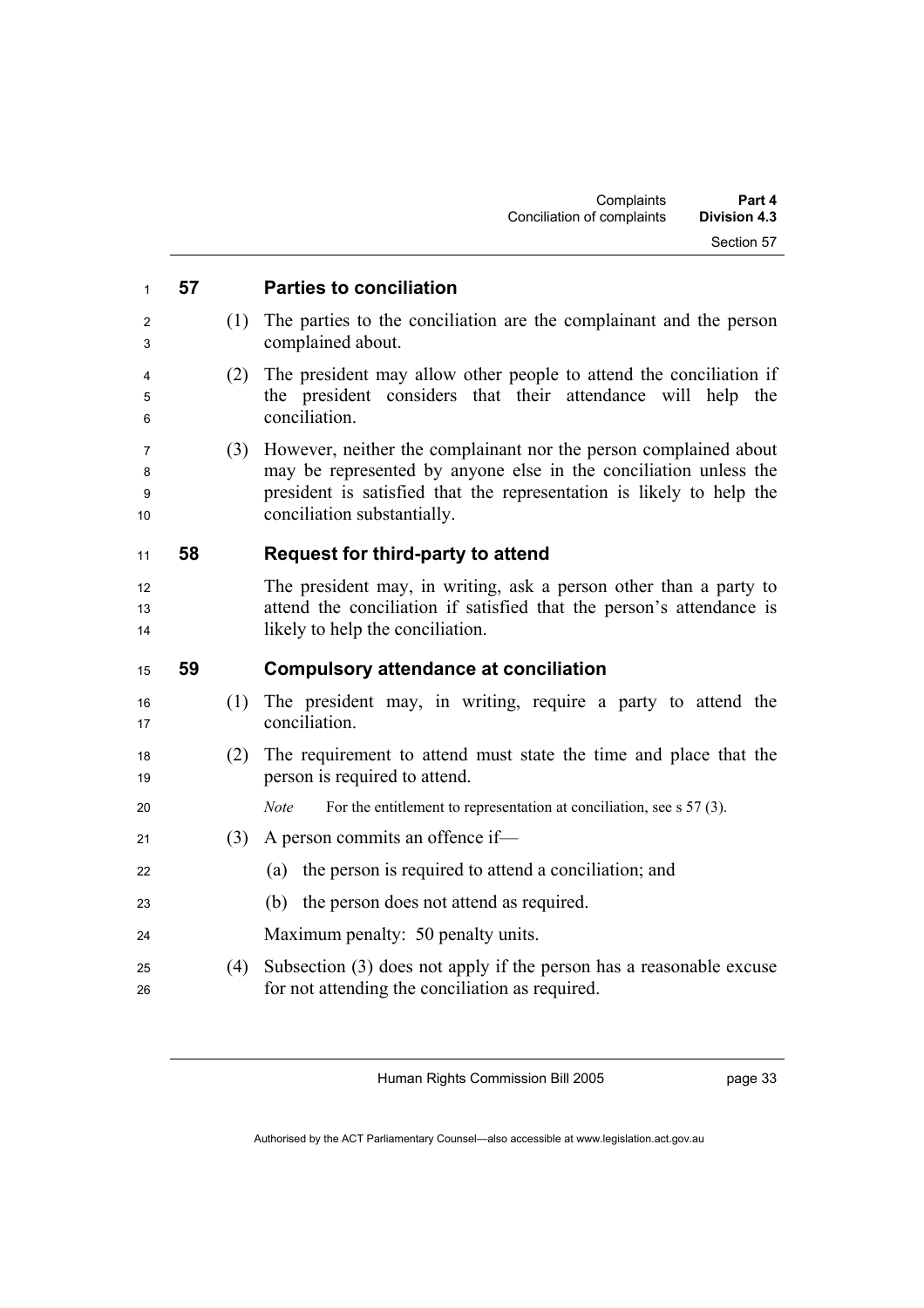| Part 4              | Complaints                 |
|---------------------|----------------------------|
| <b>Division 4.3</b> | Conciliation of complaints |
| Section 60          |                            |

| $\mathbf{1}$               | 60 |     | <b>Conduct of conciliation</b>                                                                                                                                                                                                                                     |  |
|----------------------------|----|-----|--------------------------------------------------------------------------------------------------------------------------------------------------------------------------------------------------------------------------------------------------------------------|--|
| 2                          |    |     | Conciliation is to be conducted in the way the president decides.                                                                                                                                                                                                  |  |
| 3<br>4<br>5                |    |     | <b>Example</b><br>The president may decide that a complaint is to be split and the parts are to be<br>conciliated separately.                                                                                                                                      |  |
| 6<br>7<br>8                |    |     | An example is part of the Act, is not exhaustive and may extend, but<br><b>Note</b><br>does not limit, the meaning of the provision in which it appears (see<br>Legislation Act, s 126 and s 132).                                                                 |  |
| 9                          | 61 |     | Relationship between conciliation and consideration                                                                                                                                                                                                                |  |
| 10<br>11                   |    |     | (1) Conciliation of the complaint must be separate<br>from,<br>and<br>independent of, any consideration of the complaint.                                                                                                                                          |  |
| 12<br>13<br>14<br>15<br>16 |    |     | <b>Examples</b><br>Information obtained during the conciliation must not be used for the<br>1<br>consideration of the complaint.<br>A person considering a complaint must not conciliate, or take part in the<br>$\overline{2}$<br>conciliation of, the complaint. |  |
| 17<br>18<br>19             |    |     | Note<br>An example is part of the Act, is not exhaustive and may extend, but<br>does not limit, the meaning of the provision in which it appears (see<br>Legislation Act, s 126 and s 132).                                                                        |  |
| 20                         |    | (2) | However-                                                                                                                                                                                                                                                           |  |
| 21<br>22                   |    |     | the president may use information from the consideration to<br>(a)<br>help with conciliation; and                                                                                                                                                                  |  |
| 23<br>24<br>25<br>26       |    |     | this section does not apply to a conciliation agreement, or part<br>(b)<br>of a conciliation agreement, if the parties have agreed under<br>section 63 to allow the commission to use the agreement or<br>part.                                                    |  |
| 27<br>28                   |    |     | <b>Note</b><br>The president must also tell the other members of the commission about<br>the end of conciliation (see s $65(2)$ ).                                                                                                                                 |  |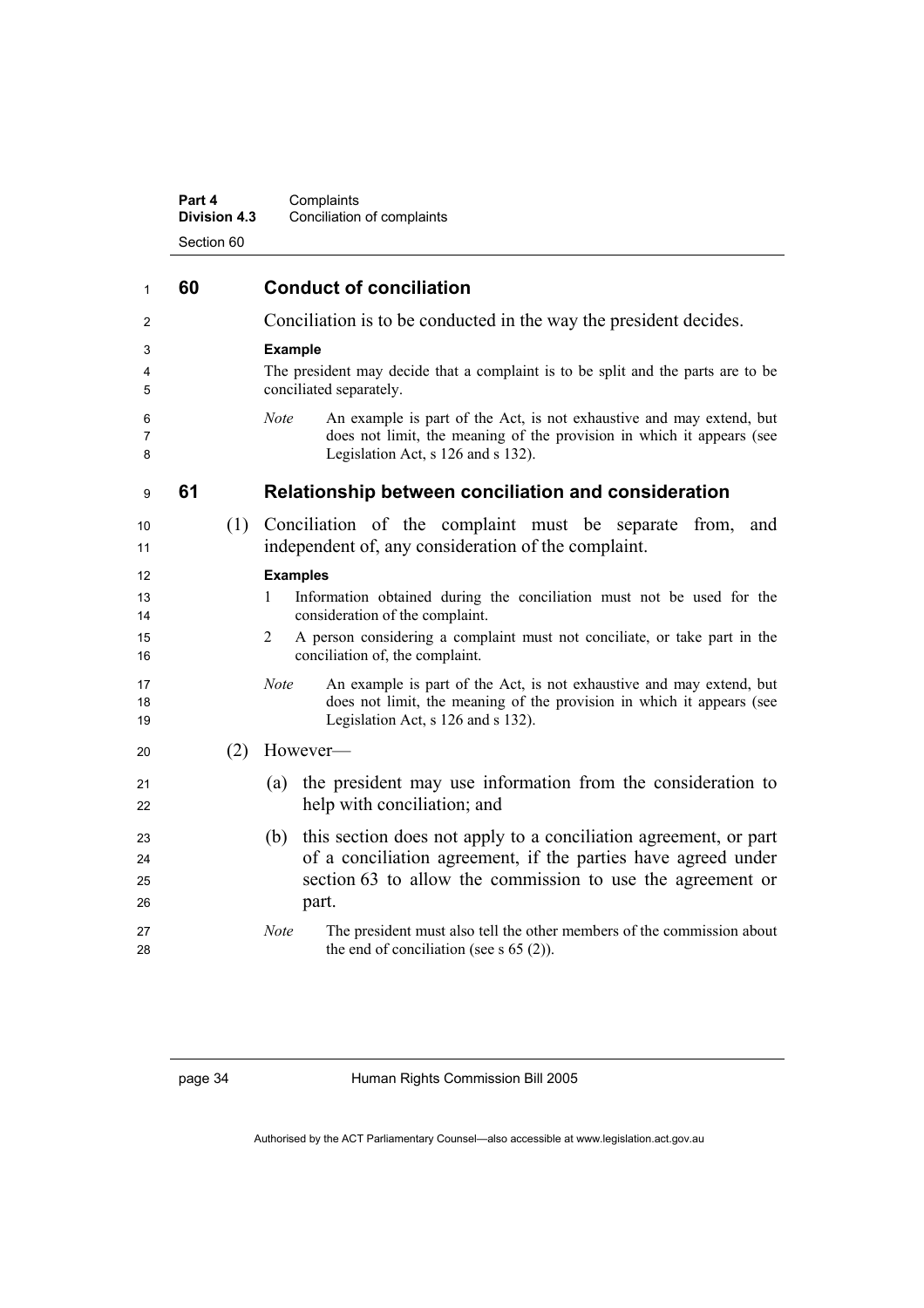| 1                          | 62  | <b>Conciliated agreements</b>                                                                                                                                                                                                                                                                              |
|----------------------------|-----|------------------------------------------------------------------------------------------------------------------------------------------------------------------------------------------------------------------------------------------------------------------------------------------------------------|
| 2<br>3<br>4                | (1) | If a complaint is resolved by conciliation, the president must help<br>the parties make a written record (the <i>conciliation agreement</i> ) of<br>the agreement they have reached.                                                                                                                       |
| 5                          | (2) | Each party must sign the agreement.                                                                                                                                                                                                                                                                        |
| 6                          | (3) | The president must—                                                                                                                                                                                                                                                                                        |
| 7                          |     | (a) give each party a copy of the conciliation agreement; and                                                                                                                                                                                                                                              |
| 8<br>9                     |     | if the complaint is a discrimination complaint—give the<br>(b)<br>agreement to the discrimination tribunal; and                                                                                                                                                                                            |
| 10<br>11                   |     | tell the other members of the commission that an agreement<br>(c)<br>has been reached.                                                                                                                                                                                                                     |
| 12<br>13<br>14             | (4) | If the complaint to which the conciliation agreement relates is a<br>discrimination complaint, the agreement is enforceable as if it were<br>an order of the discrimination tribunal.                                                                                                                      |
| 15                         | 63  | Provision of conciliation agreement to commission                                                                                                                                                                                                                                                          |
| 16<br>17                   | (1) | This section applies if the parties to the conciliation make a<br>conciliation agreement.                                                                                                                                                                                                                  |
| 18<br>19                   | (2) | The president must give a copy of the conciliation agreement to the<br>other members of the commission.                                                                                                                                                                                                    |
| 20<br>21<br>22<br>23<br>24 | (3) | However, the commission may use information in the conciliation<br>agreement, whether for considering the complaint to which the<br>agreement relates or otherwise, only if the parties agree to the use by<br>the commission of the agreement or the part of the agreement<br>containing the information. |
| 25<br>26                   |     | An agreement to allow the commission to use a conciliation<br>(4)                                                                                                                                                                                                                                          |

page 35

Authorised by the ACT Parliamentary Counsel—also accessible at www.legislation.act.gov.au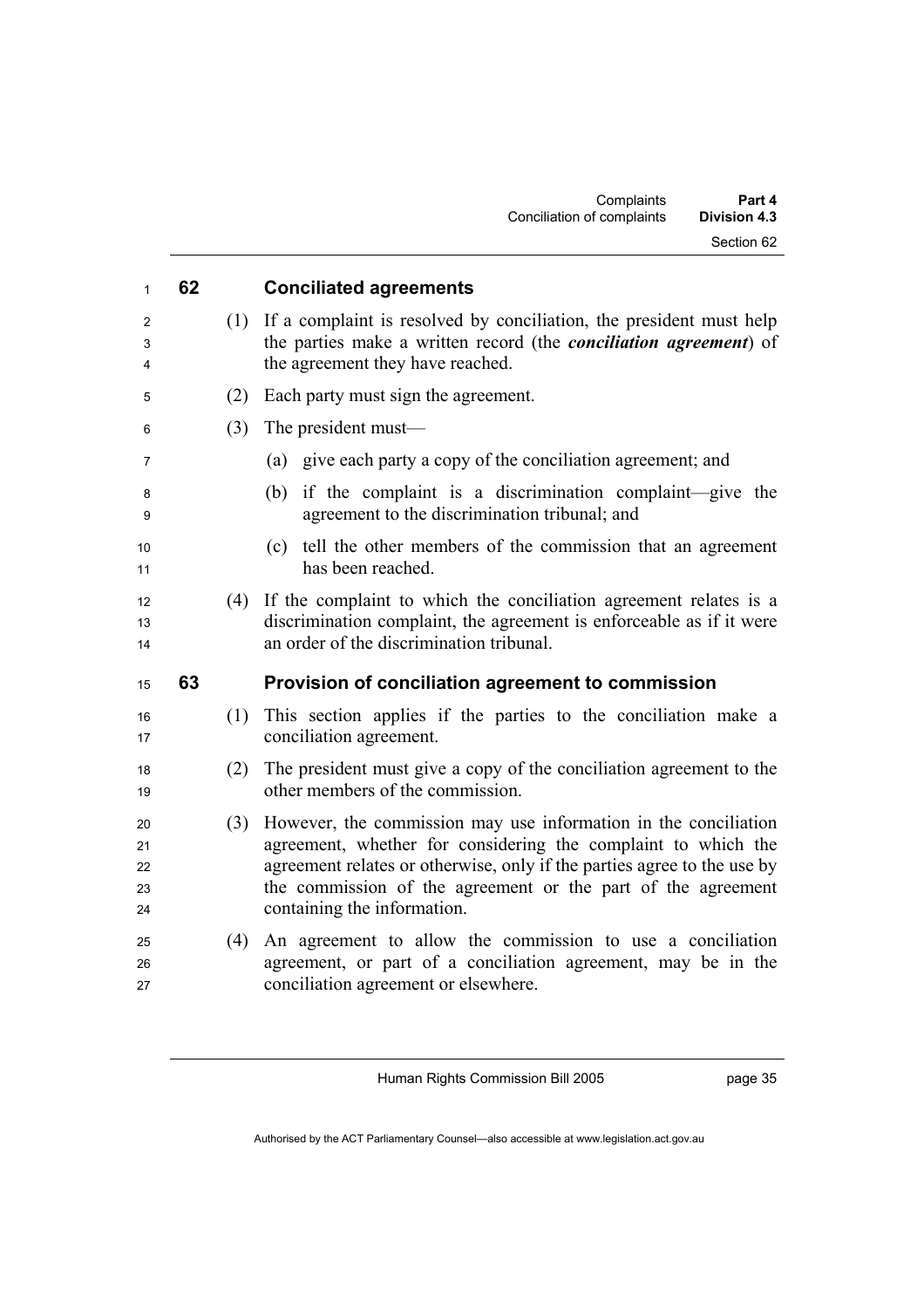|                  | Part 4<br><b>Division 4.3</b> |     | Complaints<br>Conciliation of complaints                                                                                                                                                                                                                                              |
|------------------|-------------------------------|-----|---------------------------------------------------------------------------------------------------------------------------------------------------------------------------------------------------------------------------------------------------------------------------------------|
|                  | Section 64                    |     |                                                                                                                                                                                                                                                                                       |
| 1<br>2<br>3<br>4 |                               | (5) | If the parties agree to the use by the commission of the conciliation<br>agreement, or a part of the agreement, the commission may use<br>anything in the conciliation agreement, or the part of the agreement,<br>as the commission considers appropriate.                           |
| 5                | 64                            |     | Unsuccessful conciliation of discrimination matter                                                                                                                                                                                                                                    |
| 6<br>7<br>8<br>9 |                               |     | If, at any time during the conciliation of a discrimination matter, the<br>president decides that conciliation is unlikely to be successful, the<br>president must tell the parties in writing about the decision and<br>include a discrimination referral statement with the notice. |
| 10               | 65                            |     | <b>End of conciliation</b>                                                                                                                                                                                                                                                            |
| 11               |                               | (1) | Conciliation of a complaint ends if—                                                                                                                                                                                                                                                  |
| 12<br>13         |                               |     | agreement is reached on the matters raised by the complaint<br>(a)<br>and the parties end the conciliation; or                                                                                                                                                                        |
| 14               |                               |     | the parties agree to end the conciliation; or<br>(b)                                                                                                                                                                                                                                  |
| 15               |                               |     | a party withdraws from the conciliation; or<br>(c)                                                                                                                                                                                                                                    |
| 16<br>17         |                               |     | the president is satisfied that the conciliation is unlikely to be<br>(d)<br>successful.                                                                                                                                                                                              |
| 18<br>19<br>20   |                               | (2) | If the conciliation ends, the president must, as soon as practicable,<br>tell the following people that the conciliation has ended and why it<br>has ended:                                                                                                                           |
| 21               |                               |     | the other members of the commission;<br>(a)                                                                                                                                                                                                                                           |
| 22               |                               |     | the complainant;<br>(b)                                                                                                                                                                                                                                                               |
| 23               |                               |     | the person complained about.<br>(c)                                                                                                                                                                                                                                                   |
|                  |                               |     |                                                                                                                                                                                                                                                                                       |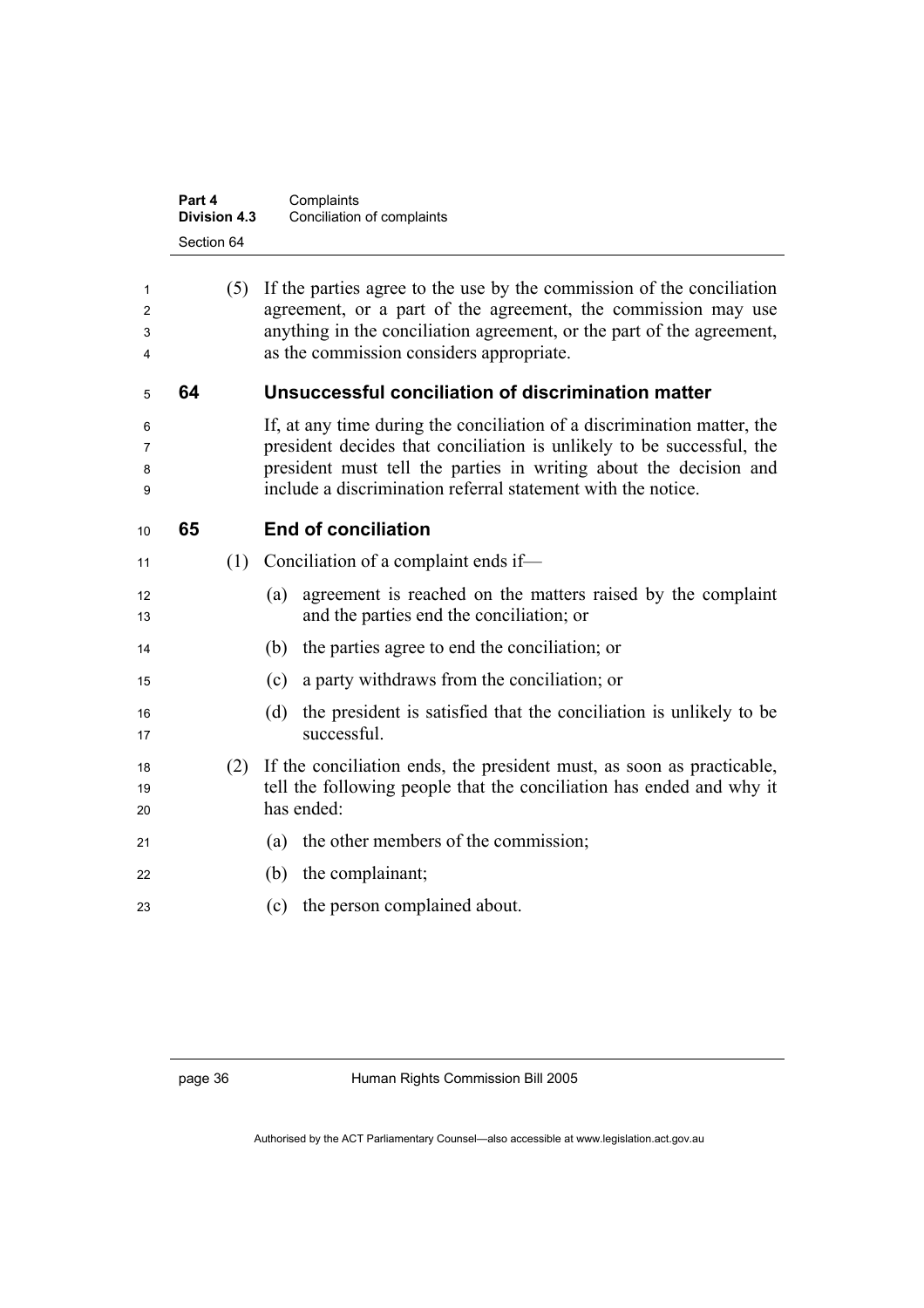| 1                          | 66                  | <b>Admissibility of evidence</b>                                                                                                                                                                                                                                                              |
|----------------------------|---------------------|-----------------------------------------------------------------------------------------------------------------------------------------------------------------------------------------------------------------------------------------------------------------------------------------------|
| 2                          | (1)                 | This section-                                                                                                                                                                                                                                                                                 |
| 3                          |                     | applies to-<br>(a)                                                                                                                                                                                                                                                                            |
| 4<br>5                     |                     | a communication made between people attending a<br>(i)<br>conciliation (including the conciliator); and                                                                                                                                                                                       |
| 6<br>7                     |                     | a document (whether delivered or not) that has been<br>(ii)<br>prepared in relation to the conciliation; but                                                                                                                                                                                  |
| 8<br>9<br>10<br>11         |                     | does not apply to a conciliation agreement, or part of a<br>(b)<br>conciliation agreement, if the parties have agreed under<br>section 63 to allow the commission to use the agreement or<br>part.                                                                                            |
| 12<br>13<br>14<br>15<br>16 | (2)                 | The Evidence Act 1995 (Cwlth), section 131 (Exclusion of evidence<br>of settlement negotiations) applies to a communication or document<br>to which this section applies as if the communication or document<br>were a communication or document mentioned in that Act,<br>section $131(1)$ . |
| 17                         | 67                  | <b>Conciliation attendees protected from civil liability</b>                                                                                                                                                                                                                                  |
| 18<br>19                   |                     | A person attending conciliation does not incur civil liability for an<br>act done honestly and without recklessness at the conciliation.                                                                                                                                                      |
| 20                         | <b>Division 4.4</b> | <b>Consideration of complaints</b>                                                                                                                                                                                                                                                            |
| 21                         | 68                  | Outline-div 4.4                                                                                                                                                                                                                                                                               |
| 22<br>23                   |                     | This division sets out the process the commission follows, and the<br>powers the commission may exercise, in considering a complaint.                                                                                                                                                         |
| 24                         | 69                  | <b>Purpose of considering complaints</b>                                                                                                                                                                                                                                                      |
| 25                         |                     | A consideration of a complaint has the following 3 main purposes:                                                                                                                                                                                                                             |
| 26<br>27                   |                     | to allow the commission to decide whether the complaint is a<br>(a)<br>complaint that may be made under this Act and whether the                                                                                                                                                              |

page 37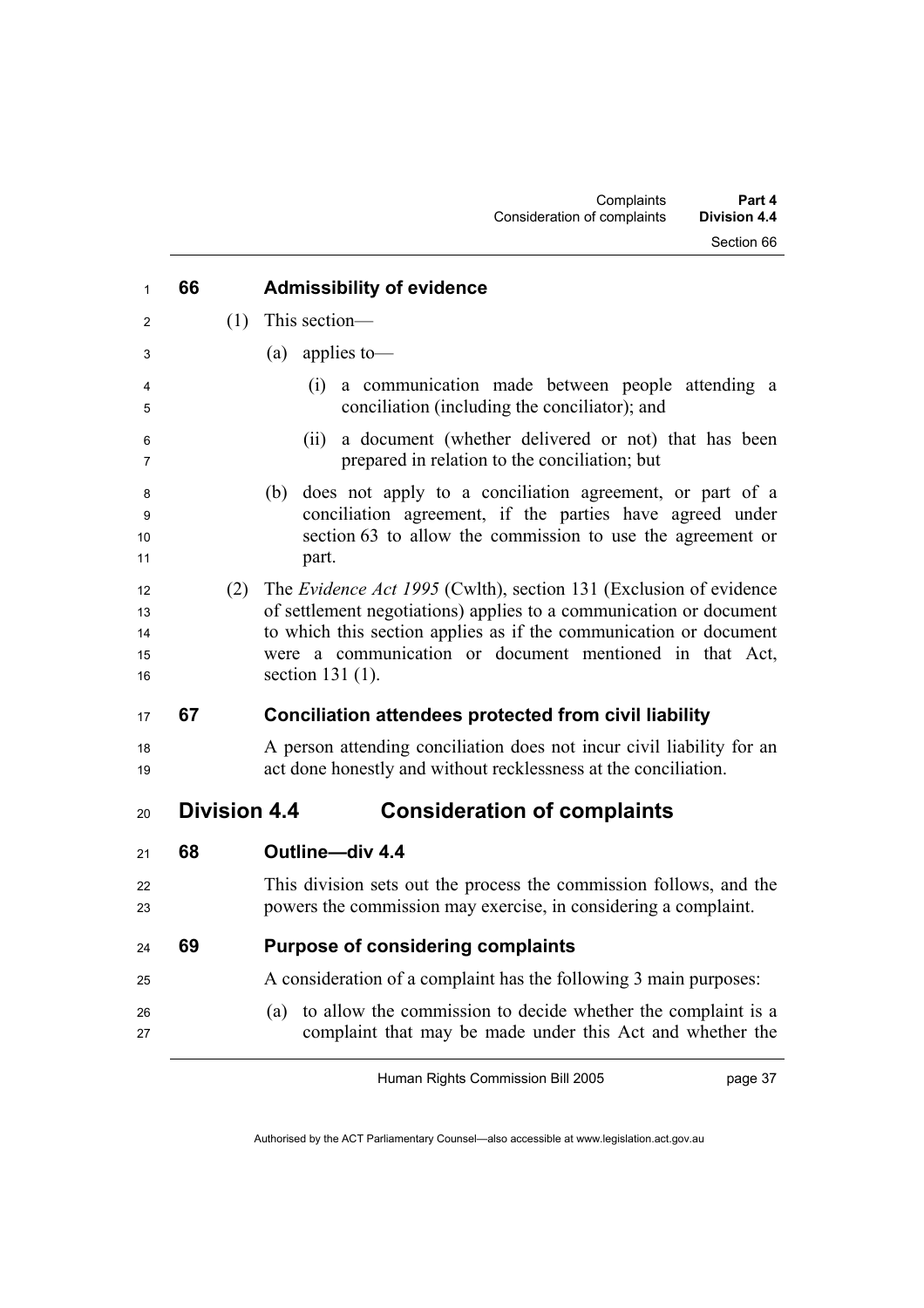|                  | Part 4<br><b>Division 4.4</b> | Complaints<br>Consideration of complaints                                                                                                                                                                     |  |  |
|------------------|-------------------------------|---------------------------------------------------------------------------------------------------------------------------------------------------------------------------------------------------------------|--|--|
|                  | Section 70                    |                                                                                                                                                                                                               |  |  |
| 1<br>2           |                               | complainant is a person who may make the complaint under<br>this Act;                                                                                                                                         |  |  |
| 3<br>4           |                               | to provide information that may be used to help conciliation of<br>(b)<br>the complaint;                                                                                                                      |  |  |
| 5<br>6<br>7<br>8 |                               | to work out whether the conduct complained about was<br>(c)<br>engaged in in the way complained about and, however it was<br>engaged in, whether there is an adequate ground for the<br>commission to report. |  |  |
| 9                | 70                            | Single consideration of several complaints                                                                                                                                                                    |  |  |
| 10<br>11<br>12   |                               | The commission may conduct a single consideration in relation to<br>2 or more complaints that arise out of the same or substantially the<br>same circumstances or subject matter.                             |  |  |
| 13               | 71                            | <b>Representative complaints</b>                                                                                                                                                                              |  |  |
| 14<br>15         |                               | The commission may deal with a complaint as a representative<br>complaint if the commission believes, on reasonable grounds, that—                                                                            |  |  |
| 16<br>17<br>18   |                               | the complainant is a member of a class of people the members<br>(a)<br>of which have, or are reasonably likely to have, complaints<br>against a single person or group; and                                   |  |  |
| 19<br>20<br>21   |                               | the material facts of the complainant's complaint are the same<br>(b)<br>as, or similar or related to, the material facts of the complaints<br>of other members of the class; and                             |  |  |
| 22<br>23<br>24   |                               | common questions of law or fact arise, or would arise, in the<br>(c)<br>consideration of complaints that have been, or could be, made<br>by other members of the class in relation to the complaints; and     |  |  |
| 25<br>26         |                               | it is desirable to deal with the complaint as a representative<br>(d)<br>complaint.                                                                                                                           |  |  |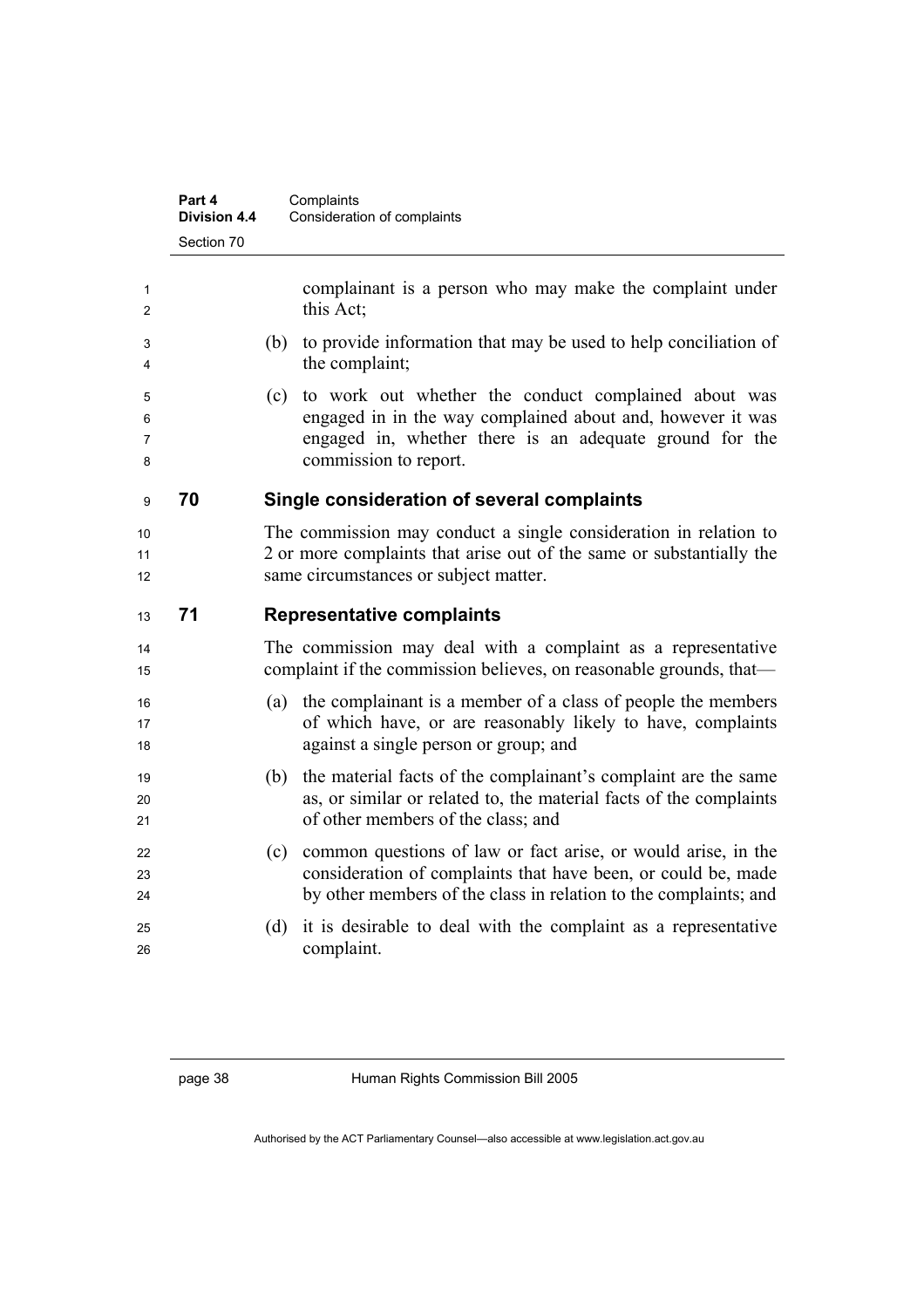| 1                    | 72 |     | <b>Conduct of consideration</b>                                                                                                                                                                                        |
|----------------------|----|-----|------------------------------------------------------------------------------------------------------------------------------------------------------------------------------------------------------------------------|
| 2<br>3<br>4          |    |     | A consideration in relation to a complaint must be conducted in the<br>way the commission decides, unless otherwise expressly provided<br>by this Act.                                                                 |
| 5                    |    |     | <b>Example</b>                                                                                                                                                                                                         |
| 6<br>7               |    |     | The commission may decide that a complaint is to be split and the parts are to be<br>considered separately.                                                                                                            |
| 8<br>9<br>10         |    |     | An example is part of the Act, is not exhaustive and may extend, but<br><b>Note</b><br>does not limit, the meaning of the provision in which it appears (see<br>Legislation Act, s 126 and s 132).                     |
| 11<br>12             | 73 |     | Power to ask for information, documents and other<br>things                                                                                                                                                            |
| 13<br>14<br>15<br>16 |    | (1) | This section applies if the commission believes, on reasonable<br>grounds, that a person can provide information or produce a<br>document or something else relevant to a consideration in relation to<br>a complaint. |
| 17<br>18<br>19       |    | (2) | The commission may, by written notice given to the person, require<br>the person to provide the information or produce the document or<br>other thing.                                                                 |
| 20<br>21             |    | (3) | The notice must state how, and the time within which, the person<br>must comply with the requirement.                                                                                                                  |
| 22                   |    | (4) | A person commits an offence if-                                                                                                                                                                                        |
| 23<br>24<br>25       |    |     | the person is required by a notice under this section to provide<br>(a)<br>information to the commission for a consideration in relation to<br>a complaint; and                                                        |
| 26<br>27             |    |     | the person is not the complainant or the aggrieved person for<br>(b)<br>the complaint; and                                                                                                                             |

page 39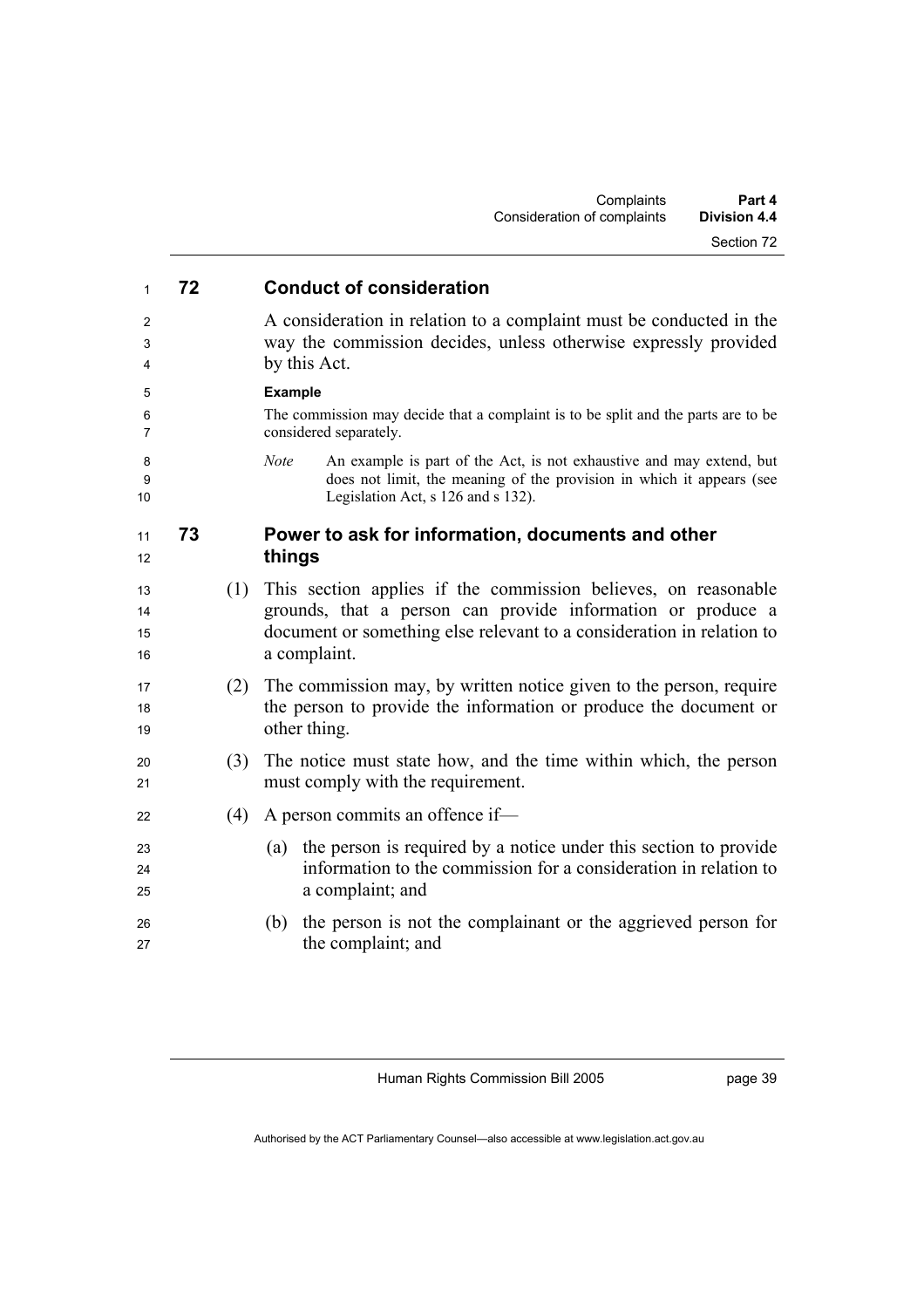| Part 4              | Complaints                  |
|---------------------|-----------------------------|
| <b>Division 4.4</b> | Consideration of complaints |
| Section 74          |                             |

| 1<br>2               |    |     | the person fails to provide the information to the commission<br>(c)<br>as required.                                                                                                                                                                                       |
|----------------------|----|-----|----------------------------------------------------------------------------------------------------------------------------------------------------------------------------------------------------------------------------------------------------------------------------|
| 3                    |    |     | Maximum penalty: 50 penalty units.                                                                                                                                                                                                                                         |
| 4<br>5               |    |     | The Legislation Act, s 170 and s 171 deal with the application of the<br>Note 1<br>privilege against selfincrimination and client legal privilege.                                                                                                                         |
| 6<br>7<br>8<br>9     |    |     | If the commission requires a complainant to provide information or<br>Note 2<br>produce a document or other thing and the complainant does not comply<br>with the requirement, the commission may close the complaint (see<br>$s 78(1)(d)$ ).                              |
| 10                   |    |     | Giving false information is an offence against the Criminal Code, s 338.<br>Note 3                                                                                                                                                                                         |
| 11<br>12             |    | (5) | Subsection (4) does not apply if the person has a reasonable excuse<br>for failing to provide the information to the commission as required.                                                                                                                               |
| 13                   |    | (6) | A person commits an offence if-                                                                                                                                                                                                                                            |
| 14<br>15<br>16       |    |     | the person is required by a notice under this section to produce<br>(a)<br>to the commission a document or other thing for a<br>consideration in relation to a complaint; and                                                                                              |
| 17<br>18             |    |     | the person is not the complainant or the aggrieved person for<br>(b)<br>the complaint; and                                                                                                                                                                                 |
| 19<br>20             |    |     | the person fails to produce the document or other thing to the<br>(c)<br>commission as required.                                                                                                                                                                           |
| 21                   |    |     | Maximum penalty: 50 penalty units.                                                                                                                                                                                                                                         |
| 22<br>23<br>24       |    | (7) | Subsection (6) does not apply if the person has a reasonable excuse<br>for failing to produce the document or other thing to the commission<br>as required.                                                                                                                |
| 25                   | 74 |     | <b>Requiring attendance etc</b>                                                                                                                                                                                                                                            |
| 26<br>27<br>28<br>29 |    | (1) | If the commission believes, on reasonable grounds, that someone<br>can provide information relevant to a consideration in relation to a<br>complaint, the commission may, by written notice given to the<br>person, require the person to attend before a named person (an |
|                      |    |     |                                                                                                                                                                                                                                                                            |

page 40 Human Rights Commission Bill 2005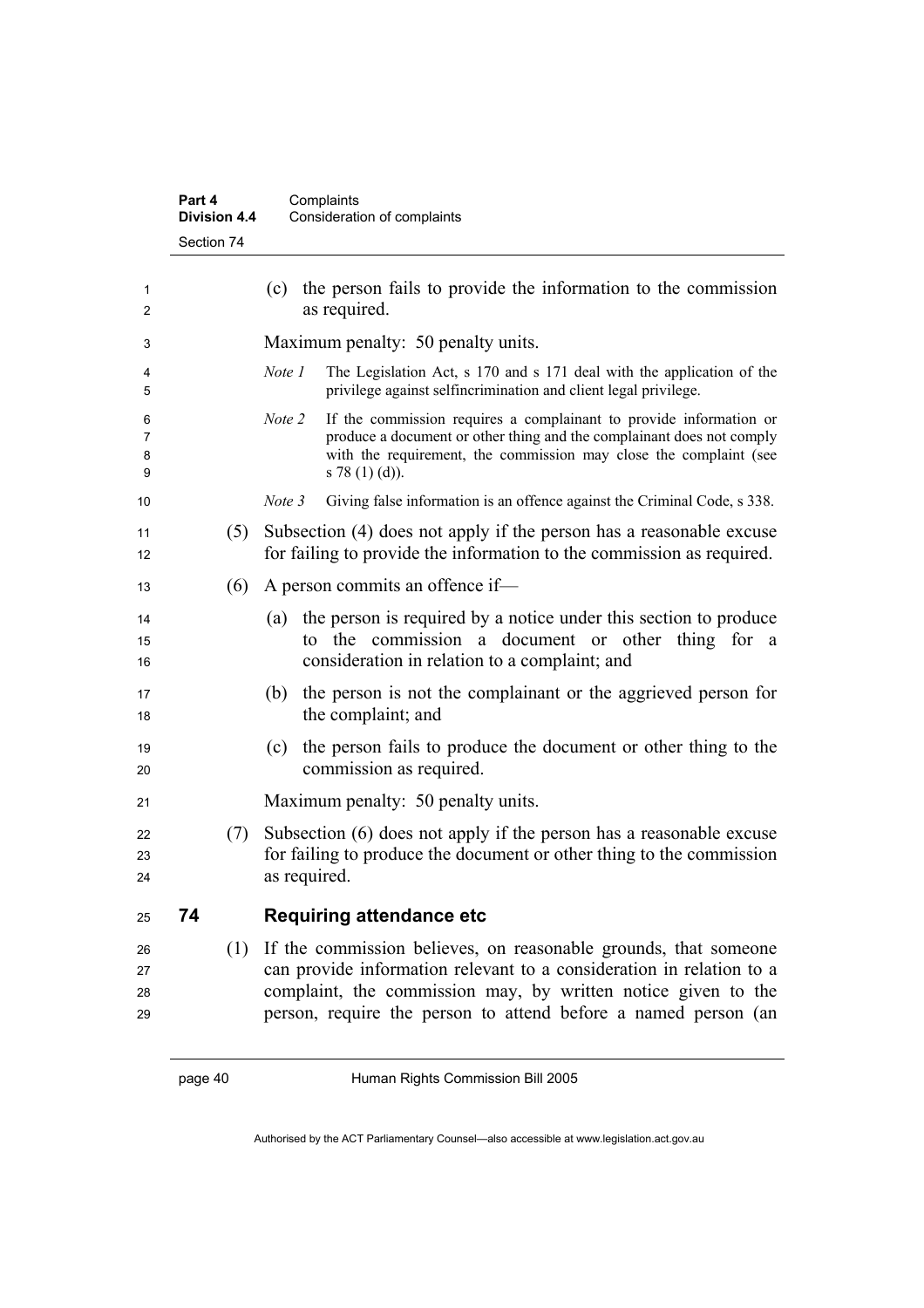| $\mathbf{1}$<br>2 |     | <i>interviewer</i> ), at the reasonable time and place stated in the notice, to<br>answer questions relevant to the consideration.                                                                        |
|-------------------|-----|-----------------------------------------------------------------------------------------------------------------------------------------------------------------------------------------------------------|
| 3                 |     | <b>Note</b><br>For how documents may be served, see the Legislation Act, pt 19.5.                                                                                                                         |
| 4<br>5<br>6       | (2) | A person who attends before an interviewer under a notice under<br>subsection (1) must continue to attend as reasonably required by the<br>interviewer to answer questions relevant to the consideration. |
| 7                 | (3) | A person commits an offence if-                                                                                                                                                                           |
| 8<br>9<br>10      |     | the person is required by a notice under subsection $(1)$ to attend<br>(a)<br>before an interviewer to answer questions for a consideration<br>in relation to a complaint; and                            |
| 11<br>12          |     | the person is not the complainant or the aggrieved person for<br>(b)<br>the complaint; and                                                                                                                |
| 13                |     | the person does not attend before the interviewer as required.<br>(c)                                                                                                                                     |
| 14                |     | Maximum penalty: 50 penalty units.                                                                                                                                                                        |
| 15<br>16          | (4) | Subsection (3) does not apply if the person has a reasonable excuse<br>for not attending before the interviewer as required.                                                                              |
| 17                | (5) | A person commits an offence if-                                                                                                                                                                           |
| 18<br>19<br>20    |     | the person is required by a notice under subsection $(1)$ to attend<br>(a)<br>before an interviewer to answer questions for a consideration<br>in relation to a complaint; and                            |
| 21<br>22          |     | the person is not the complainant or the aggrieved person for<br>(b)<br>the complaint; and                                                                                                                |
| 23                |     | the person attends before the interviewer as required; and<br>(c)                                                                                                                                         |

page 41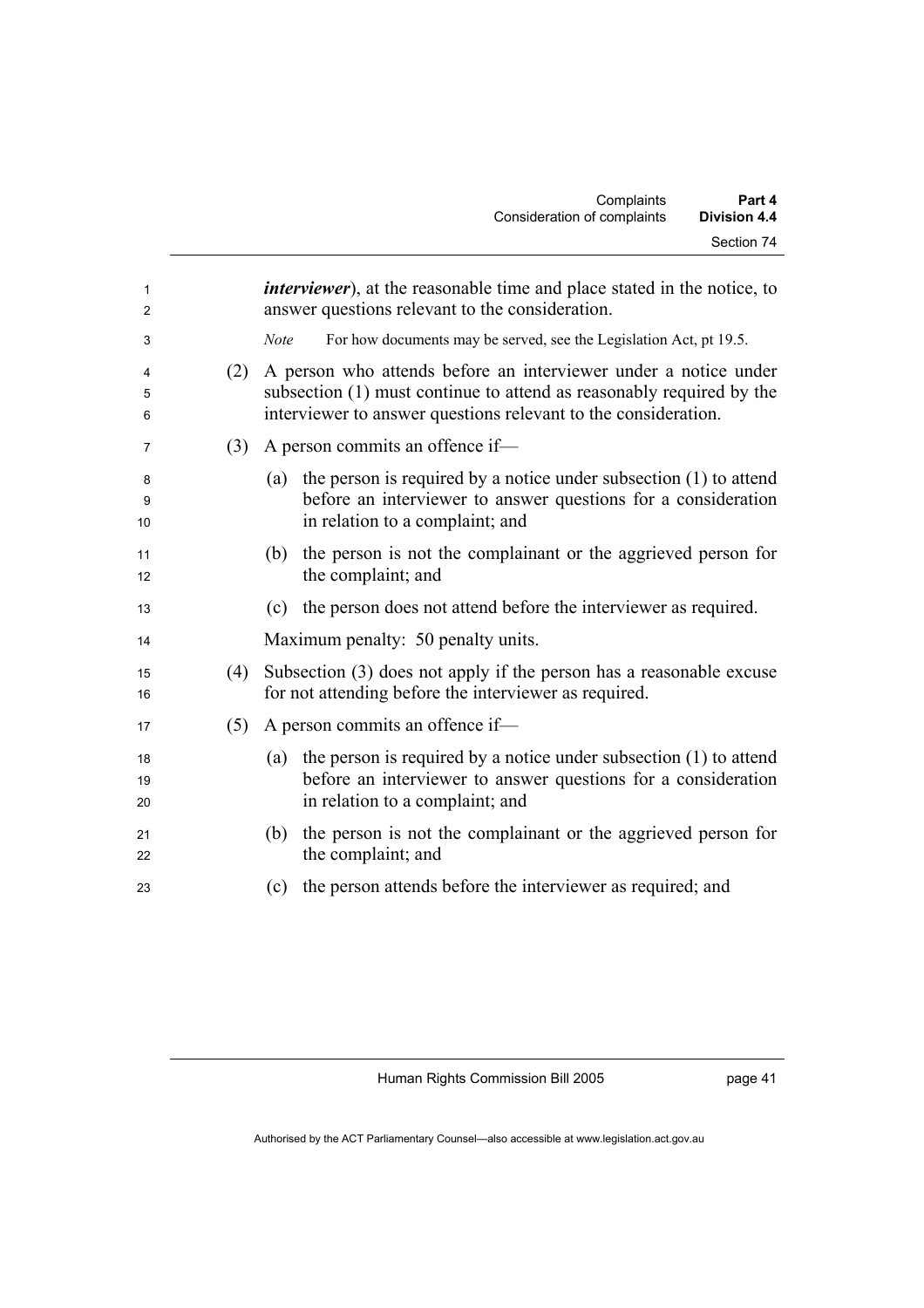|                | Part 4<br><b>Division 4.4</b> | Complaints<br>Consideration of complaints                                                                                                                                      |
|----------------|-------------------------------|--------------------------------------------------------------------------------------------------------------------------------------------------------------------------------|
|                | Section 75                    |                                                                                                                                                                                |
| 1<br>2<br>3    |                               | the person fails to continue to attend as reasonably required by<br>(d)<br>the interviewer to answer questions relevant to<br>the<br>consideration.                            |
| 4              |                               | Maximum penalty: 50 penalty units.                                                                                                                                             |
| 5<br>6         | (6)                           | Subsection (5) does not apply if the person has a reasonable excuse<br>for failing to continue to attend as required by the interviewer.                                       |
| 7              | (7)                           | A person commits an offence if-                                                                                                                                                |
| 8<br>9<br>10   |                               | the person is required by a notice under subsection $(1)$ to attend<br>(a)<br>before an interviewer to answer questions for a consideration<br>in relation to a complaint; and |
| 11             |                               | the person attends before the interviewer as required; and<br>(b)                                                                                                              |
| 12             |                               | the interviewer requires the person to answer a question; and<br>(c)                                                                                                           |
| 13             |                               | (d)<br>the person fails to answer the question.                                                                                                                                |
| 14             |                               | Maximum penalty: 50 penalty units.                                                                                                                                             |
| 15<br>16       |                               | The Legislation Act, s 170 and s 171 deal with the application of the<br>Note 1<br>privilege against selfincrimination and client legal privilege.                             |
| 17             |                               | Note 2<br>Giving false information is an offence against the Criminal Code, s 338.                                                                                             |
| 18<br>19       | (8)                           | Subsection (7) does not apply if the person has a reasonable excuse<br>for failing to answer the question.                                                                     |
| 20<br>21       | 75                            | Privileges against selfincrimination and exposure to civil<br>penalty                                                                                                          |
| 22<br>23<br>24 | (1)                           | This section applies if a person is required by a notice under<br>section 73 to provide information or produce a document or other<br>thing.                                   |
| 25             | (2)                           | This section also applies if—                                                                                                                                                  |
| 26<br>27       |                               | a person is attending before an interviewer in accordance with<br>(a)<br>a requirement under section 74; and                                                                   |

page 42 Human Rights Commission Bill 2005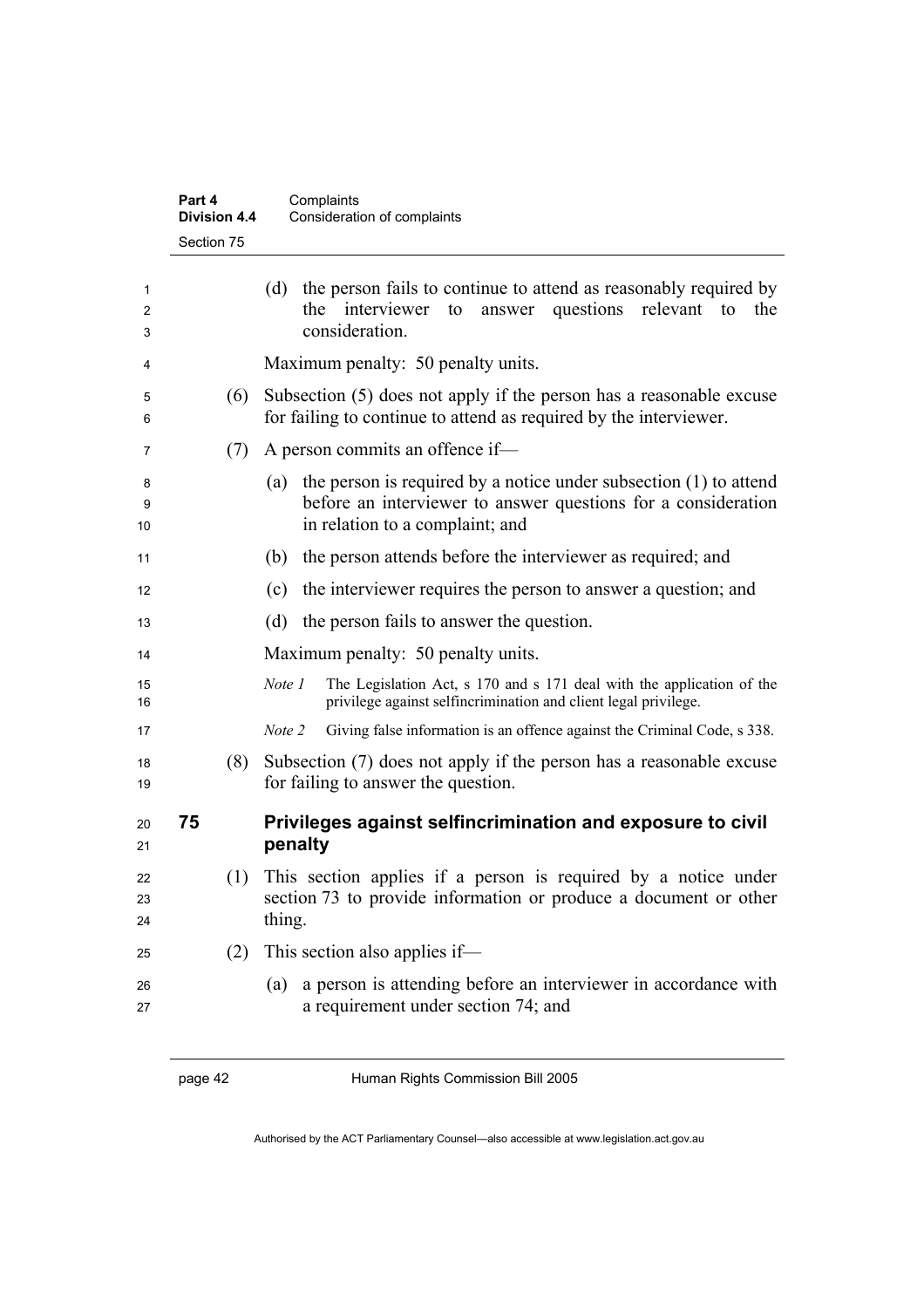|                         |    |     | Complaints<br>Part 4<br>Consideration of complaints<br><b>Division 4.4</b>                                                                                                                                                                                                                                                            |
|-------------------------|----|-----|---------------------------------------------------------------------------------------------------------------------------------------------------------------------------------------------------------------------------------------------------------------------------------------------------------------------------------------|
|                         |    |     | Section 76                                                                                                                                                                                                                                                                                                                            |
| 1                       |    |     | (b) the interviewer requires the person to answer a question.                                                                                                                                                                                                                                                                         |
| 2<br>3<br>4<br>5        |    | (3) | The person cannot rely on the common law privileges against<br>selfincrimination and exposure to the imposition of a civil penalty to<br>refuse to provide the information, produce the document or other<br>thing or answer the question.                                                                                            |
| 6                       |    |     | The Legislation Act, s 171 deals with client legal privilege.<br><b>Note</b>                                                                                                                                                                                                                                                          |
| 7<br>8<br>9<br>10<br>11 |    | (4) | However, any information, document or other thing obtained,<br>directly or indirectly, because of providing the information, the<br>producing of the document or other thing, or the answering of the<br>question is not admissible in evidence against the person in a civil or<br>criminal proceeding, other than a proceeding for- |
| 12                      |    |     | an offence against this part; or<br>(a)                                                                                                                                                                                                                                                                                               |
| 13<br>14                |    |     | any other offence in relation to the falsity of the information,<br>(b)<br>document, other thing or answer.                                                                                                                                                                                                                           |
| 15                      | 76 |     | Commission may keep document or other thing etc                                                                                                                                                                                                                                                                                       |
| 16<br>17<br>18          |    | (1) | If a document or something else is produced in accordance with a<br>requirement under section 73 (Power to ask for information,<br>documents and other things), the commission—                                                                                                                                                       |
| 19<br>20                |    |     | may take possession of, make copies of, or take extracts from,<br>(a)<br>the document or may take possession of the other thing; and                                                                                                                                                                                                  |
| 21<br>22<br>23          |    |     | may keep the document or other thing for the period that is<br>(b)<br>necessary for the consideration to which the document or thing<br>relates; and                                                                                                                                                                                  |
| 24<br>25<br>26<br>27    |    |     | during that period, must allow anyone who would be entitled to<br>(c)<br>inspect the document or other thing, if it were not in the<br>possession of the commission, to inspect it and, for a<br>document, make copies of, or take extracts from, it.                                                                                 |

page 43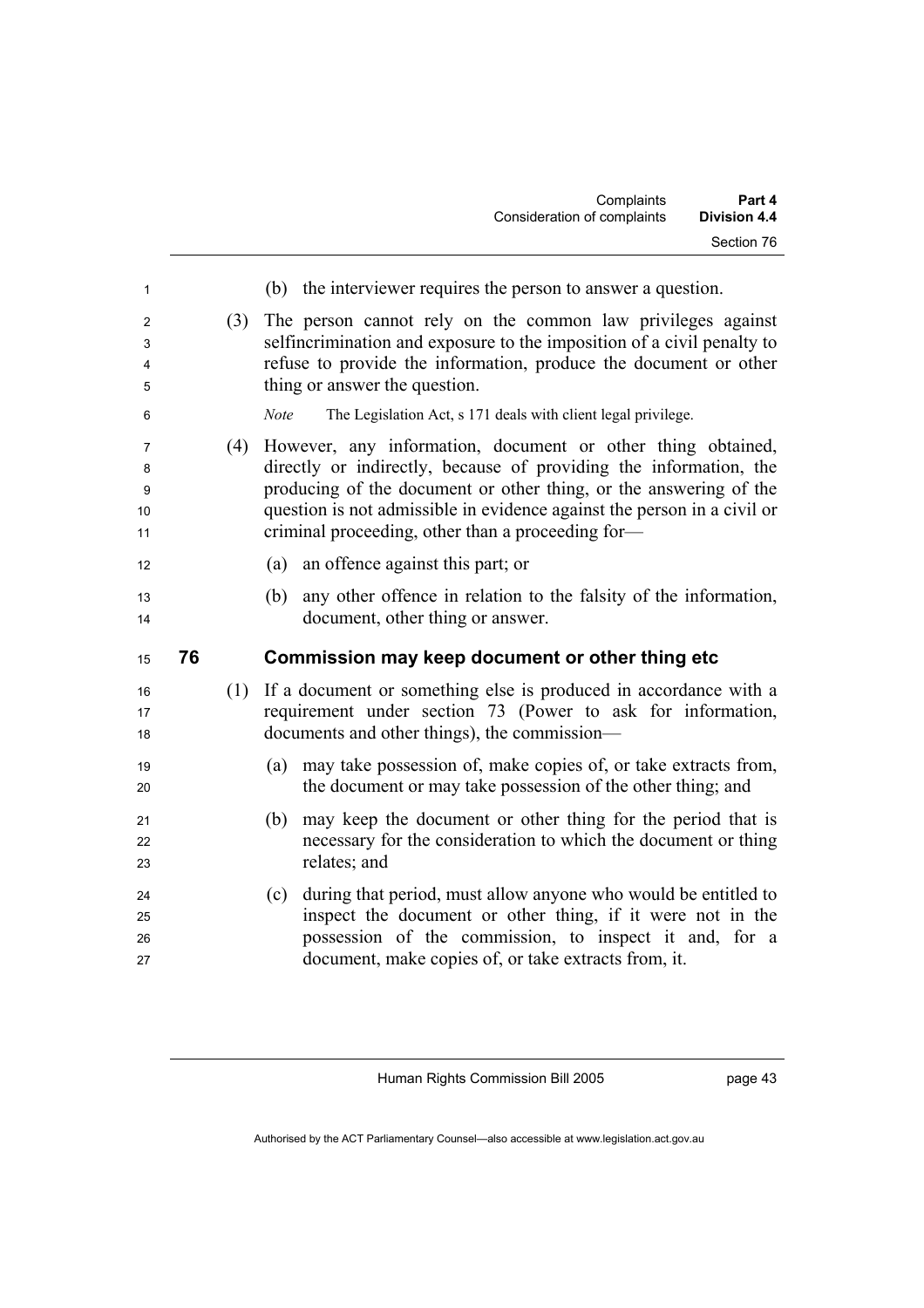| Part 4              | Complaints                       |
|---------------------|----------------------------------|
| <b>Division 4.5</b> | Closing complaints and reporting |
| Section 77          |                                  |

|   | (2) The commission must return a document or something else       |
|---|-------------------------------------------------------------------|
|   | produced in accordance with a requirement under section 73 if the |
|   | commission is no longer entitled to keep the document or thing    |
| 4 | under this section.                                               |

### **Division 4.5 Closing complaints and reporting**

| 6 | 77 | Outline-div 4.5           |
|---|----|---------------------------|
| 7 |    | (1) This division sets of |
| 8 |    | closed, including th      |
| 9 |    | (2) This division also    |
|   |    | whom it may be pro        |

- (1) This division sets out when a complaint can be closed and how it is closed, including the making of closing and other reports.
- (2) This division also sets out what a report can contain, the people to whom it may be provided and what happens after a report is made.

### **78 When complaints can be closed**

- 12 (1) The commission may close a complaint at any time if—
- (a) more than 2 years have elapsed since the circumstances that gave rise to the complaint happened; or
- (b) the complainant has, without good reason, failed to take reasonable steps to resolve the complaint; or
- (c) the complainant has failed to comply with a requirement under section 73 (Power to ask for information, documents and other 19 things) or section 74 (Requiring attendance etc); or
- (d) the complainant tells the commission in writing that the complainant wishes to withdraw the complaint, whether or not because it has been conciliated to the complainant's satisfaction; or
- (e) the complaint has been referred to a health profession board; or
- (f) the matters raised by the complaint have been successfully conciliated.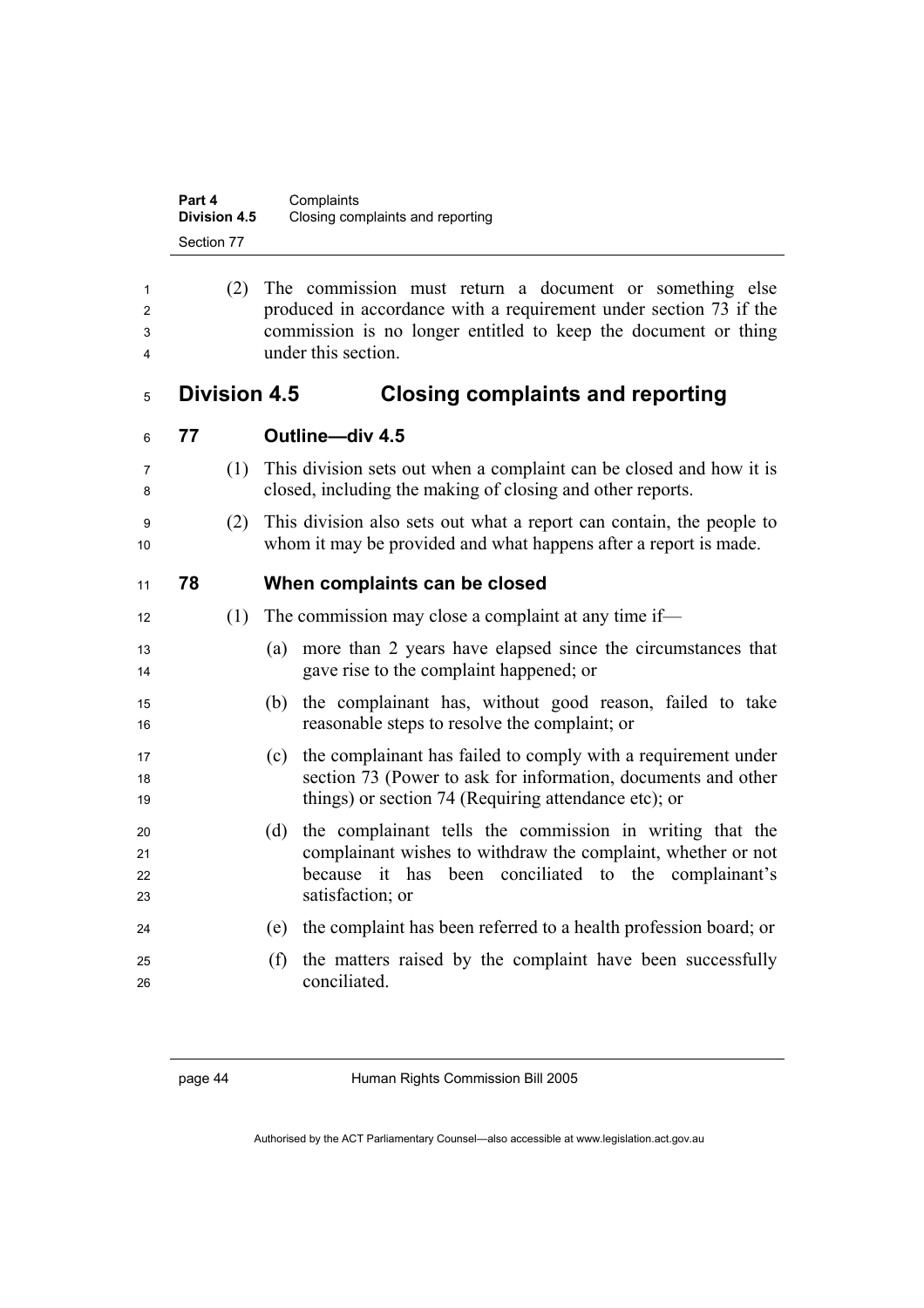|                | <b>Division 4.5</b><br>Closing complaints and reporting                                                                                                                                     |
|----------------|---------------------------------------------------------------------------------------------------------------------------------------------------------------------------------------------|
|                | Section 78                                                                                                                                                                                  |
| (2)<br>1       | The commission must close a complaint made to it if—                                                                                                                                        |
| 2<br>3         | the complaint is not a complaint that may be made under this<br>(a)<br>Act; or                                                                                                              |
| 4              | Note<br>For complaints that may be made under this Act, see s 42.                                                                                                                           |
| 5<br>6         | the complaint is not made by a person who may make a<br>(b)<br>complaint under this Act; or                                                                                                 |
| 7              | Note<br>For people who may make a complaint under this Act, see s 43.                                                                                                                       |
| 8              | satisfied that-<br>(c)                                                                                                                                                                      |
| 9<br>10<br>11  | the complainant has been given a reasonable explanation<br>(1)<br>and the complaint needs no further action by the<br>commission; or                                                        |
| 12<br>13       | the complaint is frivolous, vexatious or not made<br>(ii)<br>honestly; or                                                                                                                   |
| 14<br>15<br>16 | the matters raised by the complaint have been, or are<br>(iii)<br>being, dealt with by a court or tribunal or have been dealt<br>with by the commission; or                                 |
| 17             | (iv) the complaint lacks substance; or                                                                                                                                                      |
| 18             | <b>Example of complaint lacking substance</b>                                                                                                                                               |
| 19<br>20<br>21 | The complaint is about discrimination, but the discrimination is not<br>unlawful under the Discrimination Act 1991, part 3, part 5, section 66 or<br>part 7.                                |
| 22<br>23<br>24 | Note<br>An example is part of the Act, is not exhaustive and may extend,<br>but does not limit, the meaning of the provision in which it<br>appears (see Legislation Act, s 126 and s 132). |
| 25<br>26       | the complaint is a discrimination complaint that has been<br>(d)<br>referred to the discrimination tribunal; or                                                                             |
| 27<br>28       | the complaint has been considered to the commission's<br>(e)<br>satisfaction.                                                                                                               |

page 45

Complaints **Part 4**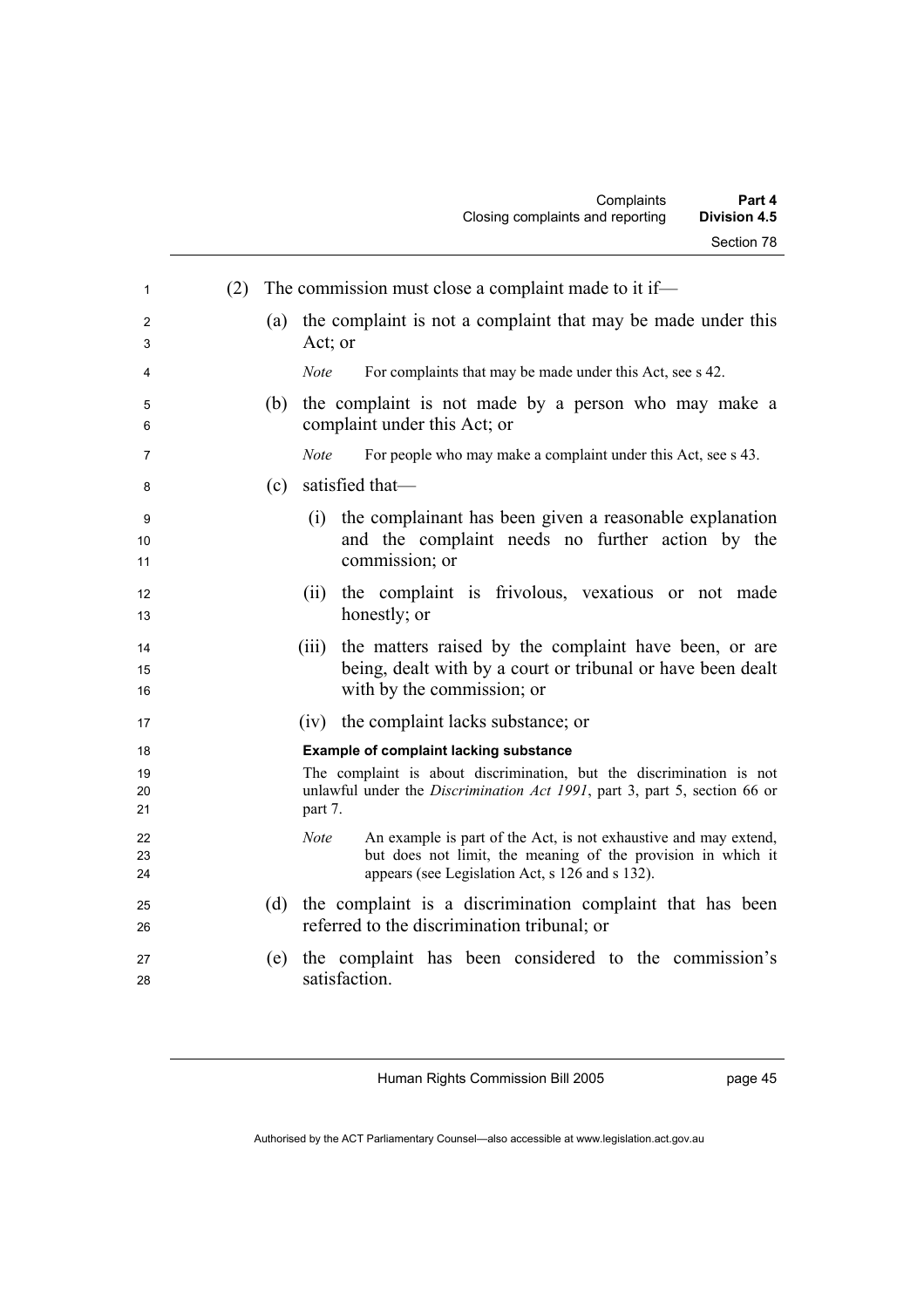|                      | Part 4<br>Division 4.5 | Complaints<br>Closing complaints and reporting                                                                                                                                                                             |
|----------------------|------------------------|----------------------------------------------------------------------------------------------------------------------------------------------------------------------------------------------------------------------------|
|                      | Section 79             |                                                                                                                                                                                                                            |
| 1                    | 79                     | <b>Reopening complaints</b>                                                                                                                                                                                                |
| 2                    | (1)                    | The commission may, but need not, reopen a complaint if—                                                                                                                                                                   |
| 3<br>4<br>5          |                        | the complaint was closed under section 78 $(1)$ (c) because the<br>(a)<br>complainant had not complied with a requirement mentioned in<br>the paragraph; and                                                               |
| 6                    |                        | the complainant complies with the requirement.<br>(b)                                                                                                                                                                      |
| 7<br>8<br>9<br>10    | (2)                    | If the requirement was a requirement to do something by a stated<br>time, the requirement is taken to have been complied with for<br>subsection (1) even though the complainant did not do it within the<br>required time. |
| 11                   | 80                     | How complaints are closed                                                                                                                                                                                                  |
| 12<br>13             | (1)                    | The commission closes a complaint by giving a written report (the<br>final report) to-                                                                                                                                     |
| 14                   |                        | (a) the complainant; and                                                                                                                                                                                                   |
| 15                   |                        | (b) the person complained about.                                                                                                                                                                                           |
| 16<br>17<br>18       |                        | If the complaint is dealt with by commission-initiated consideration, the<br>Note 1<br>commission cannot give the complainant information about the<br>aggrieved person (see s 49).                                        |
| 19                   |                        | For how documents may be served, see the Legislation Act, pt 19.5.<br>Note 2                                                                                                                                               |
| 20<br>21<br>22<br>23 | (2)                    | However, the commission must not include an adverse comment in<br>relation to a person in the final report unless the commission has<br>given the person a reasonable opportunity to respond to the<br>proposed comment.   |
| 24<br>25             | (3)                    | The commission need not give a final report to close<br>- a<br>commission-initiated consideration.                                                                                                                         |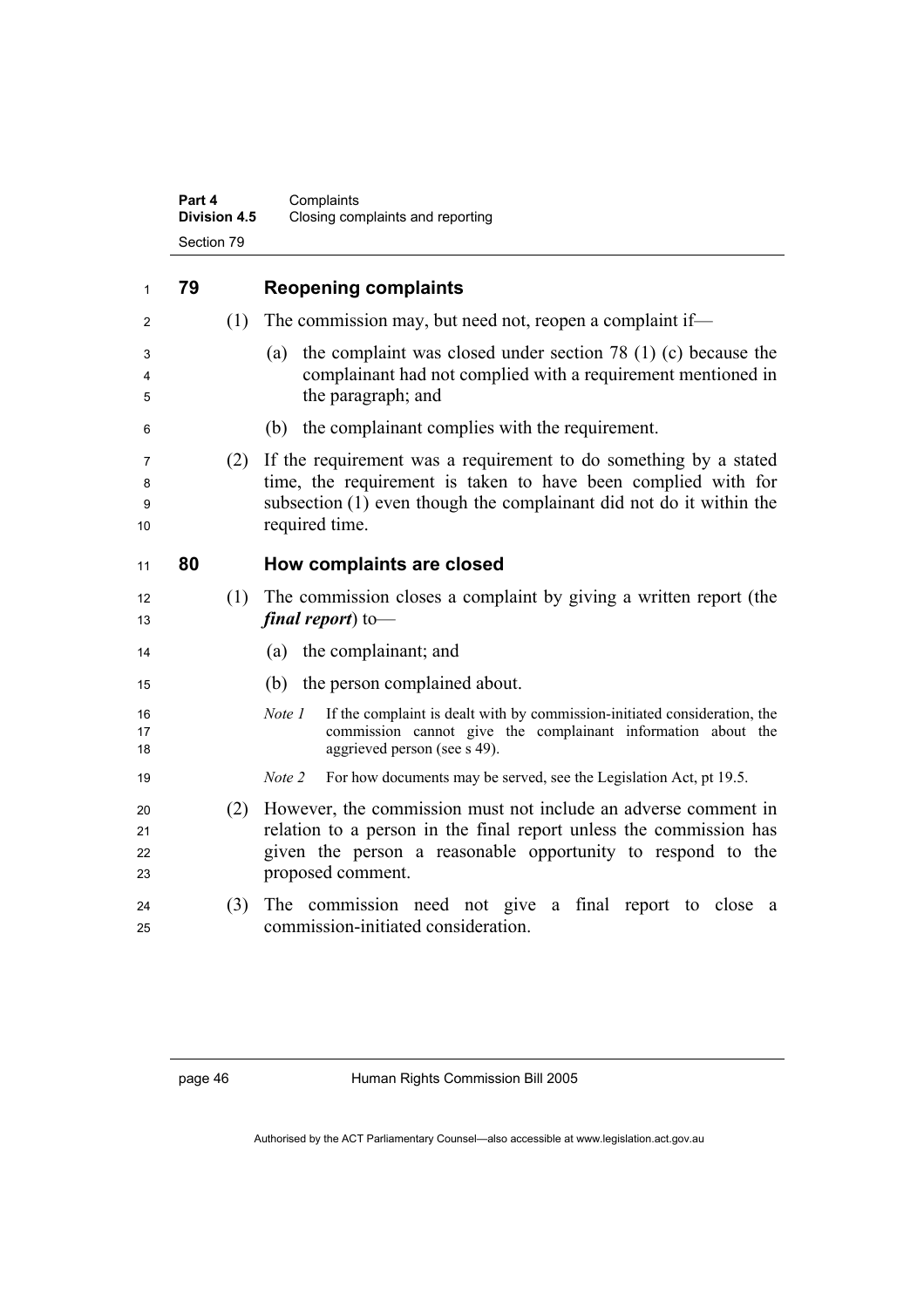| $\mathbf{1}$             | 81 |     | <b>Final report</b>                                                                                                                                                                      |
|--------------------------|----|-----|------------------------------------------------------------------------------------------------------------------------------------------------------------------------------------------|
| $\overline{2}$<br>3<br>4 |    | (1) | If the commission is satisfied that the person complained about has<br>acted inconsistently with an applicable standard, the final report<br>may make recommendations to the person.     |
| 5                        |    |     | Applicable standard-see dict.<br><b>Note</b>                                                                                                                                             |
| 6<br>7                   |    | (2) | A recommendation in a final report need not be limited to matters<br>raised by the complaint being closed.                                                                               |
| 8<br>9                   |    | (3) | If a recommendation recommends that action be taken, it must state<br>the reasonable time within which the action should be taken.                                                       |
| 10                       | 82 |     | <b>Closing discrimination complaints</b>                                                                                                                                                 |
| 11<br>12                 |    |     | (1) The final report in relation to a discrimination complaint must<br>include a statement to the effect that—                                                                           |
| 13<br>14<br>15           |    |     | the complainant may ask the commission to refer the complaint<br>(a)<br>to the discrimination tribunal within 60 days after the day the<br>final report is given to the complainant; and |
| 16<br>17<br>18           |    |     | after the 60 days, the complainant may apply to the tribunal<br>(b)<br>under the <i>Discrimination Act 1991</i> , section 78 for the<br>complaint to be heard.                           |
| 19<br>20                 |    |     | The commission must refer the complaint to the tribunal if the<br><b>Note</b><br>complainant asks it to refer the complaint within the 60 days (see s 53).                               |
| 21<br>22<br>23           |    | (2) | However, subsection (1) does not apply if the parties to the<br>complaint have made a conciliation agreement in relation to the<br>complaint.                                            |
| 24<br>25                 |    | (3) | This section is additional to the other requirements of this Act for a<br>final report.                                                                                                  |

page 47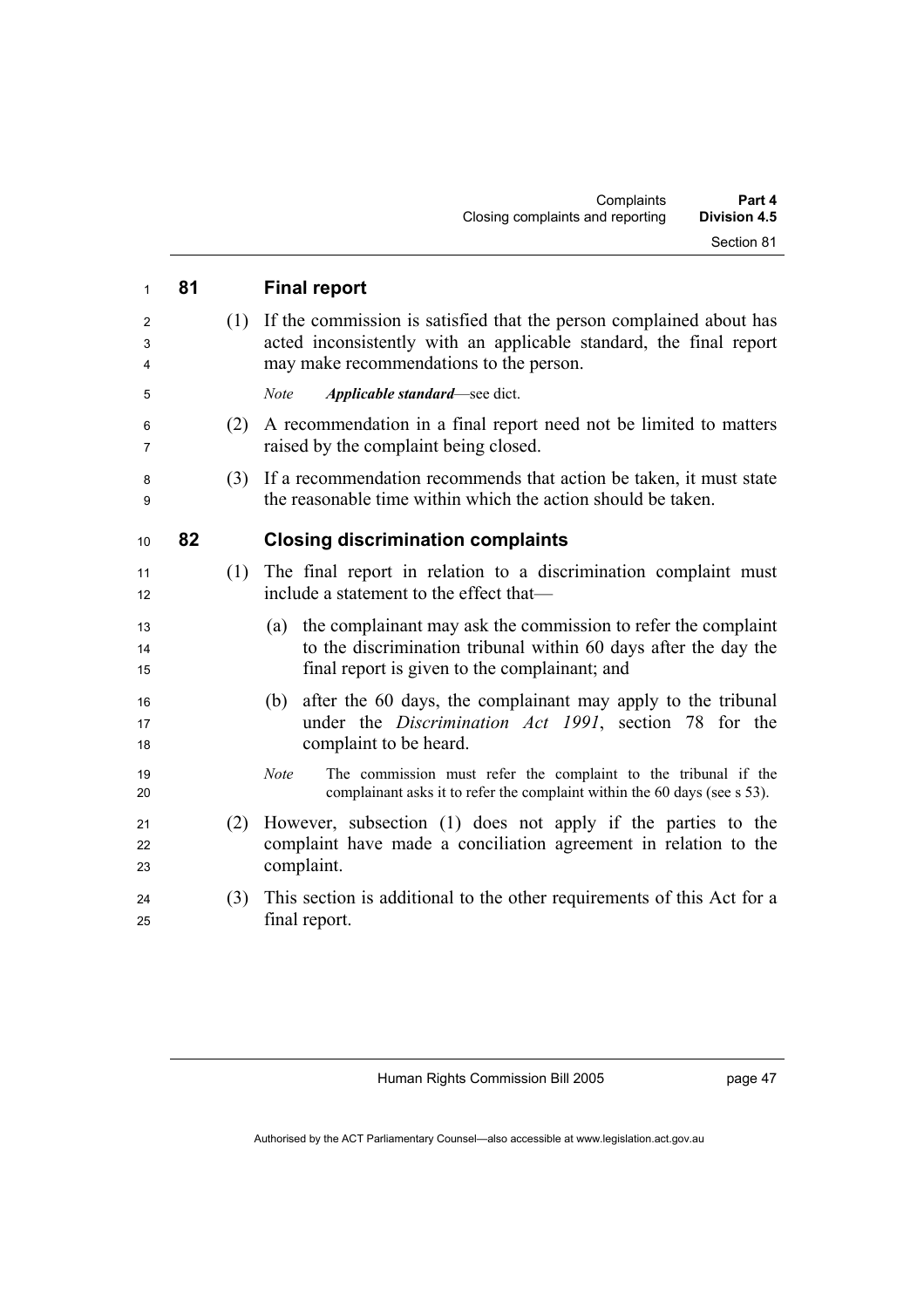### **Part 4** Complaints **Division 4.5** Closing complaints and reporting Section 83

| 1                | 83  | <b>Third-party reports</b>                                                                                                                                                                                     |
|------------------|-----|----------------------------------------------------------------------------------------------------------------------------------------------------------------------------------------------------------------|
| 2<br>3<br>4      | (1) | The commission may make recommendations to a third-party in a<br>report (a <i>third-party report</i> ) other than a final report if, after<br>considering a complaint, the commission is satisfied—            |
| 5                |     | (a)<br>$that$ —                                                                                                                                                                                                |
| 6<br>7<br>8<br>9 |     | the third-party has acted inconsistently with an applicable<br>(i)<br>standard that applies to the third-party, or is otherwise<br>failing to adequately do something the third-party is<br>required to do; or |
| 10               |     | <b>Note</b><br>Applicable standard-see dict.                                                                                                                                                                   |
| 11<br>12         |     | the recommendations are about matters of public policy;<br>(ii)<br><sub>or</sub>                                                                                                                               |
| 13<br>14         |     | recommendations<br>(iii)<br>about<br>that<br>the<br>the<br>matters<br>are<br>third-party has an appropriate interest in; and                                                                                   |
| 15               |     | that it is in the public interest to make the report.<br>(b)                                                                                                                                                   |
| 16               |     | Example of people to whom third-party report may be given                                                                                                                                                      |
| 17               |     | a Minister<br>1                                                                                                                                                                                                |
| 18               |     | 2<br>a non-government provider                                                                                                                                                                                 |
| 19               |     | the employer of the person complained about<br>3                                                                                                                                                               |
| 20               |     | a health profession board<br>4                                                                                                                                                                                 |
| 21<br>22         |     | 5<br>a hospital or other institution where services are provided by the person<br>complained about                                                                                                             |
| 23               |     | a funding body<br>6                                                                                                                                                                                            |
| 24<br>25<br>26   |     | <b>Note</b><br>An example is part of the Act, is not exhaustive and may extend, but<br>does not limit, the meaning of the provision in which it appears (see<br>Legislation Act, s 126 and s 132).             |
| 27<br>28         | (2) | A recommendation need not be limited to matters raised by the<br>complaint.                                                                                                                                    |
| 29<br>30         | (3) | If a recommendation recommends that action be taken, it must state<br>the reasonable time within which the action should be taken.                                                                             |

page 48 Human Rights Commission Bill 2005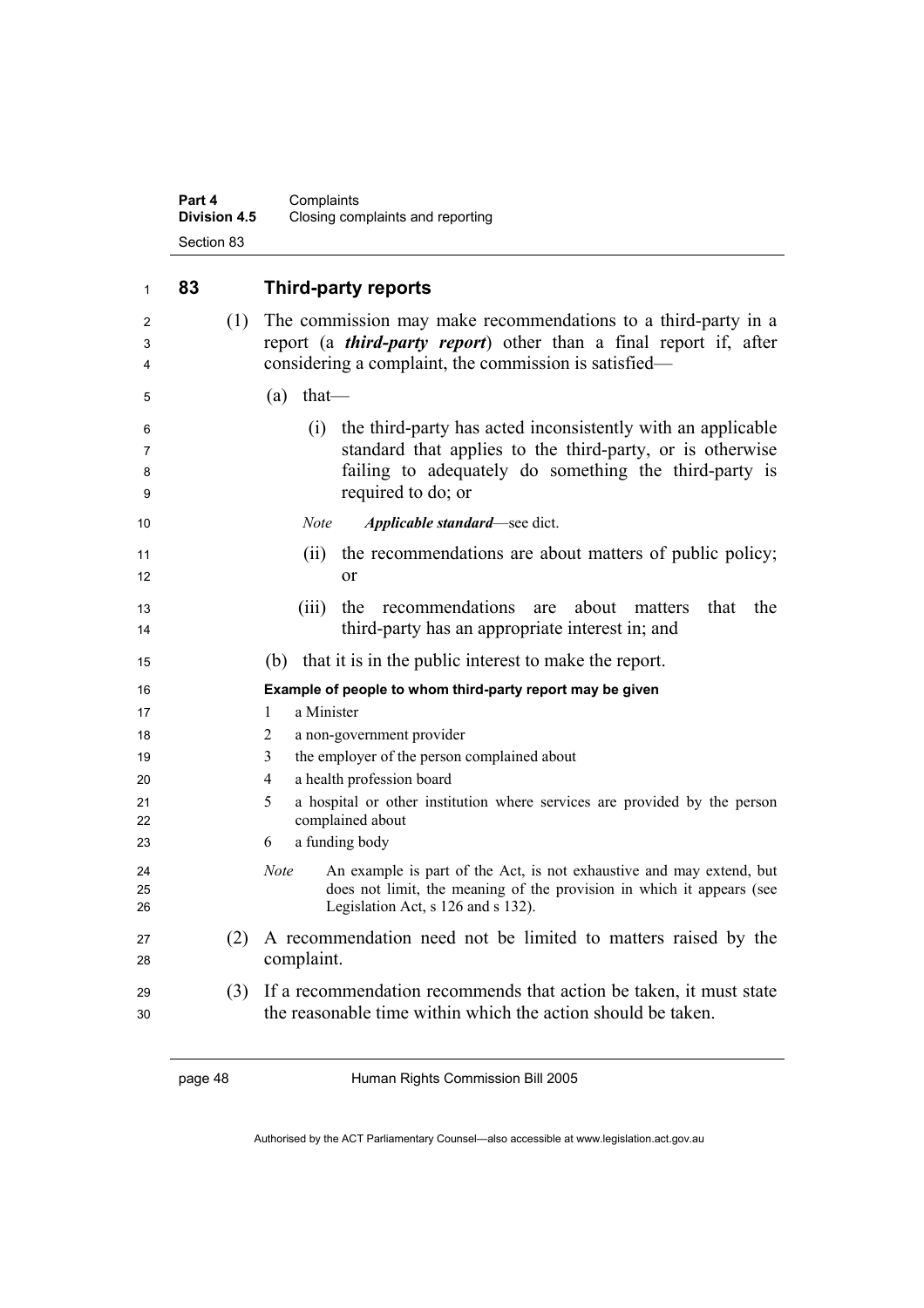| 1  |    | (4) | However, the commission must not include an adverse comment in              |
|----|----|-----|-----------------------------------------------------------------------------|
| 2  |    |     | relation to a person in a third-party report unless the commission has      |
| 3  |    |     | given the person a reasonable opportunity to respond to the                 |
| 4  |    |     | proposed comment.                                                           |
| 5  |    | (5) | To remove any doubt, a third-party report may be made after a final         |
| 6  |    |     | report has been made, whether or not the person complained about            |
| 7  |    |     | has complied with any recommendation made to the person.                    |
| 8  |    | (6) | In this section:                                                            |
| 9  |    |     | <i>third-party</i> means an entity other than the complainant or the person |
| 10 |    |     | complained about.                                                           |
| 11 | 84 |     | <b>Commission-initiated reports</b>                                         |
| 12 |    | (1) | The commission may prepare a report (a <i>commission-initiated</i>          |
| 13 |    |     | <i>report</i> ) of a commission-initiated consideration and give it to      |
| 14 |    |     | anyone the commission considers appropriate.                                |
| 15 |    | (2) | However, the commission must not include an adverse comment in              |
| 16 |    |     | relation to a person in a commission-initiated report unless the            |
| 17 |    |     | commission has given the person a reasonable opportunity to                 |
| 18 |    |     | respond to the proposed comment.                                            |
| 19 | 85 |     | <b>Responding to recommendations</b>                                        |
| 20 |    | (1) | An entity commits an offence if-                                            |
| 21 |    |     | a final report, a third-party report or commission-initiated<br>(a)         |
| 22 |    |     | report recommends that an entity take action within a stated                |
| 23 |    |     | time; and                                                                   |
| 24 |    |     | the entity has been given a copy of the report; and<br>(b)                  |
|    |    |     |                                                                             |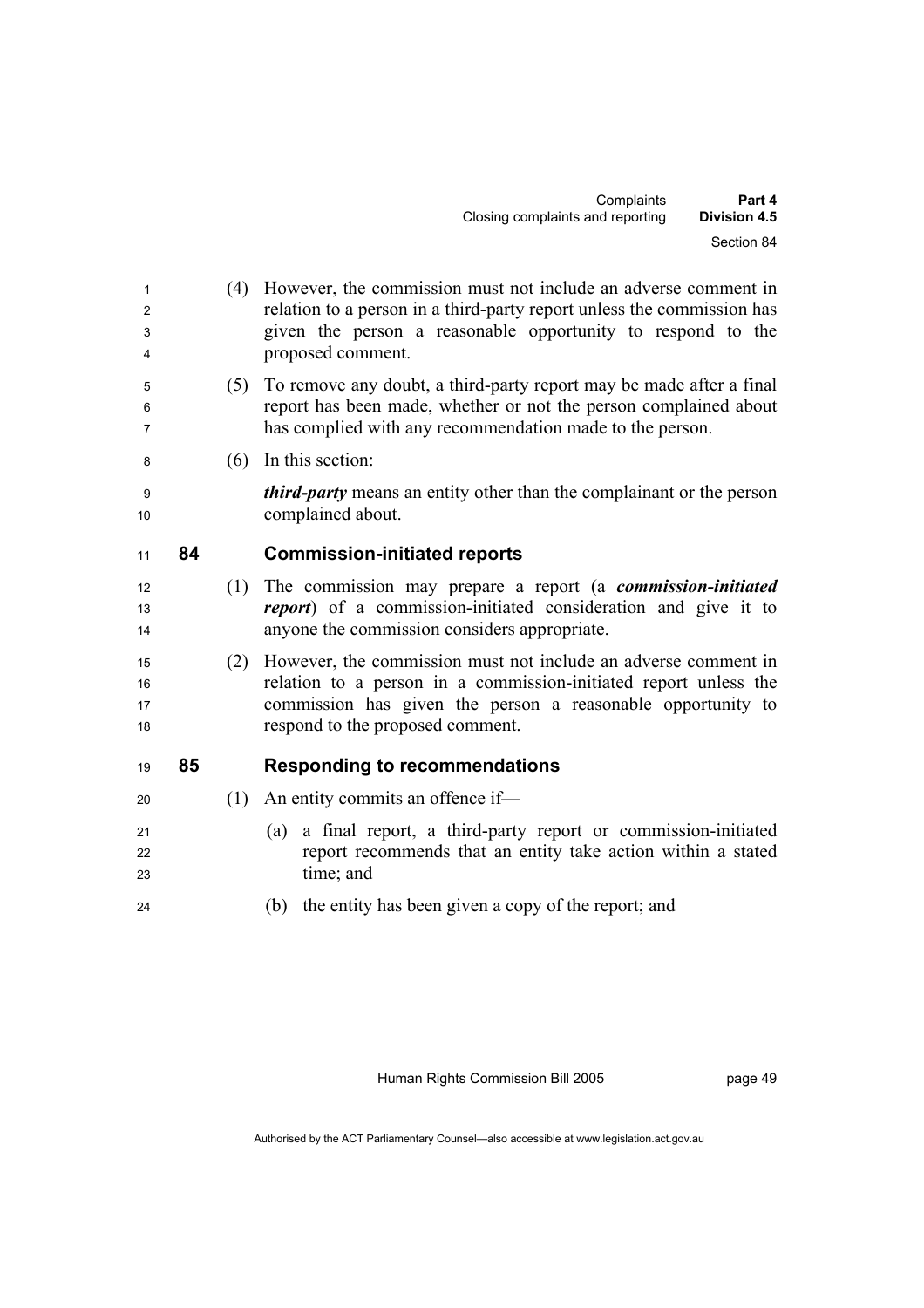|                     | Part 4<br><b>Division 4.5</b> | Complaints<br>Closing complaints and reporting                                                                                                                                                                     |
|---------------------|-------------------------------|--------------------------------------------------------------------------------------------------------------------------------------------------------------------------------------------------------------------|
|                     | Section 86                    |                                                                                                                                                                                                                    |
| 1<br>2<br>3         |                               | the entity fails to tell the commission in writing about the<br>(c)<br>action the entity has taken in relation to the recommendation<br>within 45 days after the later of the following:                           |
| 4<br>5              |                               | the end of the stated time or any further period allowed by<br>(i)<br>the commission;                                                                                                                              |
| 6                   |                               | (ii) 3 weeks after the day the entity is given the report.                                                                                                                                                         |
| 7                   |                               | Maximum penalty: 50 penalty units.                                                                                                                                                                                 |
| 8                   | (2)                           | An offence against this section is a strict liability offence.                                                                                                                                                     |
| 9<br>10<br>11<br>12 | (3)                           | The commission may extend, by no longer than 15 days, the period<br>of 45 days mentioned in subsection (1) if, before the end of the<br>period, the entity asks the commission in writing to extend the<br>period. |
| 13<br>14<br>15      |                               | <b>Note</b><br>If the entity has not complied with the recommendation, the commission<br>may be able to make a third-party report or publish the entity's name etc<br>under $s$ 86.                                |
| 16                  | 86                            | Publication of name and details of non-complying entity                                                                                                                                                            |
| 17                  | (1)                           | For this section, an entity is a <i>non-complying entity</i> if—                                                                                                                                                   |
| 18<br>19<br>20      |                               | a final report or third-party report recommends that the entity<br>(a)<br>do something within, or stop doing something by, a stated<br>time; and                                                                   |
| 21                  |                               | the entity has been given a copy of the report; and<br>(b)                                                                                                                                                         |
| 22<br>23            |                               | the entity has not done the thing, or stopped doing the thing, by<br>(c)<br>the end of the time.                                                                                                                   |
| 24                  | (2)                           | An entity is also a <i>non-complying entity</i> if—                                                                                                                                                                |
| 25<br>26<br>27      |                               | the commission has required the entity under this Act to<br>(a)<br>provide information, produce a document or thing or attend to<br>answer questions; and                                                          |
| 28                  |                               | the entity has not complied with the requirement.<br>(b)                                                                                                                                                           |

page 50 Human Rights Commission Bill 2005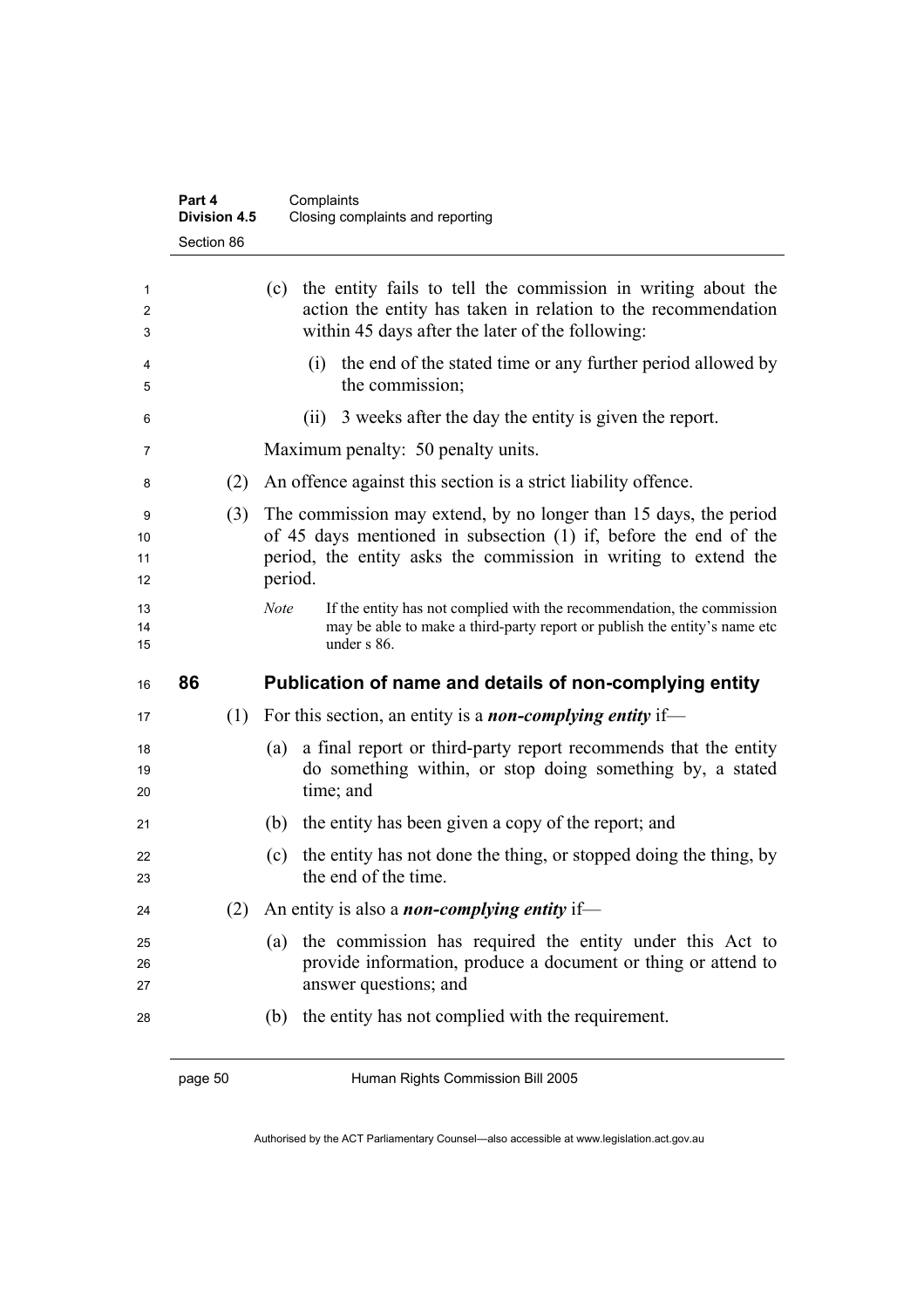| 1<br>2         | (3) | The commission may do either or both of the following in relation<br>to the non-complying entity's name and details of the entity's failure                                                        |
|----------------|-----|----------------------------------------------------------------------------------------------------------------------------------------------------------------------------------------------------|
| 3              |     | mentioned in subsection $(1)$ or $(2)$ :                                                                                                                                                           |
| 4              |     | (a) publish them;                                                                                                                                                                                  |
| 5              |     | (b) report them to the Minister.                                                                                                                                                                   |
| 6              |     | Examples of where name and details may be published for par (a)                                                                                                                                    |
| $\overline{7}$ |     | on the commission website<br>1                                                                                                                                                                     |
| 8              |     | 2<br>in a newspaper                                                                                                                                                                                |
| 9              |     | 3<br>in the commission's annual report                                                                                                                                                             |
| 10<br>11<br>12 |     | <b>Note</b><br>An example is part of the Act, is not exhaustive and may extend,<br>but does not limit, the meaning of the provision in which it<br>appears (see Legislation Act, s 126 and s 132). |
| 13<br>14       | (4) | However, the commission must not publish or report under<br>subsection $(3)$ unless—                                                                                                               |
| 15             |     | the commission has given the entity a written notice that—<br>(a)                                                                                                                                  |
| 16<br>17       |     | (i) gives details of the entity's failure to which the notice<br>relates; and                                                                                                                      |
| 18             |     | explains that the commission proposes to publish under<br>(ii)                                                                                                                                     |
| 19             |     | subsection (3) the entity's name and details of the entity's                                                                                                                                       |
| 20             |     | failure; and                                                                                                                                                                                       |
| 21             |     | invites submissions about the proposed publication within<br>(iii)                                                                                                                                 |
| 22             |     | the time stated in the notice (not less than 2 weeks after                                                                                                                                         |
| 23             |     | the day the entity is given the notice); and                                                                                                                                                       |
| 24             |     | the time stated in the notice has ended; and<br>(b)                                                                                                                                                |
| 25             |     | the commission has considered any submission made by the<br>(c)                                                                                                                                    |
| 26             |     | entity within the time and is satisfied that it is in the public                                                                                                                                   |
| 27             |     | interest to publish the entity's name and details of the entity's                                                                                                                                  |
| 28             |     | failure.                                                                                                                                                                                           |

page 51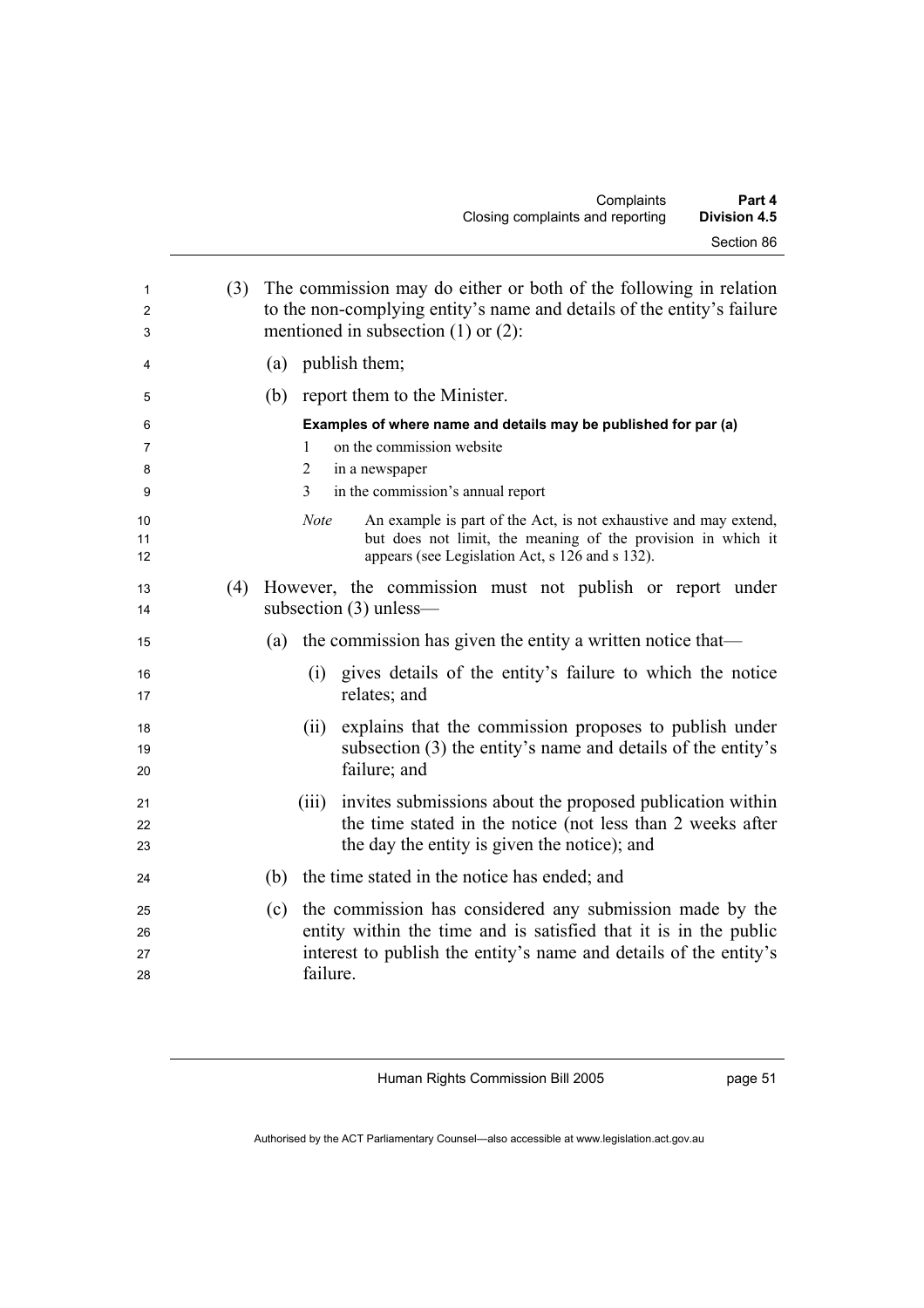| Part 4              | Complaints                       |
|---------------------|----------------------------------|
| <b>Division 4.5</b> | Closing complaints and reporting |
| Section 87          |                                  |

| 1<br>2<br>3                |    | (5) | To remove any doubt, if the commission reports to the Minister<br>under subsection (3), the Minister may, but need not, present the<br>report to the Legislative Assembly.                                                                                                                |
|----------------------------|----|-----|-------------------------------------------------------------------------------------------------------------------------------------------------------------------------------------------------------------------------------------------------------------------------------------------|
| 4                          | 87 |     | <b>Reporting to Minister</b>                                                                                                                                                                                                                                                              |
| 5<br>6<br>7<br>8           |    | (1) | The commission may, on its own initiative, give the Minister a<br>written report about any matter of public importance related to the<br>commission, the commission's functions or a matter that may be<br>complained about under this Act.                                               |
| 9                          |    |     | The Minister may direct the commission to report under s 17.<br><b>Note</b>                                                                                                                                                                                                               |
| 10<br>11<br>12<br>13       |    | (2) | If the commission gives the Minister a report mentioned in<br>subsection $(1)$ or a third-party report, the Minister must present the<br>report to the Legislative Assembly within 6 sitting days after the day<br>the Minister receives the report.                                      |
| 14                         | 88 |     | <b>Discrimination referral statements</b>                                                                                                                                                                                                                                                 |
| 15<br>16                   |    |     | A <i>discrimination referral statement</i> is a statement in a notice in<br>relation to a complaint to the effect that—                                                                                                                                                                   |
| 17<br>18<br>19<br>20<br>21 |    |     | (a) if, within 60 days after the day the notice is given to the<br>complainant, the complainant does not require the commission<br>to refer the complaint to the discrimination tribunal, the<br>commission will close the complaint and take no further action<br>in relation to it; and |
| 22<br>23<br>24             |    |     | after the 60 days, the complainant may apply to the tribunal<br>(b)<br>under the <i>Discrimination Act 1991</i> , section 78 for the<br>complaint to be heard.                                                                                                                            |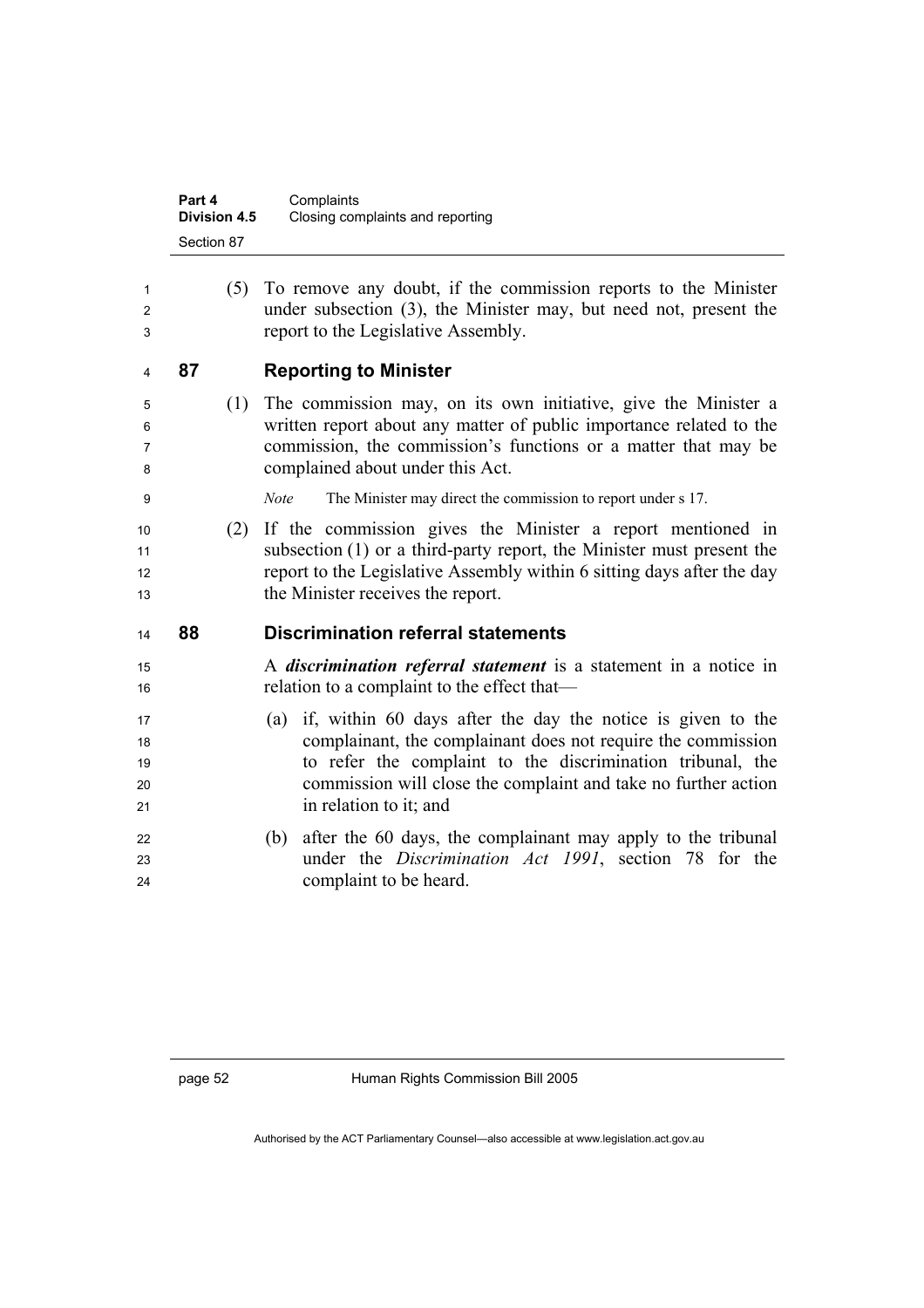## **Part 5 Health code and health profession boards Division 5.1 Health code of health rights and responsibilities 89 Approval of health code**  (1) The Minister may, in writing, approve a code (the *health code*) of health rights and responsibilities. (2) An approved code is a disallowable instrument. *Note* A disallowable instrument must be notified, and presented to the Legislative Assembly, under the Legislation Act. **90 Contents of health code**  (1) The health code— (a) must deal with the implementation of the health provision 14 principles; and (b) may deal with anything else relevant to the provision or use of 16 a health service (2) In this section: *health provision principles* means the following principles: (a) a person is entitled to receive appropriate health services of a 20 high standard; (b) a person is entitled to be informed and educated about health 22 matters, and available health services, that may be relevant to 23 the person; (c) a person who can take part effectively in the making of a decision dealing with the person's health is entitled to do so;

Human Rights Commission Bill 2005

page 53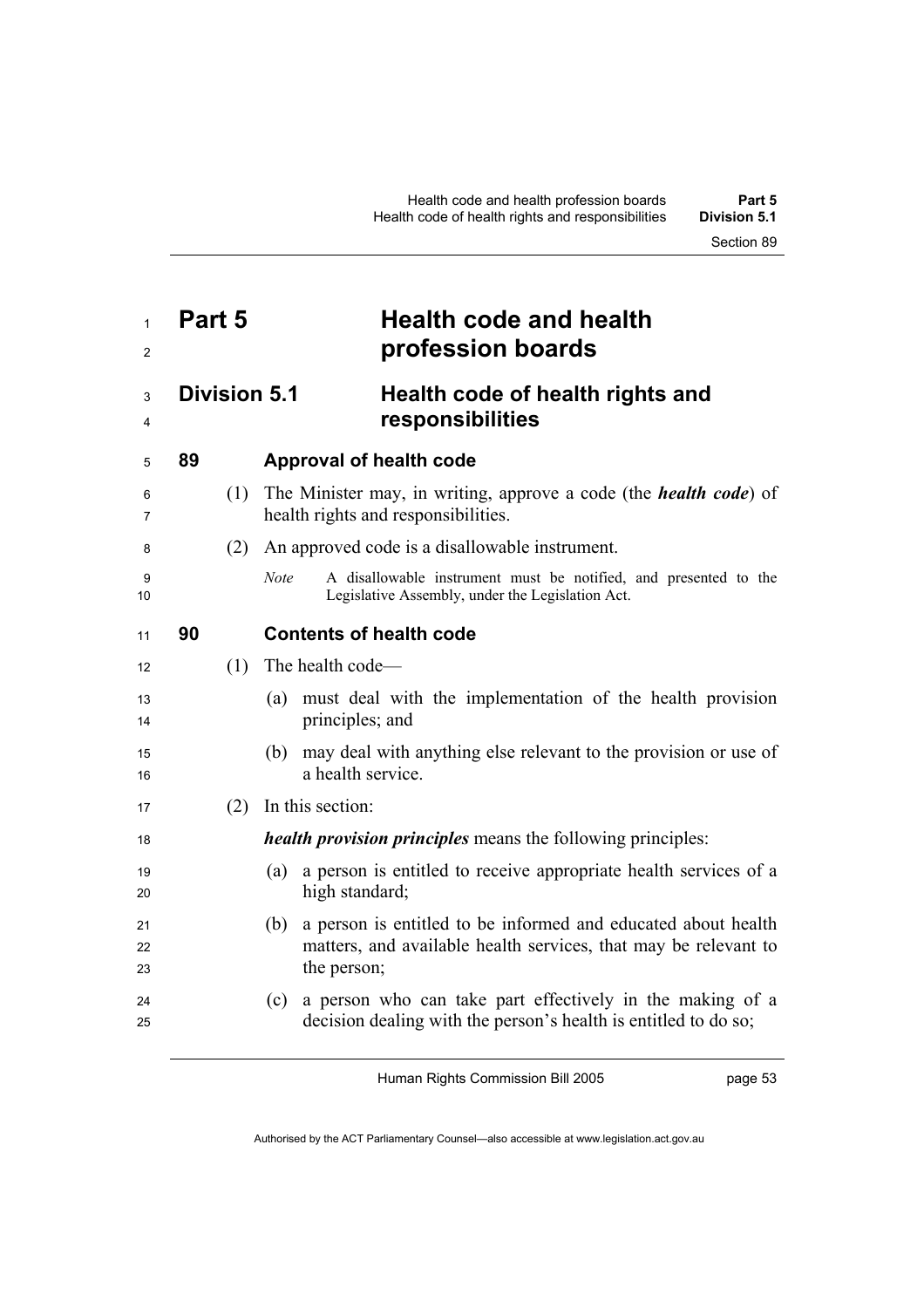|                            | Part 5     | <b>Division 5.2</b> |     | Health code and health profession boards<br>Relationship between commission and health profession boards                                                                                                                                                                                                                                     |
|----------------------------|------------|---------------------|-----|----------------------------------------------------------------------------------------------------------------------------------------------------------------------------------------------------------------------------------------------------------------------------------------------------------------------------------------------|
|                            | Section 91 |                     |     |                                                                                                                                                                                                                                                                                                                                              |
| 1<br>2<br>3                |            |                     | (d) | a person is entitled to be provided with health services in a<br>considerate way that takes into account his or her background,<br>needs and wishes;                                                                                                                                                                                         |
| 4<br>5<br>6                |            |                     | (e) | a provider, or person who provides care for a consumer, should<br>be given consideration and recognition for the provider's, or<br>person's, contribution to health care;                                                                                                                                                                    |
| 7<br>8                     |            |                     | (f) | the confidentiality of information about a person's health<br>should be preserved;                                                                                                                                                                                                                                                           |
| 9<br>10                    |            |                     | (g) | a person is entitled to reasonable access to information about a<br>person's health;                                                                                                                                                                                                                                                         |
| 11<br>12                   |            |                     | (h) | a person is entitled to reasonable access to procedures for<br>dealing with grievances about the provision of health services.                                                                                                                                                                                                               |
| 13<br>14                   |            | <b>Division 5.2</b> |     | <b>Relationship between commission</b><br>and health profession boards                                                                                                                                                                                                                                                                       |
| 15                         | 91         |                     |     | Meaning of registered health professional for div 5.2                                                                                                                                                                                                                                                                                        |
| 16                         |            |                     |     | In this division:                                                                                                                                                                                                                                                                                                                            |
| 17<br>18<br>19             |            |                     |     | <i>registered health professional</i> , in relation to a complaint, includes a<br>health professional who was registered at the time the matter<br>complained about happened or failed to happen.                                                                                                                                            |
| 20                         | 92         |                     |     | Referral of complaints to health profession board                                                                                                                                                                                                                                                                                            |
| 21<br>22<br>23<br>24<br>25 |            | (1)                 |     | This section applies if the commission considers that a complaint<br>about a health service indicates that a registered health professional<br>may be contravening, or may have contravened, the required<br>standard of practice, or does not satisfy the suitability to practise<br>requirements, under the Health Professionals Act 2004. |
| 26<br>27                   |            | (2)                 | (a) | The commission must give the health profession board a copy of—<br>the complaint; and                                                                                                                                                                                                                                                        |

page 54 Human Rights Commission Bill 2005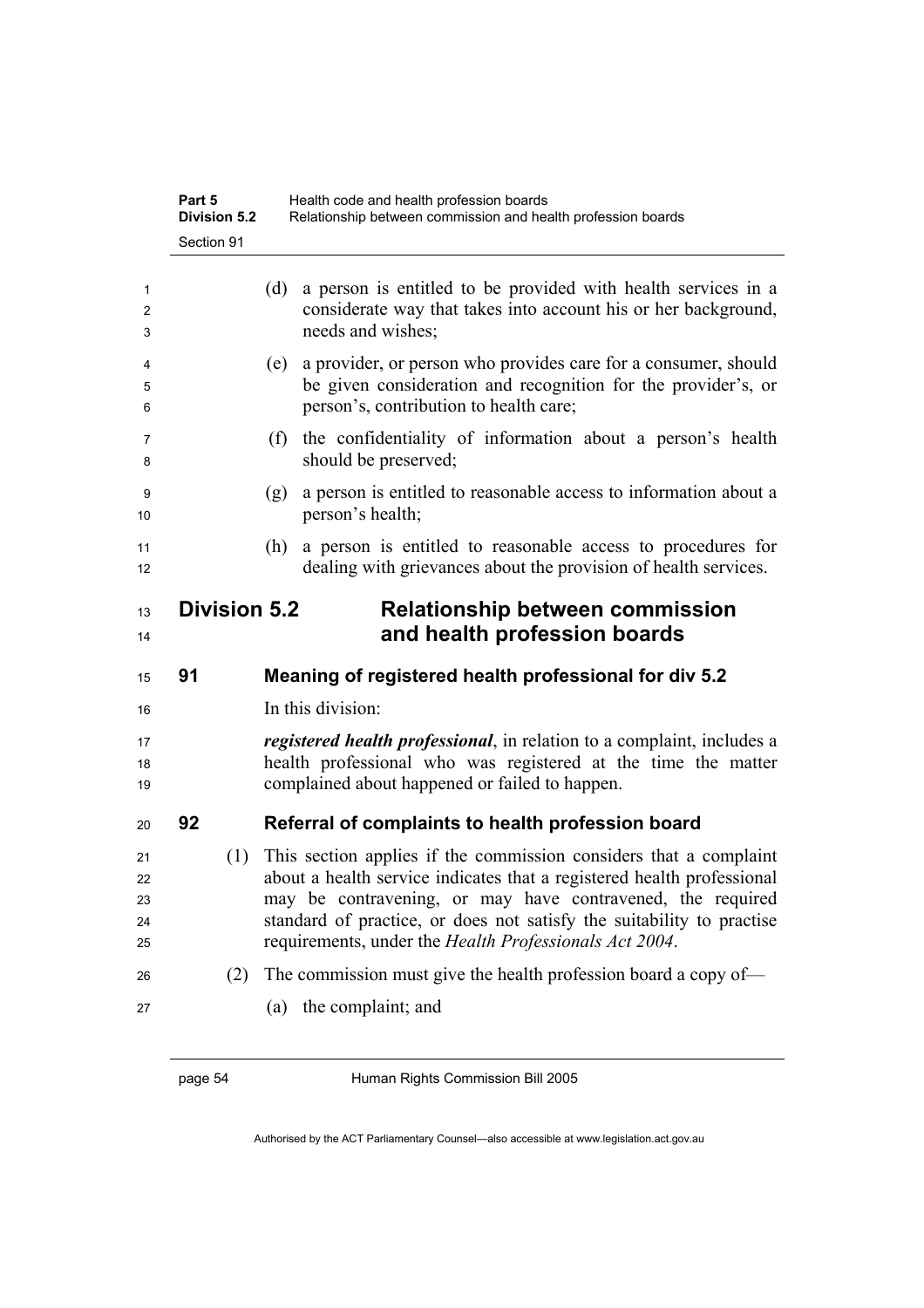| 1              |    |     | (b) all documents it has or gets relating to the complaint.                                                                                                        |
|----------------|----|-----|--------------------------------------------------------------------------------------------------------------------------------------------------------------------|
| 2              |    | (3) | To remove any doubt, the referral of a complaint to the health                                                                                                     |
| 3              |    |     | profession board does not prevent the commission from considering                                                                                                  |
| 4              |    |     | the complaint.                                                                                                                                                     |
| 5              | 93 |     | <b>Complaints referred to health professional board</b>                                                                                                            |
| 6              |    |     | A health professional board to which the commission has given a                                                                                                    |
| 7              |    |     | complaint in relation to a registered health professional must tell the                                                                                            |
| 8              |    |     | commission, in writing-                                                                                                                                            |
| 9<br>10        |    |     | whether or not the board intends to take action in relation to the<br>(a)<br>health professional; and                                                              |
| 11<br>12       |    |     | (b) if the board intends to take action in relation to the health<br>professional—what action it proposes to take.                                                 |
| 13<br>14       |    |     | Note<br>The Health Professionals Act 2004, pt 10 provides for joint<br>consideration of complaints and health profession reports.                                  |
| 15             | 94 |     | <b>Consideration of health professional reports</b>                                                                                                                |
|                |    |     |                                                                                                                                                                    |
| 16             |    | (1) | The commission may consider a health professional report.                                                                                                          |
| 17             |    | (2) | The consideration must be a commission-initiated consideration.                                                                                                    |
| 18             |    | (3) | The health profession board (the <i>relevant health profession board</i> )                                                                                         |
|                |    |     | that regulates the health professional's health profession must be                                                                                                 |
| 19<br>20<br>21 |    |     | kept informed about the consideration as if the board were the<br>complainant.                                                                                     |
| 22             |    |     | <b>Example</b>                                                                                                                                                     |
| 23             |    |     | The commission must give the health profession board a final report.                                                                                               |
| 24             |    |     | <b>Note</b><br>An example is part of the Act, is not exhaustive and may extend, but                                                                                |
| 25<br>26       |    |     | does not limit, the meaning of the provision in which it appears (see<br>Legislation Act, s 126 and s 132).                                                        |
| 27<br>28<br>29 |    | (4) | The commission may give the relevant health profession board any<br>information, documents or other things the commission has in<br>relation to the consideration. |

page 55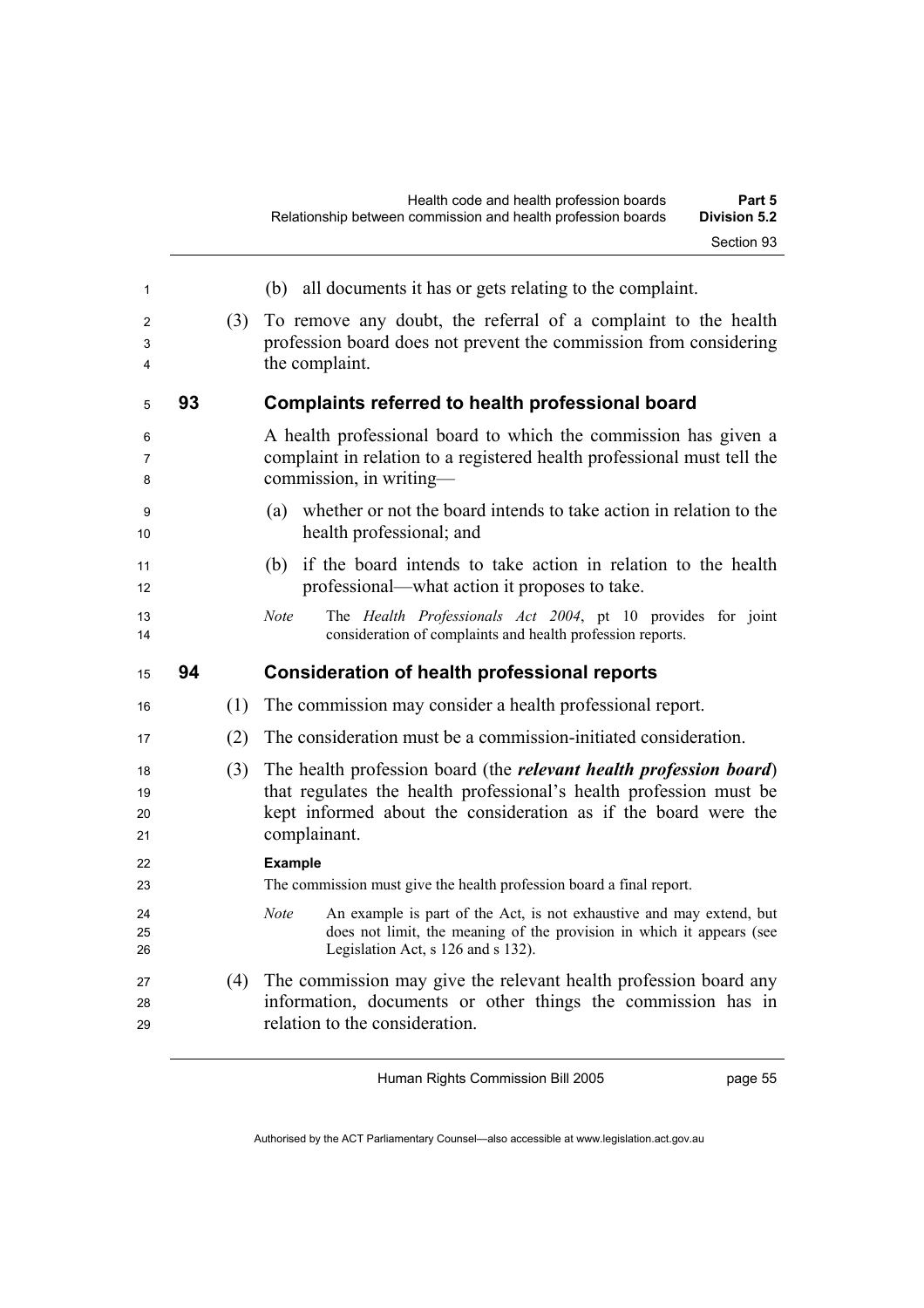#### **Part 6 Miscellaneous**

Section 95

# **Part 6 Miscellaneous**

| $\overline{c}$    | 95      |     | <b>Information about complaints</b>                                                                                                                                                                                                    |
|-------------------|---------|-----|----------------------------------------------------------------------------------------------------------------------------------------------------------------------------------------------------------------------------------------|
| 3                 |         | (1) | This section applies to the following services:                                                                                                                                                                                        |
| 4                 |         |     | a disability service;<br>(a)                                                                                                                                                                                                           |
| 5                 |         |     | a health service;<br>(b)                                                                                                                                                                                                               |
| 6                 |         |     | a service for older people.<br>(c)                                                                                                                                                                                                     |
| 7<br>8<br>9<br>10 |         | (2) | If the service is provided at premises, the provider must provide<br>information at the premises to service consumers about their right to<br>make complaints under this Act and how feedback may be given to<br>the service provider. |
| 11                |         |     | <b>Examples of providing information</b>                                                                                                                                                                                               |
| 12<br>13          |         |     | a notice on the wall or a pamphlet in the waiting room<br>1<br>for a service provided at a person's home—giving the person a pamphlet<br>2                                                                                             |
| 14<br>15<br>16    |         |     | <b>Note</b><br>An example is part of the Act, is not exhaustive and may extend, but<br>does not limit, the meaning of the provision in which it appears (see<br>Legislation Act, s 126 and s 132).                                     |
| 17<br>18          |         | (3) | A service provider commits an offence if the provider fails to<br>comply with subsection (1).                                                                                                                                          |
| 19                |         |     | Maximum penalty: 5 penalty units.                                                                                                                                                                                                      |
| 20                |         | (4) | An offence against subsection (2) is a strict liability offence.                                                                                                                                                                       |
| 21                | 96      |     | <b>Inspection of incorporated documents</b>                                                                                                                                                                                            |
| 22<br>23          |         | (1) | This section applies to an incorporated document, or an amendment<br>or replacement of an incorporated document.                                                                                                                       |
| 24                |         |     | For the meaning of <i>incorporated document</i> , see the dictionary.<br><b>Note</b>                                                                                                                                                   |
| 25<br>26          |         | (2) | The chief executive must ensure that the document, amendment or<br>replacement is made available for inspection free of charge to the                                                                                                  |
|                   | page 56 |     | Human Rights Commission Bill 2005                                                                                                                                                                                                      |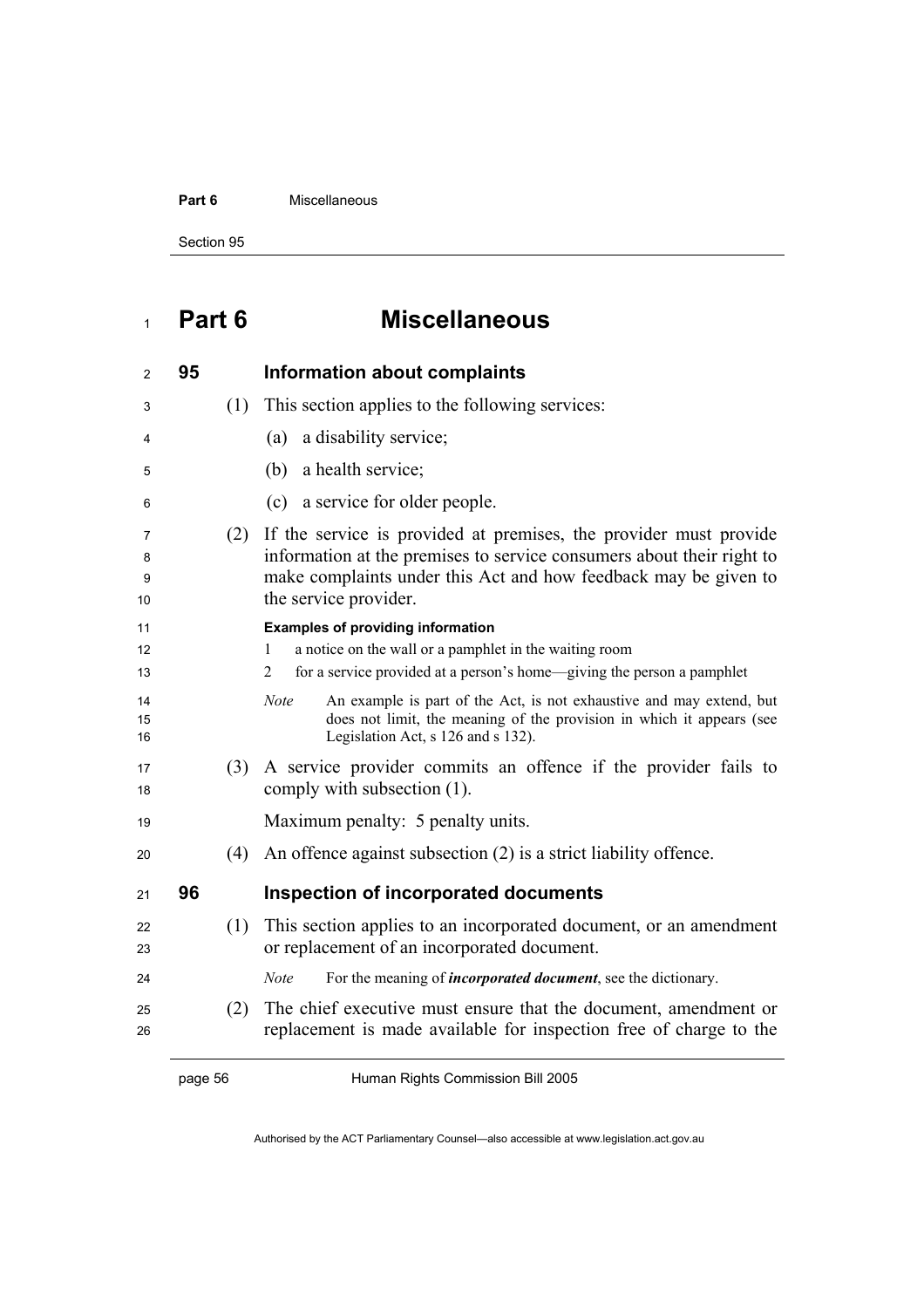| Section 97 |  |
|------------|--|
|------------|--|

| 1<br>2<br>3    |    |     | public on business days at reasonable times at the office of the<br>commission or an administrative unit administered by the chief<br>executive.                                                         |
|----------------|----|-----|----------------------------------------------------------------------------------------------------------------------------------------------------------------------------------------------------------|
| 4              |    | (3) | In this section:                                                                                                                                                                                         |
| 5              |    |     | <b>amendment</b> , of an incorporated document—see section 97 (6).                                                                                                                                       |
| 6              | 97 |     | Notification of certain incorporated documents                                                                                                                                                           |
| 7              |    | (1) | This section applies to-                                                                                                                                                                                 |
| 8              |    |     | an incorporated document; or<br>(a)                                                                                                                                                                      |
| 9<br>10        |    |     | an amendment of, or replacement for, an incorporated<br>(b)<br>document.                                                                                                                                 |
| 11<br>12       |    |     | <b>Example of replacement document</b><br>a new edition of the incorporated document                                                                                                                     |
| 13             |    |     | For the meaning of <i>incorporated document</i> , see the dictionary.<br>Note 1                                                                                                                          |
| 14<br>15<br>16 |    |     | Note 2<br>An example is part of the Act, is not exhaustive and may extend, but<br>does not limit, the meaning of the provision in which it appears (see<br>Legislation Act, s 126 and s 132).            |
| 17<br>18<br>19 |    | (2) | The chief executive may prepare a written notice (an <i>incorporated</i><br><i>document notice</i> ) for the incorporated document, amendment or<br>replacement that contains the following information: |
| 20<br>21       |    |     | for an incorporated document—details of the document,<br>(a)<br>including its title, author and date of publication;                                                                                     |
| 22<br>23       |    |     | for a replacement of an incorporated document—details of the<br>(b)<br>replacement, including its title, author and date of publication;                                                                 |
| 24<br>25<br>26 |    |     | for an amendment of an incorporated document—the date of<br>(c)<br>publication of the amendment (or of the document as amended)<br>and a brief summary of the effect of the amendment;                   |
| 27<br>28       |    |     | for an incorporated document or<br>(d)<br>amendment<br>any<br>$\alpha$<br>replacement-                                                                                                                   |

page 57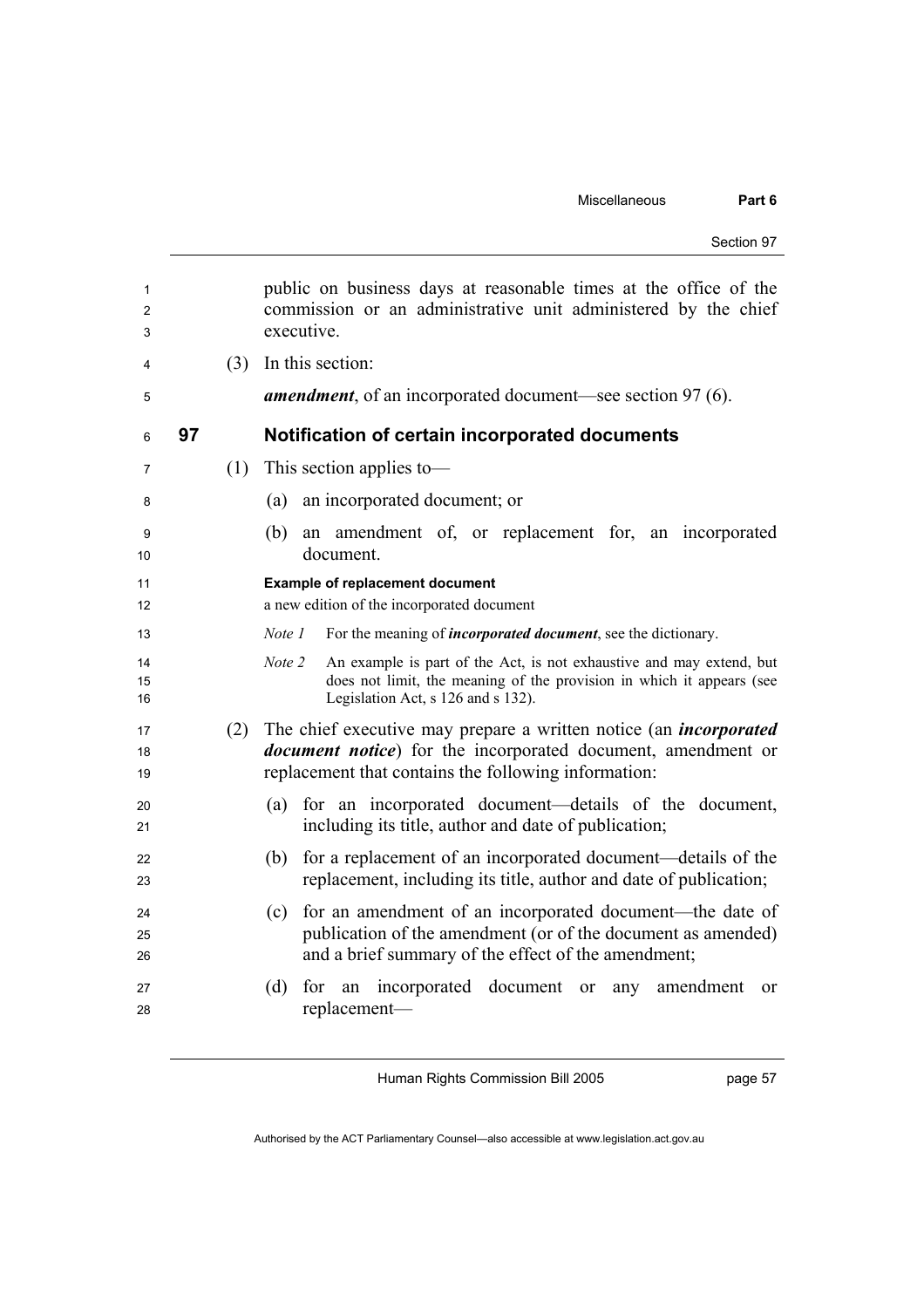#### **Part 6 Miscellaneous**

|             | Section 97 |                                                                                                                                                                       |
|-------------|------------|-----------------------------------------------------------------------------------------------------------------------------------------------------------------------|
| 1<br>2      |            | a date of effect (no earlier than the day after the day of<br>(i)<br>notification of the notice); and                                                                 |
| 3<br>4<br>5 |            | details of how access to inspect the<br>document,<br>(ii)<br>amendment or replacement may be obtained under section<br>96 (Inspection of incorporated documents); and |
| 6<br>7      |            | details of how copies may be obtained, including an<br>(iii)<br>indication of whether there is a cost involved.                                                       |
| 8           | (3)        | An incorporated document notice is a notifiable instrument.                                                                                                           |
| 9           |            | <b>Note</b><br>A notifiable instrument must be notified under the Legislation Act.                                                                                    |
| 10<br>11    | (4)        | An incorporated document, and any amendment or replacement of<br>an incorporated document, has no effect under this Act unless-                                       |
| 12<br>13    |            | an incorporated document notice is notified in relation to the<br>(a)<br>document, amendment or replacement; or                                                       |
| 14<br>15    |            | (b) the document, amendment or replacement is notified under the<br>Legislation Act, section $47(6)$ .                                                                |
| 16<br>17    | (5)        | The Legislation Act, section 47 (7) does not apply in relation to<br>incorporated documents.                                                                          |
| 18          | (6)        | In this section:                                                                                                                                                      |
| 19<br>20    |            | <b>amendment</b> , of an incorporated document, includes an amendment<br>of a replacement for the incorporated document.                                              |
| 21          |            | <i>replacement</i> , for an incorporated document, means—                                                                                                             |
| 22          |            | a document that replaces the incorporated document; or<br>(a)                                                                                                         |
| 23<br>24    |            | (b)<br>a document (an <i>initial replacement</i> ) that replaces a document<br>mentioned in paragraph (a); or                                                         |
| 25<br>26    |            | a document (a <i>further replacement</i> ) that replaces an initial<br>(c)<br>replacement or any further replacement.                                                 |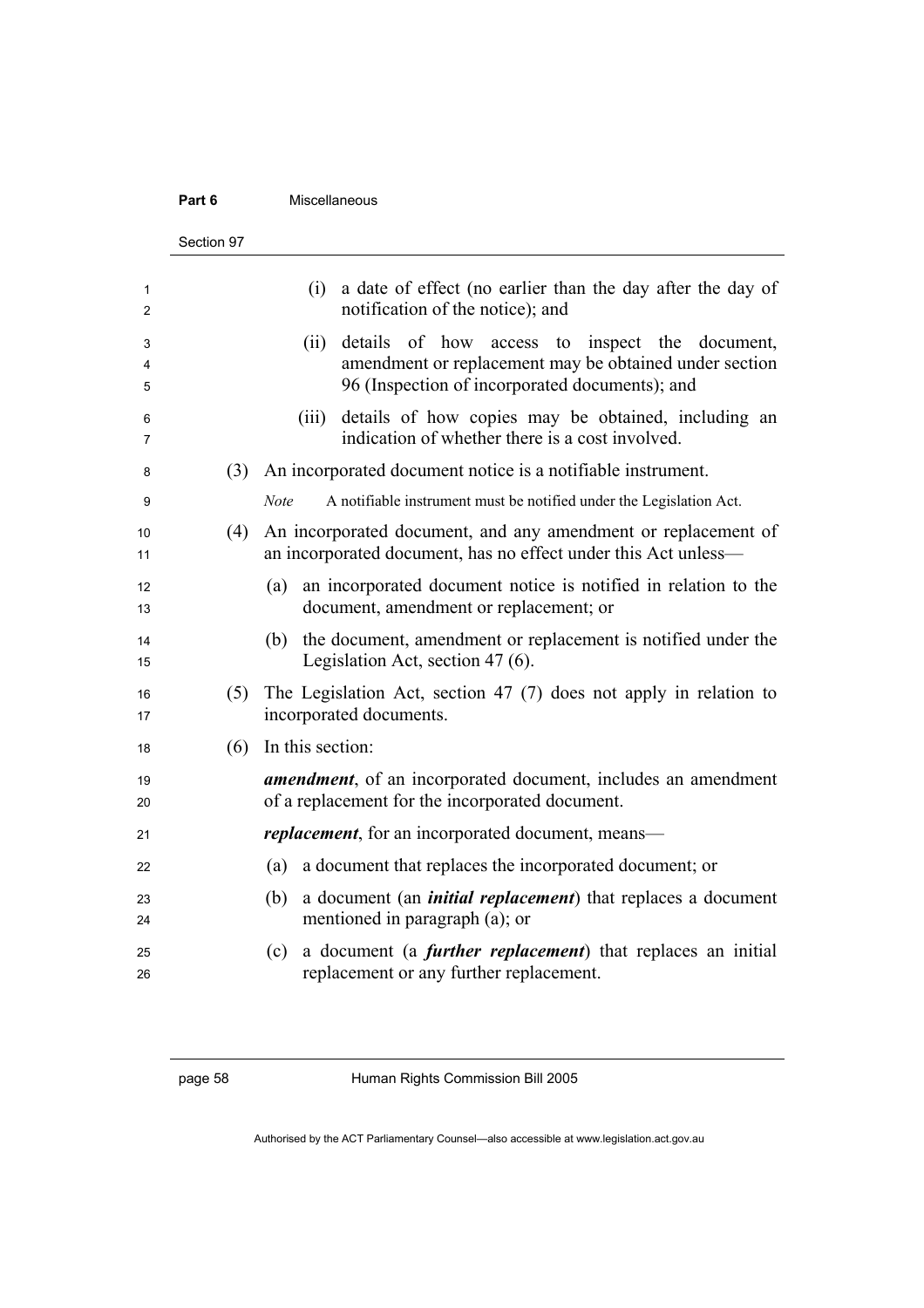| Section 98 |  |
|------------|--|
|            |  |

| 1           | 98 |     | <b>Victimisation etc</b>                                                                                                                                                      |
|-------------|----|-----|-------------------------------------------------------------------------------------------------------------------------------------------------------------------------------|
| 2<br>3<br>4 |    | (1) | A person (the <i>first person</i> ) commits an offence if the first person<br>causes or threatens to cause a detriment to someone else (the other<br><i>person</i> ) because— |
| 5           |    |     | the other person has—<br>(a)                                                                                                                                                  |
| 6           |    |     | made a complaint under this Act; or<br>(i)                                                                                                                                    |
| 7<br>8<br>9 |    |     | given information or produced a document or other thing<br>(ii)<br>to a person exercising a function under this Act or a rights<br>Act; or                                    |
| 10<br>11    |    |     | given information, produced a document or other thing or<br>(iii)<br>answered a question as required under this Act; or                                                       |
| 12<br>13    |    |     | the first person believes that the other person intends to do<br>(b)<br>something mentioned in paragraph (a).                                                                 |
| 14<br>15    |    |     | Maximum penalty: 50 penalty units, imprisonment for 6 months or<br>both.                                                                                                      |
| 16<br>17    |    | (2) | A person commits an offence if the person threatens or intimidates<br>someone else with the intention of causing the other person—                                            |
| 18          |    |     | not to make a complaint under this Act; or<br>(a)                                                                                                                             |
| 19          |    |     | to withdraw a complaint made under this Act.<br>(b)                                                                                                                           |
| 20<br>21    |    |     | Maximum penalty: 50 penalty units, imprisonment for 6 months or<br>both.                                                                                                      |
| 22          | 99 |     | <b>Secrecy</b>                                                                                                                                                                |
| 23          |    | (1) | In this section:                                                                                                                                                              |
| 24<br>25    |    |     | court includes a tribunal, authority or person having power to<br>require the production of documents or the answering of questions.                                          |
| 26          |    |     | <i>divulge</i> includes communicate.                                                                                                                                          |

page 59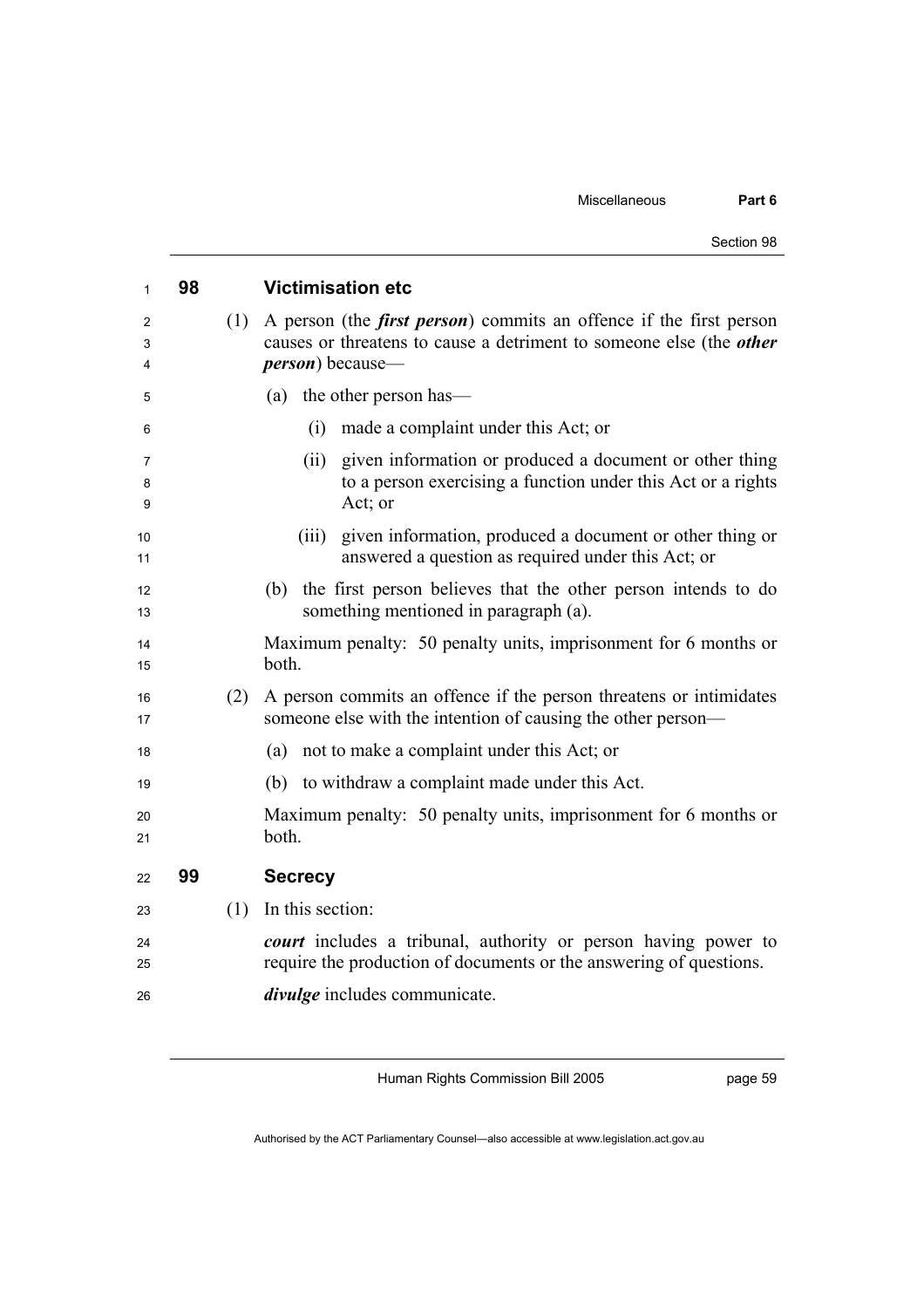#### **Part 6** Miscellaneous

#### Section 99

| 1                   |     | <i>person to whom this section applies means a person who</i> —                                                                                                                                                                        |
|---------------------|-----|----------------------------------------------------------------------------------------------------------------------------------------------------------------------------------------------------------------------------------------|
| 2                   |     | is or has been—<br>(a)                                                                                                                                                                                                                 |
| 3                   |     | (i) the president; or                                                                                                                                                                                                                  |
| 4                   |     | (ii) a commissioner; or                                                                                                                                                                                                                |
| 5                   |     | a person present at conciliation; or<br>(iii)                                                                                                                                                                                          |
| 6                   |     | (iv) a member of the staff of the commission; or                                                                                                                                                                                       |
| 7                   |     | exercises, or has exercised, a function under this Act.<br>(b)                                                                                                                                                                         |
| 8                   |     | <i>produce</i> includes allow access to.                                                                                                                                                                                               |
| 9<br>10<br>11<br>12 |     | <i>protected information</i> means information about a person that is<br>disclosed to, or obtained by, a person to whom this section applies<br>because of the exercise of a function under this Act by the person or<br>someone else. |
| 13                  | (2) | A person to whom this section applies commits an offence if-                                                                                                                                                                           |
| 14                  |     | the person-<br>(a)                                                                                                                                                                                                                     |
| 15<br>16            |     | (i) makes a record of protected information about someone<br>else; and                                                                                                                                                                 |
| 17<br>18            |     | (ii) is reckless about whether the information is protected<br>information about someone else; or                                                                                                                                      |
| 19                  |     | (b) the person—                                                                                                                                                                                                                        |
| 20<br>21            |     | does something that divulges protected information about<br>(i)<br>someone else; and                                                                                                                                                   |
| 22                  |     | is reckless about whether—<br>(ii)                                                                                                                                                                                                     |
| 23<br>24            |     | (A) the information is protected information about<br>someone else; and                                                                                                                                                                |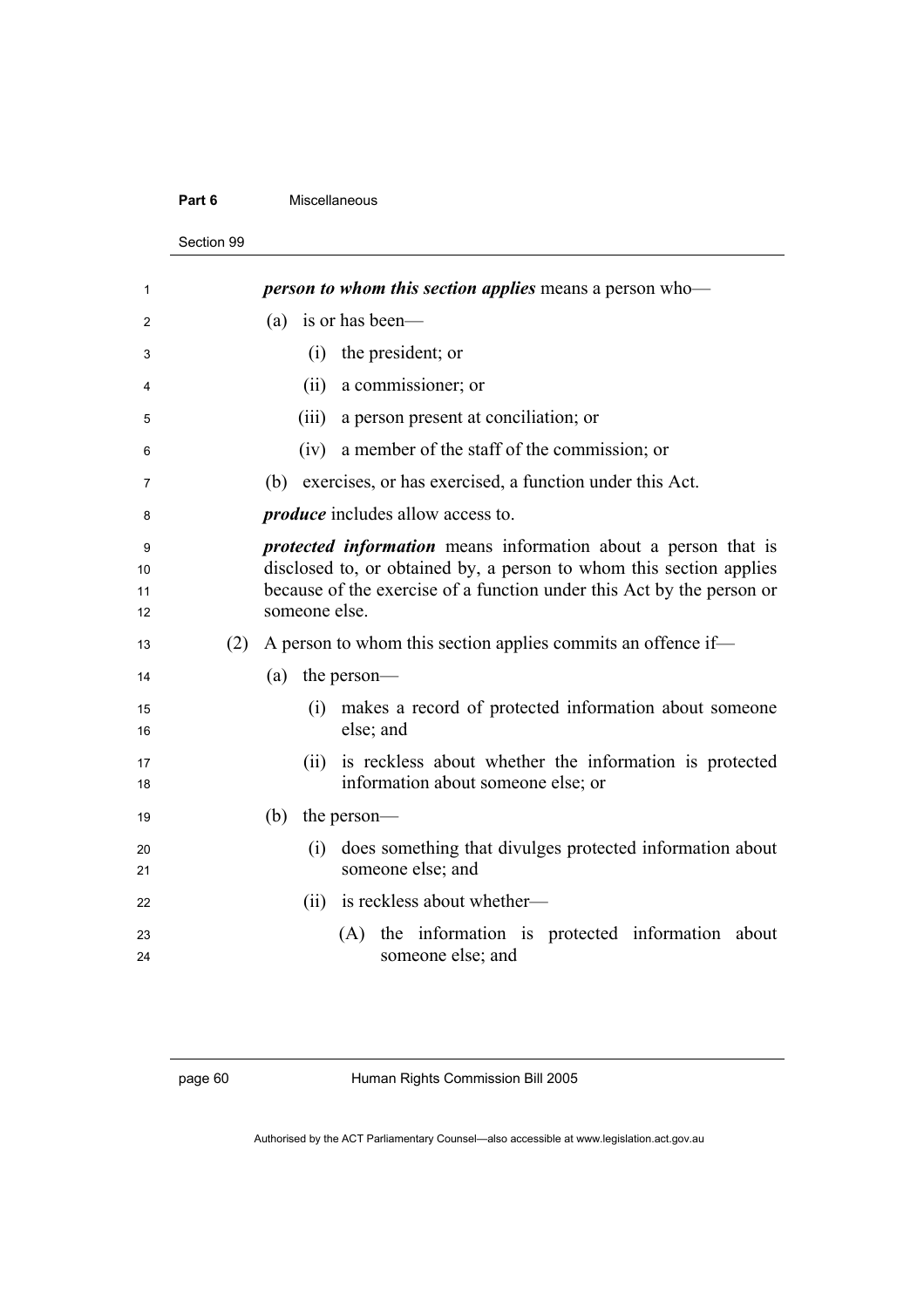|                      |     |     | Section 100                                                                                                                                                                                                                                                |
|----------------------|-----|-----|------------------------------------------------------------------------------------------------------------------------------------------------------------------------------------------------------------------------------------------------------------|
| 1<br>2               |     |     | doing the thing would result in the information being<br>(B)<br>divulged to someone else.                                                                                                                                                                  |
| 3<br>4               |     |     | Maximum penalty: 50 penalty units, imprisonment for 6 months or<br>both.                                                                                                                                                                                   |
| 5<br>6               |     | (3) | Subsection (2) does not apply if the record is made, or the<br>information is divulged or communicated-                                                                                                                                                    |
| 7                    |     |     | under this or any other Act; or<br>(a)                                                                                                                                                                                                                     |
| 8<br>9               |     |     | in relation to the exercise of a function, as a person to whom<br>(b)<br>this section applies, under this Act or another territory law.                                                                                                                    |
| 10<br>11             |     | (4) | Subsection (2) does not apply to the divulging or communicating<br>protected information about someone with the person's consent.                                                                                                                          |
| 12<br>13<br>14<br>15 |     | (5) | A person to whom this section applies need not divulge or<br>communicate protected information to a court, or produce a<br>document containing protected information to a court, unless it is<br>necessary to do so for this Act or another territory law. |
| 16                   | 100 |     | <b>Protection of officials from liability</b>                                                                                                                                                                                                              |
| 17                   |     | (1) | In this section:                                                                                                                                                                                                                                           |
| 18                   |     |     | <i>official</i> means—                                                                                                                                                                                                                                     |
| 19                   |     |     | the president; or<br>(a)                                                                                                                                                                                                                                   |
| 20                   |     |     | a commissioner; or<br>(b)                                                                                                                                                                                                                                  |
| 21                   |     |     | a member of staff of the commission; or<br>(c)                                                                                                                                                                                                             |
| 22                   |     |     | a person who exercises a function under this Act.<br>(d)                                                                                                                                                                                                   |
| 23<br>24<br>25       |     | (2) | An official, or anyone engaging in conduct under the direction of an<br>official, is not personally liable for anything done or omitted to be<br>done honestly and without recklessness-                                                                   |
| 26                   |     |     | in the exercise of a function under this Act; or<br>(a)                                                                                                                                                                                                    |

page 61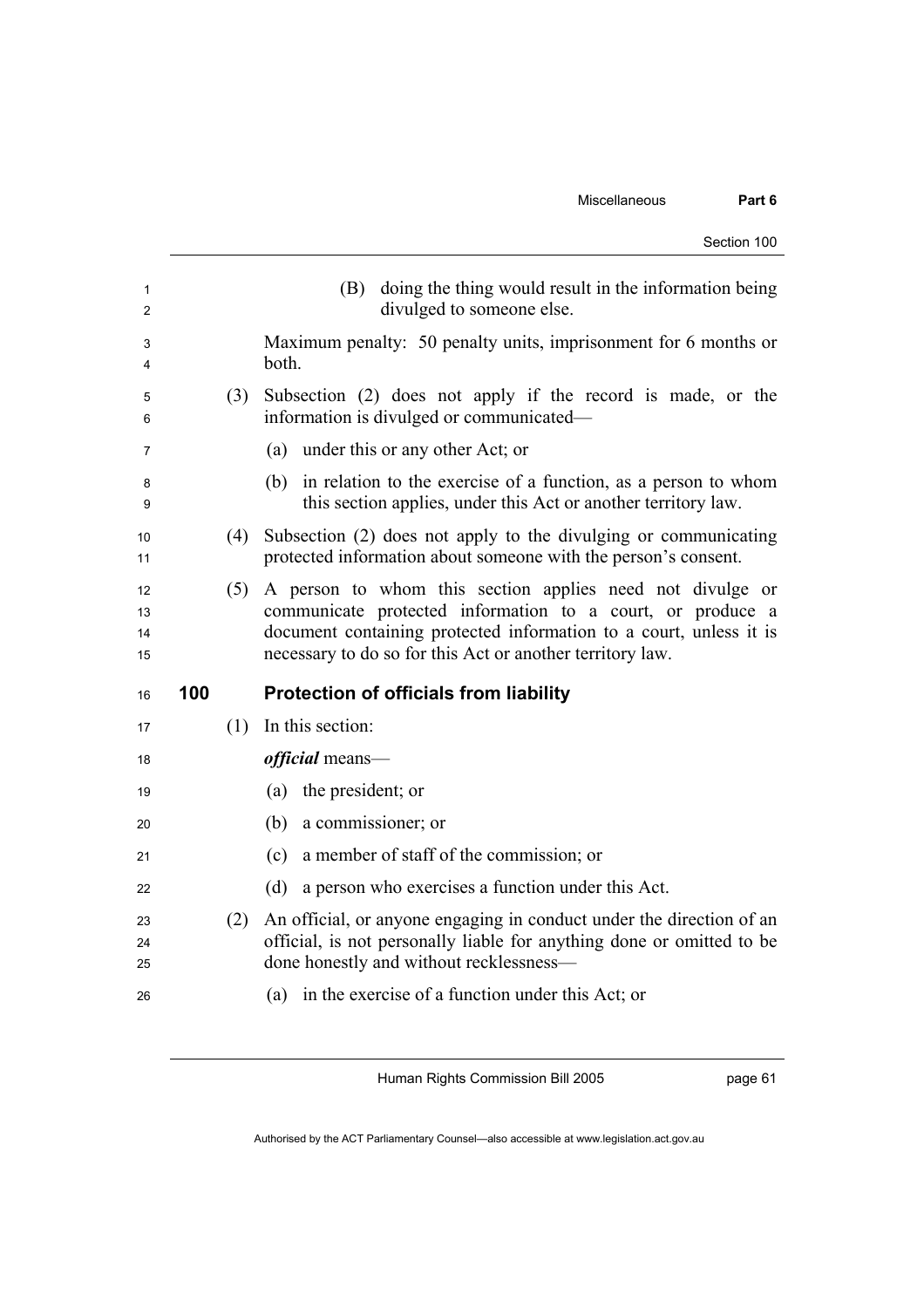#### **Part 6 Miscellaneous**

|                | Section 101 |     |                                                                                                                                                 |
|----------------|-------------|-----|-------------------------------------------------------------------------------------------------------------------------------------------------|
| 1<br>2         |             |     | in the reasonable belief that the conduct was in the exercise of<br>(b)<br>a function under this Act.                                           |
| 3<br>4         |             | (3) | Any civil liability that would, apart from subsection (2), attach to an<br>official attaches instead to the Territory.                          |
| 5              | 101         |     | Intergovernmental arrangements                                                                                                                  |
| 6<br>7         |             | (1) | The Minister may make an arrangement with a Commonwealth<br>Minister in relation to-                                                            |
| 8<br>9         |             |     | the exercise on a joint basis of any of the Commonwealth<br>(a)<br>commission's functions; or                                                   |
| 10<br>11<br>12 |             |     | (b) the exercise by the commission, on behalf of the<br>Commonwealth, of any of the Commonwealth commission's<br>functions; or                  |
| 13<br>14       |             |     | (c) the exercise by the Commonwealth commission, on behalf of<br>the Territory, of any of the commission's functions.                           |
| 15<br>16<br>17 |             | (2) | An arrangement may contain the incidental or supplementary<br>provisions that the Minister and the Commonwealth Minister<br>consider necessary. |
| 18<br>19       |             | (3) | The Minister may arrange with the Commonwealth Minister for the<br>variation or revocation of an arrangement.                                   |
| 20<br>21       |             | (4) | An arrangement, and any variation or revocation of an arrangement,<br>must be in writing.                                                       |
| 22<br>23       |             | (5) | An arrangement, or a variation or revocation of an arrangement, is a<br>notifiable instrument.                                                  |
| 24             |             |     | <b>Note</b><br>A notifiable instrument must be notified under the Legislation Act.                                                              |
|                |             |     |                                                                                                                                                 |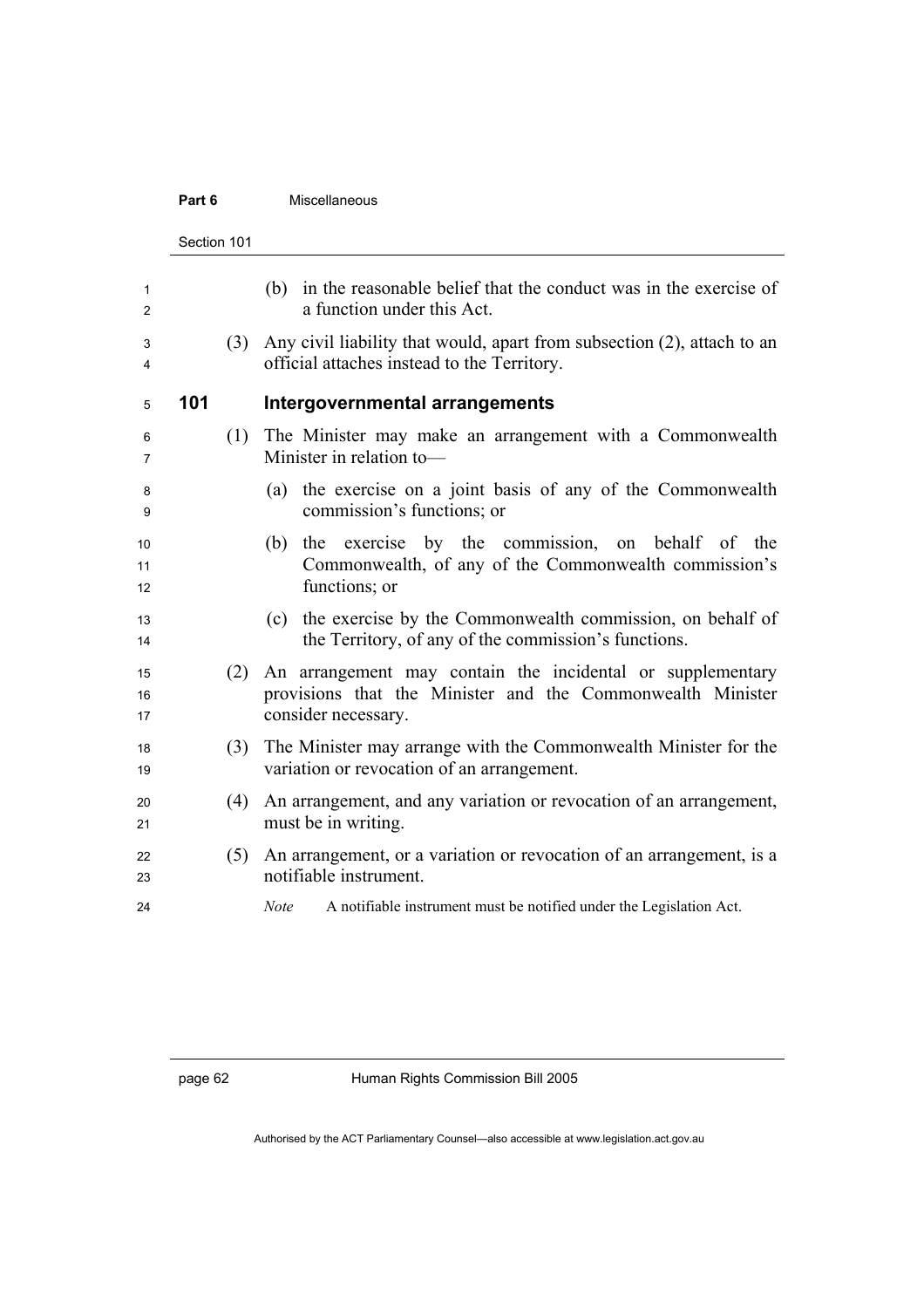| 1<br>2           | 102 |     | <b>Exercise of functions under intergovernmental</b><br>arrangement                                                                                                                                                                                     |
|------------------|-----|-----|---------------------------------------------------------------------------------------------------------------------------------------------------------------------------------------------------------------------------------------------------------|
| 3<br>4<br>5<br>6 |     | (1) | This section applies to an act done by or in relation to the<br>Commonwealth commission under an arrangement made under<br>section 101 in relation to the exercise by the Commonwealth<br>commission of any of the human rights commission's functions. |
| 7<br>8           |     | (2) | The act is taken, for this Act and all other territory laws, to have<br>been done by or in relation to the human rights commission.                                                                                                                     |
| 9<br>10          | 103 |     | Determination of fees and expenses for people asked to<br>attend conciliation                                                                                                                                                                           |
| 11<br>12<br>13   |     | (1) | The Minister may, in writing, determine the fees and expenses<br>payable to people attending the conciliation in accordance with a<br>request under section 58.                                                                                         |
| 14               |     | (2) | A determination is a notifiable instrument.                                                                                                                                                                                                             |
| 15               |     |     | <b>Note</b><br>A notifiable instrument must be notified under the Legislation Act.                                                                                                                                                                      |
| 16               | 104 |     | <b>Approved forms</b>                                                                                                                                                                                                                                   |
| 17               |     | (1) | The commission may approve forms for this Act.                                                                                                                                                                                                          |
| 18               |     | (2) | An approved form is a notifiable instrument.                                                                                                                                                                                                            |
| 19               |     |     | A notifiable instrument must be notified under the Legislation Act.<br><b>Note</b>                                                                                                                                                                      |
| 20               | 105 |     | <b>Regulation-making power</b>                                                                                                                                                                                                                          |
| 21               |     |     | The Executive may make regulations for this Act.                                                                                                                                                                                                        |
| 22<br>23         |     |     | A regulation must be notified, and presented to the Legislative<br><b>Note</b><br>Assembly, under the Legislation Act.                                                                                                                                  |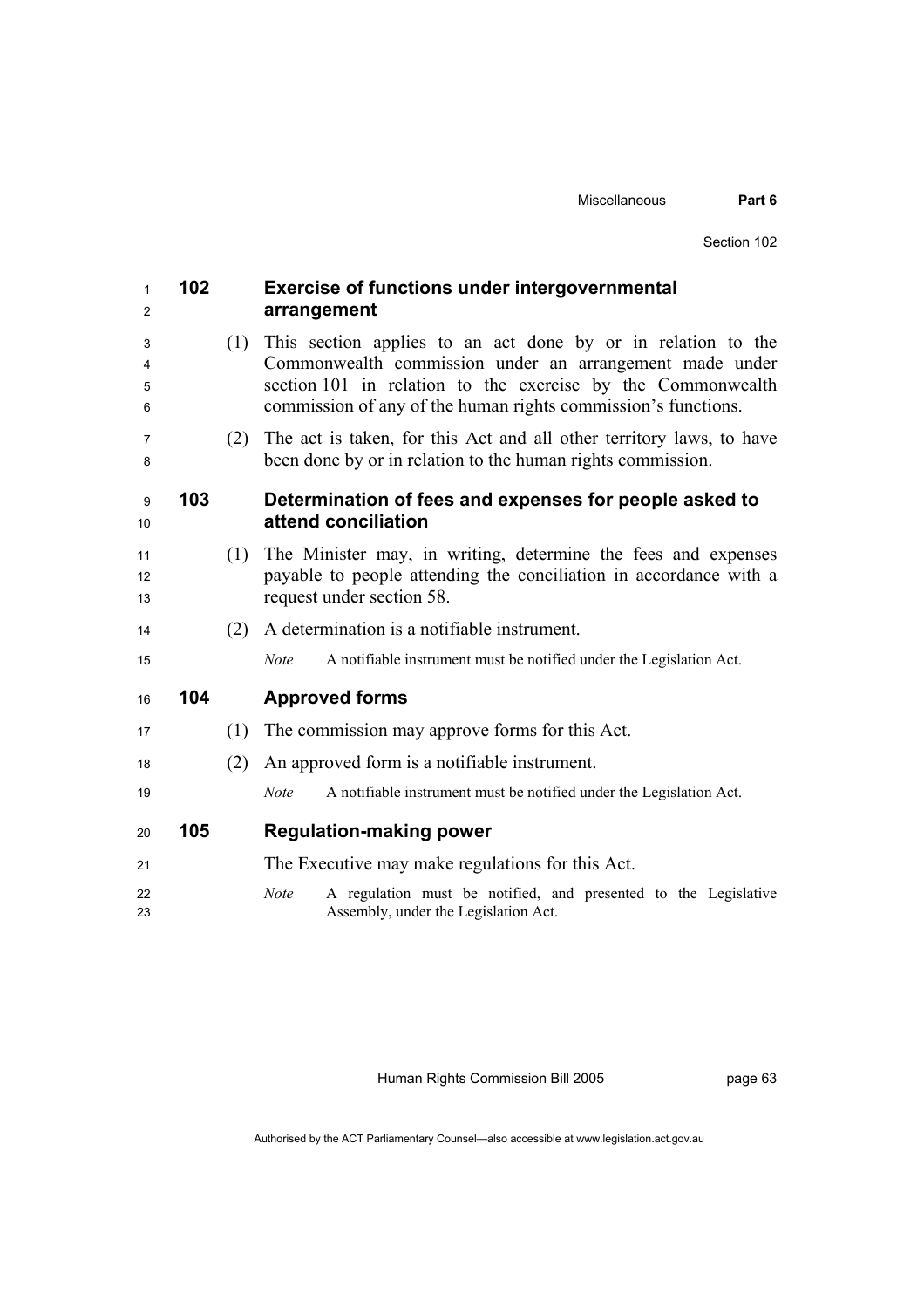#### **Part 7 Transitional**

Section 106

# **Part 7 Transitional**

| $\overline{2}$ | 106 |     | Definitions for pt 7                                                                                                                                                                             |
|----------------|-----|-----|--------------------------------------------------------------------------------------------------------------------------------------------------------------------------------------------------|
| 3              |     |     | In this part:                                                                                                                                                                                    |
| 4              |     |     | <i>commencement day</i> means the day this Act commences.                                                                                                                                        |
| 5<br>6<br>7    |     |     | community and health services complaints commissioner means<br>the commissioner under the Community and Health Services<br>Complaints Act 1993 (repealed).                                       |
| 8<br>9         |     |     | <b>HR(PA)</b> Act means the Health Records (Privacy and Access)<br>Act 1997, as in force at any time before commencement day.                                                                    |
| 10<br>11       |     |     | pre-amendment Discrimination Act means the Discrimination<br><i>Act 1991</i> , as in force at any time before commencement day.                                                                  |
| 12<br>13       |     |     | <i>previous discrimination commissioner</i> means the discrimination<br>commissioner under the pre-amendment Discrimination Act.                                                                 |
|                |     |     |                                                                                                                                                                                                  |
| 14<br>15       | 107 |     | Conduct engaged in by previous discrimination<br>commissioner                                                                                                                                    |
| 16<br>17<br>18 |     | (1) | This section applies to conduct engaged in by the previous<br>discrimination commissioner in relation to a complaint (the<br><i>complaint</i> ) made under the pre-amendment Discrimination Act. |
| 19<br>20<br>21 |     | (2) | The conduct is taken also to have been engaged in by the<br>commission when the conduct was engaged in by the discrimination<br>commissioner.                                                    |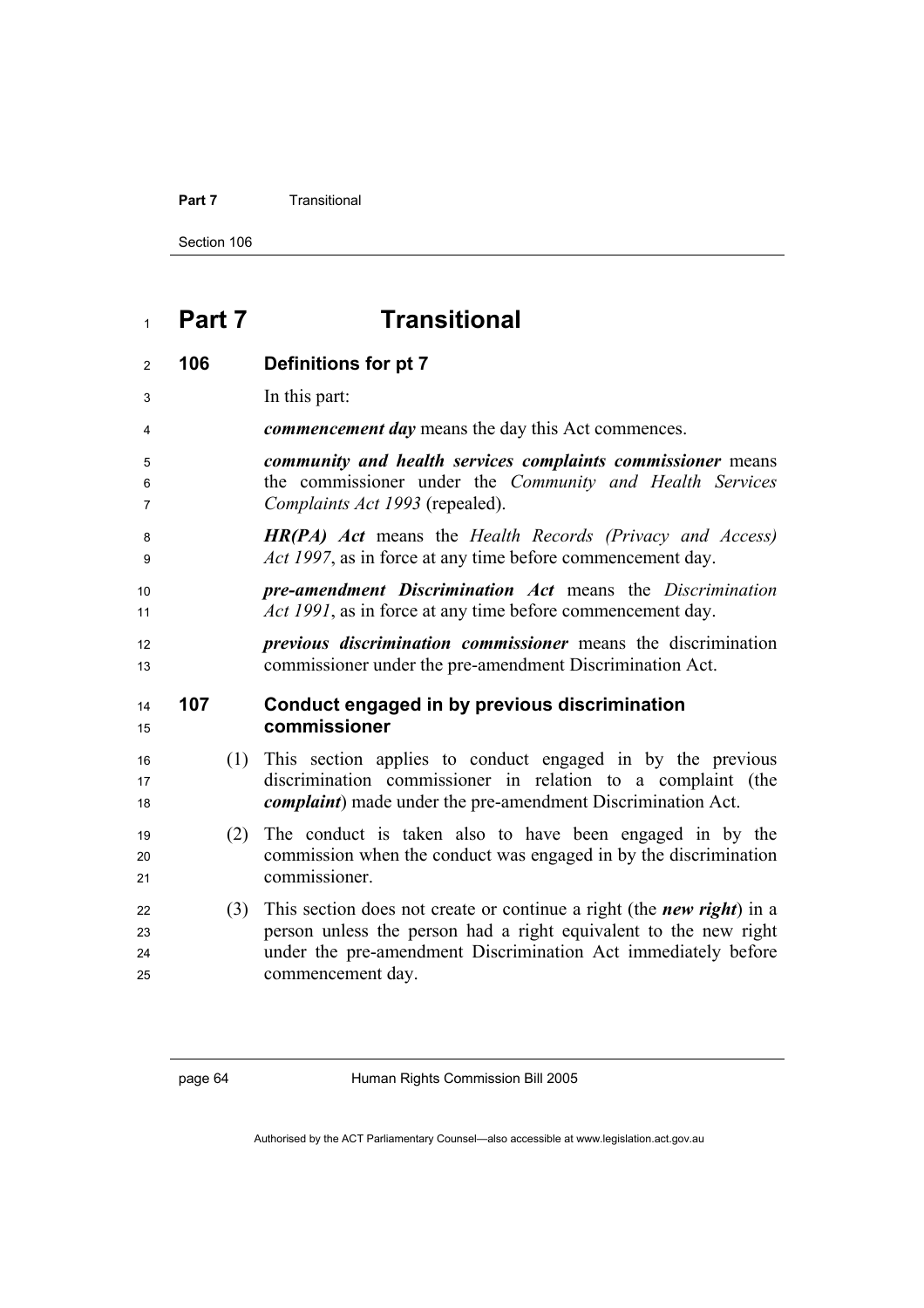| 108 |     | Conduct engaged in by community and health services<br>complaints commissioner                                                                                                                                                                 |
|-----|-----|------------------------------------------------------------------------------------------------------------------------------------------------------------------------------------------------------------------------------------------------|
|     | (1) | This section applies to conduct engaged in by the community and<br>health services complaints commissioner before commencement<br>day.                                                                                                         |
|     | (2) | The conduct is also taken to have been engaged in by the<br>commission when the conduct was engaged in by the community<br>and health services complaints commissioner.                                                                        |
|     | (3) | This section does not create or continue a right (the <i>new right</i> ) in a<br>person unless the person had a right equivalent to the new right<br>under the Community and Health Services Complaints Act 1993<br>(repealed).                |
| 109 |     | <b>Complaints under CHSC Act and HR(PA) Act</b>                                                                                                                                                                                                |
|     | (1) | This section applies to a complaint made under the <i>Community and</i><br>Health Services Complaints Act 1993, or the HR(PA) Act, before<br>commencement day.                                                                                 |
|     | (2) | The complaint is taken to be a complaint made under this Act at the<br>time the complaint was made under the relevant Act mentioned in<br>subsection (1).                                                                                      |
|     | (3) | This section does not require the commission to take action in<br>relation to a complaint that was not being assessed or investigated<br>by the community and health services complaints commissioner<br>immediately before commencement day.  |
| 110 |     | Undeclined complaints under pre-amendment<br><b>Discrimination Act</b>                                                                                                                                                                         |
|     | (1) | This section applies to a complaint made under the pre-amendment<br>Discrimination Act, division 8.2 (Making, investigation, conciliation<br>and referral of complaints) before commencement day that had not<br>been declined under that Act. |
|     |     |                                                                                                                                                                                                                                                |

page 65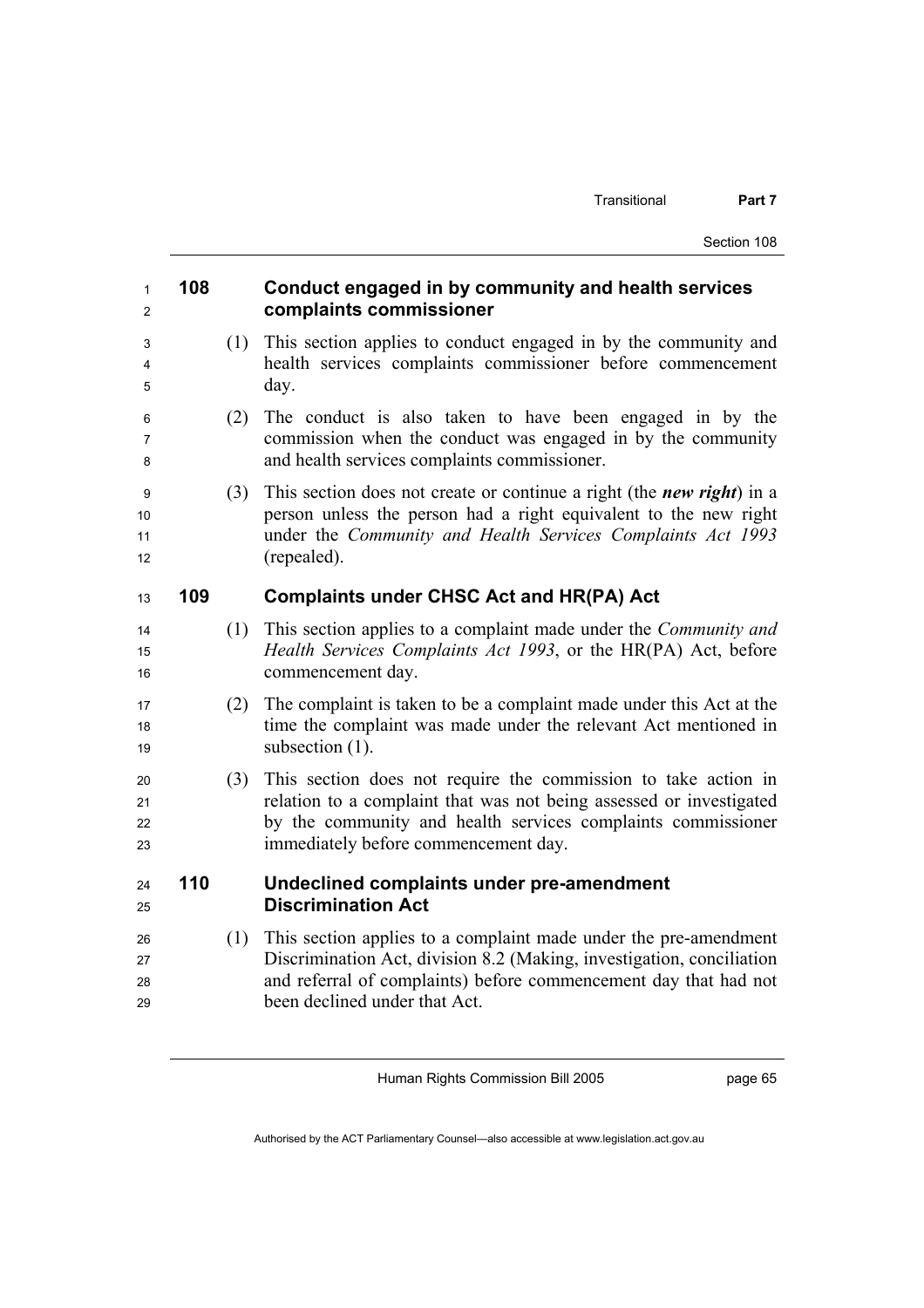### **Part 7 Transitional**

Section 111

| 111<br>112 | (2)<br>(1)<br>(2) | The complaint is taken to have been made under this Act.<br><b>Investigations under pre-amendment Discrimination Act</b><br>An investigation under the pre-amendment Discrimination Act that<br>was not completed before commencement day is taken to be a<br>consideration under this Act.<br>Right to make applications to discrimination tribunal<br>This section applies if, immediately before commencement day, a<br>person had a right to make an application to the discrimination<br>tribunal.<br>The right to make the application is not affected by the amendments<br>to the pre-amendment Discrimination Act by the Human Rights |
|------------|-------------------|-----------------------------------------------------------------------------------------------------------------------------------------------------------------------------------------------------------------------------------------------------------------------------------------------------------------------------------------------------------------------------------------------------------------------------------------------------------------------------------------------------------------------------------------------------------------------------------------------------------------------------------------------|
|            |                   |                                                                                                                                                                                                                                                                                                                                                                                                                                                                                                                                                                                                                                               |
|            |                   |                                                                                                                                                                                                                                                                                                                                                                                                                                                                                                                                                                                                                                               |
|            |                   |                                                                                                                                                                                                                                                                                                                                                                                                                                                                                                                                                                                                                                               |
|            |                   |                                                                                                                                                                                                                                                                                                                                                                                                                                                                                                                                                                                                                                               |
|            |                   |                                                                                                                                                                                                                                                                                                                                                                                                                                                                                                                                                                                                                                               |
|            |                   | Commission Legislation Amendment Act 2005.                                                                                                                                                                                                                                                                                                                                                                                                                                                                                                                                                                                                    |
|            | (3)               | The discrimination tribunal—                                                                                                                                                                                                                                                                                                                                                                                                                                                                                                                                                                                                                  |
|            |                   | has jurisdiction to hear and decide the application; and<br>(a)                                                                                                                                                                                                                                                                                                                                                                                                                                                                                                                                                                               |
|            |                   | may do anything necessary or convenient to be done to hear<br>(b)<br>and decide the application; and                                                                                                                                                                                                                                                                                                                                                                                                                                                                                                                                          |
|            |                   | may make any appropriate order.<br>(c)                                                                                                                                                                                                                                                                                                                                                                                                                                                                                                                                                                                                        |
| 113        |                   | <b>Requirement under pre-amendment Discrimination Act</b>                                                                                                                                                                                                                                                                                                                                                                                                                                                                                                                                                                                     |
|            | (1)               | This section applies if—                                                                                                                                                                                                                                                                                                                                                                                                                                                                                                                                                                                                                      |
|            |                   | the previous discrimination commissioner made a requirement<br>(a)<br>of a person under the pre-amendment Discrimination Act,<br>section 108C; and                                                                                                                                                                                                                                                                                                                                                                                                                                                                                            |
|            |                   | (b) the time for complying with the requirement had not ended<br>immediately before commencement day.                                                                                                                                                                                                                                                                                                                                                                                                                                                                                                                                         |
|            | (2)               | If the requirement was to provide information or produce a<br>document, it is taken to be a requirement under section 73, made at<br>the time it was made under the pre-amendment Discrimination Act.                                                                                                                                                                                                                                                                                                                                                                                                                                         |
|            |                   |                                                                                                                                                                                                                                                                                                                                                                                                                                                                                                                                                                                                                                               |

page 66 Human Rights Commission Bill 2005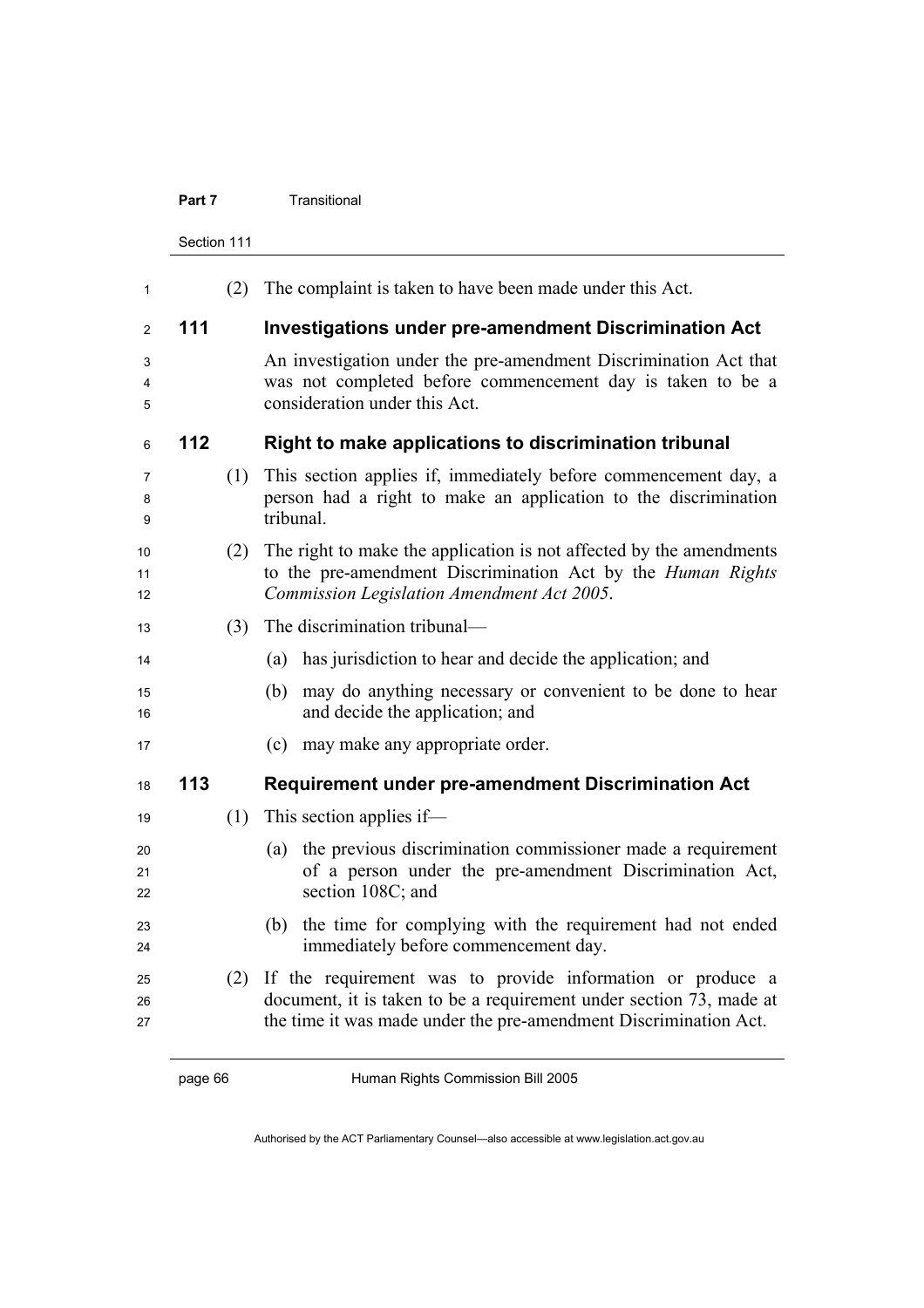| 1<br>$\overline{2}$ |     | (3) | If the requirement was to attend before the commissioner to answer<br>questions, it is taken to be a requirement under section 74.                                                                                                                    |  |
|---------------------|-----|-----|-------------------------------------------------------------------------------------------------------------------------------------------------------------------------------------------------------------------------------------------------------|--|
| 3                   | 114 |     | Direction by discrimination commissioner                                                                                                                                                                                                              |  |
| 4<br>5<br>6<br>7    |     | (1) | This section applies if the previous commissioner gave a direction<br>under the pre-amendment Discrimination Act, section 108<br>(Prohibiting or controlling publication) and the direction has not<br>been set aside by the discrimination tribunal. |  |
| 8<br>9<br>10<br>11  |     | (2) | direction continues in force<br>The<br>in accordance<br>with<br>the<br>pre-amendment Discrimination Act as if the amendments of that Act<br>made by the Human Rights Commission Legislation Amendment<br>Act 2005 had not been made.                  |  |
| 12<br>13            | 115 |     | Undecided applications to discrimination tribunal to<br>strike out complaint                                                                                                                                                                          |  |
| 14                  |     | (1) | This section applies if—                                                                                                                                                                                                                              |  |
| 15<br>16<br>17      |     |     | a person applied to the discrimination tribunal under the<br>(a)<br>pre-amendment Discrimination Act, section 89 to strike out a<br>complaint; and                                                                                                    |  |
| 18                  |     |     | immediately before commencement day—<br>(b)                                                                                                                                                                                                           |  |
| 19                  |     |     | the application had not been withdrawn; and<br>(i)                                                                                                                                                                                                    |  |
| 20                  |     |     | (ii) the tribunal had not decided the application.                                                                                                                                                                                                    |  |
| 21<br>22<br>23      |     | (2) | application is taken to have been made under<br>The<br>the<br>Discrimination Act 1991, section 79 (Application to strike out<br>complaint).                                                                                                           |  |
| 24                  | 116 |     | Other undecided applications to discrimination tribunal                                                                                                                                                                                               |  |
| 25                  |     | (1) | This section applies if—                                                                                                                                                                                                                              |  |
| 26<br>27            |     |     | a person applied to the discrimination tribunal under the<br>(a)<br>pre-amendment Discrimination Act; and                                                                                                                                             |  |

Human Rights Commission Bill 2005

page 67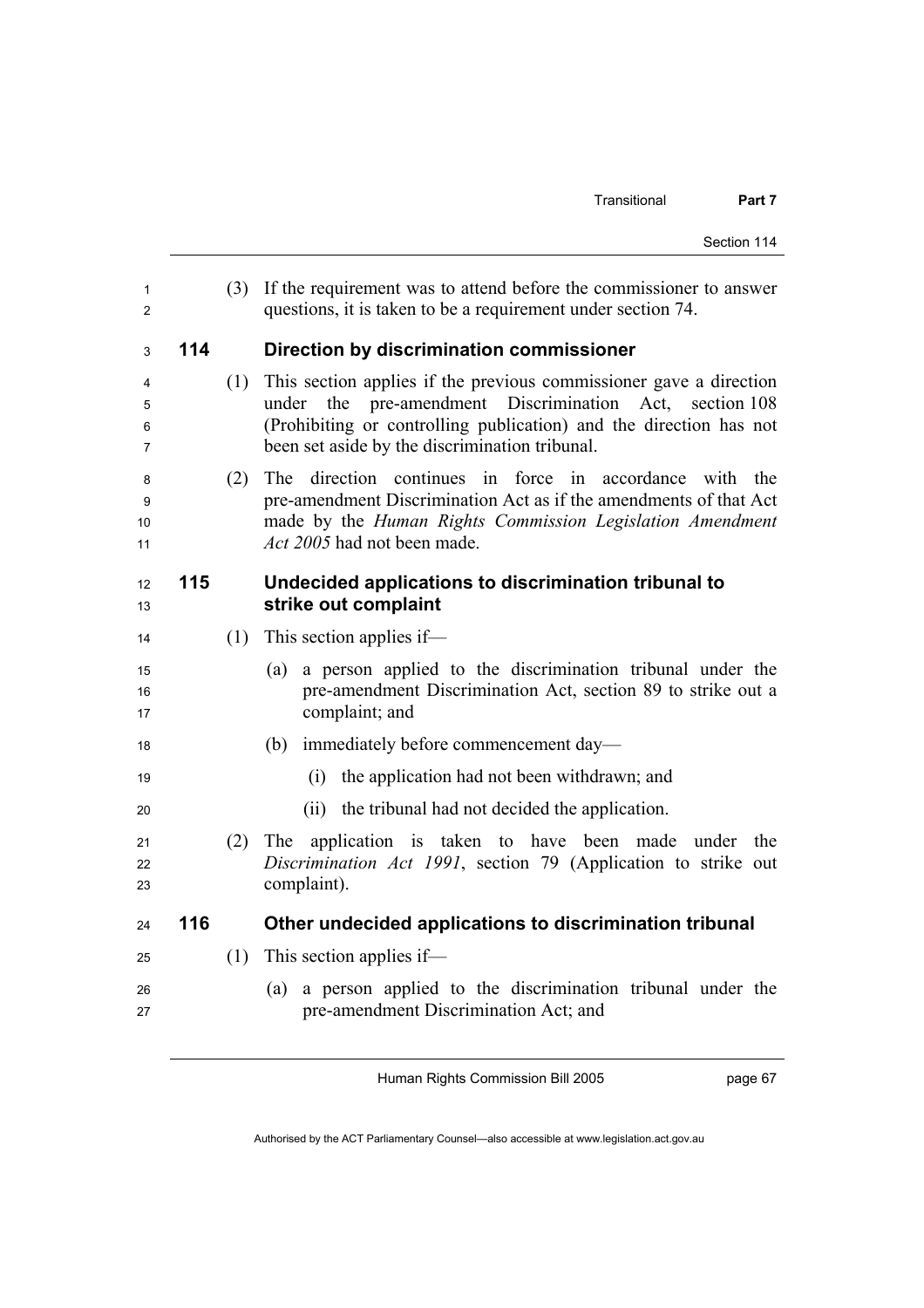## **Part 7 Transitional**

|             | Section 117 |     |                                                                                                                                                                |  |
|-------------|-------------|-----|----------------------------------------------------------------------------------------------------------------------------------------------------------------|--|
| 1<br>2<br>3 |             |     | (b) the application was not an application to strike out a complaint<br>or to review a requirement made by<br>the previous<br>discrimination commissioner; and |  |
| 4           |             |     | immediately before commencement day—<br>(c)                                                                                                                    |  |
| 5           |             |     | the application had not been withdrawn; and<br>(i)                                                                                                             |  |
| 6           |             |     | the tribunal had not decided the application.<br>(ii)                                                                                                          |  |
| 7<br>8      |             | (2) | The application is taken to be an application that may be heard by<br>the discrimination tribunal.                                                             |  |
| 9<br>10     |             | (3) | The complaint to which the application relates is taken to have been<br>made under this Act when the complaint was made.                                       |  |
| 11          | 117         |     | <b>Requests to review under HR(PA) Act</b>                                                                                                                     |  |
| 12<br>13    |             | (1) | This section applies to a request to review made under the<br>HR(PA) Act if, immediately before commencement day—                                              |  |
| 14<br>15    |             |     | the request had been accepted by the community and health<br>(a)<br>services complaints commissioner; and                                                      |  |
| 16          |             |     | the person who made the request had not withdrawn it; and<br>(b)                                                                                               |  |
| 17          |             |     | the commissioner had not made a decision in relation to it.<br>(c)                                                                                             |  |
| 18<br>19    |             | (2) | The request to review is taken to be a complaint made under this Act<br>when the request was made under the HR(PA) Act.                                        |  |
| 20          | 118         |     | Appeal rights in relation to requests to review                                                                                                                |  |
| 21<br>22    |             | (1) | This section applies if, immediately before commencement day, a<br>person had a right to-                                                                      |  |
| 23<br>24    |             |     | (a) apply for review under the Community and Health Services<br>Complaints Act 1993 (the CHSC Act), section 39F; or                                            |  |
| 25<br>26    |             |     | appeal to the Supreme Court under the CHSC Act,<br>(b)<br>section 39G.                                                                                         |  |
|             |             |     |                                                                                                                                                                |  |

page 68 Human Rights Commission Bill 2005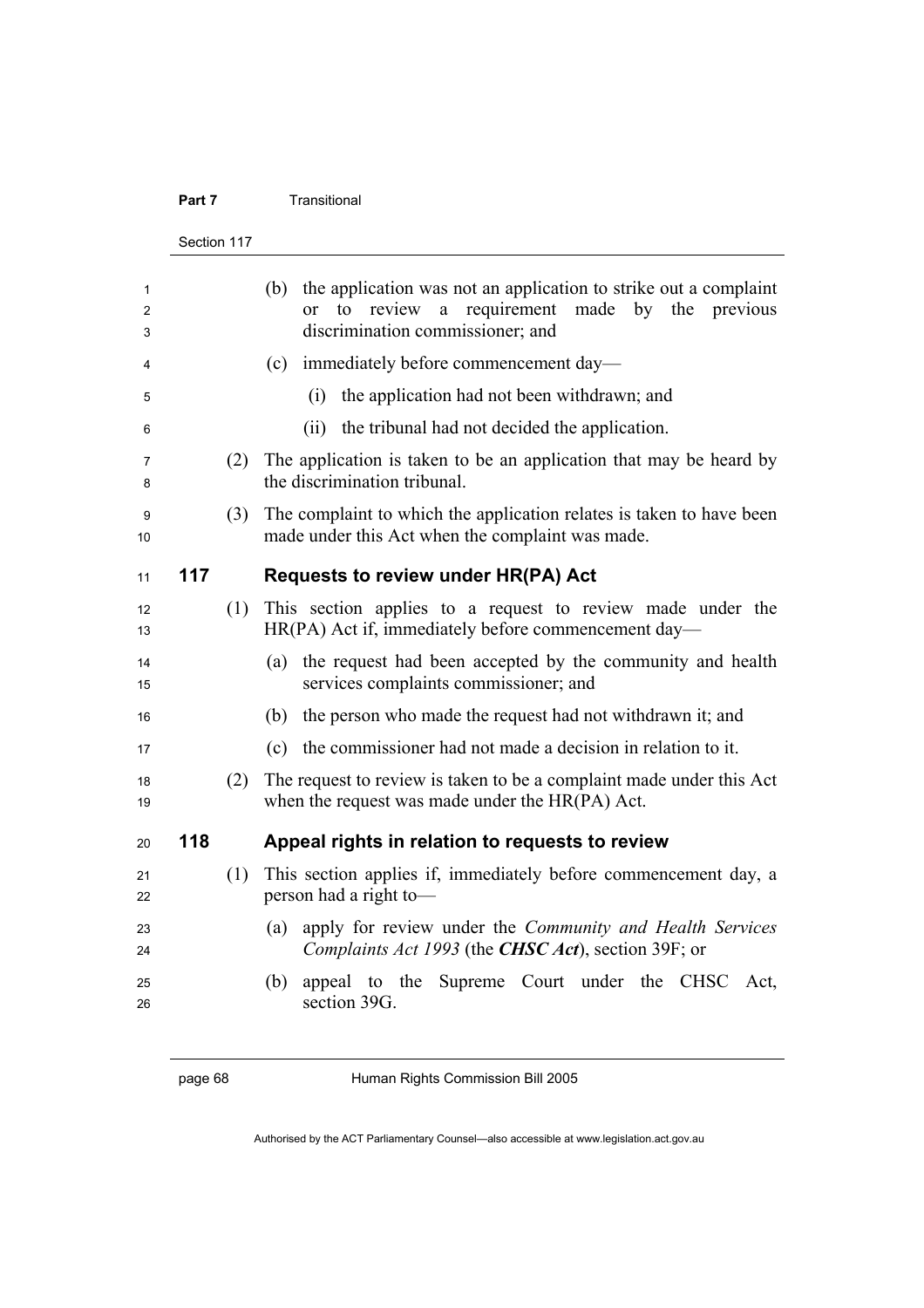| 1<br>2               |     | (2) | The right to apply for review and then appeal, or the right to<br>appeal-                                                                                                                                                                                  |  |
|----------------------|-----|-----|------------------------------------------------------------------------------------------------------------------------------------------------------------------------------------------------------------------------------------------------------------|--|
| 3                    |     |     | (a) is not affected by the repeal of the CHSC Act; and                                                                                                                                                                                                     |  |
| 4<br>5               |     |     | may be exercised subject to the CHSC Act, section 39F and<br>(b)<br>section 39G as if the Act had not been repealed.                                                                                                                                       |  |
| 6<br>7               | 119 |     | References to community and health services complaints<br>commissioner                                                                                                                                                                                     |  |
| 8<br>9<br>10         |     |     | In an Act or statutory instrument, a reference to the community and<br>health services complaints commissioner includes a reference to the<br>health services commissioner.                                                                                |  |
| 11                   | 120 |     | <b>Transitional regulations</b>                                                                                                                                                                                                                            |  |
| 12<br>13<br>14       |     | (1) | A regulation may prescribe transitional matters necessary or<br>convenient to be prescribed because of the enactment of this Act or<br>the Human Rights Commission Legislation Amendment Act 2005.                                                         |  |
| 15<br>16<br>17<br>18 |     | (2) | A regulation may modify this part (including its operation in<br>relation to another territory law) to make provision in relation to<br>anything that, in the Executive's opinion, is not, or not adequately or<br>appropriately, dealt with in this part. |  |
| 19<br>20             |     | (3) | A regulation under subsection (2) has effect despite anything<br>elsewhere in this Act or another territory law.                                                                                                                                           |  |
| 21                   | 121 |     | <b>Expiry of pt 7</b>                                                                                                                                                                                                                                      |  |
| 22                   |     |     | This part expires 1 year after commencement day.                                                                                                                                                                                                           |  |

Human Rights Commission Bill 2005

page 69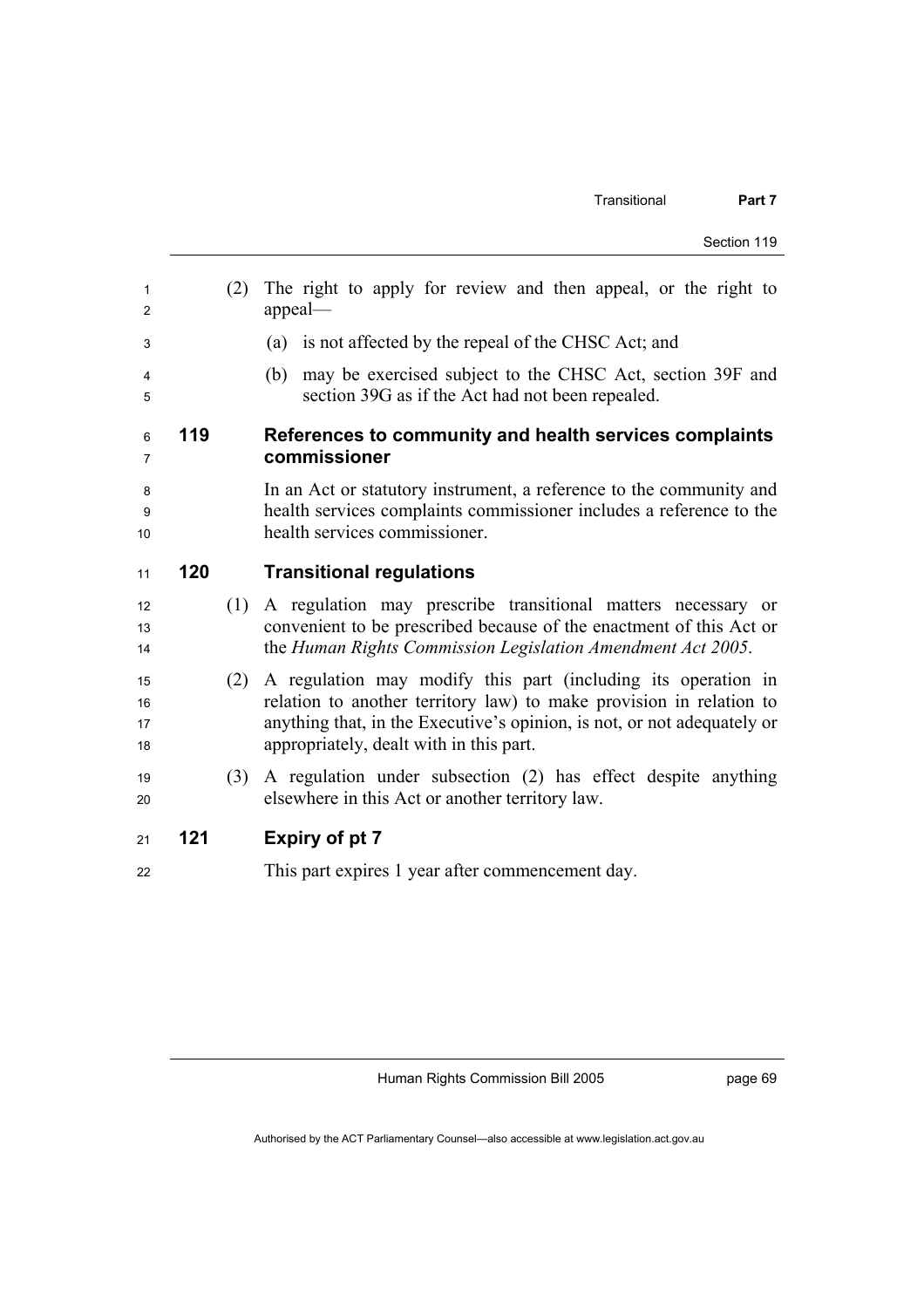| $\mathbf{1}$                                                     | <b>Dictionary</b>                                       |                                                                                                                                                                                                                                                                                                                                                                                                             |
|------------------------------------------------------------------|---------------------------------------------------------|-------------------------------------------------------------------------------------------------------------------------------------------------------------------------------------------------------------------------------------------------------------------------------------------------------------------------------------------------------------------------------------------------------------|
| 2                                                                | (see s 3)                                               |                                                                                                                                                                                                                                                                                                                                                                                                             |
| 3<br>4                                                           | Note 1                                                  | The Legislation Act contains definitions and other provisions relevant to<br>this Act.                                                                                                                                                                                                                                                                                                                      |
| 5<br>6<br>$\overline{7}$<br>8<br>9<br>10<br>11<br>12<br>13<br>14 | Note 2                                                  | For example, the Legislation Act, dict, pt 1, defines the following terms:<br><b>ACT</b><br>$\bullet$<br>child<br>$\bullet$<br>discrimination tribunal<br>$\bullet$<br>document<br>entity<br>$\bullet$<br>may (see $s$ 146)<br>$\bullet$<br>must (see $s$ 146)<br>$\bullet$<br>under.<br><i>act</i> includes omission.                                                                                      |
| 15                                                               |                                                         | <i>aggrieved person</i> , in relation to a complaint—see section 43 (1) (a).                                                                                                                                                                                                                                                                                                                                |
| 16<br>17<br>18<br>19<br>20<br>21<br>22<br>23<br>24               | to the provider:<br>$\bullet$<br>$\bullet$<br>$\bullet$ | <i>applicable standard</i> , in relation to a service provider, means<br>anything mentioned in any of the following provisions that applies<br>section 39 (1) (b) (When may someone complain about a health<br>service?)<br>section 40 (b) (When may someone complain about a service<br>for people with a disability?)<br>section 41 (b) (When may someone complain about a service<br>for older people?). |
| 25                                                               | commission-                                             |                                                                                                                                                                                                                                                                                                                                                                                                             |
| 26                                                               |                                                         | (a) see section 11; but                                                                                                                                                                                                                                                                                                                                                                                     |
| 27<br>28                                                         | (b)                                                     | in relation to the consideration of a complaint—means the<br>commissioner considering the complaint for the commission.                                                                                                                                                                                                                                                                                     |
| 29                                                               |                                                         | <i>commission-initiated consideration—see section</i> $48(1)$ and $(2)$ .                                                                                                                                                                                                                                                                                                                                   |

page 70 Human Rights Commission Bill 2005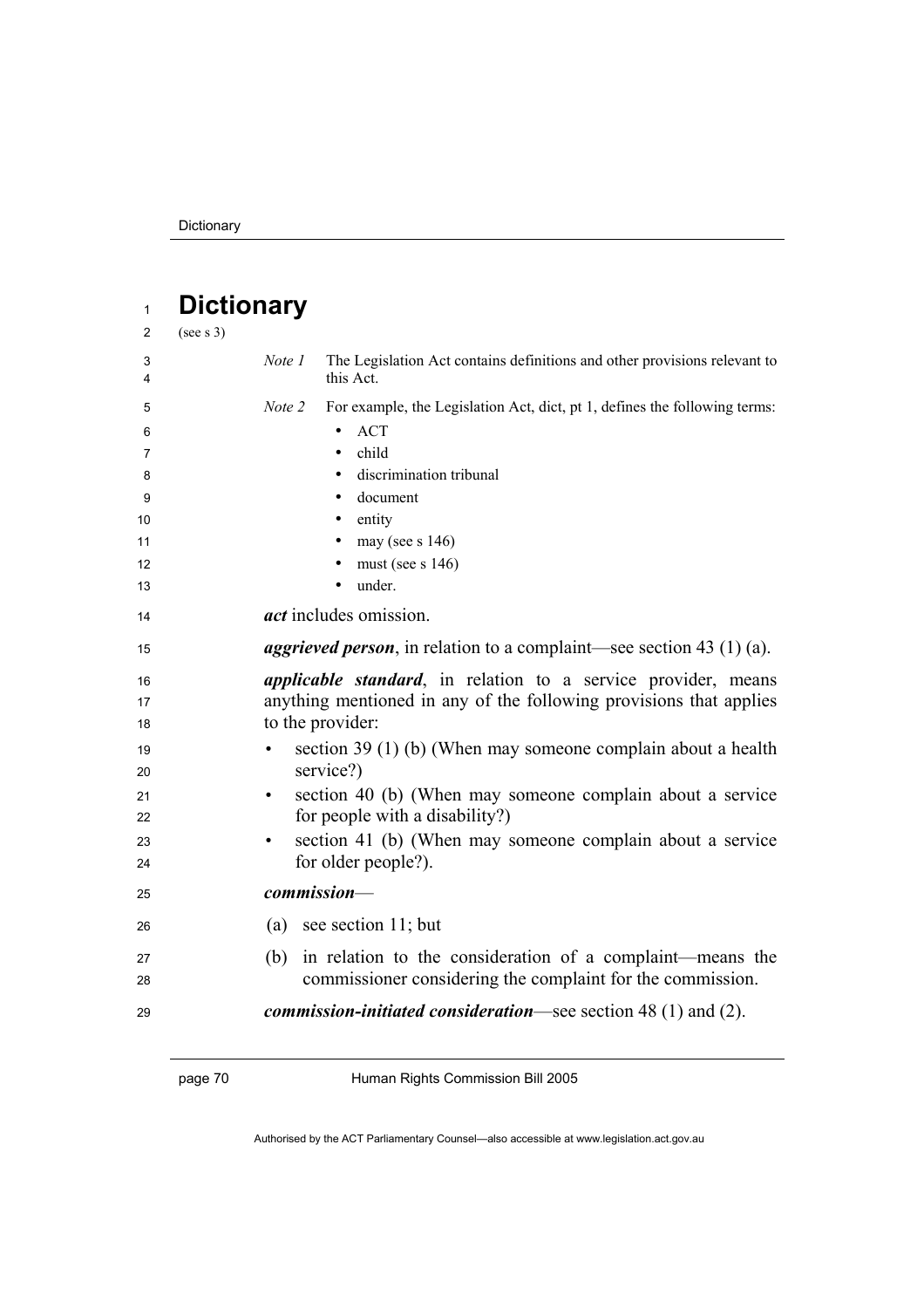| 1<br>$\overline{2}$<br>3 | <b>Commonwealth commission</b> means the Human Rights and Equal<br>Opportunity Commission established by the Human Rights and<br>Equal Opportunity Commission Act 1986 (Cwlth). |
|--------------------------|---------------------------------------------------------------------------------------------------------------------------------------------------------------------------------|
| 4                        | <i>complainant</i> means-                                                                                                                                                       |
| 5<br>6                   | (a) in relation to a complaint—the person who made the<br>complaint; but                                                                                                        |
| 7<br>8<br>9              | (b) in relation to a commission-initiated consideration under<br>section 48 (2)—the commission and not the person who made<br>the complaint (see s 49).                         |
| 10                       | <i>conciliation</i> , of a complaint—see section 55 $(1)$ .                                                                                                                     |
| 11                       | <i>conciliation agreement</i> —see section $62(1)$ .                                                                                                                            |
| 12                       | <i>conciliator</i> , for a complaint—see section 55 (1).                                                                                                                        |
| 13                       | <i>conduct</i> means an act, an omission to do an act or a state of affairs.                                                                                                    |
| 14<br>15                 | <i>consideration</i> , of a complaint, means consideration of the complaint<br>under division 4.4.                                                                              |
| 16<br>17<br>18           | <i>disability service complaint</i> means a complaint about a service for<br>people with a disability that may be made, or is made, under<br>section 40.                        |
| 19<br>20                 | <i>disability and community services commissioner</i> means the<br>Disability and Community Services Commissioner under section 20.                                             |
| 21                       | <i>discrimination complaint</i> —see section $42(1)(d)$ .                                                                                                                       |
| 22                       | discrimination referral statement-see section 88.                                                                                                                               |
| 23                       | <i>engage</i> in conduct means—                                                                                                                                                 |
| 24                       | do an act; or<br>(a)                                                                                                                                                            |
| 25                       | omit to do an act.<br>(b)                                                                                                                                                       |
| 26                       | <i>final report</i> , in relation to a complaint—see section 81.                                                                                                                |

Human Rights Commission Bill 2005

page 71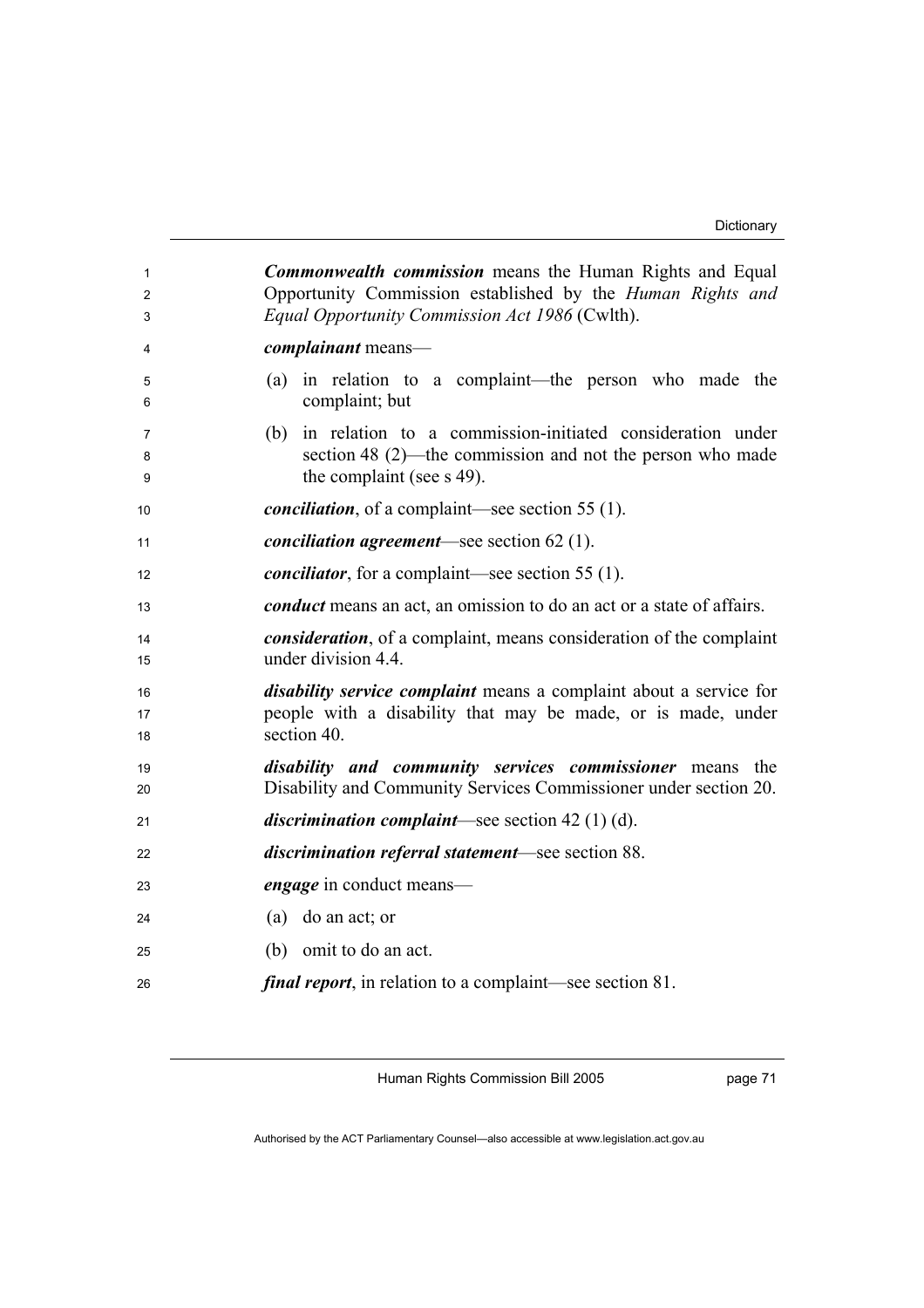## Dictionary

| 1              | <i>funding body</i> means an entity that has a function of paying for                                                                            |  |
|----------------|--------------------------------------------------------------------------------------------------------------------------------------------------|--|
| 2              | services provided to others.                                                                                                                     |  |
| 3              | <i>health code</i> —see section 89.                                                                                                              |  |
| 4              | <b>health professional</b> —see the Health Professionals Act 2004,                                                                               |  |
| 5              | section 14.                                                                                                                                      |  |
| 6              | <i>health professional report</i> means a report about a health                                                                                  |  |
| 7              | professional that may be made, or is made, under the Health                                                                                      |  |
| 8              | Professionals Act 2004, section 78 (Who may report?).                                                                                            |  |
| 9              | <i>health service</i> —see section 7.                                                                                                            |  |
| 10             | <i>health service complaint</i> means a complaint about a health service                                                                         |  |
| 11             | that may be made, or is made, under section 39.                                                                                                  |  |
| 12<br>13       | services commissioner<br><i>health</i><br>the<br>Health<br>means<br>Services<br>Commissioner under section 24.                                   |  |
| 14<br>15       | human rights commissioner<br>the<br>Rights<br>Human<br>means<br>Commissioner under section 26.                                                   |  |
| 16             | <i>incorporated document</i> means—                                                                                                              |  |
| 17             | (a) the standards mentioned in section 39 (1) (b) (v) (When may                                                                                  |  |
| 18             | someone complain about a health service?); or                                                                                                    |  |
| 19<br>20<br>21 | the standards mentioned in section 40 (b) (i) or (iv) (When may<br>(b)<br>someone complain about a service for people with a<br>disability?); or |  |
| 22             | (c) an instrument applied, adopted or incorporated by a statutory                                                                                |  |
| 23             | instrument under this Act.                                                                                                                       |  |
| 24             | older people service complaint means a complaint about a service                                                                                 |  |
| 25             | for older people that may be made, or is made, under section 40.                                                                                 |  |
| 26             | <i>party</i> , to the conciliation of a complaint—the complainant and the                                                                        |  |
| 27             | person complained about are each a <i>party</i> to the conciliation (see                                                                         |  |
| 28             | section $57(1)$ ).                                                                                                                               |  |
| 29             | <i>president</i> means the President of the commission.                                                                                          |  |

page 72 Human Rights Commission Bill 2005